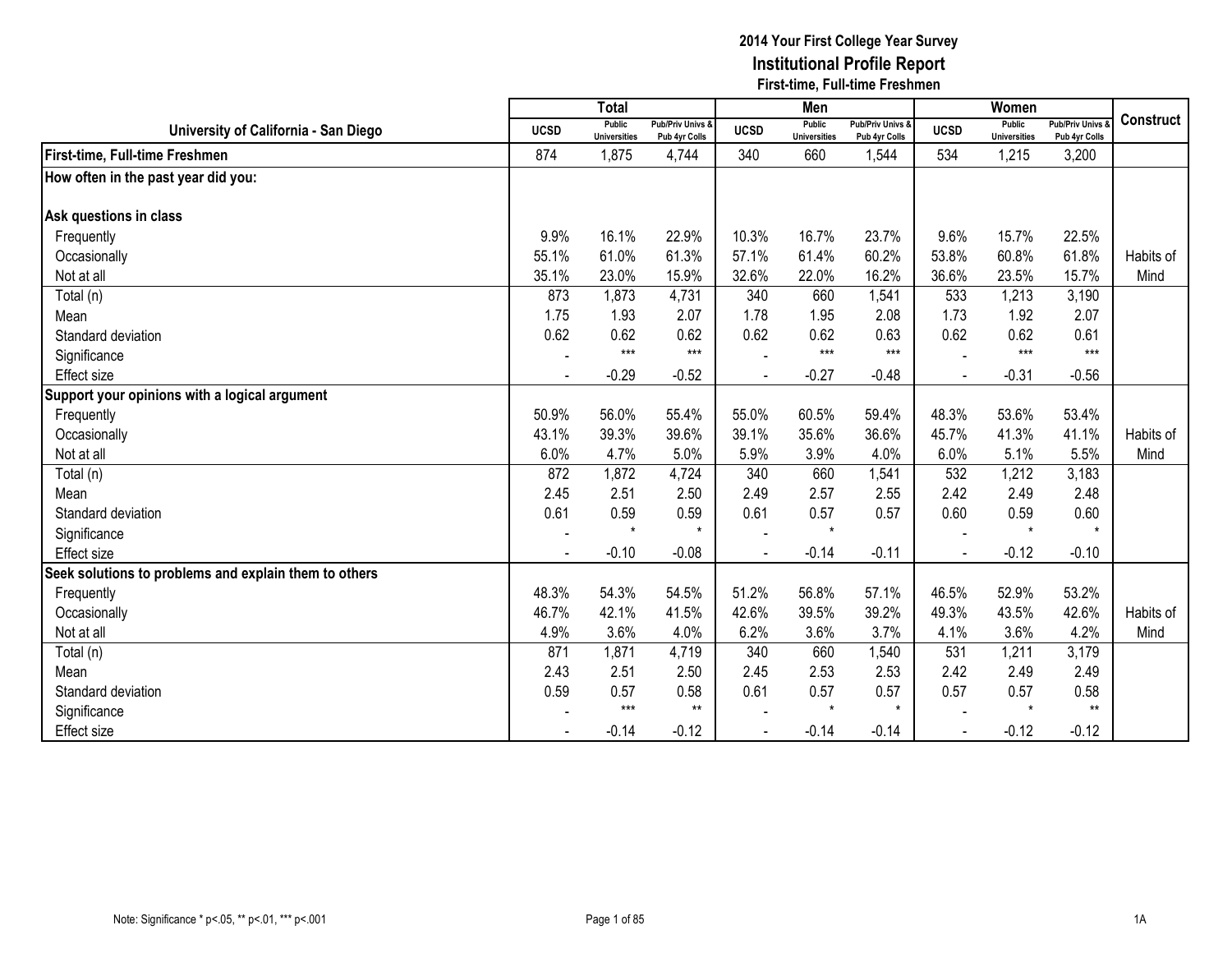|                                                                 |                | <b>Total</b>                         |                                   |                | Men                           |                                   |             | Women                         |                                        |                  |
|-----------------------------------------------------------------|----------------|--------------------------------------|-----------------------------------|----------------|-------------------------------|-----------------------------------|-------------|-------------------------------|----------------------------------------|------------------|
| University of California - San Diego                            | <b>UCSD</b>    | <b>Public</b><br><b>Universities</b> | Pub/Priv Univs &<br>Pub 4yr Colls | <b>UCSD</b>    | Public<br><b>Universities</b> | Pub/Priv Univs &<br>Pub 4yr Colls | <b>UCSD</b> | Public<br><b>Universities</b> | <b>Pub/Priv Univs</b><br>Pub 4yr Colls | <b>Construct</b> |
| How often in the past year did you:                             |                |                                      |                                   |                |                               |                                   |             |                               |                                        |                  |
|                                                                 |                |                                      |                                   |                |                               |                                   |             |                               |                                        |                  |
| Revise your papers to improve your writing                      |                |                                      |                                   |                |                               |                                   |             |                               |                                        |                  |
| Frequently                                                      | 60.4%          | 61.9%                                | 61.1%                             | 52.6%          | 53.2%                         | 52.8%                             | 65.4%       | 66.7%                         | 65.1%                                  |                  |
| Occasionally                                                    | 33.8%          | 33.5%                                | 34.4%                             | 38.5%          | 39.7%                         | 41.0%                             | 30.8%       | 30.1%                         | 31.2%                                  | Habits of        |
| Not at all                                                      | 5.7%           | 4.6%                                 | 4.5%                              | 8.8%           | 7.1%                          | 6.2%                              | 3.8%        | 3.2%                          | 3.7%                                   | Mind             |
| Total (n)                                                       | 872            | 1,872                                | 4,725                             | 340            | 660                           | 1,540                             | 532         | 1,212                         | 3,185                                  |                  |
| Mean                                                            | 2.55           | 2.57                                 | 2.57                              | 2.44           | 2.46                          | 2.47                              | 2.62        | 2.63                          | 2.61                                   |                  |
| Standard deviation                                              | 0.60           | 0.58                                 | 0.58                              | 0.65           | 0.63                          | 0.61                              | 0.56        | 0.54                          | 0.56                                   |                  |
| Significance                                                    |                |                                      |                                   |                |                               |                                   |             |                               |                                        |                  |
| <b>Effect size</b>                                              | $\blacksquare$ | $-0.03$                              | $-0.03$                           | $\blacksquare$ | $-0.03$                       | $-0.05$                           |             | $-0.02$                       | 0.02                                   |                  |
| Evaluate the quality or reliability of information you received |                |                                      |                                   |                |                               |                                   |             |                               |                                        |                  |
| Frequently                                                      | 49.0%          | 51.7%                                | 51.5%                             | 50.7%          | 51.1%                         | 51.3%                             | 47.8%       | 52.1%                         | 51.6%                                  |                  |
| Occasionally                                                    | 46.8%          | 43.2%                                | 43.5%                             | 44.5%          | 44.4%                         | 43.7%                             | 48.2%       | 42.5%                         | 43.5%                                  | Habits of        |
| Not at all                                                      | 4.2%           | 5.1%                                 | 5.0%                              | 4.7%           | 4.6%                          | 5.1%                              | 3.9%        | 5.4%                          | 5.0%                                   | Mind             |
| Total (n)                                                       | 872            | 1,871                                | 4,721                             | 339            | 658                           | 1,537                             | 533         | 1,213                         | 3,184                                  |                  |
| Mean                                                            | 2.45           | 2.47                                 | 2.46                              | 2.46           | 2.47                          | 2.46                              | 2.44        | 2.47                          | 2.47                                   |                  |
| Standard deviation                                              | 0.58           | 0.59                                 | 0.59                              | 0.59           | 0.58                          | 0.59                              | 0.57        | 0.60                          | 0.59                                   |                  |
| Significance                                                    |                |                                      |                                   |                |                               |                                   |             |                               |                                        |                  |
| <b>Effect size</b>                                              |                | $-0.03$                              | $-0.02$                           |                | $-0.02$                       | 0.00                              |             | $-0.05$                       | $-0.05$                                |                  |
| Take a risk because you felt you had more to gain               |                |                                      |                                   |                |                               |                                   |             |                               |                                        |                  |
| Frequently                                                      | 31.3%          | 33.3%                                | 34.7%                             | 40.1%          | 38.7%                         | 39.0%                             | 25.8%       | 30.4%                         | 32.6%                                  |                  |
| Occasionally                                                    | 57.5%          | 55.8%                                | 54.7%                             | 49.0%          | 51.7%                         | 51.7%                             | 63.0%       | 58.1%                         | 56.1%                                  | Habits of        |
| Not at all                                                      | 11.1%          | 10.9%                                | 10.7%                             | 10.9%          | 9.6%                          | 9.3%                              | 11.3%       | 11.6%                         | 11.3%                                  | Mind             |
| Total (n)                                                       | 871            | 1,870                                | 4,716                             | 339            | 659                           | 1,537                             | 532         | 1,211                         | 3,179                                  |                  |
| Mean                                                            | 2.20           | 2.22                                 | 2.24                              | 2.29           | 2.29                          | 2.30                              | 2.14        | 2.19                          | 2.21                                   |                  |
| Standard deviation                                              | 0.62           | 0.63                                 | 0.63                              | 0.65           | 0.63                          | 0.63                              | 0.59        | 0.62                          | 0.63                                   |                  |
| Significance                                                    |                |                                      |                                   |                |                               |                                   |             |                               | $\star$                                |                  |
| Effect size                                                     |                | $-0.03$                              | $-0.06$                           |                | 0.00                          | $-0.02$                           |             | $-0.08$                       | $-0.11$                                |                  |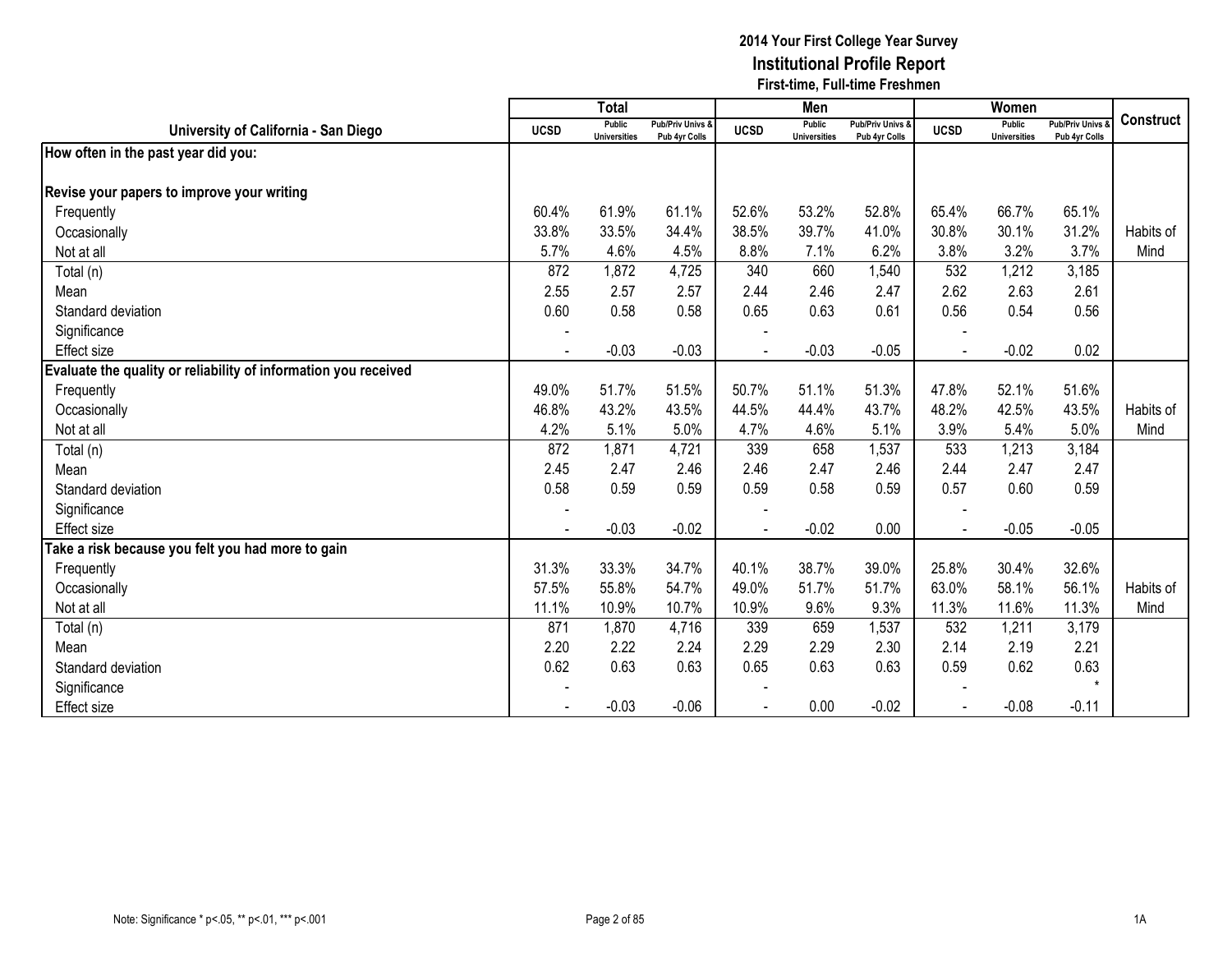|                                                                         |                | <b>Total</b>                         |                                   |                | Men                           |                                   |                | Women                                |                                        |                  |
|-------------------------------------------------------------------------|----------------|--------------------------------------|-----------------------------------|----------------|-------------------------------|-----------------------------------|----------------|--------------------------------------|----------------------------------------|------------------|
| University of California - San Diego                                    | <b>UCSD</b>    | <b>Public</b><br><b>Universities</b> | Pub/Priv Univs &<br>Pub 4yr Colls | <b>UCSD</b>    | Public<br><b>Universities</b> | Pub/Priv Univs &<br>Pub 4yr Colls | <b>UCSD</b>    | <b>Public</b><br><b>Universities</b> | <b>Pub/Priv Univs</b><br>Pub 4yr Colls | <b>Construct</b> |
| How often in the past year did you:                                     |                |                                      |                                   |                |                               |                                   |                |                                      |                                        |                  |
| Seek alternative solutions to a problem                                 |                |                                      |                                   |                |                               |                                   |                |                                      |                                        |                  |
| Frequently                                                              | 39.4%          | 44.7%                                | 46.3%                             | 42.9%          | 45.4%                         | 47.2%                             | 37.2%          | 44.3%                                | 45.9%                                  |                  |
| Occasionally                                                            | 54.4%          | 50.6%                                | 49.5%                             | 50.3%          | 49.5%                         | 48.5%                             | 57.0%          | 51.2%                                | 50.0%                                  | Habits of        |
| Not at all                                                              | 6.2%           | 4.7%                                 | 4.1%                              | 6.8%           | 5.0%                          | 4.2%                              | 5.8%           | 4.5%                                 | 4.1%                                   | Mind             |
| Total (n)                                                               | 870            | 1,871                                | 4,715                             | 338            | 658                           | 1,535                             | 532            | 1,213                                | 3,180                                  |                  |
| Mean                                                                    | 2.33           | 2.40                                 | 2.42                              | 2.36           | 2.40                          | 2.43                              | 2.31           | 2.40                                 | 2.42                                   |                  |
| Standard deviation                                                      | 0.59           | 0.58                                 | 0.57                              | 0.61           | 0.58                          | 0.57                              | 0.58           | 0.57                                 | 0.57                                   |                  |
| Significance                                                            |                | $**$                                 | $***$                             |                |                               | $\star$                           |                | $**$                                 | $***$                                  |                  |
| Effect size                                                             | $\blacksquare$ | $-0.12$                              | $-0.16$                           | $\blacksquare$ | $-0.07$                       | $-0.12$                           | $\blacksquare$ | $-0.16$                              | $-0.19$                                |                  |
| Look up scientific research articles and resources                      |                |                                      |                                   |                |                               |                                   |                |                                      |                                        |                  |
| Frequently                                                              | 31.9%          | 36.7%                                | 39.6%                             | 29.5%          | 32.8%                         | 37.0%                             | 33.5%          | 38.9%                                | 40.9%                                  |                  |
| Occasionally                                                            | 49.5%          | 49.0%                                | 46.1%                             | 50.7%          | 52.5%                         | 48.5%                             | 48.7%          | 47.0%                                | 45.0%                                  | Habits of        |
| Not at all                                                              | 18.6%          | 14.3%                                | 14.2%                             | 19.8%          | 14.7%                         | 14.5%                             | 17.9%          | 14.1%                                | 14.1%                                  | Mind             |
| Total (n)                                                               | 871            | 1,871                                | 4,716                             | 339            | 659                           | 1,537                             | 532            | 1,212                                | 3,179                                  |                  |
| Mean                                                                    | 2.13           | 2.22                                 | 2.25                              | 2.10           | 2.18                          | 2.22                              | 2.16           | 2.25                                 | 2.27                                   |                  |
| Standard deviation                                                      | 0.70           | 0.68                                 | 0.69                              | 0.70           | 0.67                          | 0.68                              | 0.70           | 0.68                                 | 0.69                                   |                  |
| Significance                                                            |                | $**$                                 | $***$                             |                |                               | $**$                              |                | $\star$                              | $***$                                  |                  |
| Effect size                                                             |                | $-0.13$                              | $-0.17$                           |                | $-0.12$                       | $-0.18$                           |                | $-0.13$                              | $-0.16$                                |                  |
| Explore topics on your own, even though it was not required for a class |                |                                      |                                   |                |                               |                                   |                |                                      |                                        |                  |
| Frequently                                                              | 29.9%          | 33.0%                                | 33.9%                             | 32.4%          | 36.0%                         | 38.0%                             | 28.2%          | 31.4%                                | 32.0%                                  |                  |
| Occasionally                                                            | 53.3%          | 51.4%                                | 51.0%                             | 51.0%          | 50.2%                         | 50.2%                             | 54.8%          | 52.1%                                | 51.5%                                  | Habits of        |
| Not at all                                                              | 16.8%          | 15.6%                                | 15.0%                             | 16.5%          | 13.8%                         | 11.8%                             | 16.9%          | 16.5%                                | 16.6%                                  | Mind             |
| Total (n)                                                               | 870            | 1,871                                | 4,716                             | 339            | 659                           | 1,537                             | 531            | 1,212                                | 3,179                                  |                  |
| Mean                                                                    | 2.13           | 2.17                                 | 2.19                              | 2.16           | 2.22                          | 2.26                              | 2.11           | 2.15                                 | 2.15                                   |                  |
| Standard deviation                                                      | 0.67           | 0.67                                 | 0.67                              | 0.68           | 0.67                          | 0.66                              | 0.66           | 0.68                                 | 0.68                                   |                  |
| Significance                                                            |                |                                      | $\star$                           |                |                               | $\star$                           |                |                                      |                                        |                  |
| <b>Effect size</b>                                                      |                | $-0.06$                              | $-0.09$                           |                | $-0.09$                       | $-0.15$                           |                | $-0.06$                              | $-0.06$                                |                  |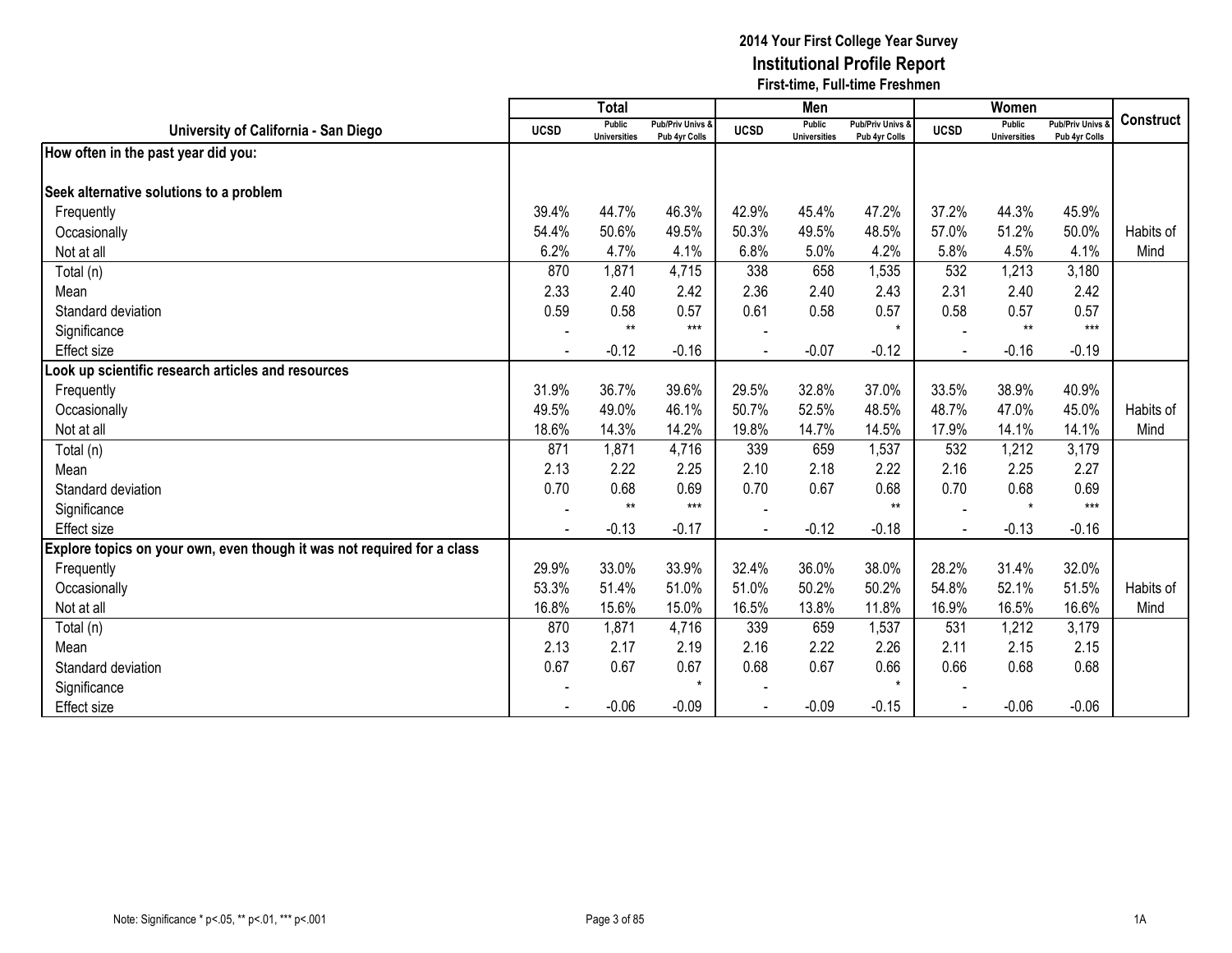|                                                                      |                | <b>Total</b>                         |                                   |                | Men                                  |                                   |                | Women                         |                                        |                  |
|----------------------------------------------------------------------|----------------|--------------------------------------|-----------------------------------|----------------|--------------------------------------|-----------------------------------|----------------|-------------------------------|----------------------------------------|------------------|
| University of California - San Diego                                 | <b>UCSD</b>    | <b>Public</b><br><b>Universities</b> | Pub/Priv Univs &<br>Pub 4yr Colls | <b>UCSD</b>    | <b>Public</b><br><b>Universities</b> | Pub/Priv Univs &<br>Pub 4yr Colls | <b>UCSD</b>    | Public<br><b>Universities</b> | <b>Pub/Priv Univs</b><br>Pub 4yr Colls | <b>Construct</b> |
| How often in the past year did you:                                  |                |                                      |                                   |                |                                      |                                   |                |                               |                                        |                  |
| Accept mistakes as part of the learning process                      |                |                                      |                                   |                |                                      |                                   |                |                               |                                        |                  |
| Frequently                                                           | 63.2%          | 61.6%                                | 62.4%                             | 64.2%          | 61.6%                                | 60.9%                             | 62.6%          | 61.6%                         | 63.1%                                  |                  |
| Occasionally                                                         | 34.3%          | 34.9%                                | 34.6%                             | 33.1%          | 34.0%                                | 34.9%                             | 35.0%          | 35.4%                         | 34.5%                                  | Habits of        |
| Not at all                                                           | 2.5%           | 3.5%                                 | 3.0%                              | 2.7%           | 4.4%                                 | 4.2%                              | 2.4%           | 3.0%                          | 2.5%                                   | Mind             |
| Total (n)                                                            | 870            | 1,870                                | 4,715                             | 338            | 658                                  | 1,535                             | 532            | 1,212                         | 3,180                                  |                  |
| Mean                                                                 | 2.61           | 2.58                                 | 2.59                              | 2.62           | 2.57                                 | 2.57                              | 2.60           | 2.59                          | 2.61                                   |                  |
| Standard deviation                                                   | 0.54           | 0.56                                 | 0.55                              | 0.54           | 0.58                                 | 0.57                              | 0.54           | 0.55                          | 0.54                                   |                  |
| Significance                                                         |                |                                      |                                   |                |                                      |                                   |                |                               |                                        |                  |
| <b>Effect size</b>                                                   | $\blacksquare$ | 0.05                                 | 0.04                              | $\blacksquare$ | 0.09                                 | 0.09                              | $\blacksquare$ | 0.02                          | $-0.02$                                |                  |
| Seek feedback on your academic work                                  |                |                                      |                                   |                |                                      |                                   |                |                               |                                        |                  |
| Frequently                                                           | 46.0%          | 50.7%                                | 52.3%                             | 40.7%          | 44.4%                                | 45.4%                             | 49.3%          | 54.2%                         | 55.6%                                  |                  |
| Occasionally                                                         | 47.2%          | 42.9%                                | 42.0%                             | 51.0%          | 47.6%                                | 47.1%                             | 44.8%          | 40.3%                         | 39.5%                                  | Habits of        |
| Not at all                                                           | 6.8%           | 6.4%                                 | 5.7%                              | 8.3%           | 7.9%                                 | 7.4%                              | 5.8%           | 5.5%                          | 4.8%                                   | Mind             |
| Total (n)                                                            | 870            | 1,868                                | 4,712                             | 339            | 657                                  | 1,536                             | 531            | 1,211                         | 3,176                                  |                  |
| Mean                                                                 | 2.39           | 2.44                                 | 2.47                              | 2.32           | 2.37                                 | 2.38                              | 2.44           | 2.49                          | 2.51                                   |                  |
| Standard deviation                                                   | 0.61           | 0.61                                 | 0.60                              | 0.62           | 0.63                                 | 0.62                              | 0.60           | 0.60                          | 0.59                                   |                  |
| Significance                                                         |                | $\star$                              | $***$                             |                |                                      |                                   |                |                               |                                        |                  |
| <b>Effect size</b>                                                   |                | $-0.08$                              | $-0.13$                           |                | $-0.08$                              | $-0.10$                           |                | $-0.08$                       | $-0.12$                                |                  |
| ntegrate skills and knowledge from different sources and experiences |                |                                      |                                   |                |                                      |                                   |                |                               |                                        |                  |
| Frequently                                                           | 59.5%          | 62.4%                                | 63.5%                             | 53.1%          | 57.0%                                | 60.4%                             | 63.7%          | 65.4%                         | 65.0%                                  |                  |
| Occasionally                                                         | 38.2%          | 35.6%                                | 34.6%                             | 43.4%          | 40.3%                                | 36.7%                             | 34.8%          | 33.0%                         | 33.6%                                  |                  |
| Not at all                                                           | 2.3%           | 2.0%                                 | 1.9%                              | 3.5%           | 2.7%                                 | 2.9%                              | 1.5%           | 1.6%                          | 1.4%                                   |                  |
| Total (n)                                                            | 870            | 1,869                                | 4,712                             | 339            | 658                                  | 1,535                             | 531            | 1,211                         | 3,177                                  |                  |
| Mean                                                                 | 2.57           | 2.60                                 | 2.62                              | 2.50           | 2.54                                 | 2.57                              | 2.62           | 2.64                          | 2.64                                   |                  |
| Standard deviation                                                   | 0.54           | 0.53                                 | 0.52                              | 0.57           | 0.55                                 | 0.55                              | 0.52           | 0.51                          | 0.51                                   |                  |
| Significance                                                         |                |                                      | $***$                             |                |                                      | $\star$                           |                |                               |                                        |                  |
| Effect size                                                          |                | $-0.06$                              | $-0.10$                           |                | $-0.07$                              | $-0.13$                           |                | $-0.04$                       | $-0.04$                                |                  |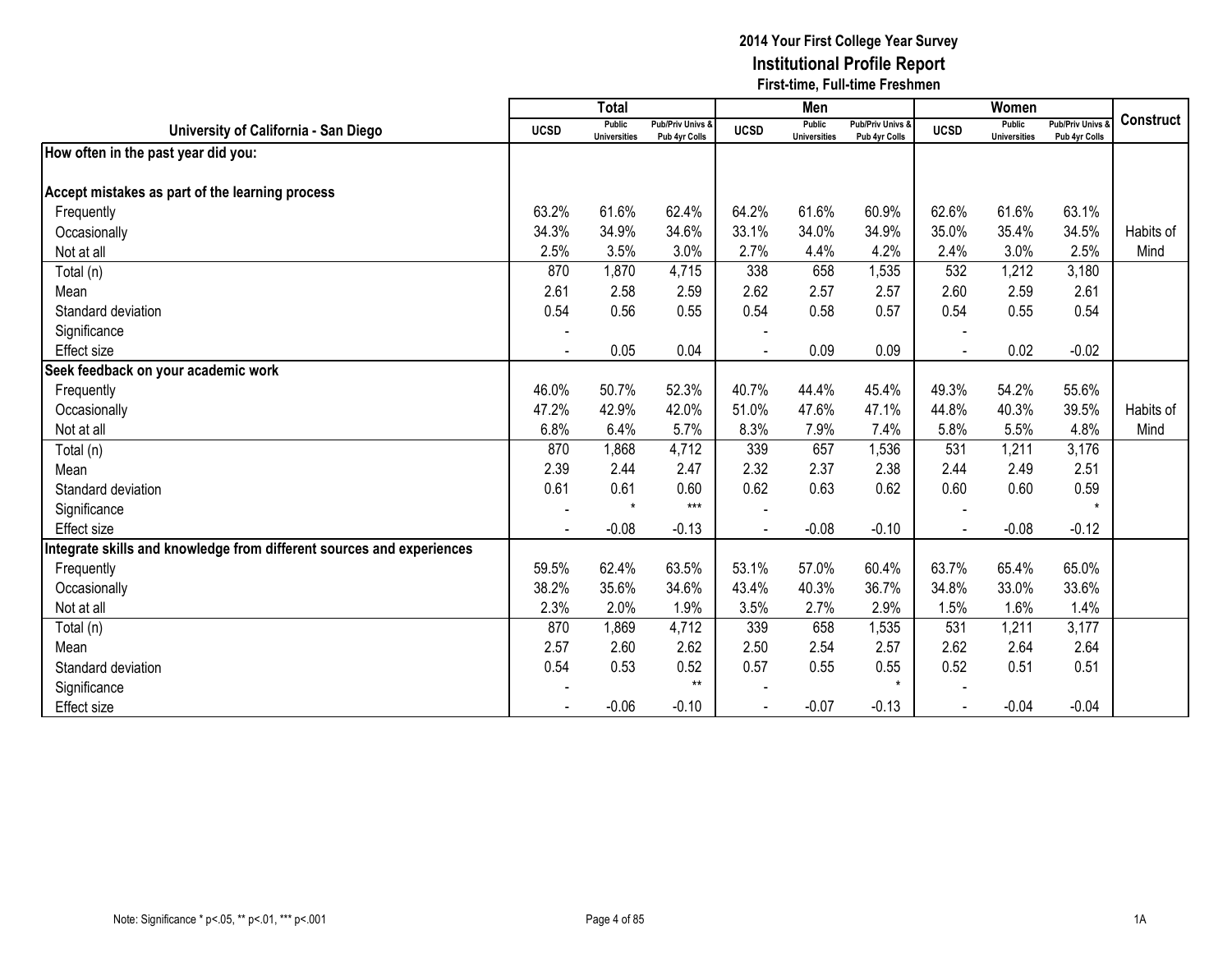|                                                                     |             | <b>Total</b>                  |                                   |             | Men                           |                                              |                          | Women                                |                                              |                    |
|---------------------------------------------------------------------|-------------|-------------------------------|-----------------------------------|-------------|-------------------------------|----------------------------------------------|--------------------------|--------------------------------------|----------------------------------------------|--------------------|
| University of California - San Diego                                | <b>UCSD</b> | Public<br><b>Universities</b> | Pub/Priv Univs &<br>Pub 4yr Colls | <b>UCSD</b> | Public<br><b>Universities</b> | <b>Pub/Priv Univs &amp;</b><br>Pub 4yr Colls | <b>UCSD</b>              | <b>Public</b><br><b>Universities</b> | <b>Pub/Priv Univs &amp;</b><br>Pub 4yr Colls | <b>Construct</b>   |
| Since entering this college, how often have you interacted with the |             |                               |                                   |             |                               |                                              |                          |                                      |                                              |                    |
| following people (e.g., by phone, e-mail, text, or in person):      |             |                               |                                   |             |                               |                                              |                          |                                      |                                              |                    |
| Faculty during office hours                                         |             |                               |                                   |             |                               |                                              |                          |                                      |                                              |                    |
| Daily                                                               | 0.5%        | 1.0%                          | 2.4%                              | 0.6%        | 1.2%                          | 2.5%                                         | 0.4%                     | 0.9%                                 | 2.4%                                         | Faculty            |
| 2 or 3 times per week                                               | 5.1%        | 5.4%                          | 7.4%                              | 5.6%        | 5.9%                          | 8.6%                                         | 4.9%                     | 5.2%                                 | 6.9%                                         | Interaction        |
| Once a week                                                         | 9.6%        | 10.0%                         | 13.4%                             | 9.7%        | 11.1%                         | 13.3%                                        | 9.6%                     | 9.5%                                 | 13.4%                                        |                    |
| 1 or 2 times per month                                              | 20.5%       | 24.1%                         | 26.5%                             | 21.8%       | 25.5%                         | 27.2%                                        | 19.7%                    | 23.4%                                | 26.1%                                        |                    |
| 1 or 2 times per term                                               | 41.9%       | 41.1%                         | 36.8%                             | 39.1%       | 37.7%                         | 34.7%                                        | 43.6%                    | 42.9%                                | 37.9%                                        |                    |
| Never                                                               | 22.4%       | 18.3%                         | 13.5%                             | 23.2%       | 18.6%                         | 13.8%                                        | 21.9%                    | 18.2%                                | 13.3%                                        |                    |
| Total (n)                                                           | 874         | 1,875                         | 4,737                             | 340         | 660                           | 1,541                                        | 534                      | 1,215                                | 3,196                                        |                    |
| Mean                                                                | 2.35        | 2.46                          | 2.72                              | 2.37        | 2.52                          | 2.76                                         | 2.33                     | 2.43                                 | 2.70                                         |                    |
| Standard deviation                                                  | 1.11        | 1.12                          | 1.22                              | 1.14        | 1.16                          | 1.24                                         | 1.09                     | 1.10                                 | 1.20                                         |                    |
| Significance                                                        |             | $\star$                       | $***$                             |             |                               | $***$                                        |                          |                                      | $***$                                        |                    |
| <b>Effect size</b>                                                  |             | $-0.10$                       | $-0.30$                           |             | $-0.13$                       | $-0.31$                                      | $\overline{\phantom{a}}$ | $-0.09$                              | $-0.31$                                      |                    |
| Faculty outside of class or office hours                            |             |                               |                                   |             |                               |                                              |                          |                                      |                                              |                    |
| Daily                                                               | 0.5%        | 0.9%                          | 1.7%                              | 0.6%        | 1.4%                          | 2.0%                                         | 0.4%                     | 0.6%                                 | 1.6%                                         |                    |
| 2 or 3 times per week                                               | 2.9%        | 4.2%                          | 6.2%                              | 2.9%        | 4.2%                          | 6.9%                                         | 2.8%                     | 4.1%                                 | 5.9%                                         | Faculty            |
| Once a week                                                         | 4.9%        | 7.2%                          | 10.2%                             | 4.7%        | 7.7%                          | 11.8%                                        | 5.1%                     | 6.8%                                 | 9.4%                                         | <b>Interaction</b> |
| 1 or 2 times per month                                              | 12.9%       | 17.1%                         | 20.2%                             | 16.5%       | 17.8%                         | 20.5%                                        | 10.7%                    | 16.7%                                | 20.1%                                        |                    |
| 1 or 2 times per term                                               | 30.1%       | 31.3%                         | 29.5%                             | 27.4%       | 28.7%                         | 28.2%                                        | 31.9%                    | 32.7%                                | 30.2%                                        |                    |
| Never                                                               | 48.7%       | 39.4%                         | 32.0%                             | 47.9%       | 40.2%                         | 30.6%                                        | 49.2%                    | 39.0%                                | 32.7%                                        |                    |
| Total (n)                                                           | 873         | 1,872                         | 4,731                             | 340         | 659                           | 1,537                                        | 533                      | 1,213                                | 3,194                                        |                    |
| Mean                                                                | 1.85        | 2.08                          | 2.34                              | 1.89        | 2.11                          | 2.42                                         | 1.82                     | 2.06                                 | 2.30                                         |                    |
| Standard deviation                                                  | 1.06        | 1.17                          | 1.28                              | 1.09        | 1.22                          | 1.32                                         | 1.04                     | 1.14                                 | 1.26                                         |                    |
| Significance                                                        |             | $***$                         | $***$                             |             | $***$                         | $***$                                        |                          | $***$                                | $***$                                        |                    |
| <b>Effect size</b>                                                  |             | $-0.20$                       | 0.38                              |             | 0.18                          | 0.40                                         |                          | 0.21                                 | 0.38                                         |                    |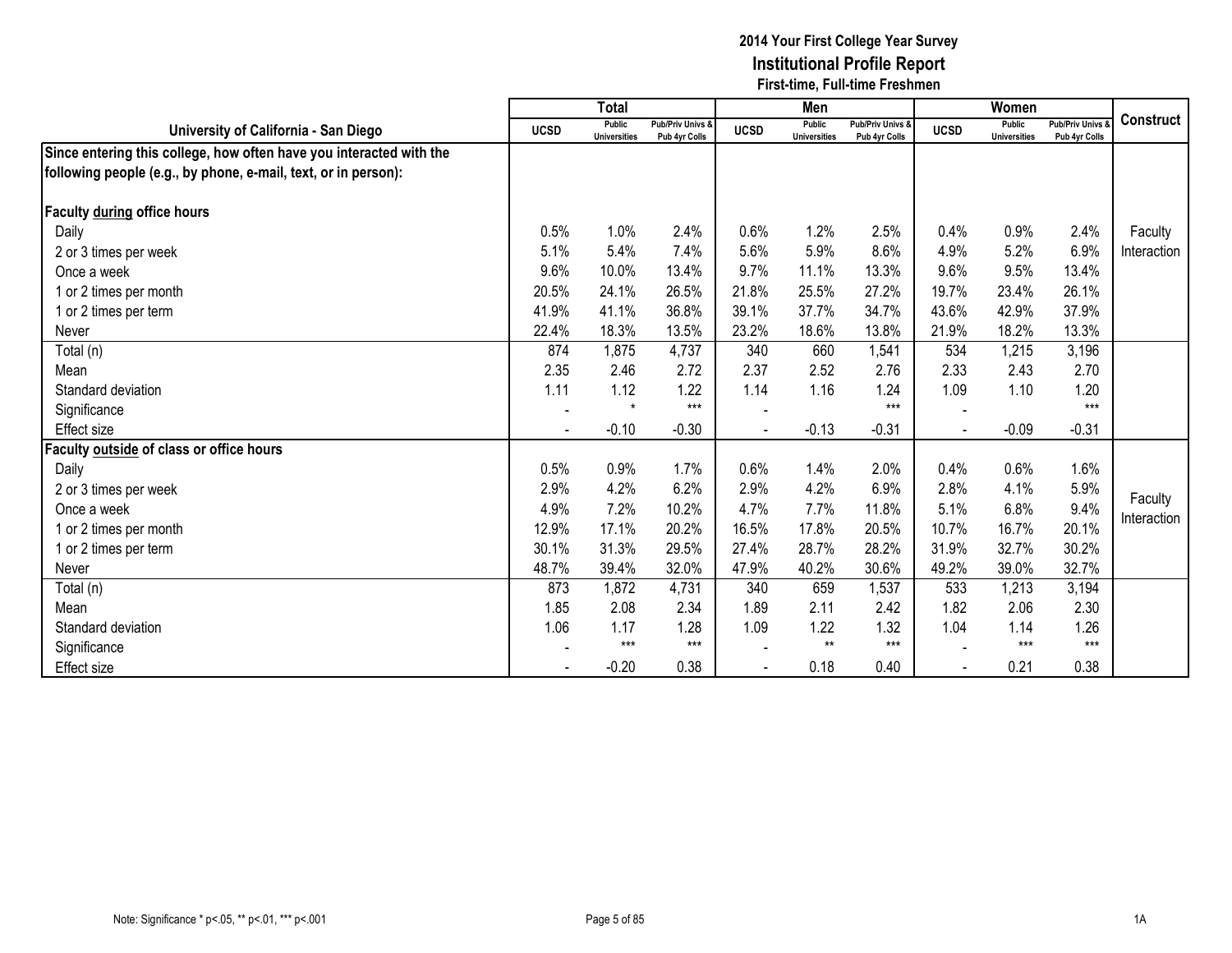|                                                                     |             | <b>Total</b>                  |                                   |             | Men                           |                                   |             | Women                                |                                              |                  |
|---------------------------------------------------------------------|-------------|-------------------------------|-----------------------------------|-------------|-------------------------------|-----------------------------------|-------------|--------------------------------------|----------------------------------------------|------------------|
| University of California - San Diego                                | <b>UCSD</b> | Public<br><b>Universities</b> | Pub/Priv Univs &<br>Pub 4yr Colls | <b>UCSD</b> | Public<br><b>Universities</b> | Pub/Priv Univs &<br>Pub 4yr Colls | <b>UCSD</b> | <b>Public</b><br><b>Universities</b> | <b>Pub/Priv Univs &amp;</b><br>Pub 4yr Colls | <b>Construct</b> |
| Since entering this college, how often have you interacted with the |             |                               |                                   |             |                               |                                   |             |                                      |                                              |                  |
| following people (e.g., by phone, e-mail, text, or in person):      |             |                               |                                   |             |                               |                                   |             |                                      |                                              |                  |
|                                                                     |             |                               |                                   |             |                               |                                   |             |                                      |                                              |                  |
| Academic advisors/counselors                                        |             |                               |                                   |             |                               |                                   |             |                                      |                                              |                  |
| Daily                                                               | 0.2%        | 0.4%                          | 1.2%                              | 0.0%        | 0.5%                          | 1.0%                              | 0.4%        | 0.4%                                 | 1.2%                                         |                  |
| 2 or 3 times per week                                               | 1.6%        | 2.0%                          | 2.9%                              | 1.8%        | 2.1%                          | 3.6%                              | 1.5%        | 1.9%                                 | 2.5%                                         |                  |
| Once a week                                                         | 3.4%        | 3.3%                          | 5.3%                              | 4.1%        | 4.3%                          | 6.1%                              | 3.0%        | 2.8%                                 | 4.9%                                         |                  |
| 1 or 2 times per month                                              | 14.4%       | 16.9%                         | 21.0%                             | 13.6%       | 16.0%                         | 21.5%                             | 15.0%       | 17.4%                                | 20.8%                                        |                  |
| 1 or 2 times per term                                               | 60.8%       | 65.5%                         | 61.2%                             | 54.3%       | 61.2%                         | 57.3%                             | 65.0%       | 67.8%                                | 63.1%                                        |                  |
| Never                                                               | 19.5%       | 11.9%                         | 8.4%                              | 26.3%       | 16.0%                         | 10.5%                             | 15.2%       | 9.7%                                 | 7.5%                                         |                  |
| Total (n)                                                           | 873         | 1,870                         | 4,726                             | 339         | 657                           | 1,536                             | 534         | 1,213                                | 3,190                                        |                  |
| Mean                                                                | 2.08        | 2.19                          | 2.36                              | 2.01        | 2.17                          | 2.38                              | 2.12        | 2.21                                 | 2.36                                         |                  |
| Standard deviation                                                  | 0.81        | 0.79                          | 0.90                              | 0.85        | 0.85                          | 0.95                              | 0.78        | 0.76                                 | 0.88                                         |                  |
| Significance                                                        |             | $***$                         | $***$                             |             | $**$                          | $***$                             |             | $\star$                              | $***$                                        |                  |
| <b>Effect size</b>                                                  |             | $-0.14$                       | $-0.31$                           |             | $-0.19$                       | $-0.39$                           |             | $-0.12$                              | $-0.27$                                      |                  |
| <b>Close friends at this institution</b>                            |             |                               |                                   |             |                               |                                   |             |                                      |                                              |                  |
| Daily                                                               | 66.5%       | 72.2%                         | 73.2%                             | 65.0%       | 67.4%                         | 70.7%                             | 67.5%       | 74.7%                                | 74.4%                                        |                  |
| 2 or 3 times per week                                               | 15.1%       | 13.5%                         | 12.7%                             | 16.3%       | 16.3%                         | 13.9%                             | 14.3%       | 11.9%                                | 12.1%                                        |                  |
| Once a week                                                         | 7.6%        | 6.1%                          | 6.1%                              | 7.7%        | 6.7%                          | 6.7%                              | 7.5%        | 5.7%                                 | 5.8%                                         |                  |
| 1 or 2 times per month                                              | 4.4%        | 3.9%                          | 3.4%                              | 5.6%        | 4.7%                          | 3.5%                              | 3.6%        | 3.4%                                 | 3.4%                                         |                  |
| 1 or 2 times per term                                               | 2.9%        | 1.8%                          | 2.0%                              | 2.1%        | 1.5%                          | 2.1%                              | 3.4%        | 1.9%                                 | 1.9%                                         |                  |
| Never                                                               | 3.6%        | 2.7%                          | 2.7%                              | 3.3%        | 3.3%                          | 3.1%                              | 3.8%        | 2.3%                                 | 2.5%                                         |                  |
| Total (n)                                                           | 869         | 1,864                         | 4,711                             | 337         | 657                           | 1,535                             | 532         | 1,207                                | 3,176                                        |                  |
| Mean                                                                | 5.27        | 5.42                          | 5.44                              | 5.27        | 5.33                          | 5.38                              | 5.28        | 5.47                                 | 5.46                                         |                  |
| Standard deviation                                                  | 1.29        | 1.16                          | 1.16                              | 1.26        | 1.22                          | 1.21                              | 1.31        | 1.12                                 | 1.14                                         |                  |
| Significance                                                        |             | $***$                         | $***$                             |             |                               |                                   |             | $**$                                 | $***$                                        |                  |
| Effect size                                                         |             | $-0.13$                       | $-0.15$                           |             | $-0.05$                       | $-0.09$                           |             | $-0.17$                              | $-0.16$                                      |                  |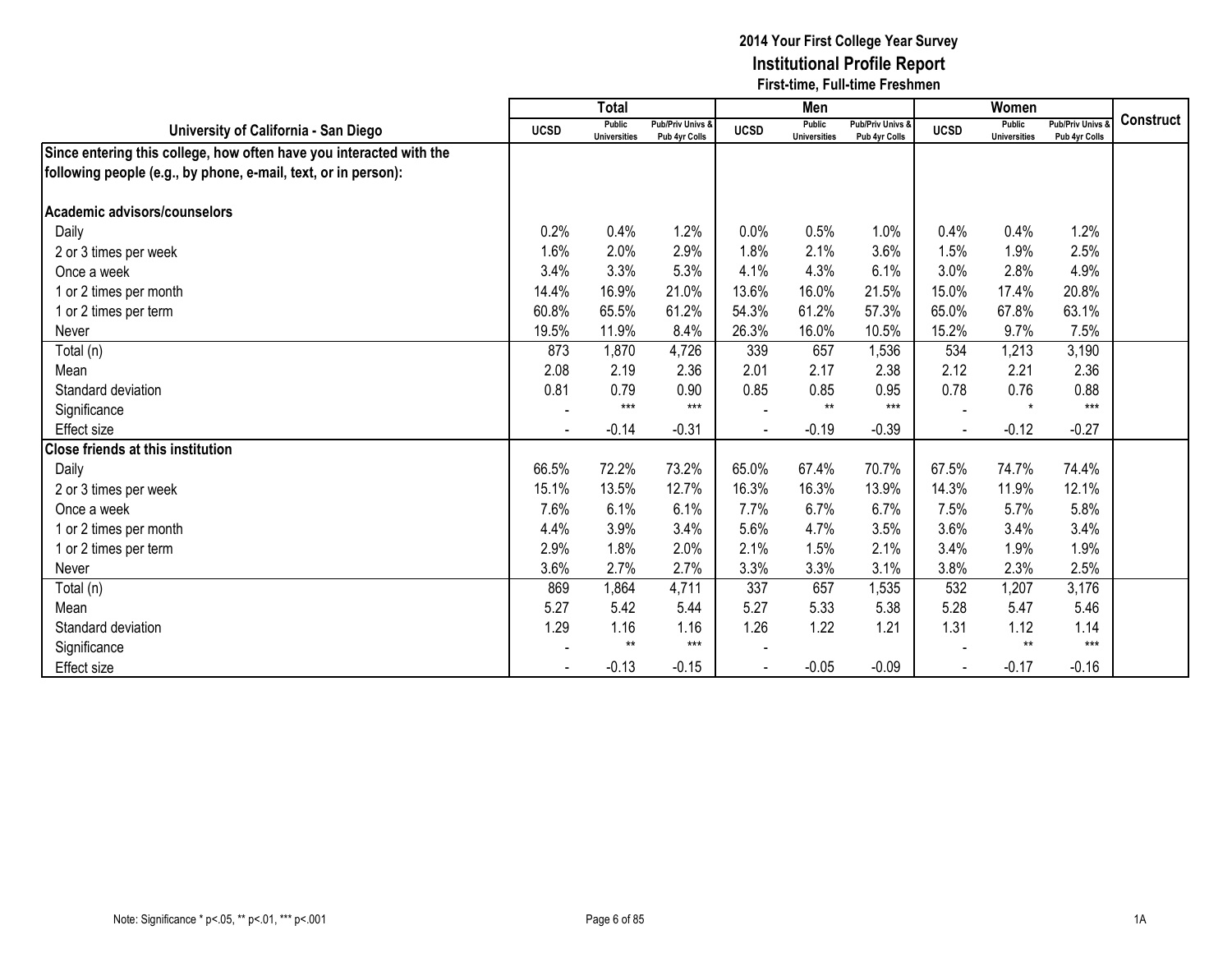|                                                                     |             | <b>Total</b>                  |                                   |             | Men                                  |                                   |             | Women                                |                                        |                  |
|---------------------------------------------------------------------|-------------|-------------------------------|-----------------------------------|-------------|--------------------------------------|-----------------------------------|-------------|--------------------------------------|----------------------------------------|------------------|
| University of California - San Diego                                | <b>UCSD</b> | Public<br><b>Universities</b> | Pub/Priv Univs &<br>Pub 4yr Colls | <b>UCSD</b> | <b>Public</b><br><b>Universities</b> | Pub/Priv Univs &<br>Pub 4yr Colls | <b>UCSD</b> | <b>Public</b><br><b>Universities</b> | <b>Pub/Priv Univs</b><br>Pub 4yr Colls | <b>Construct</b> |
| Since entering this college, how often have you interacted with the |             |                               |                                   |             |                                      |                                   |             |                                      |                                        |                  |
| following people (e.g., by phone, e-mail, text, or in person):      |             |                               |                                   |             |                                      |                                   |             |                                      |                                        |                  |
| Close friends not at this institution                               |             |                               |                                   |             |                                      |                                   |             |                                      |                                        |                  |
| Daily                                                               | 19.4%       | 23.2%                         | 26.7%                             | 14.5%       | 15.6%                                | 21.0%                             | 22.5%       | 27.3%                                | 29.5%                                  |                  |
| 2 or 3 times per week                                               | 20.1%       | 21.8%                         | 22.1%                             | 21.8%       | 21.7%                                | 21.4%                             | 18.9%       | 21.9%                                | 22.4%                                  |                  |
| Once a week                                                         | 15.8%       | 16.6%                         | 17.1%                             | 15.9%       | 18.2%                                | 19.1%                             | 15.8%       | 15.7%                                | 16.1%                                  |                  |
| 1 or 2 times per month                                              | 18.6%       | 18.8%                         | 18.0%                             | 18.9%       | 19.9%                                | 18.9%                             | 18.4%       | 18.2%                                | 17.6%                                  |                  |
| 1 or 2 times per term                                               | 17.4%       | 13.3%                         | 10.8%                             | 19.5%       | 16.1%                                | 12.8%                             | 16.1%       | 11.7%                                | 9.8%                                   |                  |
| Never                                                               | 8.7%        | 6.4%                          | 5.3%                              | 9.4%        | 8.5%                                 | 6.9%                              | 8.3%        | 5.2%                                 | 4.5%                                   |                  |
| Total (n)                                                           | 872         | 1,870                         | 4,728                             | 339         | 659                                  | 1,538                             | 533         | 1,211                                | 3,190                                  |                  |
| Mean                                                                | 3.79        | 4.04                          | 4.20                              | 3.65        | 3.75                                 | 3.98                              | 3.89        | 4.19                                 | 4.31                                   |                  |
| Standard deviation                                                  | 1.61        | 1.56                          | 1.53                              | 1.58        | 1.55                                 | 1.54                              | 1.63        | 1.55                                 | 1.51                                   |                  |
| Significance                                                        |             | $***$                         | $***$                             |             |                                      | $***$                             |             | $***$                                | $***$                                  |                  |
| Effect size                                                         |             | $-0.16$                       | $-0.27$                           |             | $-0.06$                              | $-0.21$                           |             | $-0.19$                              | $-0.28$                                |                  |
| <b>Your family</b>                                                  |             |                               |                                   |             |                                      |                                   |             |                                      |                                        |                  |
| Daily                                                               | 22.6%       | 29.8%                         | 36.2%                             | 16.0%       | 17.9%                                | 23.0%                             | 26.7%       | 36.2%                                | 42.6%                                  |                  |
| 2 or 3 times per week                                               | 25.5%       | 26.9%                         | 24.9%                             | 24.0%       | 25.3%                                | 26.1%                             | 26.4%       | 27.7%                                | 24.4%                                  |                  |
| Once a week                                                         | 21.4%       | 19.8%                         | 18.0%                             | 24.9%       | 25.6%                                | 24.6%                             | 19.2%       | 16.7%                                | 14.8%                                  |                  |
| 1 or 2 times per month                                              | 15.7%       | 12.2%                         | 12.0%                             | 16.9%       | 15.6%                                | 14.1%                             | 14.9%       | 10.4%                                | 11.0%                                  |                  |
| 1 or 2 times per term                                               | 10.3%       | 8.4%                          | 6.8%                              | 11.6%       | 10.8%                                | 9.2%                              | 9.4%        | 7.1%                                 | 5.7%                                   |                  |
| Never                                                               | 4.6%        | 2.9%                          | 2.0%                              | 6.5%        | 4.7%                                 | 3.0%                              | 3.4%        | 1.9%                                 | 1.6%                                   |                  |
| Total (n)                                                           | 868         | 1,865                         | 4,712                             | 337         | 655                                  | 1,534                             | 531         | 1,210                                | 3,178                                  |                  |
| Mean                                                                | 4.21        | 4.49                          | 4.66                              | 3.96        | 4.10                                 | 4.31                              | 4.36        | 4.70                                 | 4.83                                   |                  |
| Standard deviation                                                  | 1.45        | 1.39                          | 1.36                              | 1.45        | 1.41                                 | 1.37                              | 1.43        | 1.34                                 | 1.32                                   |                  |
| Significance                                                        |             | $***$                         | $***$                             |             |                                      | $***$                             |             | $***$                                | $***$                                  |                  |
| <b>Effect size</b>                                                  |             | $-0.20$                       | $-0.33$                           |             | $-0.10$                              | $-0.26$                           |             | $-0.25$                              | $-0.36$                                |                  |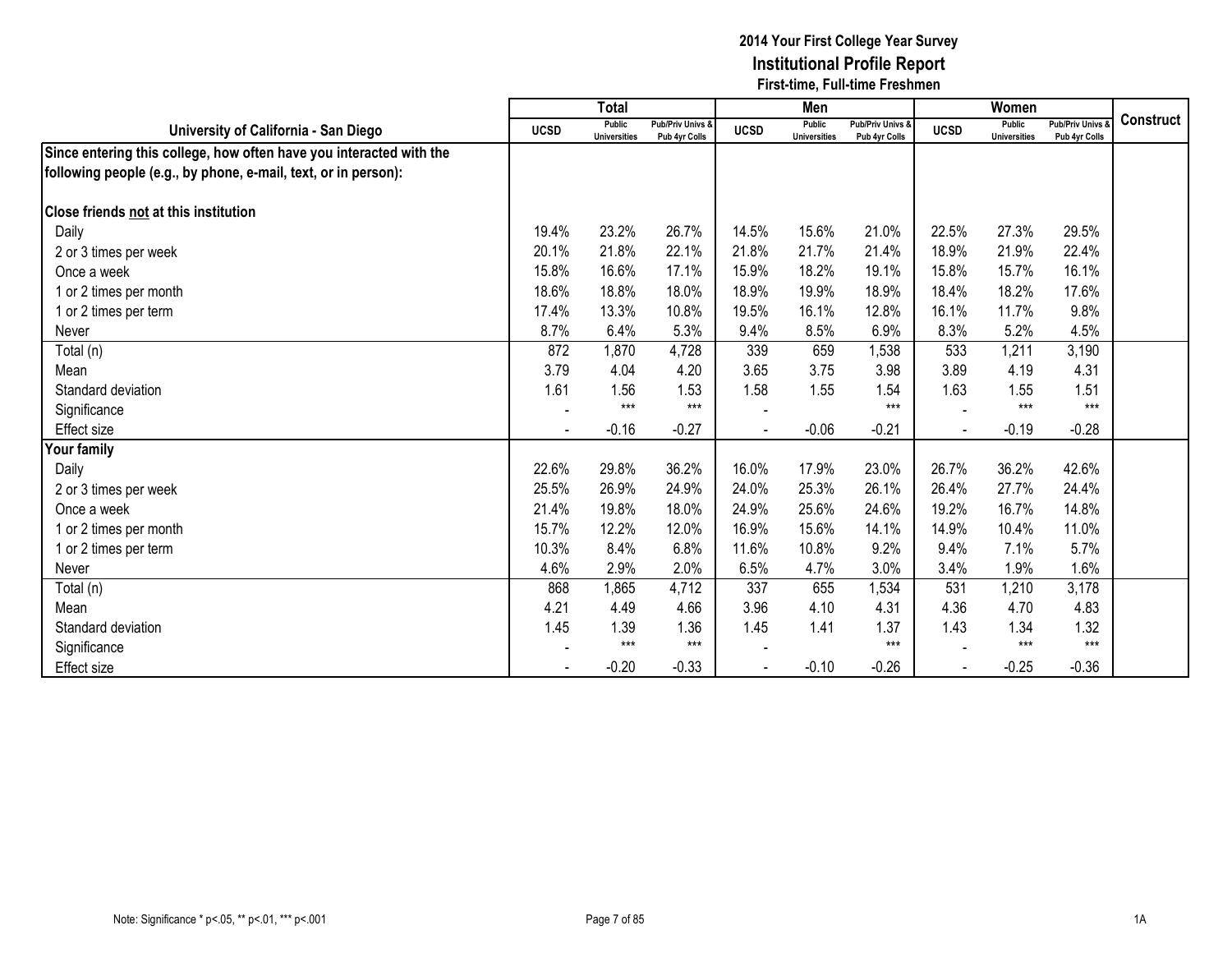|                                                                     |             | <b>Total</b>                  |                                              |             | Men                                  |                                              |             | Women                                |                                        |                  |
|---------------------------------------------------------------------|-------------|-------------------------------|----------------------------------------------|-------------|--------------------------------------|----------------------------------------------|-------------|--------------------------------------|----------------------------------------|------------------|
| University of California - San Diego                                | <b>UCSD</b> | Public<br><b>Universities</b> | <b>Pub/Priv Univs &amp;</b><br>Pub 4yr Colls | <b>UCSD</b> | <b>Public</b><br><b>Universities</b> | <b>Pub/Priv Univs &amp;</b><br>Pub 4yr Colls | <b>UCSD</b> | <b>Public</b><br><b>Universities</b> | <b>Pub/Priv Univs</b><br>Pub 4yr Colls | <b>Construct</b> |
| Since entering this college, how often have you interacted with the |             |                               |                                              |             |                                      |                                              |             |                                      |                                        |                  |
| following people (e.g., by phone, e-mail, text, or in person):      |             |                               |                                              |             |                                      |                                              |             |                                      |                                        |                  |
|                                                                     |             |                               |                                              |             |                                      |                                              |             |                                      |                                        |                  |
| <b>Graduate students/teaching assistants</b>                        |             |                               |                                              |             |                                      |                                              |             |                                      |                                        |                  |
| Daily                                                               | 3.7%        | 3.7%                          | 4.0%                                         | 3.2%        | 4.0%                                 | 4.4%                                         | 3.9%        | 3.5%                                 | 3.7%                                   |                  |
| 2 or 3 times per week                                               | 20.5%       | 16.8%                         | 13.7%                                        | 18.3%       | 16.1%                                | 13.7%                                        | 21.9%       | 17.2%                                | 13.7%                                  |                  |
| Once a week                                                         | 26.9%       | 23.9%                         | 21.5%                                        | 24.2%       | 23.1%                                | 23.1%                                        | 28.7%       | 24.3%                                | 20.8%                                  |                  |
| 1 or 2 times per month                                              | 18.1%       | 16.6%                         | 16.3%                                        | 21.5%       | 18.4%                                | 18.2%                                        | 15.9%       | 15.6%                                | 15.4%                                  |                  |
| 1 or 2 times per term                                               | 19.1%       | 21.1%                         | 19.8%                                        | 17.4%       | 19.3%                                | 18.8%                                        | 20.2%       | 22.1%                                | 20.3%                                  |                  |
| Never                                                               | 11.7%       | 17.9%                         | 24.7%                                        | 15.3%       | 19.1%                                | 21.8%                                        | 9.4%        | 17.2%                                | 26.1%                                  |                  |
| Total (n)                                                           | 873         | 1,870                         | 4,727                                        | 339         | 658                                  | 1,538                                        | 534         | 1,212                                | 3,189                                  |                  |
| Mean                                                                | 3.36        | 3.12                          | 2.92                                         | 3.22        | 3.10                                 | 3.01                                         | 3.45        | 3.13                                 | 2.87                                   |                  |
| Standard deviation                                                  | 1.40        | 1.47                          | 1.52                                         | 1.42        | 1.48                                 | 1.50                                         | 1.38        | 1.46                                 | 1.52                                   |                  |
| Significance                                                        |             | $***$                         | $***$                                        |             |                                      | $\star$                                      |             | $***$                                | $***$                                  |                  |
| <b>Effect size</b>                                                  |             | 0.16                          | 0.29                                         |             | 0.08                                 | 0.14                                         |             | 0.22                                 | 0.38                                   |                  |
| Close friends from your high school                                 |             |                               |                                              |             |                                      |                                              |             |                                      |                                        |                  |
| Daily                                                               | 16.9%       | 21.4%                         | 22.5%                                        | 14.1%       | 19.2%                                | 19.9%                                        | 18.7%       | 22.5%                                | 23.7%                                  |                  |
| 2 or 3 times per week                                               | 20.4%       | 21.1%                         | 21.6%                                        | 20.0%       | 18.0%                                | 20.2%                                        | 20.6%       | 22.8%                                | 22.2%                                  |                  |
| Once a week                                                         | 13.8%       | 15.2%                         | 15.6%                                        | 14.7%       | 15.2%                                | 16.3%                                        | 13.3%       | 15.2%                                | 15.3%                                  |                  |
| 1 or 2 times per month                                              | 20.5%       | 20.2%                         | 19.1%                                        | 20.9%       | 20.9%                                | 20.1%                                        | 20.2%       | 19.9%                                | 18.7%                                  |                  |
| 1 or 2 times per term                                               | 16.8%       | 13.9%                         | 13.5%                                        | 17.1%       | 16.7%                                | 15.0%                                        | 16.7%       | 12.4%                                | 12.8%                                  |                  |
| Never                                                               | 11.6%       | 8.2%                          | 7.7%                                         | 13.2%       | 10.0%                                | 8.4%                                         | 10.5%       | 7.3%                                 | 7.3%                                   |                  |
| Total (n)                                                           | 874         | 1,873                         | 4,732                                        | 340         | 660                                  | 1,540                                        | 534         | 1,213                                | 3,192                                  |                  |
| Mean                                                                | 3.65        | 3.91                          | 3.97                                         | 3.54        | 3.72                                 | 3.85                                         | 3.73        | 4.01                                 | 4.04                                   |                  |
| Standard deviation                                                  | 1.64        | 1.60                          | 1.59                                         | 1.62        | 1.63                                 | 1.59                                         | 1.64        | 1.57                                 | 1.59                                   |                  |
| Significance                                                        |             | $***$                         | $***$                                        |             |                                      | $**$                                         |             | $***$                                | $***$                                  |                  |
| <b>Effect size</b>                                                  |             | $-0.16$                       | $-0.20$                                      |             | $-0.11$                              | $-0.19$                                      |             | $-0.18$                              | $-0.19$                                |                  |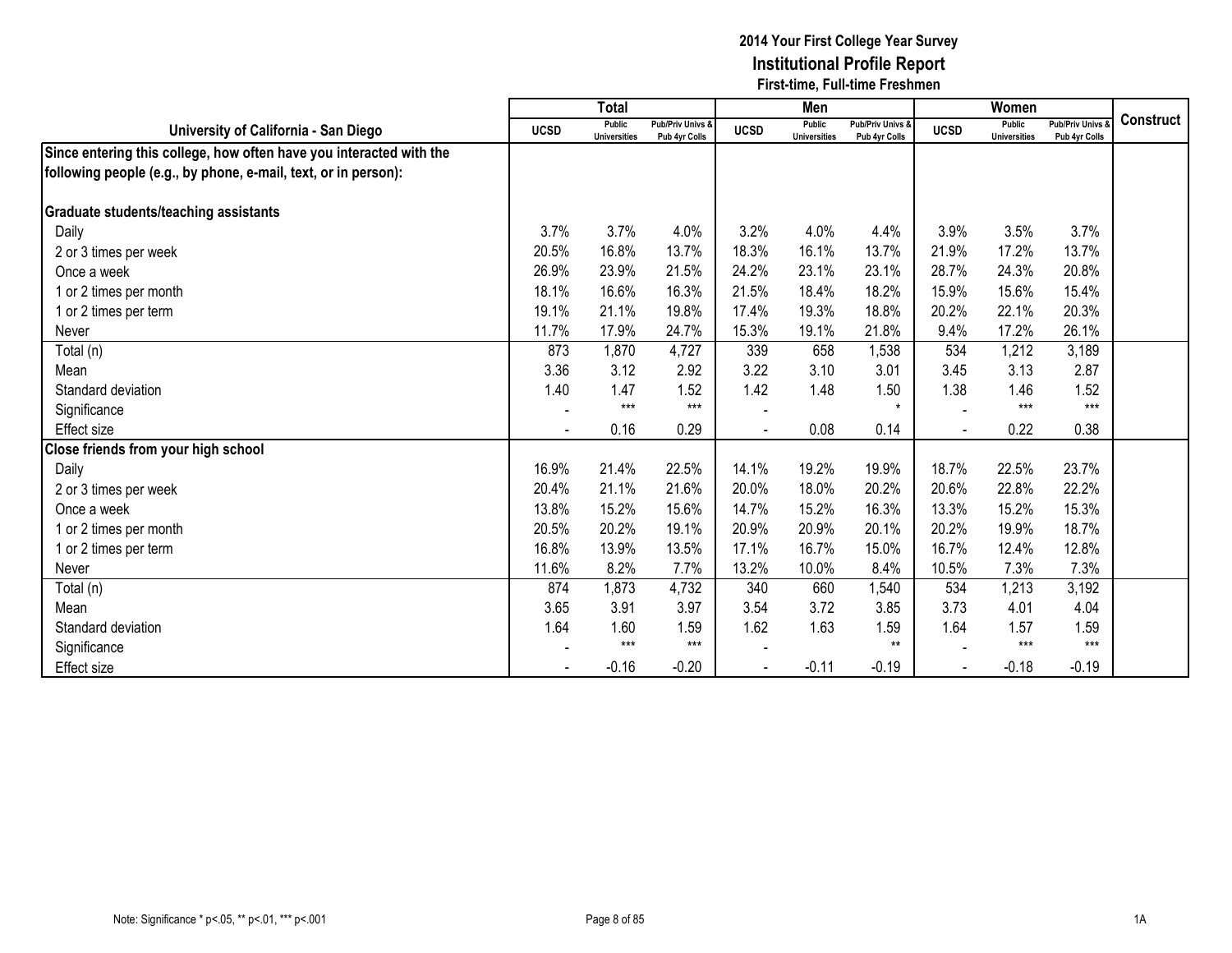|                                                                    |             | Total                                |                                   |             | Men                                  |                                   |                | Women                                |                                        |                  |
|--------------------------------------------------------------------|-------------|--------------------------------------|-----------------------------------|-------------|--------------------------------------|-----------------------------------|----------------|--------------------------------------|----------------------------------------|------------------|
| University of California - San Diego                               | <b>UCSD</b> | <b>Public</b><br><b>Universities</b> | Pub/Priv Univs &<br>Pub 4yr Colls | <b>UCSD</b> | <b>Public</b><br><b>Universities</b> | Pub/Priv Univs &<br>Pub 4yr Colls | <b>UCSD</b>    | <b>Public</b><br><b>Universities</b> | <b>Pub/Priv Univs</b><br>Pub 4yr Colls | <b>Construct</b> |
| Do you have any concern about your ability to finance your college |             |                                      |                                   |             |                                      |                                   |                |                                      |                                        |                  |
| education?                                                         |             |                                      |                                   |             |                                      |                                   |                |                                      |                                        |                  |
| Major (not sure I will have enough funds to complete college)      | 20.6%       | 18.6%                                | 19.5%                             | 18.8%       | 17.6%                                | 17.2%                             | 21.7%          | 19.2%                                | 20.6%                                  |                  |
| Some (but I probably will have enough funds)                       | 59.0%       | 56.9%                                | 55.6%                             | 55.6%       | 53.3%                                | 51.3%                             | 61.2%          | 58.8%                                | 57.7%                                  |                  |
| None (I am confident that I will have sufficient funds)            | 20.4%       | 24.5%                                | 24.9%                             | 25.6%       | 29.1%                                | 31.5%                             | 17.0%          | 22.0%                                | 21.7%                                  |                  |
| Total (n)                                                          | 874         | 1,874                                | 4,737                             | 340         | 660                                  | 1,541                             | 534            | 1,214                                | 3,196                                  |                  |
| Mean                                                               | 2.00        | 1.94                                 | 1.95                              | 1.93        | 1.88                                 | 1.86                              | 2.05           | 1.97                                 | 1.99                                   |                  |
| Standard deviation                                                 | 0.64        | 0.65                                 | 0.66                              | 0.66        | 0.67                                 | 0.68                              | 0.62           | 0.64                                 | 0.65                                   |                  |
| Significance                                                       |             | $\star$                              | $\star$                           |             |                                      |                                   |                | $\star$                              | $\star$                                |                  |
| <b>Effect size</b>                                                 |             | 0.09                                 | 0.08                              |             | 0.07                                 | 0.10                              |                | 0.13                                 | 0.09                                   |                  |
| Since entering this college, how often have you felt:              |             |                                      |                                   |             |                                      |                                   |                |                                      |                                        |                  |
|                                                                    |             |                                      |                                   |             |                                      |                                   |                |                                      |                                        |                  |
| Lonely or homesick                                                 |             |                                      |                                   |             |                                      |                                   |                |                                      |                                        |                  |
| Frequently                                                         | 18.6%       | 17.4%                                | 15.3%                             | 11.8%       | 11.7%                                | 10.9%                             | 22.9%          | 20.5%                                | 17.4%                                  |                  |
| Occasionally                                                       | 55.7%       | 53.1%                                | 53.2%                             | 52.8%       | 48.3%                                | 47.6%                             | 57.6%          | 55.8%                                | 55.9%                                  |                  |
| Not at all                                                         | 25.7%       | 29.5%                                | 31.5%                             | 35.4%       | 40.1%                                | 41.5%                             | 19.5%          | 23.7%                                | 26.7%                                  |                  |
| Total (n)                                                          | 872         | 1,873                                | 4,740                             | 339         | 659                                  | 1,543                             | 533            | 1,214                                | 3,197                                  |                  |
| Mean                                                               | 1.93        | 1.88                                 | 1.84                              | 1.76        | 1.72                                 | 1.69                              | 2.03           | 1.97                                 | 1.91                                   |                  |
| Standard deviation                                                 | 0.66        | 0.67                                 | 0.66                              | 0.65        | 0.66                                 | 0.66                              | 0.65           | 0.66                                 | 0.66                                   |                  |
| Significance                                                       |             |                                      | $***$                             |             |                                      |                                   |                |                                      | $***$                                  |                  |
| <b>Effect</b> size                                                 |             | 0.07                                 | 0.14                              |             | 0.06                                 | 0.11                              | $\blacksquare$ | 0.09                                 | 0.18                                   |                  |
| <b>Isolated from campus life</b>                                   |             |                                      |                                   |             |                                      |                                   |                |                                      |                                        |                  |
| Frequently                                                         | 18.5%       | 17.7%                                | 16.0%                             | 16.2%       | 16.5%                                | 14.7%                             | 19.9%          | 18.4%                                | 16.6%                                  |                  |
| Occasionally                                                       | 50.3%       | 44.4%                                | 43.4%                             | 50.1%       | 45.1%                                | 43.2%                             | 50.5%          | 44.1%                                | 43.5%                                  |                  |
| Not at all                                                         | 31.2%       | 37.9%                                | 40.7%                             | 33.6%       | 38.4%                                | 42.2%                             | 29.6%          | 37.6%                                | 40.0%                                  |                  |
| Total (n)                                                          | 872         | 1,873                                | 4,733                             | 339         | 659                                  | 1,542                             | 533            | 1,214                                | 3,191                                  |                  |
| Mean                                                               | 1.87        | 1.80                                 | 1.75                              | 1.83        | 1.78                                 | 1.73                              | 1.90           | 1.81                                 | 1.77                                   |                  |
| Standard deviation                                                 | 0.69        | 0.72                                 | 0.71                              | 0.69        | 0.71                                 | 0.70                              | 0.70           | 0.72                                 | 0.71                                   |                  |
| Significance                                                       |             | $\star$                              | $***$                             |             |                                      | $\star$                           |                | $\star$                              | $***$                                  |                  |
| <b>Effect size</b>                                                 |             | 0.10                                 | 0.17                              |             | 0.07                                 | 0.14                              |                | 0.13                                 | 0.18                                   |                  |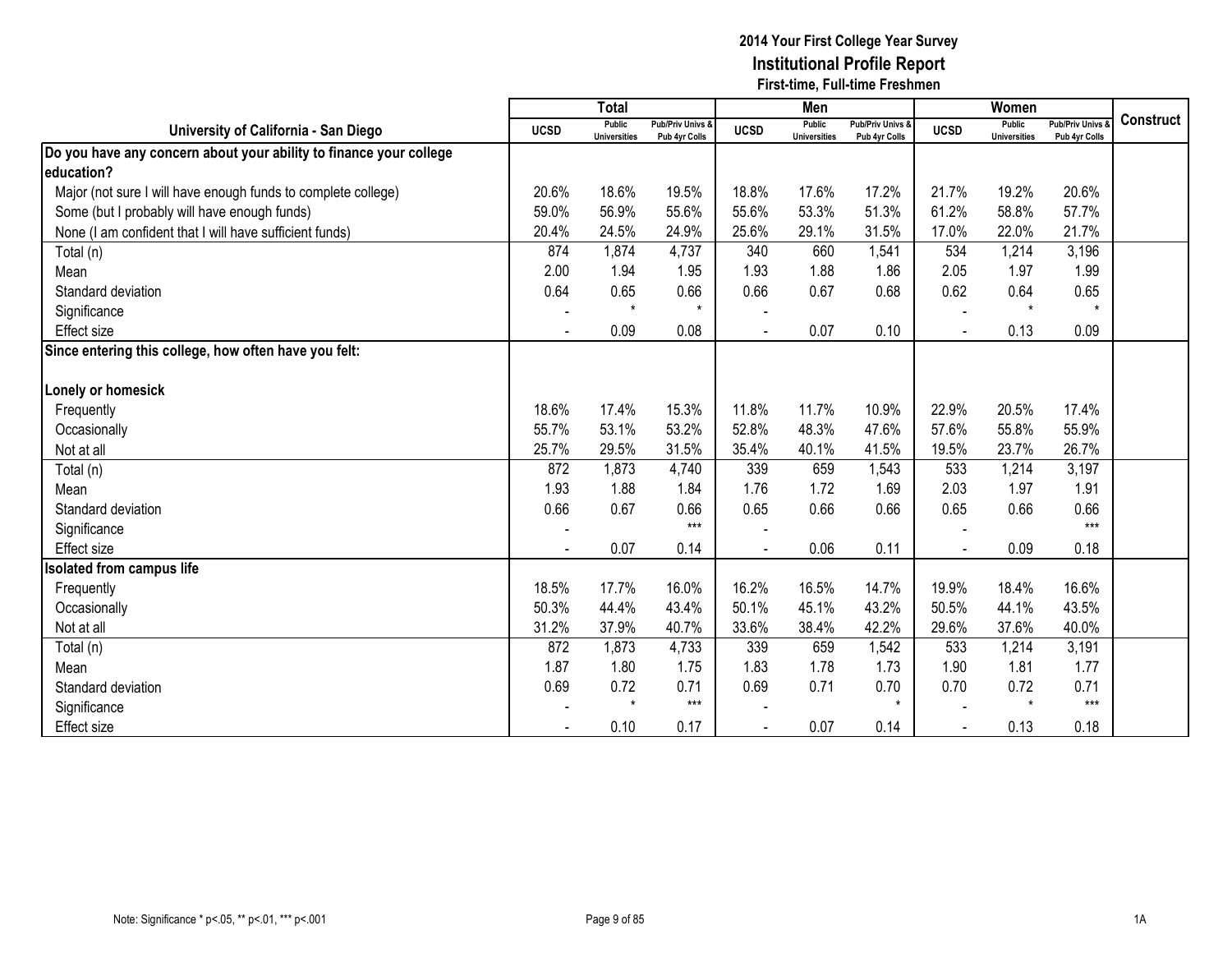|                                                       |                | <b>Total</b>                         |                                   |             | Men                           |                                   |                | Women                                |                                        |                  |
|-------------------------------------------------------|----------------|--------------------------------------|-----------------------------------|-------------|-------------------------------|-----------------------------------|----------------|--------------------------------------|----------------------------------------|------------------|
| University of California - San Diego                  | <b>UCSD</b>    | <b>Public</b><br><b>Universities</b> | Pub/Priv Univs &<br>Pub 4yr Colls | <b>UCSD</b> | Public<br><b>Universities</b> | Pub/Priv Univs &<br>Pub 4yr Colls | <b>UCSD</b>    | <b>Public</b><br><b>Universities</b> | <b>Pub/Priv Univs</b><br>Pub 4yr Colls | <b>Construct</b> |
| Since entering this college, how often have you felt: |                |                                      |                                   |             |                               |                                   |                |                                      |                                        |                  |
|                                                       |                |                                      |                                   |             |                               |                                   |                |                                      |                                        |                  |
| Unsafe on this campus                                 |                |                                      |                                   |             |                               |                                   |                |                                      |                                        |                  |
| Frequently                                            | 3.3%           | 2.3%                                 | 2.1%                              | 1.8%        | 2.0%                          | 1.4%                              | 4.3%           | 2.5%                                 | 2.5%                                   |                  |
| Occasionally                                          | 33.4%          | 25.2%                                | 22.3%                             | 21.8%       | 17.0%                         | 15.8%                             | 40.7%          | 29.7%                                | 25.4%                                  |                  |
| Not at all                                            | 63.3%          | 72.5%                                | 75.6%                             | 76.4%       | 81.0%                         | 82.7%                             | 55.0%          | 67.8%                                | 72.2%                                  |                  |
| Total (n)                                             | 872            | 1,872                                | 4,732                             | 339         | 659                           | 1,541                             | 533            | 1,213                                | 3,191                                  |                  |
| Mean                                                  | 1.40           | 1.30                                 | 1.27                              | 1.25        | 1.21                          | 1.19                              | 1.49           | 1.35                                 | 1.30                                   |                  |
| Standard deviation                                    | 0.55           | 0.51                                 | 0.49                              | 0.47        | 0.45                          | 0.43                              | 0.58           | 0.53                                 | 0.51                                   |                  |
| Significance                                          |                | $***$                                | $***$                             |             |                               | $\star$                           |                | $***$                                | $***$                                  |                  |
| Effect size                                           | $\blacksquare$ | 0.20                                 | 0.27                              |             | 0.09                          | 0.14                              |                | 0.26                                 | 0.37                                   |                  |
| Worried about your health                             |                |                                      |                                   |             |                               |                                   |                |                                      |                                        |                  |
| Frequently                                            | 11.5%          | 9.1%                                 | 9.3%                              | 7.7%        | 6.5%                          | 6.6%                              | 13.9%          | 10.5%                                | 10.7%                                  |                  |
| Occasionally                                          | 46.5%          | 43.7%                                | 39.8%                             | 44.2%       | 40.3%                         | 35.3%                             | 47.9%          | 45.5%                                | 42.0%                                  |                  |
| Not at all                                            | 42.0%          | 47.2%                                | 50.9%                             | 48.1%       | 53.2%                         | 58.1%                             | 38.2%          | 44.0%                                | 47.4%                                  |                  |
| Total (n)                                             | 871            | 1,871                                | 4,728                             | 339         | 658                           | 1,539                             | 532            | 1,213                                | 3,189                                  |                  |
| Mean                                                  | 1.69           | 1.62                                 | 1.58                              | 1.60        | 1.53                          | 1.48                              | 1.76           | 1.66                                 | 1.63                                   |                  |
| Standard deviation                                    | 0.67           | 0.65                                 | 0.66                              | 0.63        | 0.62                          | 0.62                              | 0.68           | 0.66                                 | 0.67                                   |                  |
| Significance                                          |                | $**$                                 | $***$                             |             |                               | $**$                              |                | $**$                                 | $***$                                  |                  |
| Effect size                                           |                | 0.11                                 | 0.17                              |             | 0.11                          | 0.19                              | $\sim$         | 0.15                                 | 0.19                                   |                  |
| That your courses inspired you to think in new ways   |                |                                      |                                   |             |                               |                                   |                |                                      |                                        |                  |
| Frequently                                            | 32.5%          | 36.5%                                | 38.9%                             | 28.5%       | 31.5%                         | 33.9%                             | 35.1%          | 39.2%                                | 41.3%                                  |                  |
| Occasionally                                          | 53.2%          | 52.8%                                | 50.7%                             | 52.6%       | 53.3%                         | 53.3%                             | 53.5%          | 52.5%                                | 49.4%                                  |                  |
| Not at all                                            | 14.3%          | 10.7%                                | 10.5%                             | 18.8%       | 15.2%                         | 12.8%                             | 11.4%          | 8.3%                                 | 9.4%                                   |                  |
| Total (n)                                             | 873            | 1,874                                | 4,735                             | 340         | 660                           | 1,543                             | 533            | 1,214                                | 3,192                                  |                  |
| Mean                                                  | 2.18           | 2.26                                 | 2.28                              | 2.10        | 2.16                          | 2.21                              | 2.24           | 2.31                                 | 2.32                                   |                  |
| Standard deviation                                    | 0.66           | 0.64                                 | 0.64                              | 0.68        | 0.66                          | 0.65                              | 0.64           | 0.62                                 | 0.64                                   |                  |
| Significance                                          |                | $***$                                | $***$                             |             |                               | $**$                              |                | $\star$                              | $**$                                   |                  |
| <b>Effect size</b>                                    |                | 0.12                                 | 0.16                              |             | 0.09                          | 0.17                              | $\blacksquare$ | 0.11                                 | 0.12                                   |                  |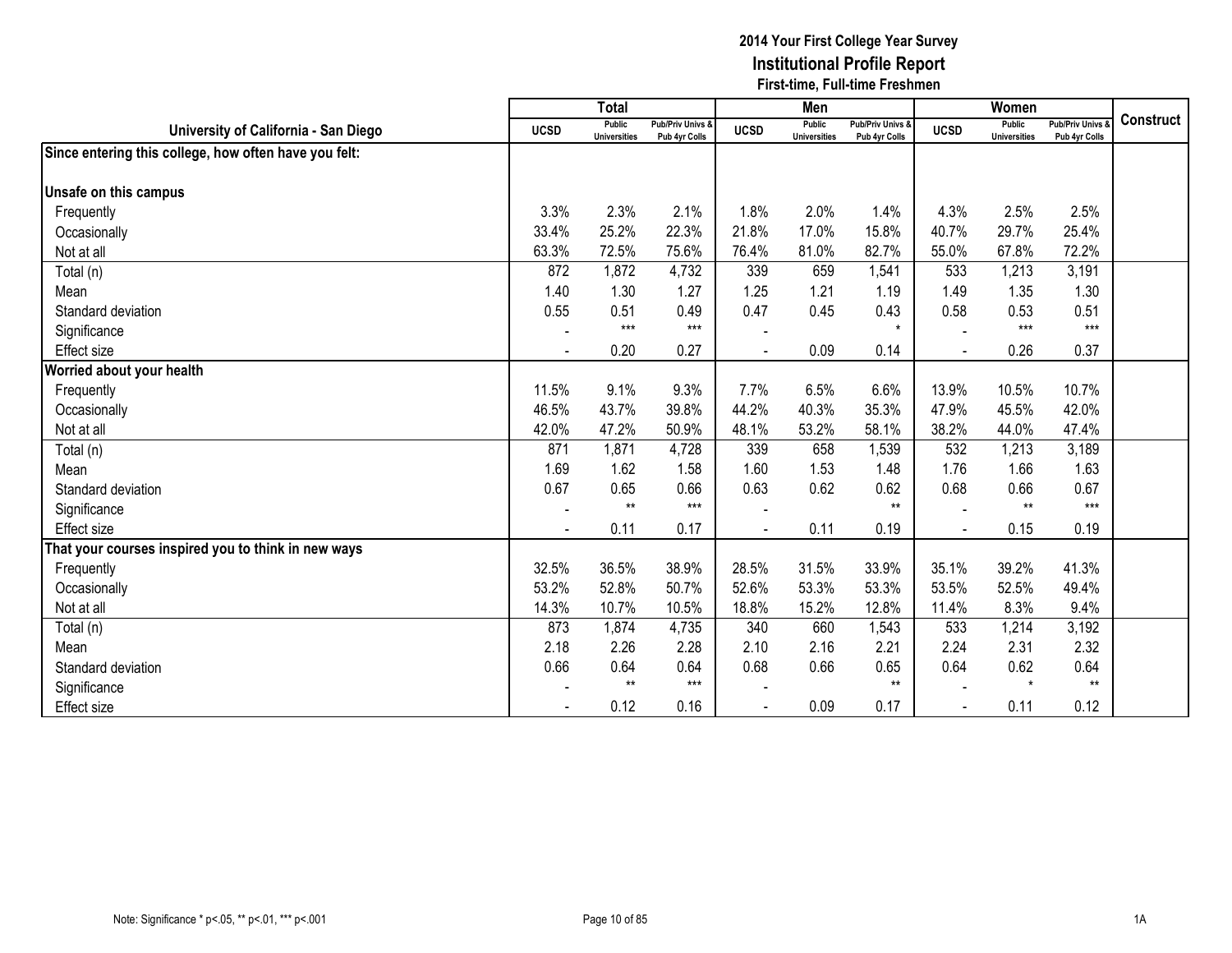|                                                                   |                | <b>Total</b>                  |                                   |                | Men                                  |                                              |             | Women                                |                                        |                  |
|-------------------------------------------------------------------|----------------|-------------------------------|-----------------------------------|----------------|--------------------------------------|----------------------------------------------|-------------|--------------------------------------|----------------------------------------|------------------|
| University of California - San Diego                              | <b>UCSD</b>    | Public<br><b>Universities</b> | Pub/Priv Univs &<br>Pub 4yr Colls | <b>UCSD</b>    | <b>Public</b><br><b>Universities</b> | <b>Pub/Priv Univs &amp;</b><br>Pub 4yr Colls | <b>UCSD</b> | <b>Public</b><br><b>Universities</b> | <b>Pub/Priv Univs</b><br>Pub 4yr Colls | <b>Construct</b> |
| That your job responsibilities interfered with your schoolwork    |                |                               |                                   |                |                                      |                                              |             |                                      |                                        |                  |
| Frequently                                                        | 7.4%           | 7.3%                          | 8.6%                              | 7.4%           | 7.4%                                 | 7.1%                                         | 7.5%        | 7.2%                                 | 9.3%                                   |                  |
| Occasionally                                                      | 30.2%          | 28.9%                         | 27.9%                             | 31.8%          | 29.4%                                | 27.0%                                        | 29.3%       | 28.6%                                | 28.3%                                  |                  |
| Not at all                                                        | 62.3%          | 63.8%                         | 63.5%                             | 60.9%          | 63.1%                                | 65.9%                                        | 63.2%       | 64.2%                                | 62.4%                                  |                  |
| Total (n)                                                         | 873            | 1,871                         | 4,727                             | 340            | 659                                  | 1,541                                        | 533         | 1,212                                | 3,186                                  |                  |
| Mean                                                              | 1.45           | 1.43                          | 1.45                              | 1.46           | 1.44                                 | 1.41                                         | 1.44        | 1.43                                 | 1.47                                   |                  |
| Standard deviation                                                | 0.63           | 0.63                          | 0.65                              | 0.63           | 0.63                                 | 0.62                                         | 0.63        | 0.62                                 | 0.66                                   |                  |
| Significance                                                      |                |                               |                                   |                |                                      |                                              |             |                                      |                                        |                  |
| Effect size                                                       |                | 0.03                          | 0.00                              |                | 0.03                                 | 0.08                                         |             | 0.02                                 | $-0.05$                                |                  |
| That your family responsibilities interfered with your schoolwork |                |                               |                                   |                |                                      |                                              |             |                                      |                                        |                  |
| Frequently                                                        | 7.7%           | 6.8%                          | 7.7%                              | 6.2%           | 6.5%                                 | 5.9%                                         | 8.7%        | 7.0%                                 | 8.6%                                   |                  |
| Occasionally                                                      | 33.8%          | 29.0%                         | 29.5%                             | 31.8%          | 28.2%                                | 27.6%                                        | 35.0%       | 29.4%                                | 30.4%                                  |                  |
| Not at all                                                        | 58.6%          | 64.2%                         | 62.8%                             | 62.1%          | 65.3%                                | 66.5%                                        | 56.3%       | 63.5%                                | 61.0%                                  |                  |
| Total (n)                                                         | 871            | 1,869                         | 4,729                             | 340            | 660                                  | 1,542                                        | 531         | 1,209                                | 3,187                                  |                  |
| Mean                                                              | 1.49           | 1.43                          | 1.45                              | 1.44           | 1.41                                 | 1.39                                         | 1.52        | 1.44                                 | 1.48                                   |                  |
| Standard deviation                                                | 0.64           | 0.62                          | 0.63                              | 0.61           | 0.61                                 | 0.60                                         | 0.65        | 0.62                                 | 0.65                                   |                  |
| Significance                                                      | $\sim$         | $\star$                       |                                   |                |                                      |                                              |             | $\star$                              |                                        |                  |
| <b>Effect size</b>                                                | $\blacksquare$ | 0.10                          | 0.06                              | $\blacksquare$ | 0.05                                 | 0.08                                         |             | 0.13                                 | 0.06                                   |                  |
| amily support to succeed                                          |                |                               |                                   |                |                                      |                                              |             |                                      |                                        |                  |
| Frequently                                                        | 52.3%          | 59.9%                         | 62.5%                             | 48.7%          | 51.3%                                | 55.3%                                        | 54.6%       | 64.5%                                | 65.9%                                  |                  |
| Occasionally                                                      | 36.0%          | 30.2%                         | 28.9%                             | 37.8%          | 34.4%                                | 32.2%                                        | 34.8%       | 27.9%                                | 27.3%                                  |                  |
| Not at all                                                        | 11.7%          | 9.9%                          | 8.7%                              | 13.6%          | 14.3%                                | 12.5%                                        | 10.5%       | 7.5%                                 | 6.8%                                   |                  |
| Total (n)                                                         | 870            | 1,869                         | 4,725                             | 339            | 659                                  | 1,539                                        | 531         | 1,210                                | 3,186                                  |                  |
| Mean                                                              | 2.41           | 2.50                          | 2.54                              | 2.35           | 2.37                                 | 2.43                                         | 2.44        | 2.57                                 | 2.59                                   |                  |
| Standard deviation                                                | 0.69           | 0.67                          | 0.65                              | 0.71           | 0.72                                 | 0.70                                         | 0.68        | 0.63                                 | 0.61                                   |                  |
| Significance                                                      |                | $***$                         | $***$                             |                |                                      |                                              |             | $***$                                | $***$                                  |                  |
| Effect size                                                       |                | $-0.13$                       | $-0.20$                           |                | $-0.03$                              | $-0.11$                                      |             | $-0.21$                              | $-0.25$                                |                  |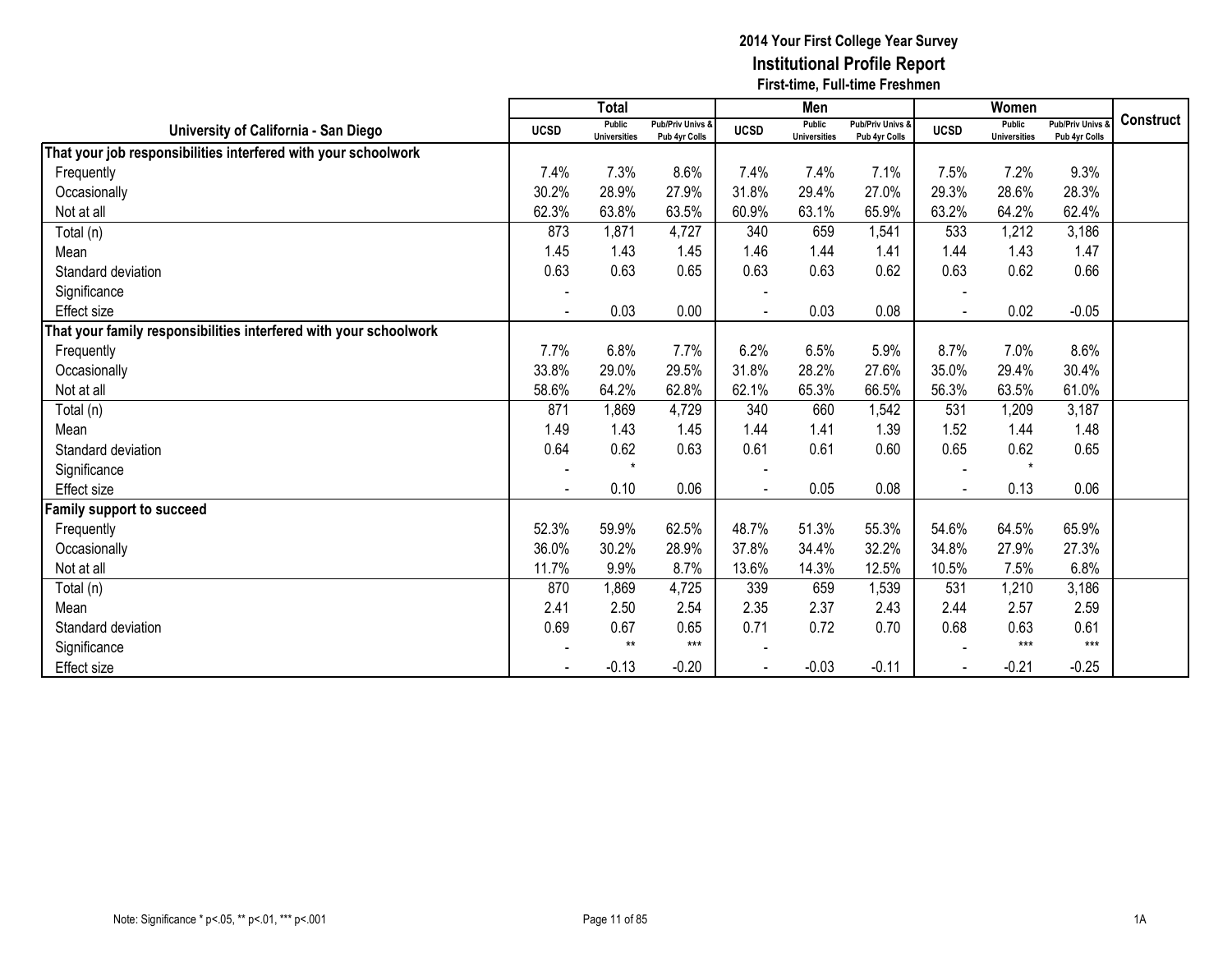|                                                                          |             | <b>Total</b>                  |                                   |             | Men                                  |                                   |             | Women                         |                                        |                  |
|--------------------------------------------------------------------------|-------------|-------------------------------|-----------------------------------|-------------|--------------------------------------|-----------------------------------|-------------|-------------------------------|----------------------------------------|------------------|
| University of California - San Diego                                     | <b>UCSD</b> | Public<br><b>Universities</b> | Pub/Priv Univs &<br>Pub 4yr Colls | <b>UCSD</b> | <b>Public</b><br><b>Universities</b> | Pub/Priv Univs &<br>Pub 4yr Colls | <b>UCSD</b> | Public<br><b>Universities</b> | <b>Pub/Priv Univs</b><br>Pub 4yr Colls | <b>Construct</b> |
| Since entering this college, how often have you felt:                    |             |                               |                                   |             |                                      |                                   |             |                               |                                        |                  |
|                                                                          |             |                               |                                   |             |                                      |                                   |             |                               |                                        |                  |
| That faculty provided me with feedback that helped me assess my progress |             |                               |                                   |             |                                      |                                   |             |                               |                                        |                  |
| lin class                                                                |             |                               |                                   |             |                                      |                                   |             |                               |                                        |                  |
| Frequently                                                               | 19.7%       | 30.2%                         | 37.4%                             | 17.9%       | 26.7%                                | 33.6%                             | 20.9%       | 32.1%                         | 39.3%                                  |                  |
| Occasionally                                                             | 64.6%       | 59.0%                         | 53.8%                             | 62.9%       | 59.8%                                | 55.5%                             | 65.6%       | 58.5%                         | 53.0%                                  |                  |
| Not at all                                                               | 15.7%       | 10.8%                         | 8.8%                              | 19.1%       | 13.5%                                | 11.0%                             | 13.5%       | 9.4%                          | 7.7%                                   |                  |
| Total (n)                                                                | 872         | 1,873                         | 4,731                             | 340         | 660                                  | 1,540                             | 532         | 1,213                         | 3,191                                  |                  |
| Mean                                                                     | 2.04        | 2.19                          | 2.29                              | 1.99        | 2.13                                 | 2.23                              | 2.07        | 2.23                          | 2.32                                   |                  |
| Standard deviation                                                       | 0.59        | 0.61                          | 0.62                              | 0.61        | 0.62                                 | 0.63                              | 0.58        | 0.60                          | 0.61                                   |                  |
| Significance                                                             |             | $***$                         | $***$                             |             | $***$                                | $***$                             |             | $***$                         | $***$                                  |                  |
| <b>Effect</b> size                                                       |             | $-0.25$                       | $-0.40$                           |             | $-0.23$                              | $-0.38$                           |             | $-0.27$                       | $-0.41$                                |                  |
| That my contributions were valued in class                               |             |                               |                                   |             |                                      |                                   |             |                               |                                        |                  |
| Frequently                                                               | 18.1%       | 29.4%                         | 36.2%                             | 19.5%       | 28.4%                                | 35.1%                             | 17.3%       | 29.9%                         | 36.7%                                  |                  |
| Occasionally                                                             | 61.8%       | 56.7%                         | 52.9%                             | 58.7%       | 55.8%                                | 51.7%                             | 63.7%       | 57.2%                         | 53.4%                                  |                  |
| Not at all                                                               | 20.1%       | 13.9%                         | 10.9%                             | 21.8%       | 15.8%                                | 13.2%                             | 19.0%       | 12.9%                         | 9.8%                                   |                  |
| Total (n)                                                                | 871         | 1,870                         | 4,725                             | 339         | 659                                  | 1,538                             | 532         | 1,211                         | 3,187                                  |                  |
| Mean                                                                     | 1.98        | 2.15                          | 2.25                              | 1.98        | 2.13                                 | 2.22                              | 1.98        | 2.17                          | 2.27                                   |                  |
| Standard deviation                                                       | 0.62        | 0.64                          | 0.64                              | 0.64        | 0.65                                 | 0.66                              | 0.60        | 0.63                          | 0.63                                   |                  |
| Significance                                                             |             | $***$                         | $***$                             |             | $***$                                | $***$                             |             | $***$                         | $***$                                  |                  |
| <b>Effect size</b>                                                       |             | $-0.27$                       | $-0.42$                           |             | $-0.23$                              | $-0.36$                           |             | $-0.30$                       | $-0.46$                                |                  |
| That faculty encouraged me to ask questions and participate in           |             |                               |                                   |             |                                      |                                   |             |                               |                                        |                  |
| discussions                                                              |             |                               |                                   |             |                                      |                                   |             |                               |                                        |                  |
| Frequently                                                               | 36.1%       | 46.2%                         | 52.3%                             | 34.4%       | 42.9%                                | 50.1%                             | 37.1%       | 47.9%                         | 53.4%                                  |                  |
| Occasionally                                                             | 55.1%       | 46.9%                         | 41.3%                             | 55.3%       | 48.3%                                | 42.2%                             | 55.0%       | 46.1%                         | 40.8%                                  |                  |
| Not at all                                                               | 8.8%        | 6.9%                          | 6.4%                              | 10.3%       | 8.8%                                 | 7.7%                              | 7.9%        | 5.9%                          | 5.8%                                   |                  |
| Total (n)                                                                | 871         | 1,872                         | 4,727                             | 340         | 660                                  | 1,536                             | 531         | 1,212                         | 3,191                                  |                  |
| Mean                                                                     | 2.27        | 2.39                          | 2.46                              | 2.24        | 2.34                                 | 2.42                              | 2.29        | 2.42                          | 2.48                                   |                  |
| Standard deviation                                                       | 0.61        | 0.61                          | 0.61                              | 0.62        | 0.63                                 | 0.63                              | 0.60        | 0.60                          | 0.60                                   |                  |
| Significance                                                             |             | $***$                         | $***$                             |             | $\star$                              | $***$                             |             | $***$                         | $***$                                  |                  |
| <b>Effect size</b>                                                       |             | $-0.20$                       | $-0.31$                           |             | $-0.16$                              | $-0.29$                           |             | $-0.22$                       | $-0.32$                                |                  |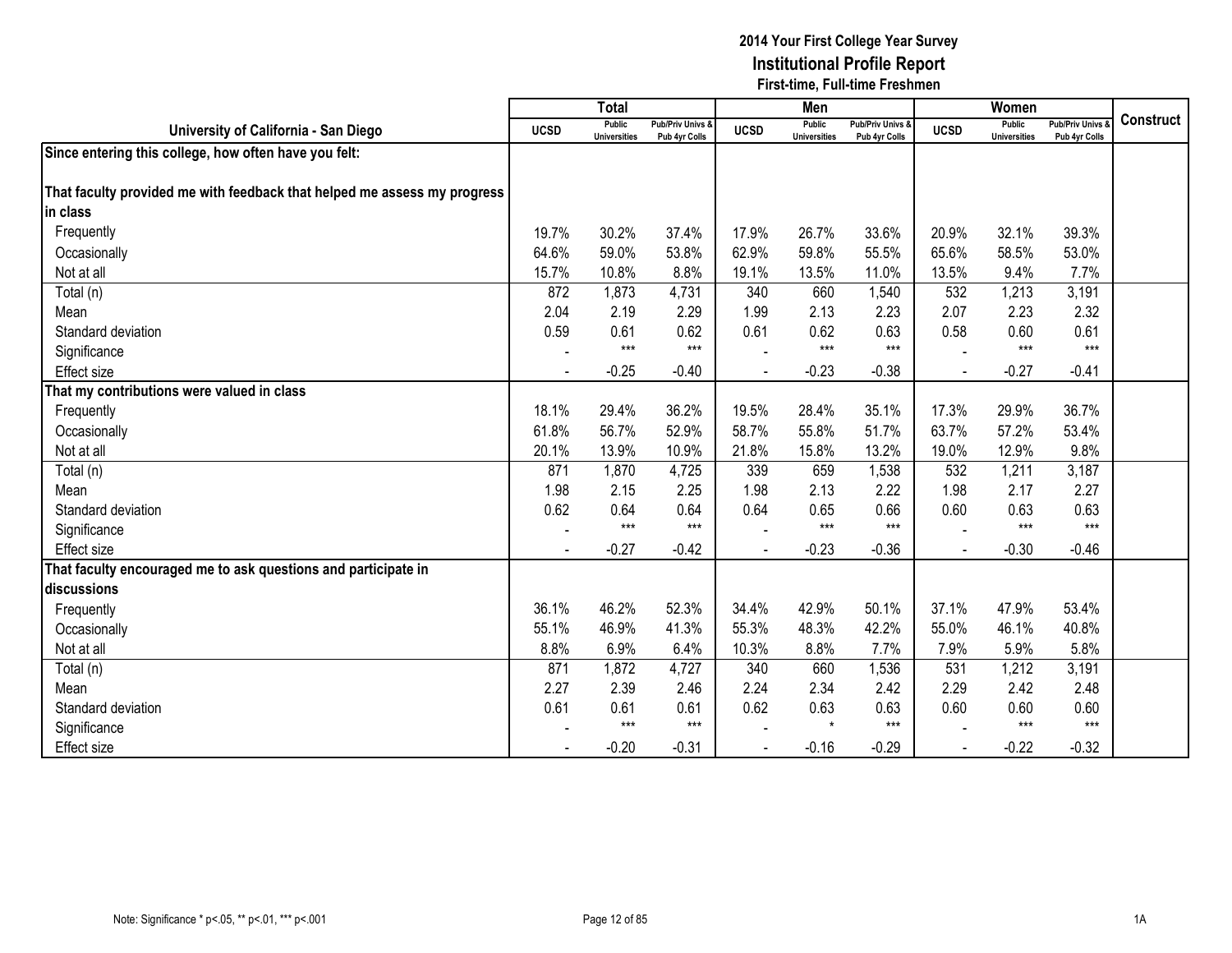|                                                                               |             | <b>Total</b>                         |                                              |                | Men                                  |                                   |                | Women                                |                                        |                  |
|-------------------------------------------------------------------------------|-------------|--------------------------------------|----------------------------------------------|----------------|--------------------------------------|-----------------------------------|----------------|--------------------------------------|----------------------------------------|------------------|
| University of California - San Diego                                          | <b>UCSD</b> | <b>Public</b><br><b>Universities</b> | <b>Pub/Priv Univs &amp;</b><br>Pub 4yr Colls | <b>UCSD</b>    | <b>Public</b><br><b>Universities</b> | Pub/Priv Univs &<br>Pub 4yr Colls | <b>UCSD</b>    | <b>Public</b><br><b>Universities</b> | <b>Pub/Priv Univs</b><br>Pub 4yr Colls | <b>Construct</b> |
| Please rate your satisfaction with this institution on each of the aspects of |             |                                      |                                              |                |                                      |                                   |                |                                      |                                        |                  |
| college life listed below:                                                    |             |                                      |                                              |                |                                      |                                   |                |                                      |                                        |                  |
|                                                                               |             |                                      |                                              |                |                                      |                                   |                |                                      |                                        |                  |
| <b>General education and core curriculum courses</b>                          |             |                                      |                                              |                |                                      |                                   |                |                                      |                                        |                  |
| Very satisfied                                                                | 11.8%       | 17.4%                                | 20.8%                                        | 10.9%          | 15.7%                                | 20.0%                             | 12.4%          | 18.3%                                | 21.2%                                  |                  |
| Satisfied                                                                     | 43.4%       | 48.1%                                | 47.4%                                        | 38.6%          | 45.3%                                | 45.4%                             | 46.3%          | 49.5%                                | 48.4%                                  |                  |
| Neutral                                                                       | 27.8%       | 22.3%                                | 22.0%                                        | 27.1%          | 21.4%                                | 21.8%                             | 28.3%          | 22.8%                                | 22.1%                                  | Satisfaction     |
| Dissatisfied                                                                  | 12.3%       | 8.5%                                 | 6.9%                                         | 15.6%          | 11.3%                                | 8.4%                              | 10.3%          | 7.0%                                 | 6.2%                                   | with             |
| Very dissatisfied                                                             | 4.7%        | 3.8%                                 | 2.8%                                         | 7.8%           | 6.4%                                 | 4.4%                              | 2.7%           | 2.4%                                 | 2.1%                                   | Coursework       |
| Total (n)                                                                     | 837         | 1,779                                | 4,494                                        | 321            | 612                                  | 1,453                             | 516            | 1,167                                | 3,041                                  |                  |
| Mean                                                                          | 3.45        | 3.67                                 | 3.76                                         | 3.29           | 3.53                                 | 3.68                              | 3.55           | 3.74                                 | 3.80                                   |                  |
| Standard deviation                                                            | 1.01        | 0.98                                 | 0.95                                         | 1.10           | 1.08                                 | 1.02                              | 0.93           | 0.92                                 | 0.91                                   |                  |
| Significance                                                                  |             | $***$                                | $***$                                        |                | $**$                                 | $***$                             |                | $***$                                | $***$                                  |                  |
| <b>Effect size</b>                                                            |             | $-0.22$                              | $-0.33$                                      |                | $-0.22$                              | $-0.38$                           |                | $-0.21$                              | $-0.27$                                |                  |
| Your overall academic experience                                              |             |                                      |                                              |                |                                      |                                   |                |                                      |                                        |                  |
| Very satisfied                                                                | 12.9%       | 22.1%                                | 25.8%                                        | 10.9%          | 20.5%                                | 24.9%                             | 14.1%          | 22.9%                                | 26.2%                                  |                  |
| Satisfied                                                                     | 52.1%       | 51.9%                                | 50.1%                                        | 51.9%          | 49.8%                                | 49.7%                             | 52.2%          | 53.0%                                | 50.3%                                  |                  |
| Neutral                                                                       | 24.0%       | 18.0%                                | 17.3%                                        | 24.2%          | 20.5%                                | 17.9%                             | 23.8%          | 16.8%                                | 17.0%                                  |                  |
| Dissatisfied                                                                  | 8.6%        | 6.3%                                 | 5.4%                                         | 8.7%           | 6.7%                                 | 5.8%                              | 8.5%           | 6.2%                                 | 5.2%                                   | Overall          |
| Very dissatisfied                                                             | 2.5%        | 1.7%                                 | 1.4%                                         | 4.3%           | 2.6%                                 | 1.7%                              | 1.4%           | 1.2%                                 | 1.2%                                   | Satisfaction     |
| Total (n)                                                                     | 839         | 1,785                                | 4,509                                        | 322            | 616                                  | 1,459                             | 517            | 1,169                                | 3,050                                  |                  |
| Mean                                                                          | 3.64        | 3.86                                 | 3.94                                         | 3.56           | 3.79                                 | 3.90                              | 3.69           | 3.90                                 | 3.95                                   |                  |
| Standard deviation                                                            | 0.90        | 0.89                                 | 0.88                                         | 0.95           | 0.93                                 | 0.90                              | 0.87           | 0.86                                 | 0.87                                   |                  |
| Significance                                                                  |             | $***$                                | $***$                                        |                | $***$                                | $***$                             |                | $***$                                | $***$                                  |                  |
| <b>Effect size</b>                                                            |             | $-0.25$                              | $-0.34$                                      |                | $-0.25$                              | $-0.38$                           | $\overline{a}$ | $-0.24$                              | $-0.30$                                |                  |
| <b>Classroom facilities</b>                                                   |             |                                      |                                              |                |                                      |                                   |                |                                      |                                        |                  |
| Very satisfied                                                                | 9.9%        | 18.8%                                | 23.4%                                        | 9.7%           | 15.9%                                | 20.9%                             | 10.1%          | 20.3%                                | 24.7%                                  |                  |
| Satisfied                                                                     | 47.0%       | 50.8%                                | 49.7%                                        | 44.9%          | 50.6%                                | 49.1%                             | 48.4%          | 51.0%                                | 50.0%                                  |                  |
| Neutral                                                                       | 32.1%       | 23.1%                                | 21.7%                                        | 32.7%          | 24.9%                                | 23.7%                             | 31.7%          | 22.2%                                | 20.7%                                  |                  |
| Dissatisfied                                                                  | 9.3%        | 6.3%                                 | 4.5%                                         | 10.3%          | 7.0%                                 | 5.3%                              | 8.7%           | 5.9%                                 | 4.1%                                   |                  |
| Very dissatisfied                                                             | 1.7%        | 1.0%                                 | 0.7%                                         | 2.5%           | 1.6%                                 | 1.0%                              | 1.2%           | 0.7%                                 | 0.5%                                   |                  |
| Total (n)                                                                     | 838         | 1,784                                | 4,502                                        | 321            | 615                                  | 1,456                             | 517            | 1,169                                | 3,046                                  |                  |
| Mean                                                                          | 3.54        | 3.80                                 | 3.91                                         | 3.49           | 3.72                                 | 3.84                              | 3.57           | 3.84                                 | 3.94                                   |                  |
| Standard deviation                                                            | 0.86        | 0.85                                 | 0.83                                         | 0.89           | 0.87                                 | 0.85                              | 0.83           | 0.84                                 | 0.81                                   |                  |
| Significance                                                                  |             | $***$                                | $***$                                        |                | $***$                                | $***$                             |                | $***$                                | $***$                                  |                  |
| <b>Effect size</b>                                                            |             | $-0.31$                              | $-0.45$                                      | $\blacksquare$ | $-0.26$                              | $-0.41$                           | $\blacksquare$ | $-0.32$                              | $-0.46$                                |                  |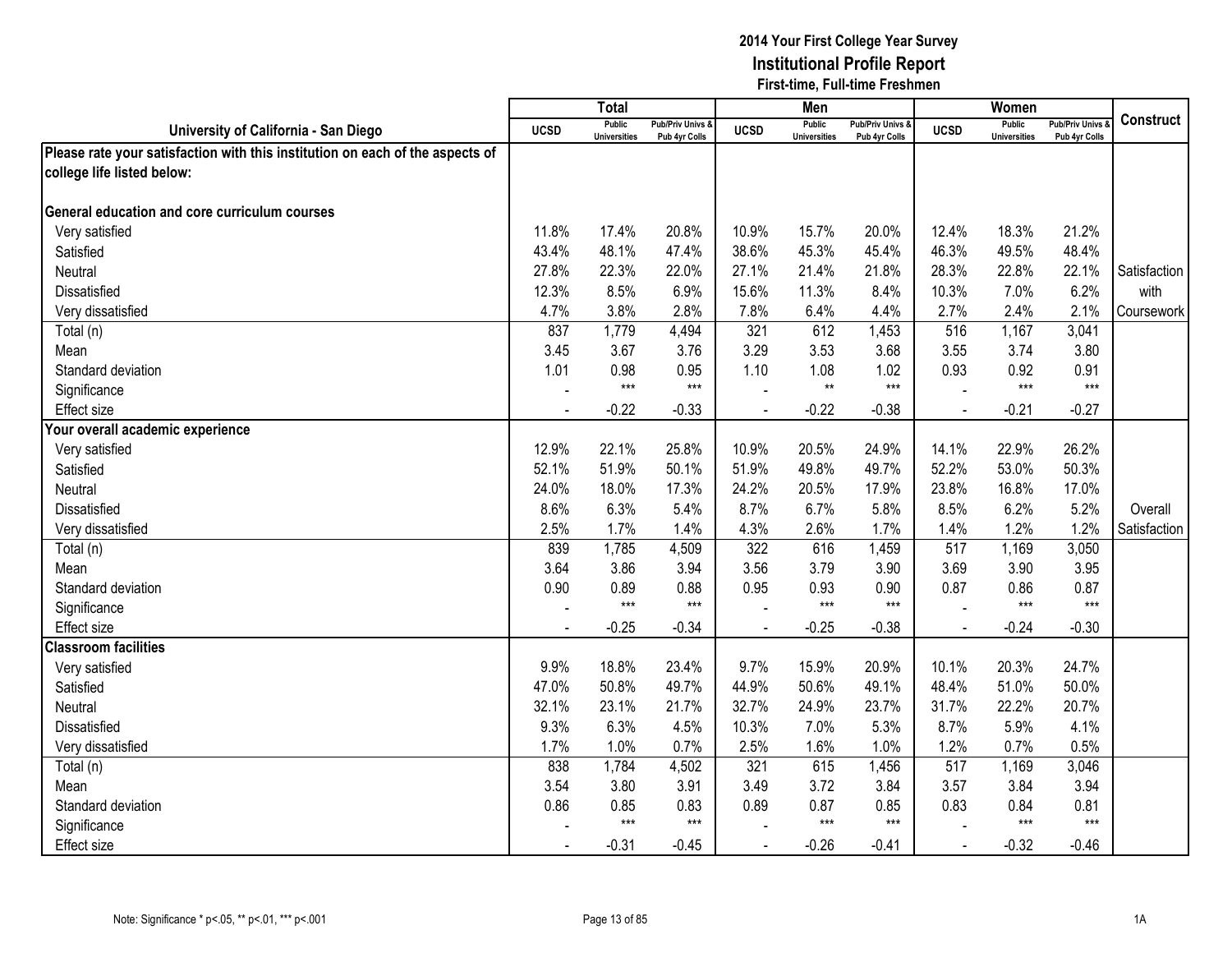|                                                                               |                | <b>Total</b>                         |                                   |             | Men                                  |                                   |                | Women                                |                                        |                  |
|-------------------------------------------------------------------------------|----------------|--------------------------------------|-----------------------------------|-------------|--------------------------------------|-----------------------------------|----------------|--------------------------------------|----------------------------------------|------------------|
| University of California - San Diego                                          | <b>UCSD</b>    | <b>Public</b><br><b>Universities</b> | Pub/Priv Univs &<br>Pub 4yr Colls | <b>UCSD</b> | <b>Public</b><br><b>Universities</b> | Pub/Priv Univs &<br>Pub 4yr Colls | <b>UCSD</b>    | <b>Public</b><br><b>Universities</b> | <b>Pub/Priv Univs</b><br>Pub 4yr Colls | <b>Construct</b> |
| Please rate your satisfaction with this institution on each of the aspects of |                |                                      |                                   |             |                                      |                                   |                |                                      |                                        |                  |
| college life listed below:                                                    |                |                                      |                                   |             |                                      |                                   |                |                                      |                                        |                  |
|                                                                               |                |                                      |                                   |             |                                      |                                   |                |                                      |                                        |                  |
| <b>Computer facilities/labs</b>                                               |                |                                      |                                   |             |                                      |                                   |                |                                      |                                        |                  |
| Very satisfied                                                                | 16.6%          | 26.6%                                | 29.2%                             | 14.6%       | 23.8%                                | 26.6%                             | 18.0%          | 28.1%                                | 30.5%                                  |                  |
| Satisfied                                                                     | 50.2%          | 49.2%                                | 47.6%                             | 52.1%       | 49.3%                                | 46.8%                             | 49.0%          | 49.1%                                | 47.9%                                  |                  |
| Neutral                                                                       | 28.1%          | 20.5%                                | 19.8%                             | 27.4%       | 21.8%                                | 21.8%                             | 28.5%          | 19.8%                                | 18.8%                                  |                  |
| Dissatisfied                                                                  | 4.0%           | 2.9%                                 | 2.8%                              | 4.5%        | 3.7%                                 | 3.9%                              | 3.6%           | 2.4%                                 | 2.3%                                   |                  |
| Very dissatisfied                                                             | 1.1%           | 0.9%                                 | 0.7%                              | 1.4%        | 1.4%                                 | 1.0%                              | 0.9%           | 0.6%                                 | 0.5%                                   |                  |
| Total (n)                                                                     | 727            | 1,613                                | 4,130                             | 288         | 568                                  | 1,337                             | 439            | 1,045                                | 2,793                                  |                  |
| Mean                                                                          | 3.77           | 3.98                                 | 4.02                              | 3.74        | 3.90                                 | 3.94                              | 3.79           | 4.02                                 | 4.06                                   |                  |
| Standard deviation                                                            | 0.81           | 0.81                                 | 0.81                              | 0.81        | 0.85                                 | 0.85                              | 0.81           | 0.79                                 | 0.79                                   |                  |
| Significance                                                                  |                | $***$                                | $***$                             |             | $\star\star$                         | $***$                             |                | $***$                                | $***$                                  |                  |
| <b>Effect size</b>                                                            |                | $-0.26$                              | $-0.31$                           |             | $-0.19$                              | $-0.24$                           |                | $-0.29$                              | $-0.34$                                |                  |
| ibrary facilities                                                             |                |                                      |                                   |             |                                      |                                   |                |                                      |                                        |                  |
| Very satisfied                                                                | 25.8%          | 37.4%                                | 41.3%                             | 25.7%       | 35.3%                                | 39.9%                             | 25.9%          | 38.6%                                | 42.0%                                  |                  |
| Satisfied                                                                     | 51.9%          | 47.0%                                | 42.4%                             | 51.6%       | 48.1%                                | 43.0%                             | 52.1%          | 46.4%                                | 42.1%                                  |                  |
| <b>Neutral</b>                                                                | 19.4%          | 13.3%                                | 13.9%                             | 19.4%       | 13.6%                                | 14.0%                             | 19.4%          | 13.1%                                | 13.9%                                  |                  |
| <b>Dissatisfied</b>                                                           | 2.1%           | 1.7%                                 | 1.8%                              | 2.3%        | 1.9%                                 | 2.0%                              | 2.0%           | 1.7%                                 | 1.7%                                   |                  |
| Very dissatisfied                                                             | 0.7%           | 0.6%                                 | 0.6%                              | 1.0%        | 1.2%                                 | 1.1%                              | 0.6%           | 0.3%                                 | 0.3%                                   |                  |
| Total (n)                                                                     | 803            | 1,726                                | 4,404                             | 304         | 590                                  | 1,417                             | 499            | 1,136                                | 2,987                                  |                  |
| Mean                                                                          | 4.00           | 4.19                                 | 4.22                              | 3.99        | 4.14                                 | 4.18                              | 4.01           | 4.21                                 | 4.24                                   |                  |
| Standard deviation                                                            | 0.78           | 0.77                                 | 0.79                              | 0.80        | 0.81                                 | 0.83                              | 0.77           | 0.75                                 | 0.77                                   |                  |
| Significance                                                                  |                | $***$                                | $***$                             |             | $**$                                 | $***$                             |                | $***$                                | $***$                                  |                  |
| Effect size                                                                   |                | $-0.25$                              | $-0.28$                           |             | $-0.19$                              | $-0.23$                           | $\sim$         | $-0.27$                              | $-0.30$                                |                  |
| aboratory facilities and equipment                                            |                |                                      |                                   |             |                                      |                                   |                |                                      |                                        |                  |
| Very satisfied                                                                | 18.2%          | 27.9%                                | 30.7%                             | 16.7%       | 24.0%                                | 27.7%                             | 19.4%          | 30.1%                                | 32.2%                                  |                  |
| Satisfied                                                                     | 45.4%          | 47.2%                                | 43.6%                             | 45.4%       | 47.5%                                | 42.9%                             | 45.5%          | 47.0%                                | 43.9%                                  |                  |
| Neutral                                                                       | 31.2%          | 21.2%                                | 21.4%                             | 30.8%       | 22.7%                                | 23.0%                             | 31.5%          | 20.4%                                | 20.7%                                  |                  |
| Dissatisfied                                                                  | 4.0%           | 3.0%                                 | 3.5%                              | 5.4%        | 4.5%                                 | 5.4%                              | 3.0%           | 2.1%                                 | 2.6%                                   |                  |
| Very dissatisfied                                                             | 1.1%           | 0.7%                                 | 0.7%                              | 1.7%        | 1.2%                                 | 1.0%                              | 0.6%           | 0.5%                                 | 0.6%                                   |                  |
| Total (n)                                                                     | 570            | 1,342                                | 3,569                             | 240         | 488                                  | 1,168                             | 330            | 854                                  | 2,401                                  |                  |
| Mean                                                                          | 3.76           | 3.98                                 | 4.00                              | 3.70        | 3.89                                 | 3.91                              | 3.80           | 4.04                                 | 4.05                                   |                  |
| Standard deviation                                                            | 0.83           | 0.82                                 | 0.85                              | 0.87        | 0.86                                 | 0.90                              | 0.80           | 0.79                                 | 0.83                                   |                  |
| Significance                                                                  |                | $***$                                | $***$                             |             | $***$                                | $***$                             |                | $***$                                | $***$                                  |                  |
| <b>Effect size</b>                                                            | $\blacksquare$ | $-0.27$                              | $-0.28$                           | $\sim$      | $-0.22$                              | $-0.23$                           | $\blacksquare$ | $-0.30$                              | $-0.30$                                |                  |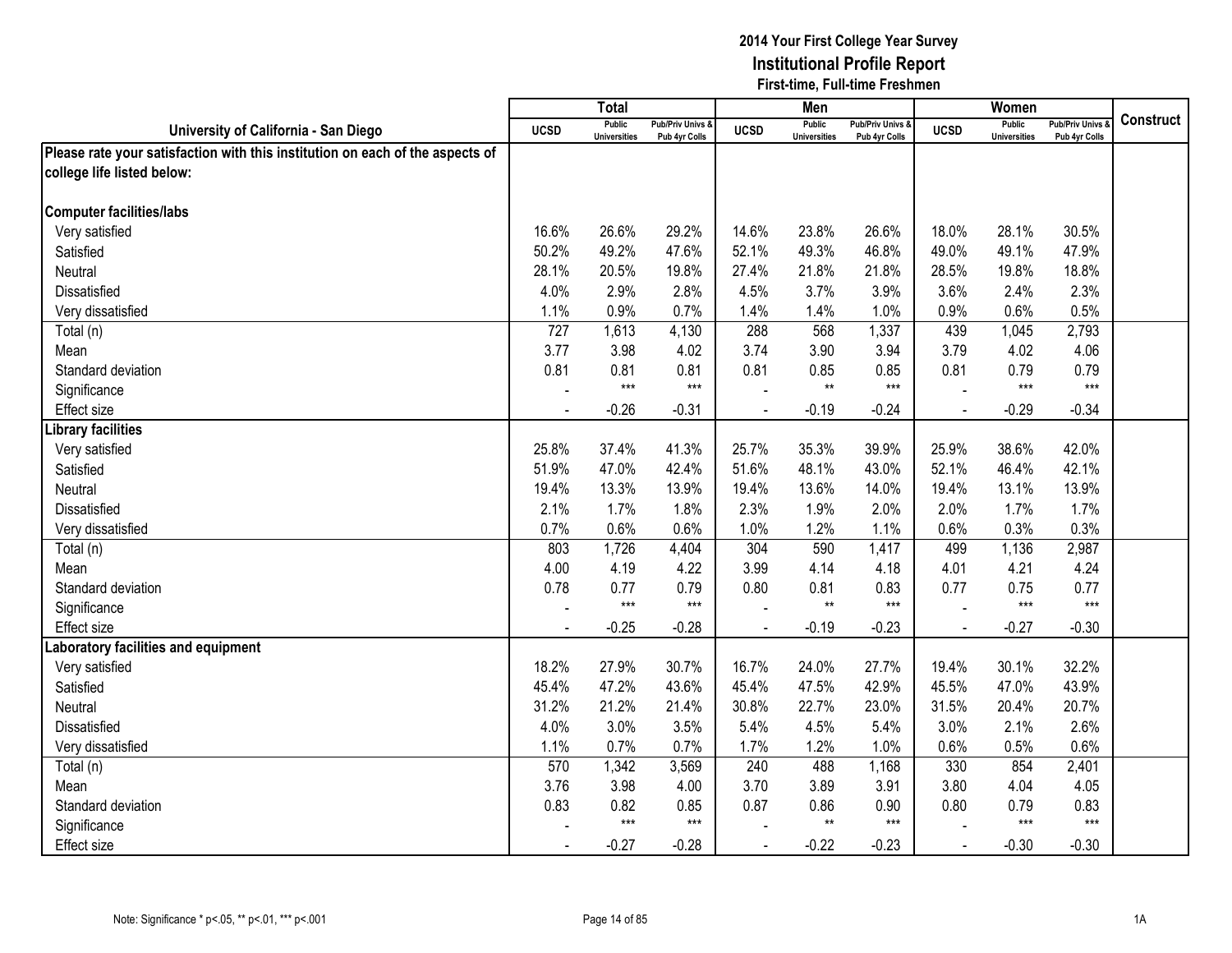|                                                                               |             | <b>Total</b>                         |                                              |                | Men                                  |                                   |              | Women                                |                                        |                  |
|-------------------------------------------------------------------------------|-------------|--------------------------------------|----------------------------------------------|----------------|--------------------------------------|-----------------------------------|--------------|--------------------------------------|----------------------------------------|------------------|
| University of California - San Diego                                          | <b>UCSD</b> | <b>Public</b><br><b>Universities</b> | <b>Pub/Priv Univs &amp;</b><br>Pub 4yr Colls | <b>UCSD</b>    | <b>Public</b><br><b>Universities</b> | Pub/Priv Univs &<br>Pub 4yr Colls | <b>UCSD</b>  | <b>Public</b><br><b>Universities</b> | <b>Pub/Priv Univs</b><br>Pub 4yr Colls | <b>Construct</b> |
| Please rate your satisfaction with this institution on each of the aspects of |             |                                      |                                              |                |                                      |                                   |              |                                      |                                        |                  |
| college life listed below:                                                    |             |                                      |                                              |                |                                      |                                   |              |                                      |                                        |                  |
|                                                                               |             |                                      |                                              |                |                                      |                                   |              |                                      |                                        |                  |
| <b>Computing assistance</b>                                                   |             |                                      |                                              |                |                                      |                                   |              |                                      |                                        |                  |
| Very satisfied                                                                | 13.2%       | 21.0%                                | 24.6%                                        | 12.4%          | 18.4%                                | 23.6%                             | 13.8%        | 22.5%                                | 25.1%                                  |                  |
| Satisfied                                                                     | 43.1%       | 43.4%                                | 41.7%                                        | 42.6%          | 43.5%                                | 40.6%                             | 43.5%        | 43.3%                                | 42.2%                                  |                  |
| Neutral                                                                       | 35.5%       | 29.5%                                | 29.1%                                        | 35.3%          | 30.7%                                | 29.9%                             | 35.7%        | 28.8%                                | 28.8%                                  |                  |
| Dissatisfied                                                                  | 6.4%        | 4.6%                                 | 3.5%                                         | 7.2%           | 5.2%                                 | 4.3%                              | 5.9%         | 4.2%                                 | 3.2%                                   |                  |
| Very dissatisfied                                                             | 1.7%        | 1.5%                                 | 1.1%                                         | 2.4%           | 2.2%                                 | 1.7%                              | 1.1%         | 1.1%                                 | 0.8%                                   |                  |
| Total (n)                                                                     | 605         | 1,383                                | 3,624                                        | 249            | 499                                  | 1,191                             | 356          | 884                                  | 2,433                                  |                  |
| Mean                                                                          | 3.60        | 3.78                                 | 3.85                                         | 3.55           | 3.71                                 | 3.80                              | 3.63         | 3.82                                 | 3.88                                   |                  |
| Standard deviation                                                            | 0.86        | 0.88                                 | 0.87                                         | 0.89           | 0.90                                 | 0.90                              | 0.83         | 0.87                                 | 0.85                                   |                  |
| Significance                                                                  |             | $***$                                | $***$                                        |                | $^\star$                             | $***$                             |              | $***$                                | $***$                                  |                  |
| <b>Effect size</b>                                                            |             | $-0.20$                              | $-0.29$                                      |                | $-0.18$                              | $-0.28$                           |              | $-0.22$                              | $-0.29$                                |                  |
| <b>Academic advising</b>                                                      |             |                                      |                                              |                |                                      |                                   |              |                                      |                                        |                  |
| Very satisfied                                                                | 19.5%       | 22.4%                                | 27.6%                                        | 17.1%          | 20.9%                                | 26.1%                             | 21.0%        | 23.2%                                | 28.3%                                  |                  |
| Satisfied                                                                     | 42.7%       | 39.3%                                | 37.6%                                        | 42.3%          | 41.2%                                | 38.0%                             | 43.0%        | 38.4%                                | 37.4%                                  |                  |
| <b>Neutral</b>                                                                | 26.6%       | 22.9%                                | 21.7%                                        | 28.2%          | 22.9%                                | 23.2%                             | 25.7%        | 22.8%                                | 20.9%                                  |                  |
| <b>Dissatisfied</b>                                                           | 9.0%        | 11.3%                                | 9.7%                                         | 9.7%           | 11.1%                                | 9.1%                              | 8.6%         | 11.5%                                | 10.0%                                  |                  |
| Very dissatisfied                                                             | 2.2%        | 4.1%                                 | 3.5%                                         | 2.7%           | 3.9%                                 | 3.5%                              | 1.8%         | 4.1%                                 | 3.4%                                   |                  |
| Total (n)                                                                     | 789         | 1,719                                | 4,393                                        | 298            | 585                                  | 1,412                             | 491          | 1,134                                | 2,981                                  |                  |
| Mean                                                                          | 3.68        | 3.65                                 | 3.76                                         | 3.61           | 3.64                                 | 3.74                              | 3.73         | 3.65                                 | 3.77                                   |                  |
| Standard deviation                                                            | 0.96        | 1.07                                 | 1.07                                         | 0.97           | 1.05                                 | 1.05                              | 0.95         | 1.08                                 | 1.07                                   |                  |
| Significance                                                                  |             |                                      | $\star$                                      |                |                                      | $\star$                           |              |                                      |                                        |                  |
| Effect size                                                                   |             | 0.03                                 | $-0.07$                                      |                | $-0.03$                              | $-0.12$                           | $\sim$       | 0.07                                 | $-0.04$                                |                  |
| Student housing (e.g., res. halls)                                            |             |                                      |                                              |                |                                      |                                   |              |                                      |                                        |                  |
| Very satisfied                                                                | 7.2%        | 12.2%                                | 17.1%                                        | 6.9%           | 10.4%                                | 16.0%                             | 7.3%         | 13.1%                                | 17.7%                                  |                  |
| Satisfied                                                                     | 27.1%       | 35.7%                                | 35.6%                                        | 26.5%          | 32.8%                                | 32.6%                             | 27.5%        | 37.3%                                | 37.1%                                  |                  |
| Neutral                                                                       | 26.8%       | 25.5%                                | 24.4%                                        | 24.4%          | 27.0%                                | 25.3%                             | 28.3%        | 24.8%                                | 24.0%                                  |                  |
| Dissatisfied                                                                  | 19.5%       | 14.2%                                | 13.6%                                        | 20.3%          | 15.0%                                | 14.8%                             | 19.1%        | 13.8%                                | 13.0%                                  |                  |
| Very dissatisfied                                                             | 19.4%       | 12.3%                                | 9.2%                                         | 22.0%          | 14.8%                                | 11.2%                             | 17.8%        | 11.0%                                | 8.3%                                   |                  |
| Total (n)                                                                     | 768         | 1,640                                | 4,084                                        | 291            | 567                                  | 1,334                             | 477          | 1,073                                | 2,750                                  |                  |
| Mean                                                                          | 2.83        | 3.21                                 | 3.38                                         | 2.76           | 3.09                                 | 3.28                              | 2.87         | 3.28                                 | 3.43                                   |                  |
| Standard deviation                                                            | 1.23        | 1.20                                 | 1.18                                         | 1.25           | 1.22                                 | 1.22                              | 1.21         | 1.18                                 | 1.16                                   |                  |
| Significance                                                                  |             | $***$                                | $***$                                        |                | $***$                                | $***$                             |              | $***$                                | $***$                                  |                  |
| Effect size                                                                   |             | $-0.32$                              | $-0.47$                                      | $\overline{a}$ | $-0.27$                              | $-0.43$                           | $\mathbf{r}$ | $-0.35$                              | $-0.48$                                |                  |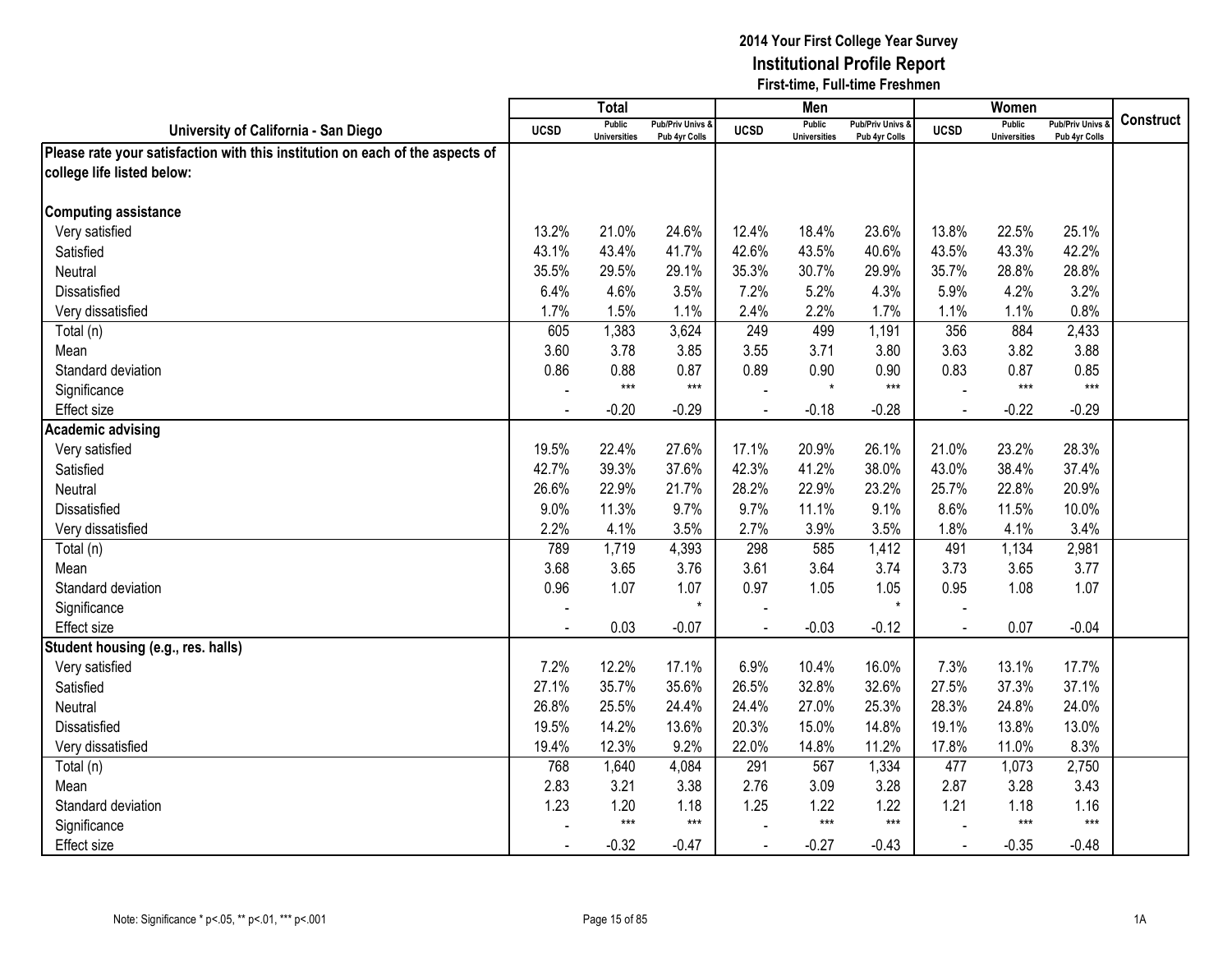|                                                                               |             | <b>Total</b>                         |                                   |                | <b>Men</b>                           |                                 |                | Women                                |                                 |                  |
|-------------------------------------------------------------------------------|-------------|--------------------------------------|-----------------------------------|----------------|--------------------------------------|---------------------------------|----------------|--------------------------------------|---------------------------------|------------------|
| University of California - San Diego                                          | <b>UCSD</b> | <b>Public</b><br><b>Universities</b> | Pub/Priv Univs &<br>Pub 4yr Colls | <b>UCSD</b>    | <b>Public</b><br><b>Universities</b> | Pub/Priv Univs<br>Pub 4yr Colls | <b>UCSD</b>    | <b>Public</b><br><b>Universities</b> | Pub/Priv Univs<br>Pub 4yr Colls | <b>Construct</b> |
| Please rate your satisfaction with this institution on each of the aspects of |             |                                      |                                   |                |                                      |                                 |                |                                      |                                 |                  |
| college life listed below:                                                    |             |                                      |                                   |                |                                      |                                 |                |                                      |                                 |                  |
|                                                                               |             |                                      |                                   |                |                                      |                                 |                |                                      |                                 |                  |
| Financial aid office                                                          |             |                                      |                                   |                |                                      |                                 |                |                                      |                                 |                  |
| Very satisfied                                                                | 11.6%       | 13.2%                                | 17.3%                             | 13.3%          | 12.5%                                | 17.1%                           | 10.6%          | 13.5%                                | 17.3%                           |                  |
| Satisfied                                                                     | 37.3%       | 35.3%                                | 34.5%                             | 33.8%          | 32.5%                                | 31.0%                           | 39.4%          | 36.7%                                | 36.1%                           |                  |
| Neutral                                                                       | 39.3%       | 39.1%                                | 35.9%                             | 40.0%          | 42.6%                                | 39.9%                           | 38.9%          | 37.3%                                | 34.1%                           |                  |
| Dissatisfied                                                                  | 7.0%        | 8.3%                                 | 8.4%                              | 7.1%           | 7.5%                                 | 7.3%                            | 6.9%           | 8.8%                                 | 8.8%                            |                  |
| Very dissatisfied                                                             | 4.8%        | 4.1%                                 | 4.0%                              | 5.7%           | 4.9%                                 | 4.7%                            | 4.3%           | 3.7%                                 | 3.7%                            |                  |
| Total (n)                                                                     | 560         | 1,259                                | 3,456                             | 210            | 425                                  | 1,068                           | 350            | 834                                  | 2,388                           |                  |
| Mean                                                                          | 3.44        | 3.45                                 | 3.53                              | 3.42           | 3.40                                 | 3.49                            | 3.45           | 3.48                                 | 3.55                            |                  |
| Standard deviation                                                            | 0.95        | 0.96                                 | 1.00                              | 1.00           | 0.97                                 | 1.01                            | 0.93           | 0.96                                 | 1.00                            |                  |
| Significance                                                                  |             |                                      | $\star$                           |                |                                      |                                 |                |                                      |                                 |                  |
| <b>Effect size</b>                                                            |             | $-0.01$                              | $-0.09$                           |                | 0.02                                 | $-0.07$                         |                | $-0.03$                              | $-0.10$                         |                  |
| Financial aid package                                                         |             |                                      |                                   |                |                                      |                                 |                |                                      |                                 |                  |
| Very satisfied                                                                | 13.7%       | 17.0%                                | 19.7%                             | 12.6%          | 17.3%                                | 21.2%                           | 14.4%          | 16.9%                                | 19.0%                           |                  |
| Satisfied                                                                     | 34.1%       | 31.7%                                | 31.5%                             | 30.7%          | 30.4%                                | 27.8%                           | 36.1%          | 32.3%                                | 33.1%                           |                  |
| Neutral                                                                       | 33.0%       | 31.4%                                | 30.9%                             | 35.1%          | 31.7%                                | 32.7%                           | 31.8%          | 31.3%                                | 30.0%                           |                  |
| Dissatisfied                                                                  | 12.1%       | 12.7%                                | 11.9%                             | 12.1%          | 11.8%                                | 11.8%                           | 12.1%          | 13.1%                                | 11.9%                           |                  |
| Very dissatisfied                                                             | 7.0%        | 7.2%                                 | 6.0%                              | 9.5%           | 8.7%                                 | 6.4%                            | 5.6%           | 6.4%                                 | 5.9%                            |                  |
| Total (n)                                                                     | 627         | 1,422                                | 3,697                             | 231            | 473                                  | 1,153                           | 396            | 949                                  | 2,544                           |                  |
| Mean                                                                          | 3.35        | 3.39                                 | 3.47                              | 3.25           | 3.36                                 | 3.46                            | 3.42           | 3.40                                 | 3.48                            |                  |
| Standard deviation                                                            | 1.08        | 1.12                                 | 1.12                              | 1.12           | 1.16                                 | 1.14                            | 1.05           | 1.11                                 | 1.10                            |                  |
| Significance                                                                  |             |                                      | $\star$                           |                |                                      | $\star$                         |                |                                      |                                 |                  |
| <b>Effect size</b>                                                            |             | $-0.04$                              | $-0.11$                           |                | $-0.09$                              | $-0.18$                         | $\sim$         | 0.02                                 | $-0.05$                         |                  |
| <b>Student health services</b>                                                |             |                                      |                                   |                |                                      |                                 |                |                                      |                                 |                  |
| Very satisfied                                                                | 16.1%       | 18.0%                                | 20.9%                             | 14.5%          | 15.6%                                | 19.4%                           | 17.3%          | 19.3%                                | 21.5%                           |                  |
| Satisfied                                                                     | 40.4%       | 38.2%                                | 36.2%                             | 36.8%          | 38.2%                                | 35.9%                           | 42.9%          | 38.2%                                | 36.3%                           |                  |
| Neutral                                                                       | 32.1%       | 29.9%                                | 29.7%                             | 36.3%          | 33.1%                                | 33.1%                           | 29.2%          | 28.2%                                | 28.1%                           |                  |
| Dissatisfied                                                                  | 6.7%        | 8.6%                                 | 8.8%                              | 8.1%           | 8.5%                                 | 8.1%                            | 5.7%           | 8.7%                                 | 9.1%                            |                  |
| Very dissatisfied                                                             | 4.7%        | 5.3%                                 | 4.5%                              | 4.3%           | 4.6%                                 | 3.4%                            | 5.1%           | 5.7%                                 | 5.0%                            |                  |
| Total (n)                                                                     | 570         | 1,255                                | 3,399                             | 234            | 435                                  | 1,060                           | 336            | 820                                  | 2,339                           |                  |
| Mean                                                                          | 3.56        | 3.55                                 | 3.60                              | 3.49           | 3.52                                 | 3.60                            | 3.62           | 3.57                                 | 3.60                            |                  |
| Standard deviation                                                            | 0.99        | 1.05                                 | 1.05                              | 0.98           | 1.01                                 | 1.00                            | 1.00           | 1.07                                 | 1.07                            |                  |
| Significance                                                                  |             |                                      |                                   |                |                                      |                                 |                |                                      |                                 |                  |
| <b>Effect size</b>                                                            |             | 0.01                                 | $-0.04$                           | $\blacksquare$ | $-0.03$                              | $-0.11$                         | $\blacksquare$ | 0.05                                 | 0.02                            |                  |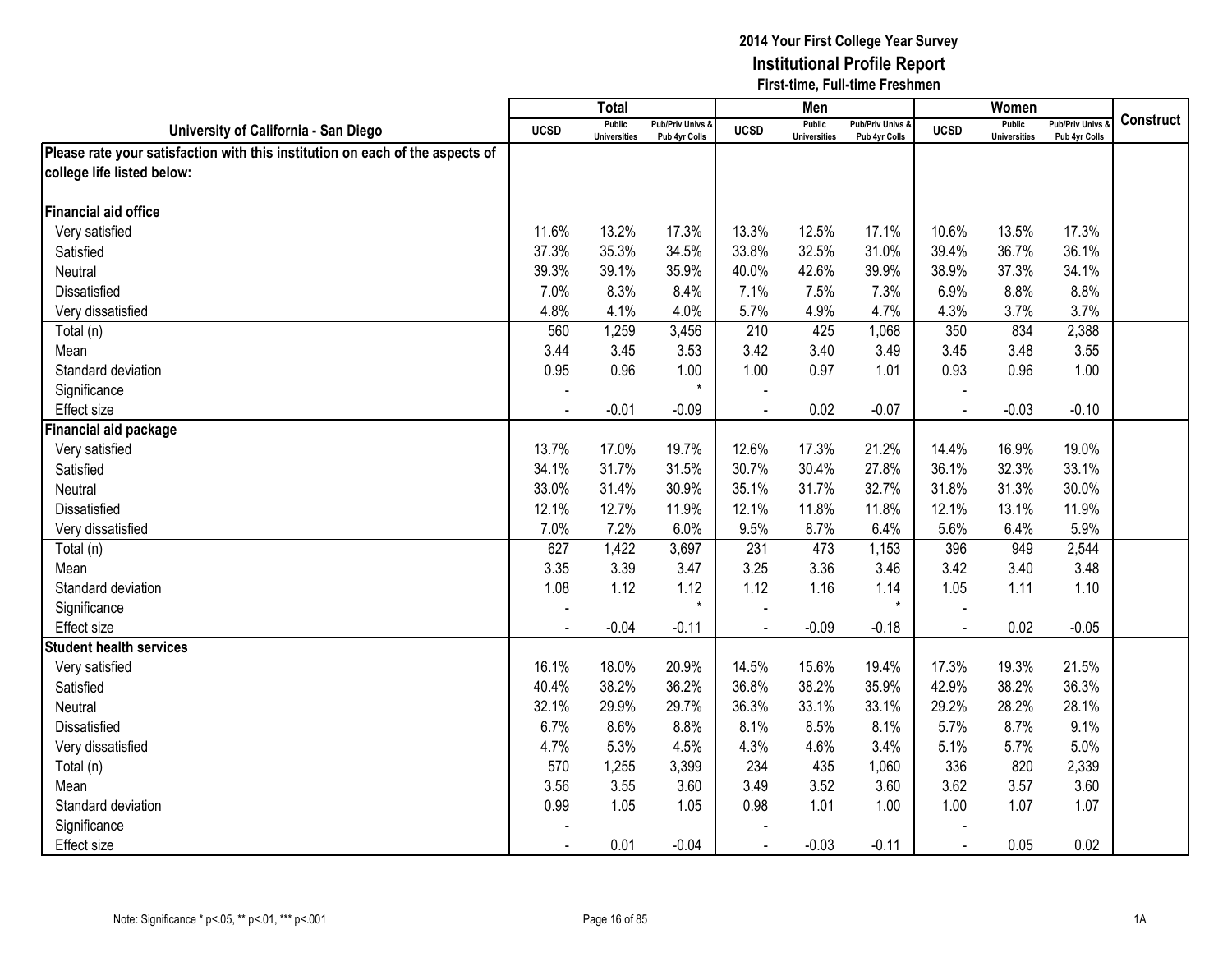|                                                                               |                | <b>Total</b>                         |                                   |                | Men                           |                                   |                | Women                                |                                        |                  |
|-------------------------------------------------------------------------------|----------------|--------------------------------------|-----------------------------------|----------------|-------------------------------|-----------------------------------|----------------|--------------------------------------|----------------------------------------|------------------|
| University of California - San Diego                                          | <b>UCSD</b>    | <b>Public</b><br><b>Universities</b> | Pub/Priv Univs &<br>Pub 4yr Colls | <b>UCSD</b>    | Public<br><b>Universities</b> | Pub/Priv Univs &<br>Pub 4yr Colls | <b>UCSD</b>    | <b>Public</b><br><b>Universities</b> | <b>Pub/Priv Univs</b><br>Pub 4yr Colls | <b>Construct</b> |
| Please rate your satisfaction with this institution on each of the aspects of |                |                                      |                                   |                |                               |                                   |                |                                      |                                        |                  |
| college life listed below:                                                    |                |                                      |                                   |                |                               |                                   |                |                                      |                                        |                  |
|                                                                               |                |                                      |                                   |                |                               |                                   |                |                                      |                                        |                  |
| <b>Student psychological services</b>                                         |                |                                      |                                   |                |                               |                                   |                |                                      |                                        |                  |
| Very satisfied                                                                | 15.9%          | 17.9%                                | 21.6%                             | 12.3%          | 13.3%                         | 17.3%                             | 18.2%          | 20.5%                                | 23.5%                                  |                  |
| Satisfied                                                                     | 34.9%          | 30.4%                                | 30.1%                             | 26.6%          | 28.0%                         | 26.1%                             | 40.3%          | 31.7%                                | 31.9%                                  |                  |
| Neutral                                                                       | 41.5%          | 44.7%                                | 41.9%                             | 51.9%          | 51.4%                         | 49.7%                             | 34.7%          | 41.1%                                | 38.3%                                  |                  |
| Dissatisfied                                                                  | 4.1%           | 3.4%                                 | 3.9%                              | 4.5%           | 3.5%                          | 4.1%                              | 3.8%           | 3.4%                                 | 3.8%                                   |                  |
| Very dissatisfied                                                             | 3.6%           | 3.5%                                 | 2.6%                              | 4.5%           | 3.8%                          | 2.8%                              | 3.0%           | 3.4%                                 | 2.4%                                   |                  |
| Total (n)                                                                     | 390            | 819                                  | 2,313                             | 154            | 286                           | 716                               | 236            | 533                                  | 1,597                                  |                  |
| Mean                                                                          | 3.55           | 3.56                                 | 3.64                              | 3.38           | 3.43                          | 3.51                              | 3.67           | 3.62                                 | 3.70                                   |                  |
| Standard deviation                                                            | 0.93           | 0.94                                 | 0.94                              | 0.92           | 0.90                          | 0.92                              | 0.92           | 0.96                                 | 0.95                                   |                  |
| Significance                                                                  |                |                                      |                                   |                |                               |                                   |                |                                      |                                        |                  |
| Effect size                                                                   |                | $-0.01$                              | $-0.10$                           |                | $-0.06$                       | $-0.14$                           |                | 0.05                                 | $-0.03$                                |                  |
| <b>Orientation for new students</b>                                           |                |                                      |                                   |                |                               |                                   |                |                                      |                                        |                  |
| Very satisfied                                                                | 15.4%          | 19.3%                                | 26.1%                             | 12.5%          | 15.4%                         | 22.5%                             | 17.2%          | 21.3%                                | 27.7%                                  |                  |
| Satisfied                                                                     | 44.1%          | 42.6%                                | 39.5%                             | 41.0%          | 40.6%                         | 39.1%                             | 45.9%          | 43.7%                                | 39.8%                                  |                  |
| Neutral                                                                       | 26.8%          | 25.1%                                | 23.6%                             | 29.8%          | 28.1%                         | 26.1%                             | 25.0%          | 23.5%                                | 22.4%                                  |                  |
| <b>Dissatisfied</b>                                                           | 9.7%           | 9.2%                                 | 7.5%                              | 11.9%          | 10.9%                         | 8.3%                              | 8.4%           | 8.4%                                 | 7.1%                                   |                  |
| Very dissatisfied                                                             | 4.0%           | 3.8%                                 | 3.3%                              | 4.8%           | 5.0%                          | 4.0%                              | 3.5%           | 3.1%                                 | 3.0%                                   |                  |
| Total (n)                                                                     | 824            | 1,747                                | 4,410                             | 312            | 598                           | 1,421                             | 512            | 1,149                                | 2,989                                  |                  |
| Mean                                                                          | 3.57           | 3.64                                 | 3.78                              | 3.45           | 3.51                          | 3.68                              | 3.65           | 3.72                                 | 3.82                                   |                  |
| Standard deviation                                                            | 0.99           | 1.01                                 | 1.02                              | 1.01           | 1.04                          | 1.04                              | 0.98           | 0.99                                 | 1.01                                   |                  |
| Significance                                                                  |                |                                      | $***$                             |                |                               | $***$                             |                |                                      | $***$                                  |                  |
| <b>Effect size</b>                                                            |                | $-0.07$                              | $-0.21$                           |                | $-0.06$                       | $-0.22$                           | $\blacksquare$ | $-0.07$                              | $-0.17$                                |                  |
| <b>Opportunities for community service</b>                                    |                |                                      |                                   |                |                               |                                   |                |                                      |                                        |                  |
| Very satisfied                                                                | 13.5%          | 17.4%                                | 26.4%                             | 11.7%          | 15.1%                         | 24.3%                             | 14.6%          | 18.4%                                | 27.4%                                  |                  |
| Satisfied                                                                     | 37.7%          | 36.4%                                | 35.9%                             | 36.8%          | 36.4%                         | 36.2%                             | 38.3%          | 36.4%                                | 35.8%                                  |                  |
| Neutral                                                                       | 38.4%          | 34.9%                                | 29.6%                             | 41.0%          | 37.1%                         | 31.4%                             | 36.8%          | 33.9%                                | 28.9%                                  |                  |
| <b>Dissatisfied</b>                                                           | 8.1%           | 8.4%                                 | 6.1%                              | 7.1%           | 7.0%                          | 5.4%                              | 8.6%           | 9.1%                                 | 6.5%                                   |                  |
| Very dissatisfied                                                             | 2.3%           | 3.0%                                 | 1.9%                              | 3.3%           | 4.4%                          | 2.7%                              | 1.7%           | 2.3%                                 | 1.5%                                   |                  |
| Total (n)                                                                     | 644            | 1,416                                | 3,792                             | 239            | 456                           | 1,169                             | 405            | 960                                  | 2,623                                  |                  |
| Mean                                                                          | 3.52           | 3.57                                 | 3.79                              | 3.46           | 3.51                          | 3.74                              | 3.55           | 3.60                                 | 3.81                                   |                  |
| Standard deviation                                                            | 0.91           | 0.97                                 | 0.96<br>$***$                     | 0.91           | 0.98                          | 0.98<br>$***$                     | 0.90           | 0.96                                 | 0.96<br>$***$                          |                  |
| Significance                                                                  |                |                                      |                                   |                |                               |                                   |                |                                      |                                        |                  |
| <b>Effect size</b>                                                            | $\blacksquare$ | $-0.05$                              | $-0.28$                           | $\blacksquare$ | $-0.05$                       | $-0.29$                           | $\blacksquare$ | $-0.05$                              | $-0.27$                                |                  |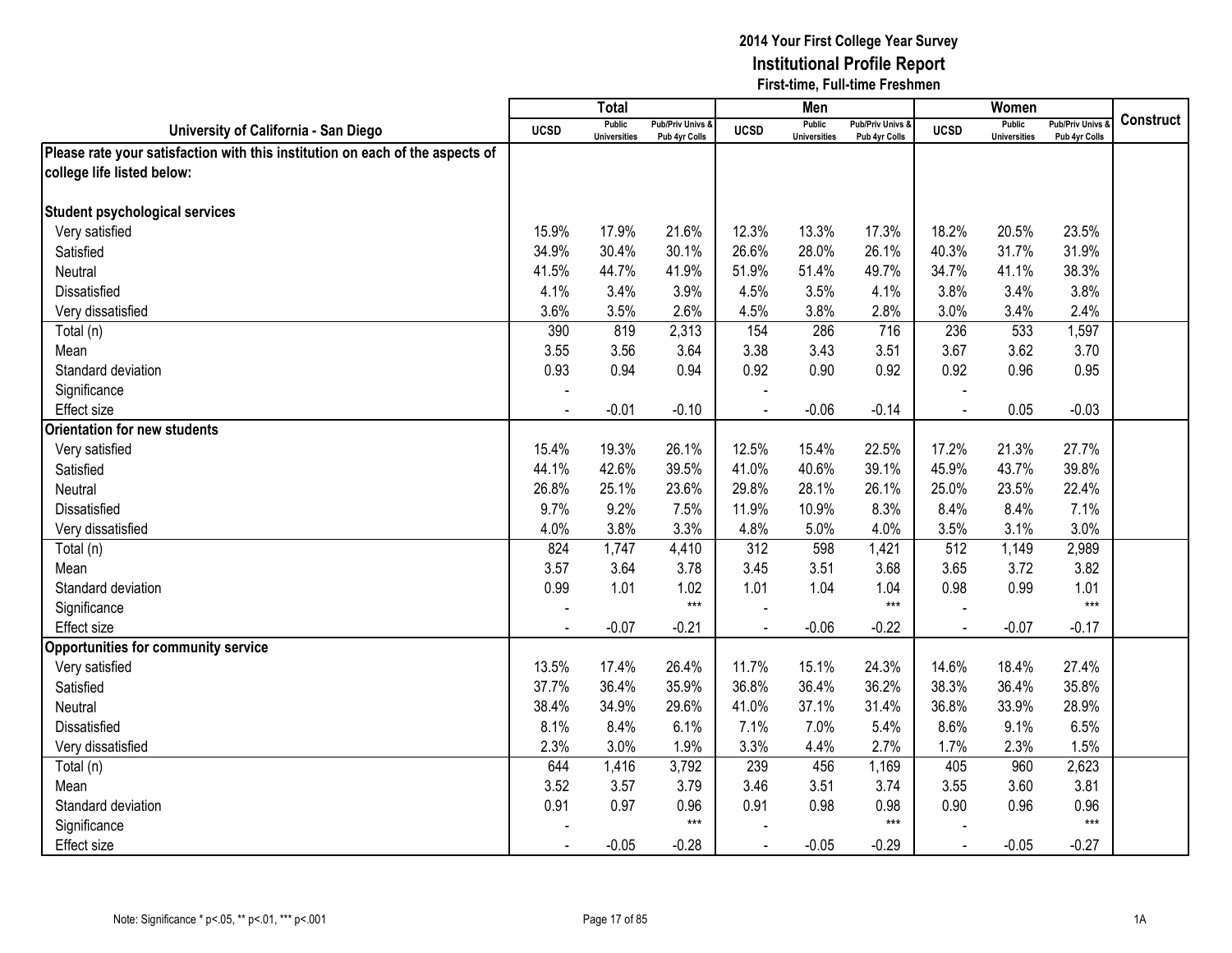|                                                                               |                | <b>Total</b>                         |                                   |                | Men                                  |                                   |             | Women                         |                                        |              |
|-------------------------------------------------------------------------------|----------------|--------------------------------------|-----------------------------------|----------------|--------------------------------------|-----------------------------------|-------------|-------------------------------|----------------------------------------|--------------|
| University of California - San Diego                                          | <b>UCSD</b>    | <b>Public</b><br><b>Universities</b> | Pub/Priv Univs &<br>Pub 4yr Colls | <b>UCSD</b>    | <b>Public</b><br><b>Universities</b> | Pub/Priv Univs &<br>Pub 4yr Colls | <b>UCSD</b> | <b>Public</b><br>Universities | <b>Pub/Priv Univs</b><br>Pub 4yr Colls | Construct    |
| Please rate your satisfaction with this institution on each of the aspects of |                |                                      |                                   |                |                                      |                                   |             |                               |                                        |              |
| college life listed below:                                                    |                |                                      |                                   |                |                                      |                                   |             |                               |                                        |              |
|                                                                               |                |                                      |                                   |                |                                      |                                   |             |                               |                                        |              |
| First-year programs (e.g., first-year seminar, learning community, linked     |                |                                      |                                   |                |                                      |                                   |             |                               |                                        |              |
| courses)                                                                      |                |                                      |                                   |                |                                      |                                   |             |                               |                                        |              |
| Very satisfied                                                                | 17.4%          | 19.1%                                | 25.7%                             | 16.4%          | 16.4%                                | 23.5%                             | 18.1%       | 20.6%                         | 26.8%                                  |              |
| Satisfied                                                                     | 42.0%          | 38.8%                                | 37.3%                             | 38.7%          | 38.1%                                | 38.0%                             | 44.2%       | 39.2%                         | 37.0%                                  |              |
| Neutral                                                                       | 33.4%          | 31.4%                                | 27.0%                             | 35.3%          | 34.2%                                | 28.3%                             | 32.1%       | 29.9%                         | 26.4%                                  | Satisfaction |
| Dissatisfied                                                                  | 5.1%           | 8.2%                                 | 7.2%                              | 6.3%           | 7.8%                                 | 7.2%                              | 4.4%        | 8.5%                          | 7.2%                                   | with         |
| Very dissatisfied                                                             | 2.0%           | 2.4%                                 | 2.7%                              | 3.4%           | 3.5%                                 | 2.9%                              | 1.1%        | 1.8%                          | 2.6%                                   | Coursework   |
| Total (n)                                                                     | 602            | 1,421                                | 3,883                             | 238            | 488                                  | 1,259                             | 364         | 933                           | 2,624                                  |              |
| Mean                                                                          | 3.68           | 3.64                                 | 3.76                              | 3.58           | 3.56                                 | 3.72                              | 3.74        | 3.68                          | 3.78                                   |              |
| Standard deviation                                                            | 0.89           | 0.96                                 | 1.00                              | 0.95           | 0.97                                 | 1.00                              | 0.84        | 0.95                          | 1.00                                   |              |
| Significance                                                                  |                |                                      |                                   |                |                                      | $\star$                           |             |                               |                                        |              |
| <b>Effect size</b>                                                            |                | 0.04                                 | $-0.08$                           |                | 0.02                                 | $-0.14$                           |             | 0.06                          | $-0.04$                                |              |
| Since entering this college, how often have you utilized the following        |                |                                      |                                   |                |                                      |                                   |             |                               |                                        |              |
| services:                                                                     |                |                                      |                                   |                |                                      |                                   |             |                               |                                        |              |
|                                                                               |                |                                      |                                   |                |                                      |                                   |             |                               |                                        |              |
| <b>Study skills advising</b>                                                  |                |                                      |                                   |                |                                      |                                   |             |                               |                                        |              |
| Frequently                                                                    | 5.5%           | 7.0%                                 | 10.0%                             | 3.4%           | 4.3%                                 | 7.3%                              | 6.8%        | 8.5%                          | 11.3%                                  |              |
| Occasionally                                                                  | 24.7%          | 22.5%                                | 27.9%                             | 27.7%          | 25.7%                                | 30.9%                             | 22.9%       | 20.8%                         | 26.5%                                  |              |
| Not at all                                                                    | 69.7%          | 70.5%                                | 62.1%                             | 68.8%          | 70.0%                                | 61.7%                             | 70.3%       | 70.7%                         | 62.2%                                  |              |
| Total (n)                                                                     | 833            | 1,765                                | 4,455                             | 321            | 610                                  | 1,448                             | 512         | 1,155                         | 3,007                                  |              |
| Mean                                                                          | 1.36           | 1.37                                 | 1.48                              | 1.35           | 1.34                                 | 1.46                              | 1.37        | 1.38                          | 1.49                                   |              |
| Standard deviation                                                            | 0.58           | 0.61                                 | 0.67                              | 0.54           | 0.56                                 | 0.63                              | 0.61        | 0.64                          | 0.69                                   |              |
| Significance                                                                  |                |                                      | $***$                             |                |                                      | $**$                              |             |                               | $***$                                  |              |
| Effect size                                                                   | $\sim$         | $-0.02$                              | $-0.18$                           | $\blacksquare$ | 0.02                                 | $-0.17$                           | $\sim$      | $-0.02$                       | $-0.17$                                |              |
| <b>Financial aid advising</b>                                                 |                |                                      |                                   |                |                                      |                                   |             |                               |                                        |              |
| Frequently                                                                    | 5.5%           | 5.4%                                 | 7.6%                              | 2.5%           | 3.0%                                 | 5.7%                              | 7.4%        | 6.7%                          | 8.6%                                   |              |
| Occasionally                                                                  | 32.9%          | 27.2%                                | 32.6%                             | 33.0%          | 29.5%                                | 31.1%                             | 32.8%       | 26.0%                         | 33.3%                                  |              |
| Not at all                                                                    | 61.6%          | 67.4%                                | 59.8%                             | 64.5%          | 67.5%                                | 63.3%                             | 59.8%       | 67.3%                         | 58.1%                                  |              |
| Total (n)                                                                     | 833            | 1,764                                | 4,453                             | 321            | 610                                  | 1,449                             | 512         | 1,154                         | 3,004                                  |              |
| Mean                                                                          | 1.44           | 1.38                                 | 1.48                              | 1.38           | 1.35                                 | 1.42                              | 1.48        | 1.39                          | 1.50                                   |              |
| Standard deviation                                                            | 0.60           | 0.59                                 | 0.63                              | 0.54           | 0.54                                 | 0.60                              | 0.63        | 0.61                          | 0.65                                   |              |
| Significance                                                                  |                | $\star$                              |                                   |                |                                      |                                   |             | $^{\star\star}$               |                                        |              |
| <b>Effect size</b>                                                            | $\blacksquare$ | 0.10                                 | $-0.06$                           | $\blacksquare$ | 0.06                                 | $-0.07$                           | $\sim$      | 0.15                          | $-0.03$                                |              |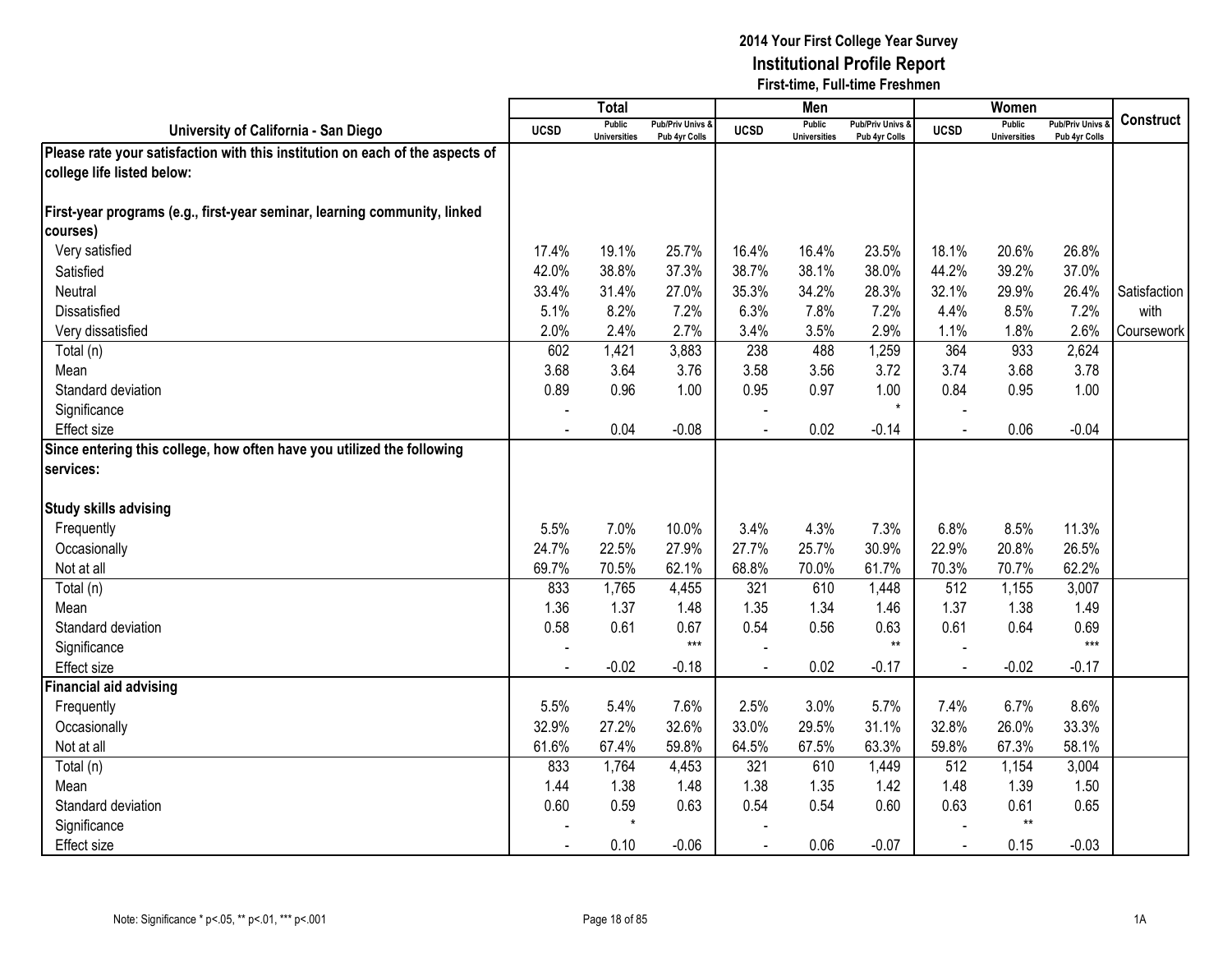|                                                                        |                          | <b>Total</b>                  |                                   |                          | Men                           |                                   |             | Women                                |                                        |                  |
|------------------------------------------------------------------------|--------------------------|-------------------------------|-----------------------------------|--------------------------|-------------------------------|-----------------------------------|-------------|--------------------------------------|----------------------------------------|------------------|
| University of California - San Diego                                   | <b>UCSD</b>              | Public<br><b>Universities</b> | Pub/Priv Univs &<br>Pub 4yr Colls | <b>UCSD</b>              | Public<br><b>Universities</b> | Pub/Priv Univs &<br>Pub 4yr Colls | <b>UCSD</b> | <b>Public</b><br><b>Universities</b> | <b>Pub/Priv Univs</b><br>Pub 4yr Colls | <b>Construct</b> |
| Since entering this college, how often have you utilized the following |                          |                               |                                   |                          |                               |                                   |             |                                      |                                        |                  |
| services:                                                              |                          |                               |                                   |                          |                               |                                   |             |                                      |                                        |                  |
|                                                                        |                          |                               |                                   |                          |                               |                                   |             |                                      |                                        |                  |
| <b>Student health services</b>                                         |                          |                               |                                   |                          |                               |                                   |             |                                      |                                        |                  |
| Frequently                                                             | 6.6%                     | 7.3%                          | 8.6%                              | 4.7%                     | 4.1%                          | 5.5%                              | 7.8%        | 9.0%                                 | 10.1%                                  |                  |
| Occasionally                                                           | 42.4%                    | 42.8%                         | 45.1%                             | 46.1%                    | 44.1%                         | 44.9%                             | 40.0%       | 42.2%                                | 45.2%                                  |                  |
| Not at all                                                             | 51.0%                    | 49.9%                         | 46.3%                             | 49.2%                    | 51.8%                         | 49.6%                             | 52.1%       | 48.8%                                | 44.8%                                  |                  |
| Total (n)                                                              | 833                      | 1,765                         | 4,457                             | 321                      | 610                           | 1,448                             | 512         | 1,155                                | 3,009                                  |                  |
| Mean                                                                   | 1.56                     | 1.57                          | 1.62                              | 1.55                     | 1.52                          | 1.56                              | 1.56        | 1.60                                 | 1.65                                   |                  |
| Standard deviation                                                     | 0.62                     | 0.63                          | 0.64                              | 0.58                     | 0.58                          | 0.60                              | 0.64        | 0.65                                 | 0.65                                   |                  |
| Significance                                                           |                          |                               |                                   |                          |                               |                                   |             |                                      | $**$                                   |                  |
| <b>Effect size</b>                                                     | $\blacksquare$           | $-0.02$                       | $-0.09$                           | $\blacksquare$           | 0.05                          | $-0.02$                           | $\sim$      | $-0.06$                              | $-0.14$                                |                  |
| <b>Student psychological services</b>                                  |                          |                               |                                   |                          |                               |                                   |             |                                      |                                        |                  |
| Frequently                                                             | 3.1%                     | 3.2%                          | 4.6%                              | 1.6%                     | 2.5%                          | 3.5%                              | 4.1%        | 3.6%                                 | 5.1%                                   |                  |
| Occasionally                                                           | 15.9%                    | 13.4%                         | 14.6%                             | 15.6%                    | 14.3%                         | 15.8%                             | 16.0%       | 12.9%                                | 14.0%                                  |                  |
| Not at all                                                             | 81.0%                    | 83.4%                         | 80.8%                             | 82.8%                    | 83.3%                         | 80.7%                             | 79.9%       | 83.5%                                | 80.8%                                  |                  |
| Total (n)                                                              | 832                      | 1,764                         | 4,452                             | 320                      | 609                           | 1,445                             | 512         | 1,155                                | 3,007                                  |                  |
| Mean                                                                   | 1.22                     | 1.20                          | 1.24                              | 1.19                     | 1.19                          | 1.23                              | 1.24        | 1.20                                 | 1.24                                   |                  |
| Standard deviation                                                     | 0.48                     | 0.47                          | 0.52                              | 0.43                     | 0.45                          | 0.50                              | 0.52        | 0.48                                 | 0.54                                   |                  |
| Significance                                                           |                          |                               |                                   | $\overline{\phantom{a}}$ |                               |                                   |             |                                      |                                        |                  |
| <b>Effect size</b>                                                     |                          | 0.04                          | $-0.04$                           |                          | 0.00                          | $-0.08$                           |             | 0.08                                 | 0.00                                   |                  |
| <b>Writing center</b>                                                  |                          |                               |                                   |                          |                               |                                   |             |                                      |                                        |                  |
| Frequently                                                             | 5.9%                     | 6.2%                          | 8.6%                              | 4.4%                     | 4.8%                          | 6.8%                              | 6.8%        | 6.9%                                 | 9.5%                                   |                  |
| Occasionally                                                           | 25.6%                    | 26.0%                         | 29.3%                             | 23.1%                    | 24.6%                         | 29.4%                             | 27.2%       | 26.8%                                | 29.3%                                  |                  |
| Not at all                                                             | 68.5%                    | 67.8%                         | 62.0%                             | 72.6%                    | 70.7%                         | 63.9%                             | 65.9%       | 66.2%                                | 61.2%                                  |                  |
| Total (n)                                                              | 832                      | 1,762                         | 4,450                             | 321                      | 610                           | 1,447                             | 511         | 1,152                                | 3,003                                  |                  |
| Mean                                                                   | 1.37                     | 1.38                          | 1.47                              | 1.32                     | 1.34                          | 1.43                              | 1.41        | 1.41                                 | 1.48                                   |                  |
| Standard deviation                                                     | 0.59                     | 0.60                          | 0.65                              | 0.55                     | 0.57                          | 0.62                              | 0.62        | 0.62                                 | 0.66                                   |                  |
| Significance                                                           |                          |                               | $***$                             |                          |                               | $**$                              |             |                                      |                                        |                  |
| <b>Effect size</b>                                                     | $\overline{\phantom{a}}$ | $-0.02$                       | $-0.15$                           |                          | $-0.04$                       | $-0.18$                           | $\sim$      | 0.00                                 | $-0.11$                                |                  |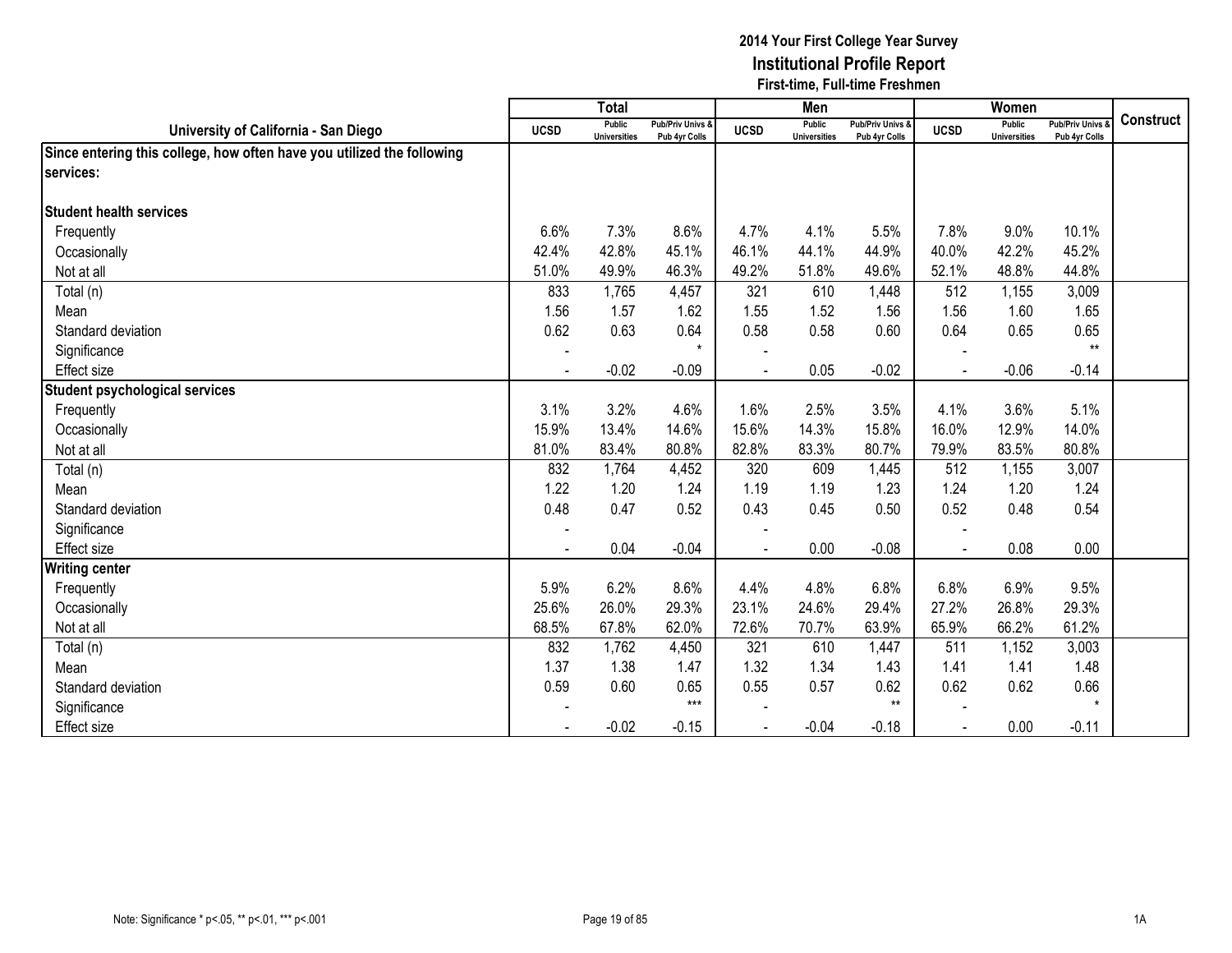|                                                                        |             | <b>Total</b>                  |                                   |             | Men                           |                                   |             | Women                         |                                        |                  |
|------------------------------------------------------------------------|-------------|-------------------------------|-----------------------------------|-------------|-------------------------------|-----------------------------------|-------------|-------------------------------|----------------------------------------|------------------|
| University of California - San Diego                                   | <b>UCSD</b> | Public<br><b>Universities</b> | Pub/Priv Univs &<br>Pub 4yr Colls | <b>UCSD</b> | Public<br><b>Universities</b> | Pub/Priv Univs &<br>Pub 4yr Colls | <b>UCSD</b> | Public<br><b>Universities</b> | <b>Pub/Priv Univs</b><br>Pub 4yr Colls | <b>Construct</b> |
| Since entering this college, how often have you utilized the following |             |                               |                                   |             |                               |                                   |             |                               |                                        |                  |
| services:                                                              |             |                               |                                   |             |                               |                                   |             |                               |                                        |                  |
|                                                                        |             |                               |                                   |             |                               |                                   |             |                               |                                        |                  |
| Disability resource center                                             |             |                               |                                   |             |                               |                                   |             |                               |                                        |                  |
| Frequently                                                             | 1.4%        | 2.3%                          | 3.4%                              | 1.3%        | 1.6%                          | 3.3%                              | 1.6%        | 2.6%                          | 3.5%                                   |                  |
| Occasionally                                                           | 9.7%        | 7.8%                          | 8.8%                              | 10.0%       | 9.4%                          | 10.4%                             | 9.6%        | 7.0%                          | 8.1%                                   |                  |
| Not at all                                                             | 88.8%       | 89.9%                         | 87.8%                             | 88.8%       | 89.0%                         | 86.2%                             | 88.9%       | 90.4%                         | 88.5%                                  |                  |
| Total (n)                                                              | 832         | 1,763                         | 4,453                             | 320         | 609                           | 1,447                             | 512         | 1,154                         | 3,006                                  |                  |
| Mean                                                                   | 1.13        | 1.12                          | 1.16                              | 1.13        | 1.13                          | 1.17                              | 1.13        | 1.12                          | 1.15                                   |                  |
| Standard deviation                                                     | 0.37        | 0.39                          | 0.45                              | 0.37        | 0.38                          | 0.46                              | 0.38        | 0.40                          | 0.44                                   |                  |
| Significance                                                           |             |                               |                                   |             |                               |                                   |             |                               |                                        |                  |
| Effect size                                                            |             | 0.03                          | $-0.07$                           |             | 0.00                          | $-0.09$                           |             | 0.02                          | $-0.05$                                |                  |
| <b>Career services</b>                                                 |             |                               |                                   |             |                               |                                   |             |                               |                                        |                  |
| Frequently                                                             | 4.0%        | 3.7%                          | 4.9%                              | 4.7%        | 3.9%                          | 5.5%                              | 3.5%        | 3.6%                          | 4.7%                                   |                  |
| Occasionally                                                           | 37.4%       | 32.0%                         | 33.5%                             | 36.3%       | 33.7%                         | 35.2%                             | 38.1%       | 31.0%                         | 32.6%                                  |                  |
| Not at all                                                             | 58.7%       | 64.4%                         | 61.6%                             | 59.1%       | 62.4%                         | 59.3%                             | 58.4%       | 65.4%                         | 62.7%                                  |                  |
| Total (n)                                                              | 832         | 1,762                         | 4,452                             | 320         | 609                           | 1,447                             | 512         | 1,153                         | 3,005                                  |                  |
| Mean                                                                   | 1.45        | 1.39                          | 1.43                              | 1.46        | 1.42                          | 1.46                              | 1.45        | 1.38                          | 1.42                                   |                  |
| Standard deviation                                                     | 0.57        | 0.56                          | 0.59                              | 0.59        | 0.57                          | 0.60                              | 0.56        | 0.55                          | 0.58                                   |                  |
| Significance                                                           |             | $\star$                       |                                   |             |                               |                                   |             | $\star$                       |                                        |                  |
| Effect size                                                            |             | 0.11                          | 0.03                              |             | 0.07                          | 0.00                              |             | 0.13                          | 0.05                                   |                  |
| <b>Academic advising</b>                                               |             |                               |                                   |             |                               |                                   |             |                               |                                        |                  |
| Frequently                                                             | 12.1%       | 15.0%                         | 18.7%                             | 7.8%        | 11.3%                         | 15.4%                             | 14.8%       | 16.9%                         | 20.4%                                  |                  |
| Occasionally                                                           | 69.9%       | 72.0%                         | 69.0%                             | 64.5%       | 68.1%                         | 67.8%                             | 73.2%       | 74.0%                         | 69.6%                                  |                  |
| Not at all                                                             | 18.0%       | 13.1%                         | 12.3%                             | 27.7%       | 20.5%                         | 16.9%                             | 11.9%       | 9.1%                          | 10.1%                                  |                  |
| Total (n)                                                              | 833         | 1,762                         | 4,450                             | 321         | 609                           | 1,445                             | 512         | 1,153                         | 3,005                                  |                  |
| Mean                                                                   | 1.94        | 2.02                          | 2.06                              | 1.80        | 1.91                          | 1.98                              | 2.03        | 2.08                          | 2.10                                   |                  |
| Standard deviation                                                     | 0.55        | 0.53                          | 0.55                              | 0.56        | 0.56                          | 0.57                              | 0.52        | 0.50                          | 0.54                                   |                  |
| Significance                                                           |             | $***$                         | $***$                             |             | $***$                         | $***$                             |             |                               | $**$                                   |                  |
| <b>Effect size</b>                                                     |             | $-0.15$                       | $-0.22$                           |             | $-0.20$                       | $-0.32$                           | $\sim$      | $-0.10$                       | $-0.13$                                |                  |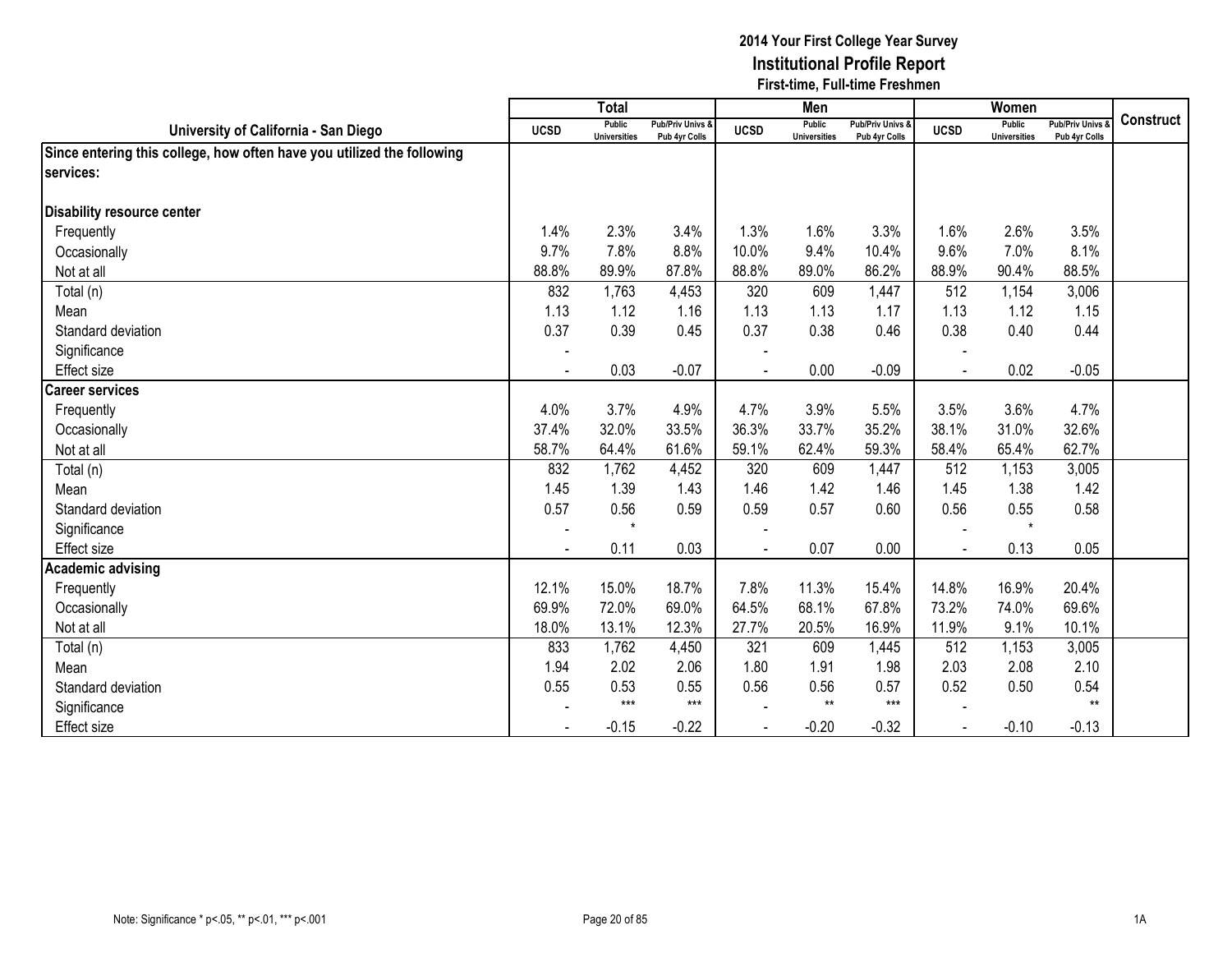|                                                                            |                | $\overline{\text{Total}}$            |                                   |             | Men                                  |                                              |                | Women                                |                                        |                  |
|----------------------------------------------------------------------------|----------------|--------------------------------------|-----------------------------------|-------------|--------------------------------------|----------------------------------------------|----------------|--------------------------------------|----------------------------------------|------------------|
| University of California - San Diego                                       | <b>UCSD</b>    | <b>Public</b><br><b>Universities</b> | Pub/Priv Univs &<br>Pub 4yr Colls | <b>UCSD</b> | <b>Public</b><br><b>Universities</b> | <b>Pub/Priv Univs &amp;</b><br>Pub 4yr Colls | <b>UCSD</b>    | <b>Public</b><br><b>Universities</b> | <b>Pub/Priv Univs</b><br>Pub 4yr Colls | <b>Construct</b> |
| Rate yourself on each of the following traits as compared with the average |                |                                      |                                   |             |                                      |                                              |                |                                      |                                        |                  |
| person your age.                                                           |                |                                      |                                   |             |                                      |                                              |                |                                      |                                        |                  |
|                                                                            |                |                                      |                                   |             |                                      |                                              |                |                                      |                                        |                  |
| <b>Academic ability</b>                                                    |                |                                      |                                   |             |                                      |                                              |                |                                      |                                        |                  |
| Highest 10%                                                                | 15.2%          | 19.8%                                | 19.8%                             | 22.2%       | 27.5%                                | 28.1%                                        | 10.8%          | 15.7%                                | 15.8%                                  |                  |
| Above average                                                              | 46.1%          | 48.7%                                | 44.8%                             | 48.6%       | 48.1%                                | 43.8%                                        | 44.6%          | 49.1%                                | 45.3%                                  |                  |
| Average                                                                    | 31.9%          | 27.1%                                | 30.1%                             | 23.8%       | 21.0%                                | 23.1%                                        | 37.0%          | 30.4%                                | 33.5%                                  | Academic         |
| Below average                                                              | 5.6%           | 3.7%                                 | 4.3%                              | 4.1%        | 2.7%                                 | 3.7%                                         | 6.6%           | 4.3%                                 | 4.7%                                   | Self-            |
| Lowest 10%                                                                 | 1.1%           | 0.7%                                 | 0.9%                              | 1.3%        | 0.8%                                 | 1.3%                                         | 1.0%           | 0.6%                                 | 0.8%                                   | Concept          |
| Total (n)                                                                  | 815            | 1,730                                | 4,368                             | 315         | 601                                  | 1,422                                        | 500            | 1,129                                | 2,946                                  |                  |
| Mean                                                                       | 3.69           | 3.83                                 | 3.78                              | 3.86        | 3.99                                 | 3.94                                         | 3.58           | 3.75                                 | 3.71                                   |                  |
| Standard deviation                                                         | 0.84           | 0.81                                 | 0.84                              | 0.85        | 0.82                                 | 0.88                                         | 0.81           | 0.79                                 | 0.81                                   |                  |
| Significance                                                               |                | $***$                                | $^{\star\star}$                   |             | $\star$                              |                                              |                | $***$                                | $***$                                  |                  |
| <b>Effect size</b>                                                         |                | $-0.17$                              | $-0.11$                           |             | $-0.16$                              | $-0.09$                                      |                | $-0.22$                              | $-0.16$                                |                  |
| <b>Artistic ability</b>                                                    |                |                                      |                                   |             |                                      |                                              |                |                                      |                                        |                  |
| Highest 10%                                                                | 4.9%           | 5.9%                                 | 5.8%                              | 6.7%        | 6.0%                                 | 6.6%                                         | 3.8%           | 5.8%                                 | 5.4%                                   |                  |
| Above average                                                              | 26.9%          | 25.2%                                | 24.0%                             | 21.7%       | 21.2%                                | 20.8%                                        | 30.3%          | 27.3%                                | 25.6%                                  |                  |
| Average                                                                    | 37.5%          | 35.4%                                | 36.8%                             | 33.4%       | 32.2%                                | 33.3%                                        | 40.1%          | 37.2%                                | 38.5%                                  |                  |
| Below average                                                              | 23.9%          | 26.6%                                | 26.3%                             | 29.3%       | 30.3%                                | 29.2%                                        | 20.4%          | 24.5%                                | 24.9%                                  |                  |
| Lowest 10%                                                                 | 6.8%           | 7.0%                                 | 7.0%                              | 8.9%        | 10.3%                                | 10.1%                                        | 5.4%           | 5.2%                                 | 5.6%                                   |                  |
| Total (n)                                                                  | 813            | 1,725                                | 4,362                             | 314         | 600                                  | 1,422                                        | 499            | 1,125                                | 2,940                                  |                  |
| Mean                                                                       | 2.99           | 2.96                                 | 2.95                              | 2.88        | 2.82                                 | 2.85                                         | 3.07           | 3.04                                 | 3.00                                   |                  |
| Standard deviation                                                         | 0.99           | 1.02                                 | 1.01                              | 1.06        | 1.07                                 | 1.07                                         | 0.93           | 0.98                                 | 0.97                                   |                  |
| Significance                                                               |                |                                      |                                   |             |                                      |                                              |                |                                      |                                        |                  |
| <b>Effect size</b>                                                         |                | 0.03                                 | 0.04                              |             | 0.06                                 | 0.03                                         | $\blacksquare$ | 0.03                                 | 0.07                                   |                  |
| <b>Competitiveness</b>                                                     |                |                                      |                                   |             |                                      |                                              |                |                                      |                                        |                  |
| Highest 10%                                                                | 13.8%          | 15.3%                                | 17.0%                             | 21.6%       | 22.3%                                | 25.7%                                        | 8.8%           | 11.5%                                | 12.8%                                  |                  |
| Above average                                                              | 34.4%          | 37.1%                                | 35.7%                             | 38.1%       | 38.9%                                | 35.7%                                        | 32.1%          | 36.1%                                | 35.8%                                  |                  |
| Average                                                                    | 39.4%          | 36.3%                                | 35.7%                             | 29.5%       | 29.3%                                | 28.7%                                        | 45.6%          | 40.1%                                | 39.1%                                  |                  |
| Below average                                                              | 10.1%          | 9.1%                                 | 9.6%                              | 8.9%        | 7.7%                                 | 7.7%                                         | 10.8%          | 9.9%                                 | 10.5%                                  |                  |
| Lowest 10%                                                                 | 2.3%           | 2.2%                                 | 2.0%                              | 1.9%        | 1.8%                                 | 2.2%                                         | 2.6%           | 2.4%                                 | 1.9%                                   |                  |
| Total (n)                                                                  | 813            | 1,727                                | 4,367                             | 315         | 601                                  | 1,423                                        | 498            | 1,126                                | 2,944                                  |                  |
| Mean                                                                       | 3.47           | 3.54                                 | 3.56                              | 3.69        | 3.72                                 | 3.75                                         | 3.34           | 3.44                                 | 3.47                                   |                  |
| Standard deviation                                                         | 0.93           | 0.93                                 | 0.95                              | 0.97        | 0.95                                 | 1.00                                         | 0.88           | 0.91                                 | 0.91                                   |                  |
| Significance                                                               |                |                                      | $\star$                           |             |                                      |                                              |                | $\star$                              | $***$                                  |                  |
| Effect size                                                                | $\blacksquare$ | $-0.08$                              | $-0.09$                           | $\sim$      | $-0.03$                              | $-0.06$                                      | $\blacksquare$ | $-0.11$                              | $-0.14$                                |                  |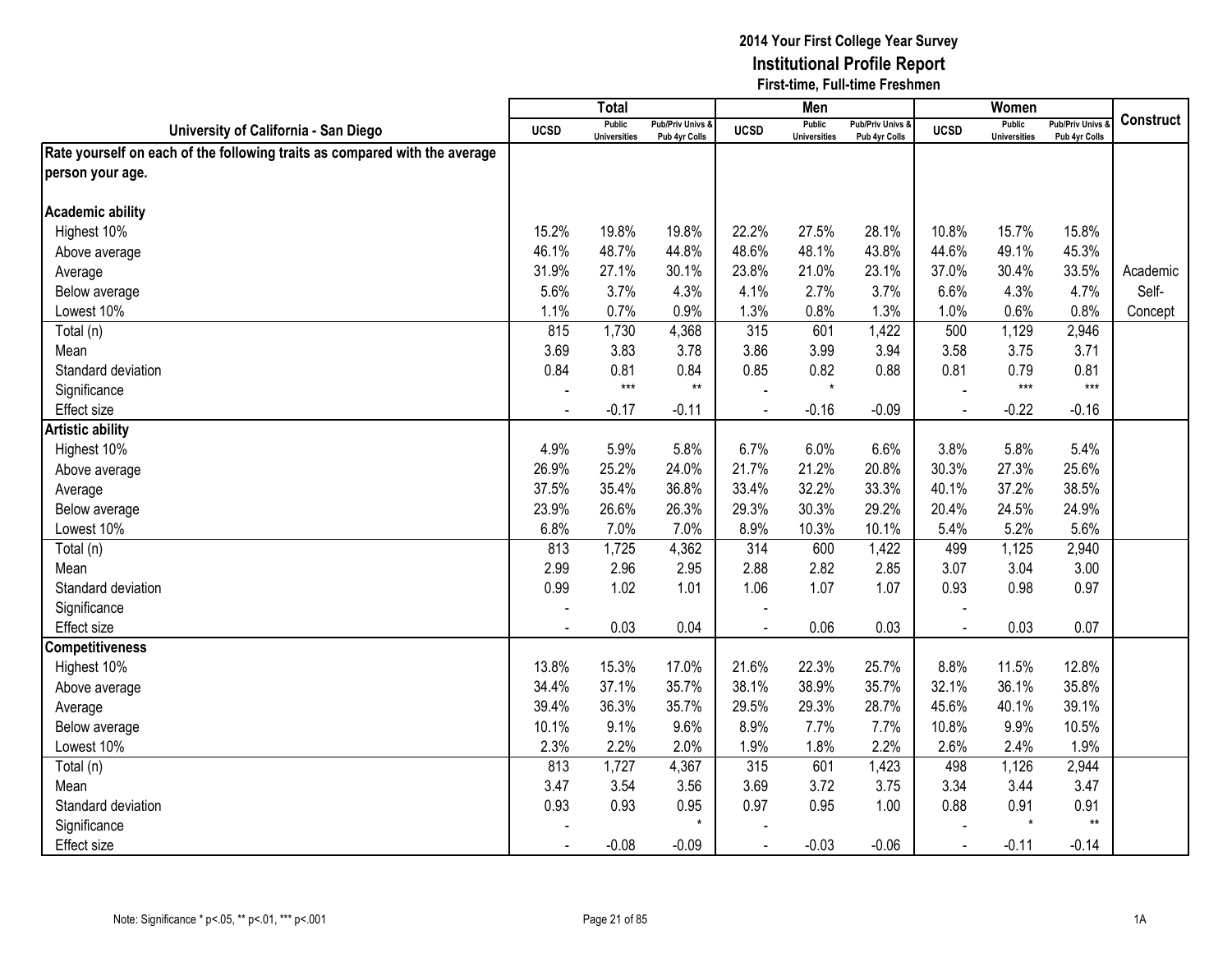|                                                                            |             | Total                                |                                   |                | Men                                  |                                   |                | Women                                |                                        |                  |
|----------------------------------------------------------------------------|-------------|--------------------------------------|-----------------------------------|----------------|--------------------------------------|-----------------------------------|----------------|--------------------------------------|----------------------------------------|------------------|
| University of California - San Diego                                       | <b>UCSD</b> | <b>Public</b><br><b>Universities</b> | Pub/Priv Univs &<br>Pub 4yr Colls | <b>UCSD</b>    | <b>Public</b><br><b>Universities</b> | Pub/Priv Univs &<br>Pub 4yr Colls | <b>UCSD</b>    | <b>Public</b><br><b>Universities</b> | <b>Pub/Priv Univs</b><br>Pub 4yr Colls | <b>Construct</b> |
| Rate yourself on each of the following traits as compared with the average |             |                                      |                                   |                |                                      |                                   |                |                                      |                                        |                  |
| person your age.                                                           |             |                                      |                                   |                |                                      |                                   |                |                                      |                                        |                  |
|                                                                            |             |                                      |                                   |                |                                      |                                   |                |                                      |                                        |                  |
| <b>Computer skills</b>                                                     |             |                                      |                                   |                |                                      |                                   |                |                                      |                                        |                  |
| Highest 10%                                                                | 5.9%        | 5.7%                                 | 6.4%                              | 13.1%          | 12.5%                                | 12.0%                             | 1.4%           | 2.0%                                 | 3.7%                                   |                  |
| Above average                                                              | 27.0%       | 29.6%                                | 29.3%                             | 32.5%          | 36.1%                                | 35.7%                             | 23.5%          | 26.2%                                | 26.2%                                  |                  |
| Average                                                                    | 52.0%       | 51.5%                                | 52.2%                             | 42.0%          | 40.1%                                | 42.3%                             | 58.2%          | 57.6%                                | 57.0%                                  |                  |
| Below average                                                              | 12.3%       | 11.3%                                | 10.6%                             | 9.2%           | 9.2%                                 | 8.3%                              | 14.3%          | 12.4%                                | 11.7%                                  |                  |
| Lowest 10%                                                                 | 2.8%        | 1.9%                                 | 1.5%                              | 3.2%           | 2.2%                                 | 1.8%                              | 2.6%           | 1.7%                                 | 1.4%                                   |                  |
| Total (n)                                                                  | 812         | 1,724                                | 4,360                             | 314            | 599                                  | 1,422                             | 498            | 1,125                                | 2,938                                  |                  |
| Mean                                                                       | 3.21        | 3.26                                 | 3.28                              | 3.43           | 3.48                                 | 3.48                              | 3.07           | 3.14                                 | 3.19                                   |                  |
| Standard deviation                                                         | 0.84        | 0.80                                 | 0.80                              | 0.94           | 0.90                                 | 0.87                              | 0.73           | 0.72                                 | 0.74                                   |                  |
| Significance                                                               |             |                                      | $\star$                           |                |                                      |                                   |                |                                      | $***$                                  |                  |
| Effect size                                                                |             | $-0.06$                              | $-0.09$                           |                | $-0.06$                              | $-0.06$                           |                | $-0.10$                              | $-0.16$                                |                  |
| <b>Cooperativeness</b>                                                     |             |                                      |                                   |                |                                      |                                   |                |                                      |                                        |                  |
| Highest 10%                                                                | 16.6%       | 19.2%                                | 20.3%                             | 16.6%          | 19.4%                                | 22.2%                             | 16.6%          | 19.1%                                | 19.4%                                  |                  |
| Above average                                                              | 48.4%       | 49.1%                                | 46.7%                             | 52.4%          | 50.9%                                | 47.3%                             | 45.9%          | 48.2%                                | 46.4%                                  |                  |
| Average                                                                    | 30.4%       | 28.7%                                | 28.9%                             | 25.9%          | 26.1%                                | 25.4%                             | 33.3%          | 30.1%                                | 30.5%                                  |                  |
| Below average                                                              | 3.6%        | 2.4%                                 | 3.3%                              | 3.8%           | 2.7%                                 | 3.7%                              | 3.4%           | 2.3%                                 | 3.0%                                   |                  |
| Lowest 10%                                                                 | 1.0%        | 0.5%                                 | 0.8%                              | 1.3%           | 0.8%                                 | 1.3%                              | 0.8%           | 0.4%                                 | 0.6%                                   |                  |
| Total (n)                                                                  | 812         | 1,724                                | 4,363                             | 313            | 597                                  | 1,418                             | 499            | 1,127                                | 2,945                                  |                  |
| Mean                                                                       | 3.76        | 3.84                                 | 3.82                              | 3.79           | 3.85                                 | 3.85                              | 3.74           | 3.83                                 | 3.81                                   |                  |
| Standard deviation                                                         | 0.80        | 0.77                                 | 0.82                              | 0.81           | 0.79                                 | 0.85                              | 0.80           | 0.77                                 | 0.80                                   |                  |
| Significance                                                               |             | $\star$                              |                                   |                |                                      |                                   |                | $\star$                              |                                        |                  |
| Effect size                                                                |             | $-0.10$                              | $-0.07$                           |                | $-0.08$                              | $-0.07$                           | $\overline{a}$ | $-0.12$                              | $-0.09$                                |                  |
| <b>Creativity</b>                                                          |             |                                      |                                   |                |                                      |                                   |                |                                      |                                        |                  |
| Highest 10%                                                                | 9.5%        | 12.1%                                | 12.6%                             | 10.1%          | 12.6%                                | 14.4%                             | 9.0%           | 11.8%                                | 11.7%                                  |                  |
| Above average                                                              | 38.2%       | 38.3%                                | 38.8%                             | 39.9%          | 38.3%                                | 39.1%                             | 37.1%          | 38.3%                                | 38.7%                                  |                  |
| Average                                                                    | 38.8%       | 38.1%                                | 37.2%                             | 36.7%          | 35.8%                                | 34.3%                             | 40.2%          | 39.3%                                | 38.6%                                  |                  |
| Below average                                                              | 11.3%       | 10.1%                                | 9.9%                              | 9.8%           | 11.1%                                | 10.3%                             | 12.2%          | 9.5%                                 | 9.7%                                   |                  |
| Lowest 10%                                                                 | 2.2%        | 1.4%                                 | 1.5%                              | 3.5%           | 2.2%                                 | 1.9%                              | 1.4%           | 1.1%                                 | 1.3%                                   |                  |
| Total (n)                                                                  | 814         | 1,727                                | 4,366                             | 316            | 601                                  | 1,421                             | 498            | 1,126                                | 2,945                                  |                  |
| Mean                                                                       | 3.41        | 3.50                                 | 3.51                              | 3.43           | 3.48                                 | 3.54                              | 3.40           | 3.50                                 | 3.50                                   |                  |
| Standard deviation                                                         | 0.89        | 0.88                                 | 0.89                              | 0.93           | 0.93                                 | 0.93                              | 0.87           | 0.86                                 | 0.87                                   |                  |
| Significance                                                               |             | $\star$                              | $***$                             |                |                                      |                                   |                | $\star$                              | $^\star$                               |                  |
| Effect size                                                                |             | $-0.10$                              | $-0.11$                           | $\blacksquare$ | $-0.05$                              | $-0.12$                           | $\sim$         | $-0.12$                              | $-0.11$                                |                  |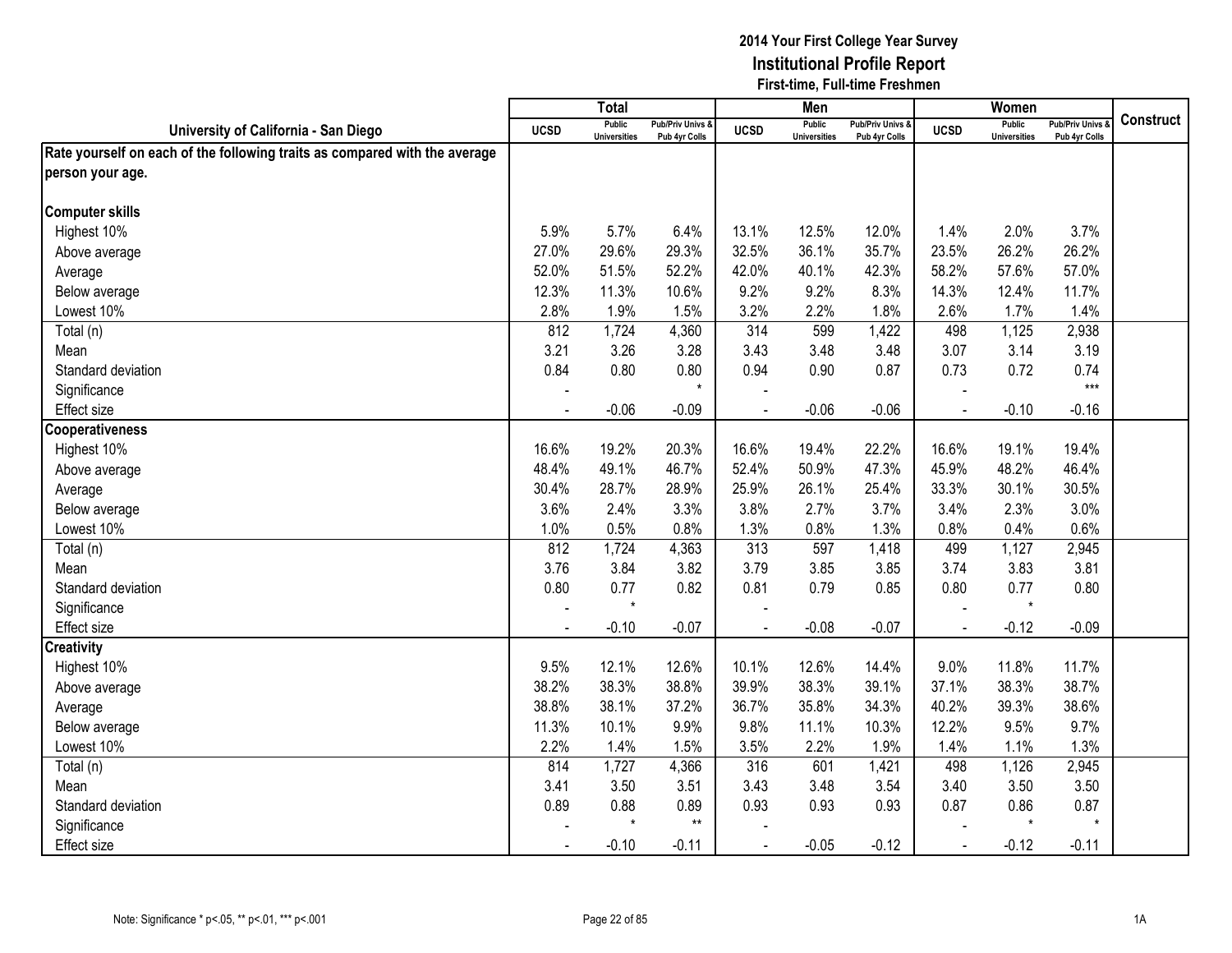|                                                                            |                | <b>Total</b>                         |                                   |                | Men                                  |                                   |                | Women                                |                                        |                  |
|----------------------------------------------------------------------------|----------------|--------------------------------------|-----------------------------------|----------------|--------------------------------------|-----------------------------------|----------------|--------------------------------------|----------------------------------------|------------------|
| University of California - San Diego                                       | <b>UCSD</b>    | <b>Public</b><br><b>Universities</b> | Pub/Priv Univs &<br>Pub 4yr Colls | <b>UCSD</b>    | <b>Public</b><br><b>Universities</b> | Pub/Priv Univs &<br>Pub 4yr Colls | <b>UCSD</b>    | <b>Public</b><br><b>Universities</b> | <b>Pub/Priv Univs</b><br>Pub 4yr Colls | <b>Construct</b> |
| Rate yourself on each of the following traits as compared with the average |                |                                      |                                   |                |                                      |                                   |                |                                      |                                        |                  |
| person your age.                                                           |                |                                      |                                   |                |                                      |                                   |                |                                      |                                        |                  |
|                                                                            |                |                                      |                                   |                |                                      |                                   |                |                                      |                                        |                  |
| Drive to achieve                                                           |                |                                      |                                   |                |                                      |                                   |                |                                      |                                        |                  |
| Highest 10%                                                                | 23.6%          | 30.4%                                | 31.7%                             | 21.6%          | 28.3%                                | 32.6%                             | 24.8%          | 31.5%                                | 31.2%                                  |                  |
| Above average                                                              | 45.6%          | 43.8%                                | 40.1%                             | 49.5%          | 45.2%                                | 38.9%                             | 43.1%          | 43.0%                                | 40.6%                                  |                  |
| Average                                                                    | 23.7%          | 20.1%                                | 22.1%                             | 20.6%          | 19.3%                                | 20.6%                             | 25.7%          | 20.5%                                | 22.7%                                  | Academic         |
| Below average                                                              | 6.0%           | 4.7%                                 | 4.8%                              | 6.3%           | 5.3%                                 | 5.7%                              | 5.8%           | 4.3%                                 | 4.3%                                   | Self-            |
| Lowest 10%                                                                 | 1.1%           | 1.0%                                 | 1.4%                              | 1.9%           | 1.8%                                 | 2.1%                              | 0.6%           | 0.6%                                 | 1.1%                                   | Concept          |
| Total (n)                                                                  | 814            | 1,727                                | 4,362                             | 315            | 600                                  | 1,420                             | 499            | 1,127                                | 2,942                                  |                  |
| Mean                                                                       | 3.85           | 3.98                                 | 3.96                              | 3.83           | 3.93                                 | 3.94                              | 3.86           | 4.00                                 | 3.96                                   |                  |
| Standard deviation                                                         | 0.89           | 0.89                                 | 0.93                              | 0.91           | 0.92                                 | 0.97                              | 0.88           | 0.87                                 | 0.90                                   |                  |
| Significance                                                               |                | $***$                                | $^{\star\star}$                   |                |                                      |                                   |                | $^{\star\star}$                      | $\star$                                |                  |
| Effect size                                                                |                | $-0.15$                              | $-0.12$                           |                | $-0.11$                              | $-0.11$                           |                | $-0.16$                              | $-0.11$                                |                  |
| <b>Emotional health</b>                                                    |                |                                      |                                   |                |                                      |                                   |                |                                      |                                        |                  |
| Highest 10%                                                                | 15.0%          | 14.1%                                | 15.4%                             | 21.5%          | 19.8%                                | 22.0%                             | 10.8%          | 11.1%                                | 12.2%                                  |                  |
| Above average                                                              | 29.0%          | 30.8%                                | 28.9%                             | 32.6%          | 34.4%                                | 30.4%                             | 26.7%          | 28.9%                                | 28.1%                                  |                  |
| Average                                                                    | 35.6%          | 35.5%                                | 37.4%                             | 29.4%          | 29.0%                                | 31.4%                             | 39.6%          | 39.0%                                | 40.2%                                  |                  |
| Below average                                                              | 16.5%          | 16.5%                                | 15.4%                             | 13.6%          | 13.8%                                | 12.8%                             | 18.3%          | 17.9%                                | 16.6%                                  |                  |
| Lowest 10%                                                                 | 3.9%           | 3.1%                                 | 3.0%                              | 2.8%           | 3.0%                                 | 3.4%                              | 4.6%           | 3.1%                                 | 2.8%                                   |                  |
| Total (n)                                                                  | 814            | 1,727                                | 4,360                             | 316            | 601                                  | 1,419                             | 498            | 1,126                                | 2,941                                  |                  |
| Mean                                                                       | 3.35           | 3.36                                 | 3.38                              | 3.56           | 3.54                                 | 3.55                              | 3.21           | 3.27                                 | 3.30                                   |                  |
| Standard deviation                                                         | 1.05           | 1.01                                 | 1.02                              | 1.06           | 1.05                                 | 1.07                              | 1.01           | 0.98                                 | 0.98                                   |                  |
| Significance                                                               |                |                                      |                                   |                |                                      |                                   |                |                                      |                                        |                  |
| Effect size                                                                | $\blacksquare$ | $-0.01$                              | $-0.03$                           |                | 0.02                                 | 0.01                              | $\blacksquare$ | $-0.06$                              | $-0.09$                                |                  |
| eadership ability                                                          |                |                                      |                                   |                |                                      |                                   |                |                                      |                                        |                  |
| Highest 10%                                                                | 14.4%          | 18.6%                                | 20.1%                             | 18.1%          | 21.8%                                | 25.4%                             | 12.0%          | 16.9%                                | 17.5%                                  |                  |
| Above average                                                              | 36.2%          | 39.0%                                | 38.4%                             | 39.0%          | 39.7%                                | 38.2%                             | 34.3%          | 38.6%                                | 38.5%                                  |                  |
| Average                                                                    | 34.7%          | 31.3%                                | 31.5%                             | 30.2%          | 28.8%                                | 26.1%                             | 37.6%          | 32.6%                                | 34.1%                                  | Social           |
| Below average                                                              | 11.2%          | 8.9%                                 | 8.0%                              | 9.2%           | 7.3%                                 | 7.7%                              | 12.4%          | 9.7%                                 | 8.1%                                   | Self-            |
| Lowest 10%                                                                 | 3.6%           | 2.3%                                 | 2.0%                              | 3.5%           | 2.3%                                 | 2.5%                              | 3.6%           | 2.3%                                 | 1.7%                                   | Concept          |
| Total (n)                                                                  | 813            | 1,727                                | 4,366                             | 315            | 600                                  | 1,421                             | 498            | 1,127                                | 2,945                                  |                  |
| Mean                                                                       | 3.47           | 3.63                                 | 3.67                              | 3.59           | 3.71                                 | 3.76                              | 3.39           | 3.58                                 | 3.62                                   |                  |
| Standard deviation                                                         | 0.99           | 0.96                                 | 0.95                              | 1.00           | 0.96                                 | 1.00                              | 0.97           | 0.96                                 | 0.92                                   |                  |
| Significance                                                               |                | $***$                                | $***$                             |                |                                      | $**$                              |                | $***$                                | $***$                                  |                  |
| <b>Effect size</b>                                                         | $\blacksquare$ | $-0.17$                              | $-0.21$                           | $\blacksquare$ | $-0.13$                              | $-0.17$                           | $\blacksquare$ | $-0.20$                              | $-0.25$                                | Leadership       |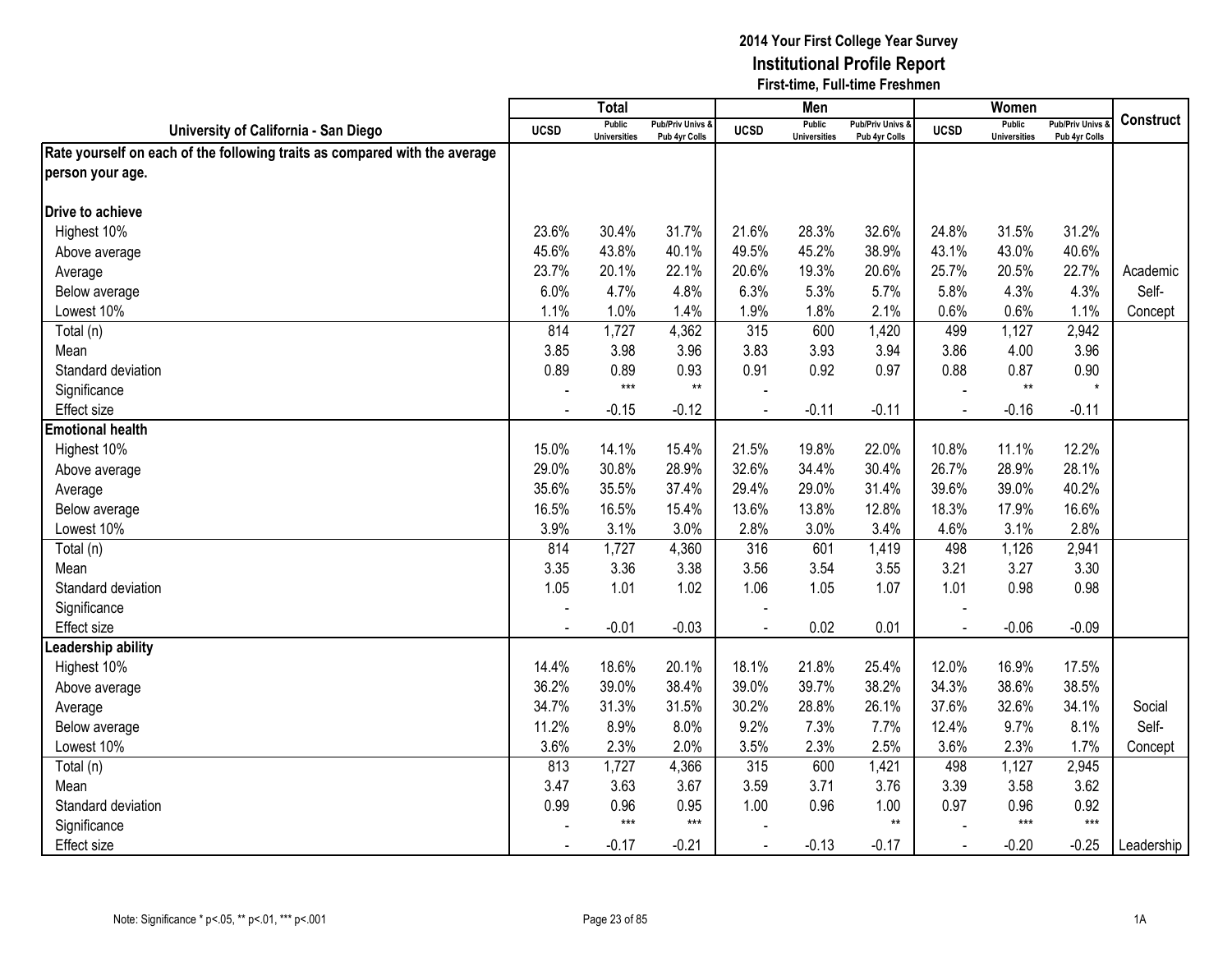|                                                                            |                | $\overline{T}$ <sub>O</sub> tal      |                                   |                | Men                                  |                                   |                | Women                                |                                        |                  |
|----------------------------------------------------------------------------|----------------|--------------------------------------|-----------------------------------|----------------|--------------------------------------|-----------------------------------|----------------|--------------------------------------|----------------------------------------|------------------|
| University of California - San Diego                                       | <b>UCSD</b>    | <b>Public</b><br><b>Universities</b> | Pub/Priv Univs &<br>Pub 4yr Colls | <b>UCSD</b>    | <b>Public</b><br><b>Universities</b> | Pub/Priv Univs &<br>Pub 4yr Colls | <b>UCSD</b>    | <b>Public</b><br><b>Universities</b> | <b>Pub/Priv Univs</b><br>Pub 4yr Colls | <b>Construct</b> |
| Rate yourself on each of the following traits as compared with the average |                |                                      |                                   |                |                                      |                                   |                |                                      |                                        |                  |
| person your age.                                                           |                |                                      |                                   |                |                                      |                                   |                |                                      |                                        |                  |
|                                                                            |                |                                      |                                   |                |                                      |                                   |                |                                      |                                        |                  |
| <b>Mathematical ability</b>                                                |                |                                      |                                   |                |                                      |                                   |                |                                      |                                        |                  |
| Highest 10%                                                                | 11.2%          | 12.6%                                | 13.0%                             | 17.4%          | 19.5%                                | 20.7%                             | 7.2%           | 8.9%                                 | 9.4%                                   |                  |
| Above average                                                              | 39.6%          | 36.8%                                | 32.9%                             | 47.8%          | 44.3%                                | 38.0%                             | 34.5%          | 32.8%                                | 30.4%                                  |                  |
| Average                                                                    | 35.6%          | 34.8%                                | 36.3%                             | 25.6%          | 26.8%                                | 28.8%                             | 41.9%          | 39.1%                                | 39.9%                                  | Academic         |
| Below average                                                              | 10.7%          | 12.6%                                | 14.2%                             | 7.0%           | 7.3%                                 | 9.8%                              | 13.0%          | 15.3%                                | 16.4%                                  | Self-            |
| Lowest 10%                                                                 | 2.9%           | 3.3%                                 | 3.5%                              | 2.2%           | 2.2%                                 | 2.7%                              | 3.4%           | 3.9%                                 | 3.9%                                   | Concept          |
| Total (n)                                                                  | 815            | 1,729                                | 4,368                             | 316            | 601                                  | 1,422                             | 499            | 1,128                                | 2,946                                  |                  |
| Mean                                                                       | 3.45           | 3.43                                 | 3.38                              | 3.71           | 3.72                                 | 3.64                              | 3.29           | 3.27                                 | 3.25                                   |                  |
| Standard deviation                                                         | 0.93           | 0.97                                 | 1.00                              | 0.91           | 0.93                                 | 1.00                              | 0.90           | 0.96                                 | 0.97                                   |                  |
| Significance                                                               |                |                                      |                                   |                |                                      |                                   |                |                                      |                                        |                  |
| Effect size                                                                |                | 0.02                                 | 0.07                              |                | $-0.01$                              | 0.07                              |                | 0.02                                 | 0.04                                   |                  |
| <b>Physical health</b>                                                     |                |                                      |                                   |                |                                      |                                   |                |                                      |                                        |                  |
| Highest 10%                                                                | 11.5%          | 11.0%                                | 12.1%                             | 19.7%          | 17.5%                                | 19.1%                             | 6.4%           | 7.6%                                 | 8.8%                                   |                  |
| Above average                                                              | 29.1%          | 32.2%                                | 31.7%                             | 30.2%          | 35.5%                                | 35.8%                             | 28.4%          | 30.5%                                | 29.7%                                  |                  |
| Average                                                                    | 44.8%          | 43.9%                                | 43.4%                             | 34.9%          | 34.7%                                | 33.5%                             | 51.0%          | 48.8%                                | 48.2%                                  |                  |
| Below average                                                              | 12.5%          | 11.2%                                | 11.1%                             | 13.3%          | 10.2%                                | 9.4%                              | 12.0%          | 11.8%                                | 11.8%                                  |                  |
| Lowest 10%                                                                 | 2.1%           | 1.6%                                 | 1.7%                              | 1.9%           | 2.2%                                 | 2.3%                              | 2.2%           | 1.3%                                 | 1.5%                                   |                  |
| Total (n)                                                                  | 815            | 1,729                                | 4,367                             | 315            | 600                                  | 1,420                             | 500            | 1,129                                | 2,947                                  |                  |
| Mean                                                                       | 3.35           | 3.40                                 | 3.41                              | 3.52           | 3.56                                 | 3.60                              | 3.25           | 3.31                                 | 3.33                                   |                  |
| Standard deviation                                                         | 0.91           | 0.88                                 | 0.90                              | 1.01           | 0.97                                 | 0.97                              | 0.83           | 0.83                                 | 0.85                                   |                  |
| Significance                                                               |                |                                      |                                   |                |                                      |                                   |                |                                      |                                        |                  |
| Effect size                                                                |                | $-0.06$                              | $-0.07$                           |                | $-0.04$                              | $-0.08$                           | $\blacksquare$ | $-0.07$                              | $-0.09$                                |                  |
| <b>Popularity</b>                                                          |                |                                      |                                   |                |                                      |                                   |                |                                      |                                        |                  |
| Highest 10%                                                                | 4.2%           | 3.7%                                 | 4.2%                              | 4.7%           | 4.3%                                 | 6.1%                              | 3.8%           | 3.4%                                 | 3.2%                                   |                  |
| Above average                                                              | 19.5%          | 19.2%                                | 20.8%                             | 26.6%          | 25.2%                                | 27.6%                             | 15.0%          | 16.1%                                | 17.5%                                  |                  |
| Average                                                                    | 49.2%          | 50.4%                                | 51.6%                             | 46.5%          | 46.8%                                | 45.0%                             | 50.9%          | 52.3%                                | 54.8%                                  | Social           |
| Below average                                                              | 21.3%          | 21.1%                                | 18.2%                             | 16.1%          | 17.3%                                | 15.6%                             | 24.6%          | 23.1%                                | 19.4%                                  | Self-            |
| Lowest 10%                                                                 | 5.8%           | 5.6%                                 | 5.3%                              | 6.0%           | 6.3%                                 | 5.7%                              | 5.6%           | 5.2%                                 | 5.0%                                   | Concept          |
| Total (n)                                                                  | 815            | 1,727                                | 4,360                             | 316            | 600                                  | 1,419                             | 499            | 1,127                                | 2,941                                  |                  |
| Mean                                                                       | 2.95           | 2.94                                 | 3.00                              | 3.08           | 3.04                                 | 3.13                              | 2.87           | 2.89                                 | 2.94                                   |                  |
| Standard deviation                                                         | 0.90           | 0.88                                 | 0.88                              | 0.92           | 0.92                                 | 0.94                              | 0.87           | 0.85                                 | 0.83                                   |                  |
| Significance                                                               |                |                                      |                                   |                |                                      |                                   |                |                                      |                                        |                  |
| <b>Effect size</b>                                                         | $\blacksquare$ | 0.01                                 | $-0.06$                           | $\blacksquare$ | 0.04                                 | $-0.05$                           | $\blacksquare$ | $-0.02$                              | $-0.08$                                |                  |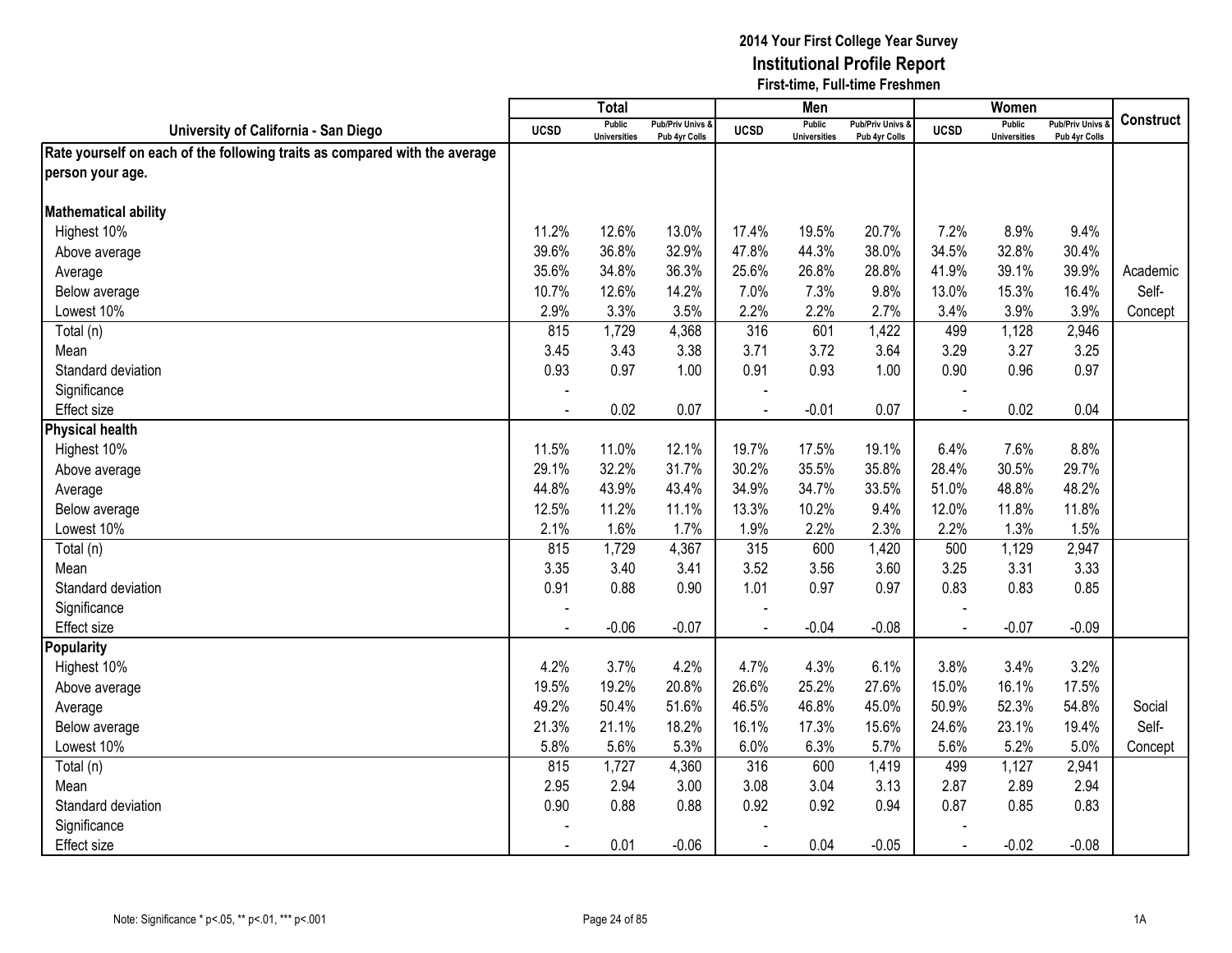|                                                                            |             | <b>Total</b>                         |                                              |             | Men                                  |                                   |                | Women                         |                                        |           |
|----------------------------------------------------------------------------|-------------|--------------------------------------|----------------------------------------------|-------------|--------------------------------------|-----------------------------------|----------------|-------------------------------|----------------------------------------|-----------|
| University of California - San Diego                                       | <b>UCSD</b> | <b>Public</b><br><b>Universities</b> | <b>Pub/Priv Univs &amp;</b><br>Pub 4yr Colls | <b>UCSD</b> | <b>Public</b><br><b>Universities</b> | Pub/Priv Univs &<br>Pub 4yr Colls | <b>UCSD</b>    | Public<br><b>Universities</b> | <b>Pub/Priv Univs</b><br>Pub 4yr Colls | Construct |
| Rate yourself on each of the following traits as compared with the average |             |                                      |                                              |             |                                      |                                   |                |                               |                                        |           |
| person your age.                                                           |             |                                      |                                              |             |                                      |                                   |                |                               |                                        |           |
|                                                                            |             |                                      |                                              |             |                                      |                                   |                |                               |                                        |           |
| Public speaking ability                                                    |             |                                      |                                              |             |                                      |                                   |                |                               |                                        |           |
| Highest 10%                                                                | 8.6%        | 9.7%                                 | 10.3%                                        | 11.7%       | 13.0%                                | 14.5%                             | 6.6%           | 7.9%                          | 8.3%                                   |           |
| Above average                                                              | 25.5%       | 26.9%                                | 27.7%                                        | 31.3%       | 31.4%                                | 32.9%                             | 21.8%          | 24.4%                         | 25.1%                                  |           |
| Average                                                                    | 36.7%       | 37.0%                                | 37.9%                                        | 33.2%       | 33.6%                                | 32.6%                             | 38.9%          | 38.9%                         | 40.4%                                  | Social    |
| Below average                                                              | 23.4%       | 21.6%                                | 18.9%                                        | 19.3%       | 17.5%                                | 15.6%                             | 26.1%          | 23.8%                         | 20.5%                                  | Self-     |
| Lowest 10%                                                                 | 5.8%        | 4.9%                                 | 5.3%                                         | 4.4%        | 4.5%                                 | 4.4%                              | 6.6%           | 5.1%                          | 5.7%                                   | Concept   |
| Total (n)                                                                  | 815         | 1,728                                | 4,364                                        | 316         | 601                                  | 1,419                             | 499            | 1,127                         | 2,945                                  |           |
| Mean                                                                       | 3.08        | 3.15                                 | 3.19                                         | 3.27        | 3.31                                 | 3.37                              | 2.96           | 3.06                          | 3.10                                   |           |
| Standard deviation                                                         | 1.03        | 1.02                                 | 1.03                                         | 1.04        | 1.05                                 | 1.05                              | 1.00           | 1.00                          | 1.00                                   |           |
| Significance                                                               |             |                                      | $**$                                         |             |                                      |                                   |                |                               | $**$                                   |           |
| <b>Effect size</b>                                                         |             | $-0.07$                              | $-0.11$                                      |             | $-0.04$                              | $-0.10$                           |                | $-0.10$                       | $-0.14$                                |           |
| <b>Risk-taking</b>                                                         |             |                                      |                                              |             |                                      |                                   |                |                               |                                        |           |
| Highest 10%                                                                | 8.2%        | 7.7%                                 | 8.5%                                         | 12.4%       | 11.2%                                | 13.4%                             | 5.6%           | 5.9%                          | 6.2%                                   |           |
| Above average                                                              | 26.4%       | 25.4%                                | 26.8%                                        | 31.7%       | 30.8%                                | 31.4%                             | 23.1%          | 22.5%                         | 24.6%                                  |           |
| Average                                                                    | 43.8%       | 45.6%                                | 45.6%                                        | 39.0%       | 41.8%                                | 40.0%                             | 46.8%          | 47.6%                         | 48.3%                                  |           |
| Below average                                                              | 17.8%       | 18.7%                                | 16.6%                                        | 13.7%       | 14.0%                                | 13.1%                             | 20.5%          | 21.2%                         | 18.2%                                  |           |
| Lowest 10%                                                                 | 3.7%        | 2.6%                                 | 2.5%                                         | 3.2%        | 2.2%                                 | 2.1%                              | 4.0%           | 2.8%                          | 2.7%                                   |           |
| Total (n)                                                                  | 813         | 1,726                                | 4,362                                        | 315         | 600                                  | 1,420                             | 498            | 1,126                         | 2,942                                  |           |
| Mean                                                                       | 3.18        | 3.17                                 | 3.22                                         | 3.37        | 3.35                                 | 3.41                              | 3.06           | 3.07                          | 3.13                                   |           |
| Standard deviation                                                         | 0.94        | 0.91                                 | 0.91                                         | 0.97        | 0.93                                 | 0.95                              | 0.91           | 0.88                          | 0.87                                   |           |
| Significance                                                               |             |                                      |                                              |             |                                      |                                   |                |                               |                                        |           |
| <b>Effect size</b>                                                         |             | 0.01                                 | $-0.04$                                      |             | 0.02                                 | $-0.04$                           | $\overline{a}$ | $-0.01$                       | $-0.08$                                |           |
| Self-confidence (intellectual)                                             |             |                                      |                                              |             |                                      |                                   |                |                               |                                        |           |
| Highest 10%                                                                | 12.9%       | 16.7%                                | 17.2%                                        | 20.3%       | 23.6%                                | 26.2%                             | 8.2%           | 13.0%                         | 12.9%                                  |           |
| Above average                                                              | 36.6%       | 38.9%                                | 37.9%                                        | 44.6%       | 43.4%                                | 42.2%                             | 31.5%          | 36.6%                         | 35.8%                                  |           |
| Average                                                                    | 35.2%       | 31.6%                                | 32.5%                                        | 25.9%       | 24.3%                                | 22.6%                             | 41.1%          | 35.5%                         | 37.4%                                  | Academic  |
| Below average                                                              | 12.9%       | 10.8%                                | 10.0%                                        | 7.6%        | 6.8%                                 | 6.7%                              | 16.2%          | 13.0%                         | 11.6%                                  | Self-     |
| Lowest 10%                                                                 | 2.5%        | 2.0%                                 | 2.3%                                         | 1.6%        | 1.8%                                 | 2.3%                              | 3.0%           | 2.0%                          | 2.3%                                   | Concept   |
| Total (n)                                                                  | 815         | 1,728                                | 4,366                                        | 316         | 601                                  | 1,423                             | 499            | 1,127                         | 2,943                                  |           |
| Mean                                                                       | 3.45        | 3.58                                 | 3.58                                         | 3.74        | 3.80                                 | 3.83                              | 3.26           | 3.45                          | 3.46                                   |           |
| Standard deviation                                                         | 0.95        | 0.96                                 | 0.96                                         | 0.92        | 0.94                                 | 0.97                              | 0.93           | 0.94                          | 0.94                                   |           |
| Significance                                                               |             | $***$                                | $***$                                        |             |                                      |                                   |                | $***$                         | $***$                                  |           |
| Effect size                                                                |             | $-0.14$                              | $-0.14$                                      |             | $-0.06$                              | $-0.09$                           | $\blacksquare$ | $-0.20$                       | $-0.21$                                |           |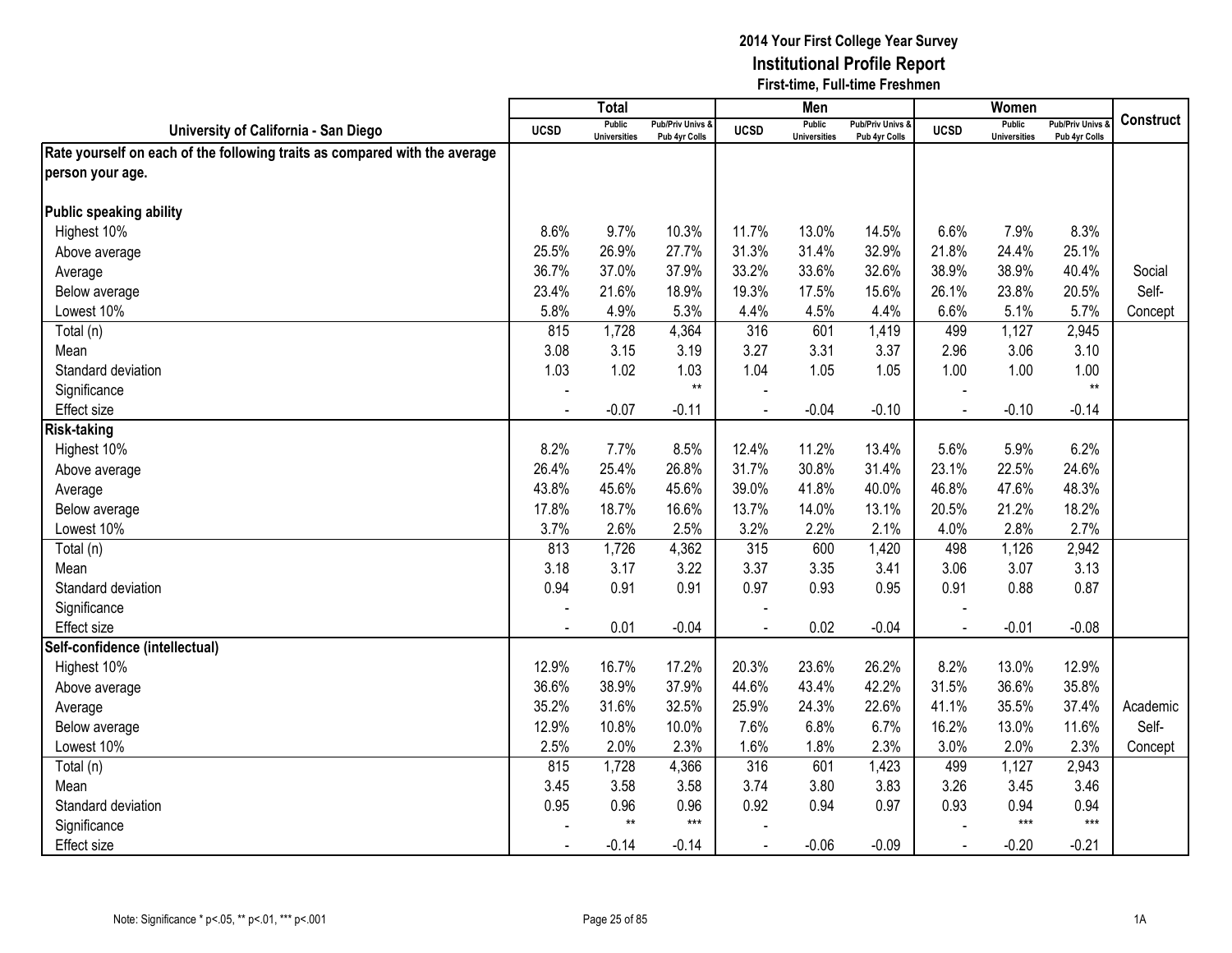|                                                                            |                | $\overline{T}$ <sub>O</sub> tal      |                                   |                | Men                                  |                                   |             | Women                                |                                        |                  |
|----------------------------------------------------------------------------|----------------|--------------------------------------|-----------------------------------|----------------|--------------------------------------|-----------------------------------|-------------|--------------------------------------|----------------------------------------|------------------|
| University of California - San Diego                                       | <b>UCSD</b>    | <b>Public</b><br><b>Universities</b> | Pub/Priv Univs &<br>Pub 4yr Colls | <b>UCSD</b>    | <b>Public</b><br><b>Universities</b> | Pub/Priv Univs &<br>Pub 4yr Colls | <b>UCSD</b> | <b>Public</b><br><b>Universities</b> | <b>Pub/Priv Univs</b><br>Pub 4yr Colls | <b>Construct</b> |
| Rate yourself on each of the following traits as compared with the average |                |                                      |                                   |                |                                      |                                   |             |                                      |                                        |                  |
| person your age.                                                           |                |                                      |                                   |                |                                      |                                   |             |                                      |                                        |                  |
|                                                                            |                |                                      |                                   |                |                                      |                                   |             |                                      |                                        |                  |
| Self-confidence (social)                                                   |                |                                      |                                   |                |                                      |                                   |             |                                      |                                        |                  |
| Highest 10%                                                                | 9.8%           | 10.6%                                | 11.5%                             | 13.0%          | 12.5%                                | 15.2%                             | 7.8%        | 9.6%                                 | 9.7%                                   |                  |
| Above average                                                              | 26.1%          | 27.1%                                | 27.8%                             | 33.5%          | 30.8%                                | 29.7%                             | 21.4%       | 25.1%                                | 26.9%                                  |                  |
| Average                                                                    | 36.9%          | 35.3%                                | 36.3%                             | 33.9%          | 32.9%                                | 31.5%                             | 38.9%       | 36.5%                                | 38.6%                                  | Social           |
| Below average                                                              | 23.4%          | 23.1%                                | 20.5%                             | 16.1%          | 19.3%                                | 19.0%                             | 28.1%       | 25.2%                                | 21.2%                                  | Self-            |
| Lowest 10%                                                                 | 3.7%           | 3.9%                                 | 3.9%                              | 3.5%           | 4.5%                                 | 4.6%                              | 3.8%        | 3.6%                                 | 3.6%                                   | Concept          |
| Total (n)                                                                  | 815            | 1,729                                | 4,368                             | 316            | 601                                  | 1,422                             | 499         | 1,128                                | 2,946                                  |                  |
| Mean                                                                       | 3.15           | 3.17                                 | 3.22                              | 3.36           | 3.27                                 | 3.32                              | 3.01        | 3.12                                 | 3.18                                   |                  |
| Standard deviation                                                         | 1.01           | 1.03                                 | 1.02                              | 1.01           | 1.05                                 | 1.08                              | 0.98        | 1.01                                 | 0.99                                   |                  |
| Significance                                                               |                |                                      |                                   |                |                                      |                                   |             | $\star$                              | $***$                                  |                  |
| <b>Effect size</b>                                                         |                | $-0.02$                              | $-0.07$                           |                | 0.09                                 | 0.04                              |             | $-0.11$                              | $-0.17$                                |                  |
| Self-understanding                                                         |                |                                      |                                   |                |                                      |                                   |             |                                      |                                        |                  |
| Highest 10%                                                                | 21.4%          | 21.2%                                | 21.3%                             | 25.7%          | 25.2%                                | 26.9%                             | 18.6%       | 19.1%                                | 18.5%                                  |                  |
| Above average                                                              | 37.3%          | 37.4%                                | 35.7%                             | 40.0%          | 39.8%                                | 36.1%                             | 35.7%       | 36.1%                                | 35.5%                                  |                  |
| Average                                                                    | 31.2%          | 32.0%                                | 33.8%                             | 24.4%          | 25.5%                                | 27.8%                             | 35.5%       | 35.5%                                | 36.7%                                  |                  |
| Below average                                                              | 8.2%           | 7.9%                                 | 7.6%                              | 6.7%           | 7.2%                                 | 7.0%                              | 9.2%        | 8.3%                                 | 7.8%                                   |                  |
| Lowest 10%                                                                 | 1.8%           | 1.4%                                 | 1.6%                              | 3.2%           | 2.3%                                 | 2.1%                              | 1.0%        | 1.0%                                 | 1.4%                                   |                  |
| Total (n)                                                                  | 814            | 1,728                                | 4,364                             | 315            | 600                                  | 1,420                             | 499         | 1,128                                | 2,944                                  |                  |
| Mean                                                                       | 3.68           | 3.69                                 | 3.67                              | 3.78           | 3.78                                 | 3.79                              | 3.62        | 3.64                                 | 3.62                                   |                  |
| Standard deviation                                                         | 0.96           | 0.94                                 | 0.95                              | 1.01           | 0.98                                 | 0.99                              | 0.92        | 0.92                                 | 0.92                                   |                  |
| Significance                                                               |                |                                      |                                   |                |                                      |                                   |             |                                      |                                        |                  |
| <b>Effect size</b>                                                         |                | $-0.01$                              | 0.01                              | $\overline{a}$ | 0.00                                 | $-0.01$                           | $\sim$      | $-0.02$                              | 0.00                                   |                  |
| <b>Spirituality</b>                                                        |                |                                      |                                   |                |                                      |                                   |             |                                      |                                        |                  |
| Highest 10%                                                                | 12.4%          | 13.4%                                | 14.2%                             | 13.0%          | 13.1%                                | 14.3%                             | 12.0%       | 13.6%                                | 14.1%                                  |                  |
| Above average                                                              | 25.9%          | 25.8%                                | 27.3%                             | 25.3%          | 26.5%                                | 27.2%                             | 26.2%       | 25.4%                                | 27.3%                                  |                  |
| Average                                                                    | 38.2%          | 36.7%                                | 36.9%                             | 37.0%          | 32.8%                                | 32.8%                             | 39.0%       | 38.7%                                | 38.9%                                  |                  |
| Below average                                                              | 15.1%          | 14.2%                                | 13.4%                             | 14.9%          | 14.5%                                | 14.1%                             | 15.2%       | 14.0%                                | 13.0%                                  |                  |
| Lowest 10%                                                                 | 8.5%           | 9.9%                                 | 8.2%                              | 9.8%           | 13.1%                                | 11.5%                             | 7.6%        | 8.2%                                 | 6.7%                                   |                  |
| Total (n)                                                                  | 816            | 1,729                                | 4,366                             | 316            | 601                                  | 1,422                             | 500         | 1,128                                | 2,944                                  |                  |
| Mean                                                                       | 3.19           | 3.19                                 | 3.26                              | 3.17           | 3.12                                 | 3.19                              | 3.20        | 3.22                                 | 3.29                                   |                  |
| Standard deviation                                                         | 1.10           | 1.14                                 | 1.11                              | 1.14           | 1.20                                 | 1.19                              | 1.08        | 1.10                                 | 1.07                                   |                  |
| Significance                                                               |                |                                      |                                   |                |                                      |                                   |             |                                      |                                        |                  |
| <b>Effect size</b>                                                         | $\blacksquare$ | 0.00                                 | $-0.06$                           | $\blacksquare$ | 0.04                                 | $-0.02$                           | $\sim$      | $-0.02$                              | $-0.08$                                |                  |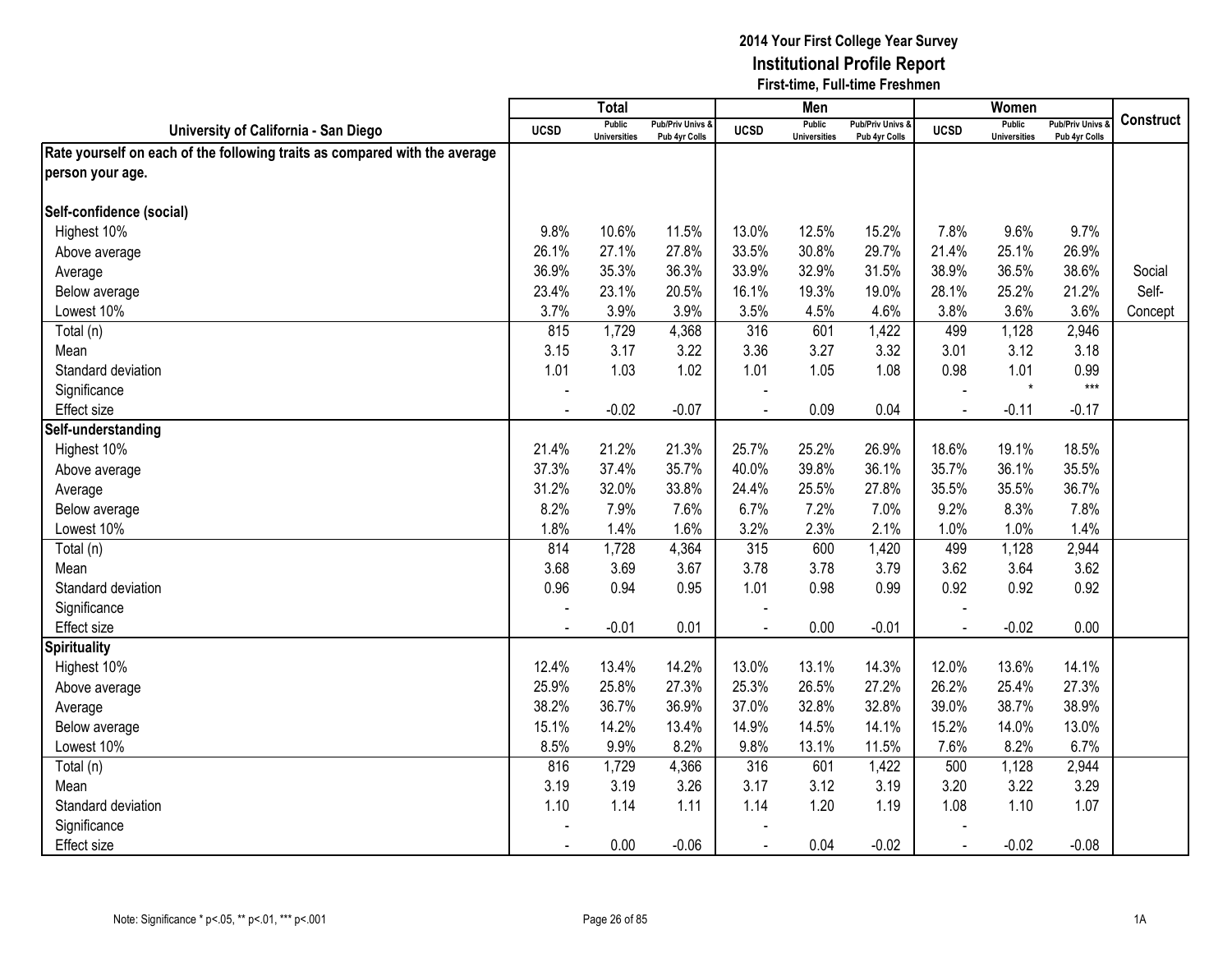|                                                                            |                          | <b>Total</b>                         |                                   |             | Men                                  |                                   |             | Women                                |                                        |                  |
|----------------------------------------------------------------------------|--------------------------|--------------------------------------|-----------------------------------|-------------|--------------------------------------|-----------------------------------|-------------|--------------------------------------|----------------------------------------|------------------|
| University of California - San Diego                                       | <b>UCSD</b>              | <b>Public</b><br><b>Universities</b> | Pub/Priv Univs &<br>Pub 4yr Colls | <b>UCSD</b> | <b>Public</b><br><b>Universities</b> | Pub/Priv Univs &<br>Pub 4yr Colls | <b>UCSD</b> | <b>Public</b><br><b>Universities</b> | <b>Pub/Priv Univs</b><br>Pub 4yr Colls | <b>Construct</b> |
| Rate yourself on each of the following traits as compared with the average |                          |                                      |                                   |             |                                      |                                   |             |                                      |                                        |                  |
| person your age.                                                           |                          |                                      |                                   |             |                                      |                                   |             |                                      |                                        |                  |
|                                                                            |                          |                                      |                                   |             |                                      |                                   |             |                                      |                                        |                  |
| <b>Understanding of others</b>                                             |                          |                                      |                                   |             |                                      |                                   |             |                                      |                                        |                  |
| Highest 10%                                                                | 21.8%                    | 23.8%                                | 24.1%                             | 24.7%       | 24.6%                                | 24.0%                             | 20.0%       | 23.3%                                | 24.1%                                  |                  |
| Above average                                                              | 43.4%                    | 44.2%                                | 43.7%                             | 42.4%       | 42.1%                                | 43.0%                             | 44.1%       | 45.3%                                | 44.1%                                  |                  |
| Average                                                                    | 29.3%                    | 27.6%                                | 27.1%                             | 27.2%       | 27.0%                                | 26.5%                             | 30.7%       | 28.0%                                | 27.4%                                  |                  |
| Below average                                                              | 4.3%                     | 3.7%                                 | 4.0%                              | 4.1%        | 4.8%                                 | 5.1%                              | 4.4%        | 3.1%                                 | 3.5%                                   |                  |
| Lowest 10%                                                                 | 1.1%                     | 0.8%                                 | 1.0%                              | 1.6%        | 1.5%                                 | 1.4%                              | 0.8%        | 0.4%                                 | 0.8%                                   |                  |
| Total (n)                                                                  | 815                      | 1,728                                | 4,368                             | 316         | 601                                  | 1,423                             | 499         | 1,127                                | 2,945                                  |                  |
| Mean                                                                       | 3.81                     | 3.87                                 | 3.86                              | 3.84        | 3.84                                 | 3.83                              | 3.78        | 3.88                                 | 3.87                                   |                  |
| Standard deviation                                                         | 0.86                     | 0.84                                 | 0.86                              | 0.90        | 0.90                                 | 0.90                              | 0.84        | 0.81                                 | 0.85                                   |                  |
| Significance                                                               | $\overline{\phantom{a}}$ |                                      |                                   |             |                                      |                                   |             | $\star$                              | $\star$                                |                  |
| <b>Effect size</b>                                                         |                          | $-0.07$                              | $-0.06$                           |             | 0.00                                 | 0.01                              |             | $-0.12$                              | $-0.11$                                |                  |
| <b>Writing ability</b>                                                     |                          |                                      |                                   |             |                                      |                                   |             |                                      |                                        |                  |
| Highest 10%                                                                | 9.9%                     | 13.6%                                | 15.0%                             | 11.1%       | 14.0%                                | 15.6%                             | 9.2%        | 13.4%                                | 14.7%                                  |                  |
| Above average                                                              | 34.6%                    | 41.0%                                | 38.3%                             | 35.4%       | 38.8%                                | 38.4%                             | 34.0%       | 42.2%                                | 38.3%                                  |                  |
| Average                                                                    | 40.6%                    | 35.2%                                | 35.9%                             | 35.1%       | 34.6%                                | 32.9%                             | 44.0%       | 35.5%                                | 37.4%                                  |                  |
| Below average                                                              | 11.5%                    | 8.2%                                 | 8.6%                              | 13.9%       | 9.8%                                 | 10.3%                             | 10.0%       | 7.4%                                 | 7.8%                                   |                  |
| Lowest 10%                                                                 | 3.4%                     | 2.0%                                 | 2.2%                              | 4.4%        | 2.8%                                 | 2.9%                              | 2.8%        | 1.6%                                 | 1.8%                                   |                  |
| Total (n)                                                                  | 816                      | 1,730                                | 4,367                             | 316         | 601                                  | 1,421                             | 500         | 1,129                                | 2,946                                  |                  |
| Mean                                                                       | 3.36                     | 3.56                                 | 3.55                              | 3.35        | 3.51                                 | 3.54                              | 3.37        | 3.58                                 | 3.56                                   |                  |
| Standard deviation                                                         | 0.93                     | 0.90                                 | 0.92                              | 1.00        | 0.95                                 | 0.97                              | 0.89        | 0.87                                 | 0.90                                   |                  |
| Significance                                                               |                          | $***$                                | $***$                             |             | $\star$                              | $**$                              |             | $***$                                | $***$                                  |                  |
| Effect size                                                                |                          | $-0.22$                              | $-0.21$                           |             | $-0.17$                              | $-0.20$                           |             | $-0.24$                              | $-0.21$                                |                  |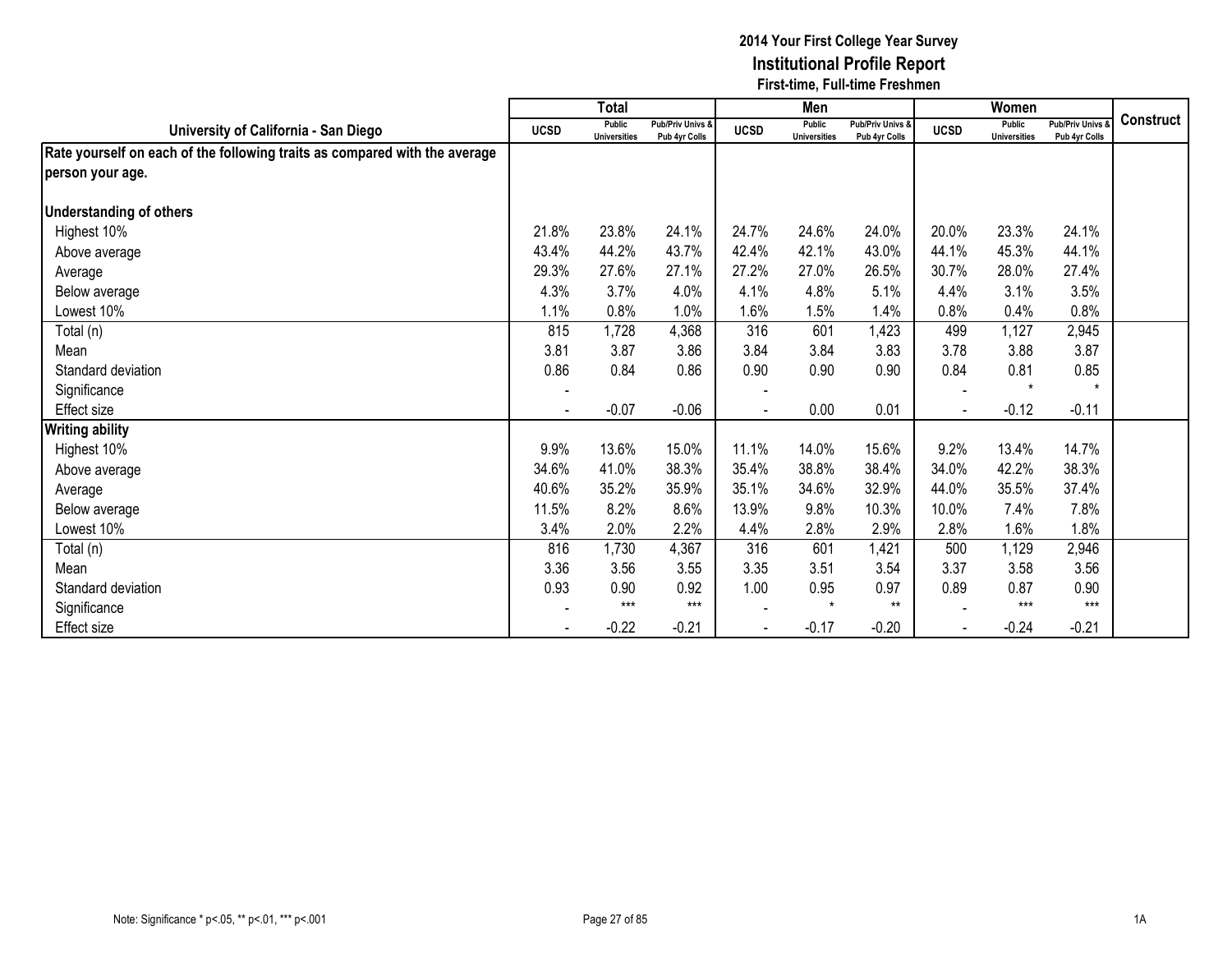|                                                            |                | <b>Total</b>                         |                                   |                | Men                                  |                                   |             | Women                                |                                        |                  |
|------------------------------------------------------------|----------------|--------------------------------------|-----------------------------------|----------------|--------------------------------------|-----------------------------------|-------------|--------------------------------------|----------------------------------------|------------------|
| University of California - San Diego                       | <b>UCSD</b>    | <b>Public</b><br><b>Universities</b> | Pub/Priv Univs &<br>Pub 4yr Colls | <b>UCSD</b>    | <b>Public</b><br><b>Universities</b> | Pub/Priv Univs &<br>Pub 4yr Colls | <b>UCSD</b> | <b>Public</b><br><b>Universities</b> | <b>Pub/Priv Univs</b><br>Pub 4yr Colls | <b>Construct</b> |
| Since entering this college, how has it been to:           |                |                                      |                                   |                |                                      |                                   |             |                                      |                                        |                  |
|                                                            |                |                                      |                                   |                |                                      |                                   |             |                                      |                                        |                  |
| Understand what your professors expect of you academically |                |                                      |                                   |                |                                      |                                   |             |                                      |                                        |                  |
| Very easy                                                  | 16.5%          | 23.4%                                | 25.5%                             | 15.3%          | 21.1%                                | 24.7%                             | 17.2%       | 24.6%                                | 25.9%                                  |                  |
| Somewhat easy                                              | 53.7%          | 53.8%                                | 52.3%                             | 56.2%          | 55.9%                                | 53.0%                             | 52.1%       | 52.6%                                | 52.0%                                  |                  |
| Somewhat difficult                                         | 27.2%          | 21.1%                                | 20.0%                             | 26.5%          | 22.1%                                | 20.3%                             | 27.7%       | 20.5%                                | 19.8%                                  | Academic         |
| Very difficult                                             | 2.6%           | 1.8%                                 | 2.2%                              | 1.9%           | 1.0%                                 | 2.0%                              | 3.0%        | 2.2%                                 | 2.3%                                   | Adjustment       |
| Total (n)                                                  | 812            | 1,719                                | 4,329                             | 313            | 598                                  | 1,411                             | 499         | 1,121                                | 2,918                                  |                  |
| Mean                                                       | 2.84           | 2.99                                 | 3.01                              | 2.85           | 2.97                                 | 3.00                              | 2.84        | 3.00                                 | 3.02                                   |                  |
| Standard deviation                                         | 0.72           | 0.72                                 | 0.74                              | 0.69           | 0.69                                 | 0.73                              | 0.74        | 0.74                                 | 0.74                                   |                  |
| Significance                                               |                | $***$                                | $***$                             |                | $\star$                              | $***$                             |             | $***$                                | $***$                                  |                  |
| <b>Effect size</b>                                         | $\blacksquare$ | $-0.21$                              | $-0.23$                           | $\blacksquare$ | $-0.17$                              | $-0.21$                           | $\sim$      | $-0.22$                              | $-0.24$                                |                  |
| Develop effective study skills                             |                |                                      |                                   |                |                                      |                                   |             |                                      |                                        |                  |
| Very easy                                                  | 8.9%           | 13.7%                                | 15.6%                             | 8.0%           | 11.7%                                | 14.5%                             | 9.4%        | 14.7%                                | 16.1%                                  |                  |
| Somewhat easy                                              | 40.4%          | 42.6%                                | 43.0%                             | 42.8%          | 44.3%                                | 44.1%                             | 38.9%       | 41.7%                                | 42.5%                                  |                  |
| Somewhat difficult                                         | 42.6%          | 36.7%                                | 34.8%                             | 42.5%          | 38.3%                                | 35.2%                             | 42.7%       | 35.9%                                | 34.7%                                  | Academic         |
| Very difficult                                             | 8.1%           | 7.0%                                 | 6.5%                              | 6.7%           | 5.7%                                 | 6.2%                              | 9.0%        | 7.7%                                 | 6.7%                                   | Adjustment       |
| Total (n)                                                  | 812            | 1,718                                | 4,328                             | 313            | 598                                  | 1,410                             | 499         | 1,120                                | 2,918                                  |                  |
| Mean                                                       | 2.50           | 2.63                                 | 2.68                              | 2.52           | 2.62                                 | 2.67                              | 2.49        | 2.63                                 | 2.68                                   |                  |
| Standard deviation                                         | 0.77           | 0.80                                 | 0.81                              | 0.74           | 0.76                                 | 0.80                              | 0.79        | 0.83                                 | 0.82                                   |                  |
| Significance                                               |                | $***$                                | $***$                             |                |                                      | $**$                              |             | $**$                                 | $***$                                  |                  |
| <b>Effect size</b>                                         |                | $-0.16$                              | $-0.22$                           |                | $-0.13$                              | $-0.19$                           |             | $-0.17$                              | $-0.23$                                |                  |
| Adjust to the academic demands of college                  |                |                                      |                                   |                |                                      |                                   |             |                                      |                                        |                  |
| Very easy                                                  | 10.1%          | 16.4%                                | 18.7%                             | 8.9%           | 16.9%                                | 19.6%                             | 10.8%       | 16.2%                                | 18.3%                                  |                  |
| Somewhat easy                                              | 38.6%          | 40.2%                                | 40.0%                             | 41.9%          | 41.1%                                | 39.6%                             | 36.5%       | 39.8%                                | 40.2%                                  |                  |
| Somewhat difficult                                         | 40.6%          | 35.2%                                | 33.5%                             | 39.3%          | 34.7%                                | 33.8%                             | 41.4%       | 35.4%                                | 33.4%                                  | Academic         |
| Very difficult                                             | 10.7%          | 8.2%                                 | 7.7%                              | 9.9%           | 7.3%                                 | 7.0%                              | 11.2%       | 8.7%                                 | 8.1%                                   | Adjustment       |
| Total (n)                                                  | 811            | 1,718                                | 4,321                             | 313            | 599                                  | 1,410                             | 498         | 1,119                                | 2,911                                  |                  |
| Mean                                                       | 2.48           | 2.65                                 | 2.70                              | 2.50           | 2.67                                 | 2.72                              | 2.47        | 2.63                                 | 2.69                                   |                  |
| Standard deviation                                         | 0.82           | 0.85                                 | 0.86                              | 0.79           | 0.84                                 | 0.86                              | 0.83        | 0.85                                 | 0.86                                   |                  |
| Significance                                               |                | $***$                                | $***$                             |                | $**$                                 | $***$                             |             | $***$                                | $***$                                  |                  |
| <b>Effect</b> size                                         |                | $-0.20$                              | $-0.26$                           |                | $-0.20$                              | $-0.26$                           |             | $-0.19$                              | $-0.26$                                |                  |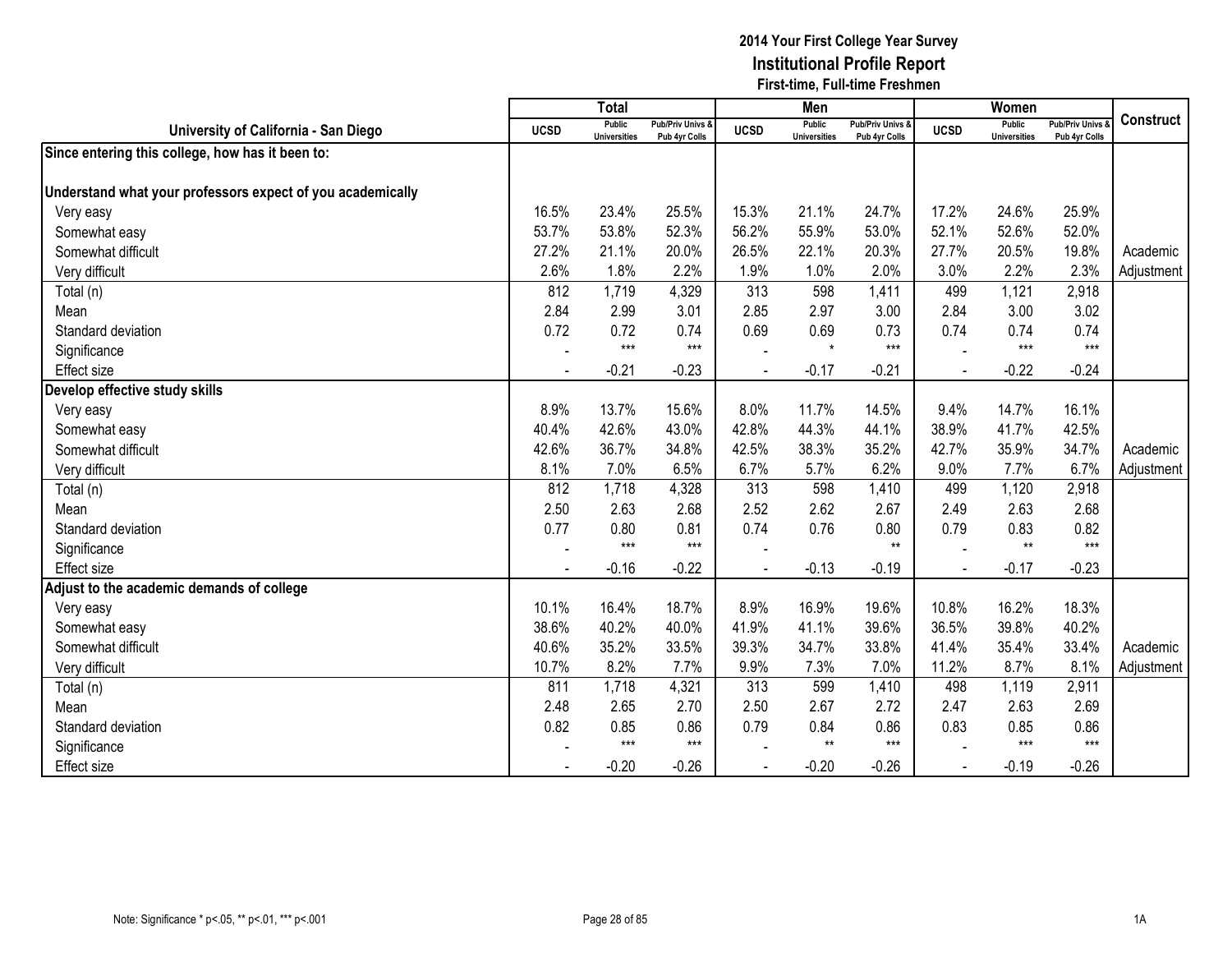|                                                  |             | <b>Total</b>                         |                                   |             | Men                                  |                                   |             | <b>Women</b>                         |                                        |                  |
|--------------------------------------------------|-------------|--------------------------------------|-----------------------------------|-------------|--------------------------------------|-----------------------------------|-------------|--------------------------------------|----------------------------------------|------------------|
| University of California - San Diego             | <b>UCSD</b> | <b>Public</b><br><b>Universities</b> | Pub/Priv Univs &<br>Pub 4yr Colls | <b>UCSD</b> | <b>Public</b><br><b>Universities</b> | Pub/Priv Univs &<br>Pub 4yr Colls | <b>UCSD</b> | <b>Public</b><br><b>Universities</b> | <b>Pub/Priv Univs</b><br>Pub 4yr Colls | <b>Construct</b> |
| Since entering this college, how has it been to: |             |                                      |                                   |             |                                      |                                   |             |                                      |                                        |                  |
|                                                  |             |                                      |                                   |             |                                      |                                   |             |                                      |                                        |                  |
| Manage your time effectively                     |             |                                      |                                   |             |                                      |                                   |             |                                      |                                        |                  |
| Very easy                                        | 7.5%        | 11.7%                                | 13.4%                             | 8.7%        | 11.9%                                | 13.4%                             | 6.8%        | 11.6%                                | 13.5%                                  |                  |
| Somewhat easy                                    | 32.9%       | 35.2%                                | 35.4%                             | 35.6%       | 34.8%                                | 35.2%                             | 31.3%       | 35.4%                                | 35.5%                                  |                  |
| Somewhat difficult                               | 44.4%       | 40.5%                                | 40.1%                             | 41.7%       | 40.3%                                | 40.0%                             | 46.1%       | 40.5%                                | 40.2%                                  | Academic         |
| Very difficult                                   | 15.2%       | 12.7%                                | 11.1%                             | 14.1%       | 13.0%                                | 11.5%                             | 15.8%       | 12.5%                                | 10.9%                                  | Adjustment       |
| Total (n)                                        | 811         | 1,718                                | 4,329                             | 312         | 598                                  | 1,411                             | 499         | 1,120                                | 2,918                                  |                  |
| Mean                                             | 2.33        | 2.46                                 | 2.51                              | 2.39        | 2.45                                 | 2.50                              | 2.29        | 2.46                                 | 2.52                                   |                  |
| Standard deviation                               | 0.82        | 0.86                                 | 0.86                              | 0.83        | 0.86                                 | 0.86                              | 0.81        | 0.86                                 | 0.86                                   |                  |
| Significance                                     |             | $***$                                | $***$                             |             |                                      | $\star$                           |             | $***$                                | $***$                                  |                  |
| <b>Effect size</b>                               |             | $-0.15$                              | $-0.21$                           |             | $-0.07$                              | $-0.13$                           |             | $-0.20$                              | $-0.27$                                |                  |
| Develop close friendships with other students    |             |                                      |                                   |             |                                      |                                   |             |                                      |                                        |                  |
| Very easy                                        | 22.2%       | 27.8%                                | 32.0%                             | 24.0%       | 27.5%                                | 32.7%                             | 21.1%       | 27.9%                                | 31.7%                                  |                  |
| Somewhat easy                                    | 40.8%       | 36.9%                                | 36.4%                             | 41.2%       | 38.6%                                | 37.0%                             | 40.6%       | 36.0%                                | 36.1%                                  |                  |
| Somewhat difficult                               | 27.7%       | 24.8%                                | 22.4%                             | 26.5%       | 24.4%                                | 21.7%                             | 28.5%       | 25.0%                                | 22.8%                                  |                  |
| Very difficult                                   | 9.2%        | 10.5%                                | 9.2%                              | 8.3%        | 9.5%                                 | 8.6%                              | 9.8%        | 11.1%                                | 9.5%                                   |                  |
| Total (n)                                        | 811         | 1,718                                | 4,327                             | 313         | 599                                  | 1,412                             | 498         | 1,119                                | 2,915                                  |                  |
| Mean                                             | 2.76        | 2.82                                 | 2.91                              | 2.81        | 2.84                                 | 2.94                              | 2.73        | 2.81                                 | 2.90                                   |                  |
| Standard deviation                               | 0.90        | 0.96                                 | 0.95                              | 0.90        | 0.94                                 | 0.94                              | 0.90        | 0.97                                 | 0.96                                   |                  |
| Significance                                     |             |                                      | $***$                             |             |                                      | $\star$                           |             |                                      | $***$                                  |                  |
| <b>Effect size</b>                               |             | $-0.06$                              | $-0.16$                           |             | $-0.03$                              | $-0.14$                           |             | $-0.08$                              | $-0.18$                                |                  |
| How would you characterize your political views? |             |                                      |                                   |             |                                      |                                   |             |                                      |                                        |                  |
| Far left                                         | 3.3%        | 3.5%                                 | 3.0%                              | 2.9%        | 4.0%                                 | 3.6%                              | 3.6%        | 3.2%                                 | 2.7%                                   |                  |
| Liberal                                          | 39.7%       | 32.7%                                | 29.9%                             | 38.9%       | 30.9%                                | 27.1%                             | 40.2%       | 33.8%                                | 31.2%                                  |                  |
| Middle-of-the-road                               | 44.9%       | 43.0%                                | 43.9%                             | 43.4%       | 42.0%                                | 42.8%                             | 45.9%       | 43.5%                                | 44.4%                                  |                  |
| Conservative                                     | 11.5%       | 19.1%                                | 21.3%                             | 13.5%       | 20.6%                                | 23.8%                             | 10.3%       | 18.3%                                | 20.1%                                  |                  |
| Far right                                        | 0.5%        | 1.7%                                 | 2.0%                              | 1.3%        | 2.5%                                 | 2.7%                              | 0.0%        | 1.3%                                 | 1.6%                                   |                  |
| Total (n)                                        | 806         | 1,704                                | 4,293                             | 311         | 593                                  | 1,396                             | 495         | 1,111                                | 2,897                                  |                  |
| Mean                                             | 3.34        | 3.17                                 | 3.11                              | 3.29        | 3.13                                 | 3.05                              | 3.37        | 3.19                                 | 3.13                                   |                  |
| Standard deviation                               | 0.74        | 0.84                                 | 0.84                              | 0.78        | 0.87                                 | 0.87                              | 0.72        | 0.81                                 | 0.82                                   |                  |
| Significance                                     |             | $***$                                | $***$                             |             | $**$                                 | $***$                             |             | $***$                                | $***$                                  |                  |
| <b>Effect</b> size                               |             | 0.20                                 | 0.27                              |             | 0.18                                 | 0.28                              |             | 0.22                                 | 0.29                                   |                  |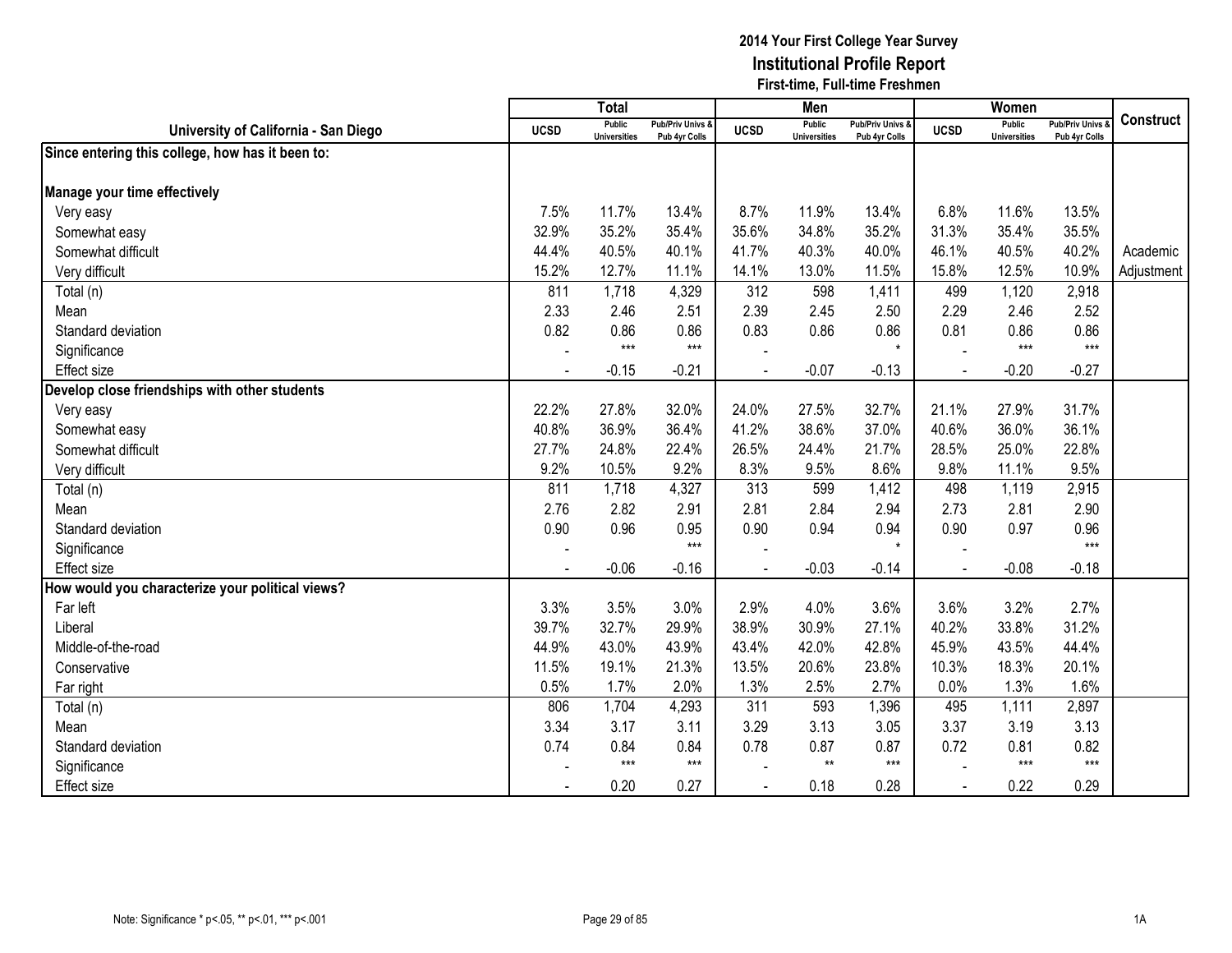|                                                               |                | <b>Total</b>                         |                                   |                | Men                                  |                                   |                | Women                                |                                        |                  |
|---------------------------------------------------------------|----------------|--------------------------------------|-----------------------------------|----------------|--------------------------------------|-----------------------------------|----------------|--------------------------------------|----------------------------------------|------------------|
| University of California - San Diego                          | <b>UCSD</b>    | <b>Public</b><br><b>Universities</b> | Pub/Priv Univs &<br>Pub 4yr Colls | <b>UCSD</b>    | <b>Public</b><br><b>Universities</b> | Pub/Priv Univs &<br>Pub 4yr Colls | <b>UCSD</b>    | <b>Public</b><br><b>Universities</b> | <b>Pub/Priv Univs</b><br>Pub 4yr Colls | <b>Construct</b> |
| How would you currently rate yourself in the following areas: |                |                                      |                                   |                |                                      |                                   |                |                                      |                                        |                  |
|                                                               |                |                                      |                                   |                |                                      |                                   |                |                                      |                                        |                  |
| Ability to see the world from someone else's perspective      |                |                                      |                                   |                |                                      |                                   |                |                                      |                                        |                  |
| A major strength                                              | 31.4%          | 30.9%                                | 32.4%                             | 31.6%          | 31.0%                                | 30.7%                             | 31.3%          | 30.9%                                | 33.2%                                  |                  |
| Somewhat strong                                               | 44.6%          | 45.7%                                | 44.3%                             | 44.5%          | 43.3%                                | 43.6%                             | 44.6%          | 46.9%                                | 44.7%                                  |                  |
| Average                                                       | 21.1%          | 20.7%                                | 20.8%                             | 20.6%          | 22.1%                                | 22.1%                             | 21.4%          | 20.0%                                | 20.2%                                  |                  |
| Somewhat weak                                                 | 2.6%           | 2.4%                                 | 2.3%                              | 2.9%           | 3.4%                                 | 3.2%                              | 2.4%           | 1.9%                                 | 1.8%                                   | Pluralistic      |
| A major weakness                                              | 0.2%           | 0.3%                                 | 0.2%                              | 0.3%           | 0.3%                                 | 0.4%                              | 0.2%           | 0.3%                                 | 0.1%                                   | Orientation      |
| Total (n)                                                     | 805            | 1,706                                | 4,290                             | 310            | 594                                  | 1,396                             | 495            | 1,112                                | 2,894                                  |                  |
| Mean                                                          | 4.04           | 4.05                                 | 4.06                              | 4.04           | 4.01                                 | 4.01                              | 4.04           | 4.06                                 | 4.09                                   |                  |
| Standard deviation                                            | 0.81           | 0.80                                 | 0.80                              | 0.82           | 0.83                                 | 0.83                              | 0.80           | 0.78                                 | 0.78                                   |                  |
| Significance                                                  |                |                                      |                                   |                |                                      |                                   |                |                                      |                                        |                  |
| <b>Effect size</b>                                            |                | $-0.01$                              | $-0.02$                           | $\overline{a}$ | 0.04                                 | 0.04                              | $\blacksquare$ | $-0.03$                              | $-0.06$                                |                  |
| Tolerance of others with different beliefs                    |                |                                      |                                   |                |                                      |                                   |                |                                      |                                        |                  |
| A major strength                                              | 37.5%          | 39.0%                                | 41.0%                             | 36.5%          | 37.5%                                | 38.9%                             | 38.2%          | 39.8%                                | 42.0%                                  |                  |
| Somewhat strong                                               | 43.2%          | 42.4%                                | 39.4%                             | 44.8%          | 42.1%                                | 40.6%                             | 42.2%          | 42.6%                                | 38.8%                                  |                  |
| Average                                                       | 17.1%          | 16.2%                                | 17.2%                             | 16.1%          | 17.5%                                | 17.5%                             | 17.8%          | 15.5%                                | 17.1%                                  |                  |
| Somewhat weak                                                 | 1.6%           | 1.9%                                 | 2.1%                              | 2.3%           | 2.4%                                 | 2.8%                              | 1.2%           | 1.7%                                 | 1.8%                                   | Pluralistic      |
| A major weakness                                              | 0.5%           | 0.4%                                 | 0.3%                              | 0.3%           | 0.5%                                 | 0.3%                              | 0.6%           | 0.4%                                 | 0.3%                                   | Orientation      |
| Total (n)                                                     | 805            | 1,706                                | 4,291                             | 310            | 594                                  | 1,395                             | 495            | 1,112                                | 2,896                                  |                  |
| Mean                                                          | 4.16           | 4.18                                 | 4.19                              | 4.15           | 4.14                                 | 4.15                              | 4.16           | 4.20                                 | 4.20                                   |                  |
| Standard deviation                                            | 0.80           | 0.80                                 | 0.81                              | 0.79           | 0.82                                 | 0.82                              | 0.80           | 0.78                                 | 0.81                                   |                  |
| Significance                                                  |                |                                      |                                   |                |                                      |                                   |                |                                      |                                        |                  |
| Effect size                                                   | $\blacksquare$ | $-0.02$                              | $-0.04$                           |                | 0.01                                 | 0.00                              | $\blacksquare$ | $-0.05$                              | $-0.05$                                |                  |
| Openness to having my own views challenged                    |                |                                      |                                   |                |                                      |                                   |                |                                      |                                        |                  |
| A major strength                                              | 24.8%          | 25.5%                                | 26.6%                             | 28.7%          | 29.3%                                | 29.8%                             | 22.3%          | 23.5%                                | 25.1%                                  |                  |
| Somewhat strong                                               | 40.5%          | 38.9%                                | 38.2%                             | 41.6%          | 38.9%                                | 39.3%                             | 39.8%          | 38.9%                                | 37.7%                                  |                  |
| Average                                                       | 27.1%          | 28.2%                                | 28.0%                             | 23.9%          | 25.3%                                | 25.0%                             | 29.2%          | 29.8%                                | 29.5%                                  |                  |
| Somewhat weak                                                 | 6.6%           | 6.5%                                 | 6.3%                              | 5.2%           | 5.9%                                 | 5.1%                              | 7.5%           | 6.9%                                 | 6.9%                                   | Pluralistic      |
| A major weakness                                              | 1.0%           | 0.9%                                 | 0.8%                              | 0.6%           | 0.7%                                 | 0.9%                              | 1.2%           | 1.0%                                 | 0.8%                                   | Orientation      |
| Total (n)                                                     | 803            | 1,702                                | 4,285                             | 310            | 594                                  | 1,394                             | 493            | 1,108                                | 2,891                                  |                  |
| Mean                                                          | 3.81           | 3.82                                 | 3.84                              | 3.93           | 3.90                                 | 3.92                              | 3.74           | 3.77                                 | 3.79                                   |                  |
| Standard deviation                                            | 0.92           | 0.92                                 | 0.92                              | 0.89           | 0.91                                 | 0.91                              | 0.93           | 0.92                                 | 0.92                                   |                  |
| Significance                                                  |                |                                      |                                   |                |                                      |                                   |                |                                      |                                        |                  |
| <b>Effect size</b>                                            |                | $-0.01$                              | $-0.03$                           |                | 0.03                                 | 0.01                              |                | $-0.03$                              | $-0.05$                                |                  |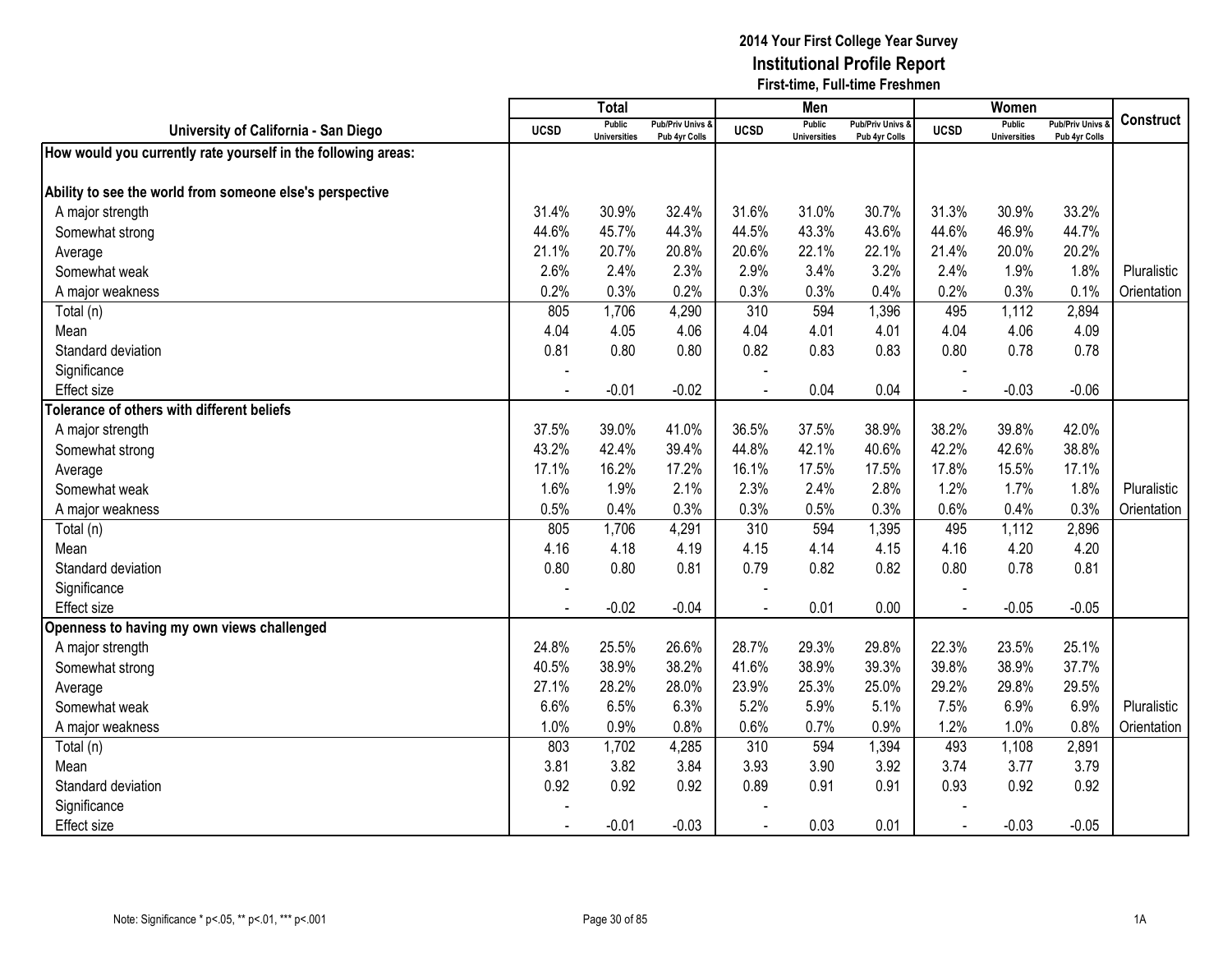|                                                               |             | <b>Total</b>                         |                                   |             | Men                           |                                   |             | Women                                |                                              |                  |
|---------------------------------------------------------------|-------------|--------------------------------------|-----------------------------------|-------------|-------------------------------|-----------------------------------|-------------|--------------------------------------|----------------------------------------------|------------------|
| University of California - San Diego                          | <b>UCSD</b> | <b>Public</b><br><b>Universities</b> | Pub/Priv Univs &<br>Pub 4yr Colls | <b>UCSD</b> | Public<br><b>Universities</b> | Pub/Priv Univs &<br>Pub 4yr Colls | <b>UCSD</b> | <b>Public</b><br><b>Universities</b> | <b>Pub/Priv Univs &amp;</b><br>Pub 4yr Colls | <b>Construct</b> |
| How would you currently rate yourself in the following areas: |             |                                      |                                   |             |                               |                                   |             |                                      |                                              |                  |
| Ability to discuss and negotiate controversial issues         |             |                                      |                                   |             |                               |                                   |             |                                      |                                              |                  |
| A major strength                                              | 26.1%       | 29.8%                                | 29.8%                             | 31.0%       | 36.4%                         | 35.1%                             | 23.0%       | 26.3%                                | 27.3%                                        |                  |
| Somewhat strong                                               | 39.8%       | 39.2%                                | 38.3%                             | 40.6%       | 36.7%                         | 37.2%                             | 39.2%       | 40.6%                                | 38.8%                                        |                  |
| Average                                                       | 25.8%       | 23.0%                                | 25.0%                             | 22.3%       | 20.5%                         | 22.4%                             | 28.1%       | 24.3%                                | 26.3%                                        |                  |
| Somewhat weak                                                 | 7.3%        | 7.2%                                 | 6.1%                              | 5.8%        | 6.1%                          | 4.8%                              | 8.3%        | 7.8%                                 | 6.7%                                         | Pluralistic      |
| A major weakness                                              | 1.0%        | 0.8%                                 | 0.8%                              | 0.3%        | 0.3%                          | 0.4%                              | 1.4%        | 1.0%                                 | 1.0%                                         | Orientation      |
| Total (n)                                                     | 805         | 1,703                                | 4,286                             | 310         | 594                           | 1,396                             | 495         | 1,109                                | 2,890                                        |                  |
| Mean                                                          | 3.83        | 3.90                                 | 3.90                              | 3.96        | 4.03                          | 4.02                              | 3.74        | 3.83                                 | 3.85                                         |                  |
| Standard deviation                                            | 0.93        | 0.94                                 | 0.92                              | 0.89        | 0.92                          | 0.90                              | 0.95        | 0.94                                 | 0.93                                         |                  |
| Significance                                                  |             |                                      | $\star$                           |             |                               |                                   |             |                                      | $\star$                                      |                  |
| Effect size                                                   |             | $-0.07$                              | $-0.08$                           |             | $-0.08$                       | $-0.07$                           |             | $-0.10$                              | $-0.12$                                      |                  |
| Ability to work cooperatively with diverse people             |             |                                      |                                   |             |                               |                                   |             |                                      |                                              |                  |
| A major strength                                              | 37.6%       | 41.9%                                | 44.0%                             | 35.2%       | 38.6%                         | 39.4%                             | 39.2%       | 43.7%                                | 46.3%                                        |                  |
| Somewhat strong                                               | 42.7%       | 40.3%                                | 37.9%                             | 43.2%       | 39.4%                         | 39.4%                             | 42.4%       | 40.7%                                | 37.2%                                        |                  |
| Average                                                       | 17.8%       | 16.0%                                | 16.4%                             | 19.4%       | 19.9%                         | 19.3%                             | 16.8%       | 14.0%                                | 15.0%                                        |                  |
| Somewhat weak                                                 | 1.4%        | 1.4%                                 | 1.4%                              | 1.6%        | 1.7%                          | 1.6%                              | 1.2%        | 1.3%                                 | 1.2%                                         | Pluralistic      |
| A major weakness                                              | 0.5%        | 0.4%                                 | 0.3%                              | 0.6%        | 0.5%                          | 0.4%                              | 0.4%        | 0.3%                                 | 0.3%                                         | Orientation      |
| Total (n)                                                     | 805         | 1,701                                | 4,281                             | 310         | 594                           | 1,395                             | 495         | 1,107                                | 2,886                                        |                  |
| Mean                                                          | 4.16        | 4.22                                 | 4.24                              | 4.11        | 4.14                          | 4.16                              | 4.19        | 4.26                                 | 4.28                                         |                  |
| Standard deviation                                            | 0.79        | 0.79                                 | 0.79                              | 0.81        | 0.82                          | 0.81                              | 0.78        | 0.76                                 | 0.78                                         |                  |
| Significance                                                  |             |                                      | $***$                             |             |                               |                                   |             |                                      | $\star$                                      |                  |
| Effect size                                                   |             | $-0.08$                              | $-0.10$                           |             | $-0.04$                       | $-0.06$                           |             | $-0.09$                              | $-0.12$                                      |                  |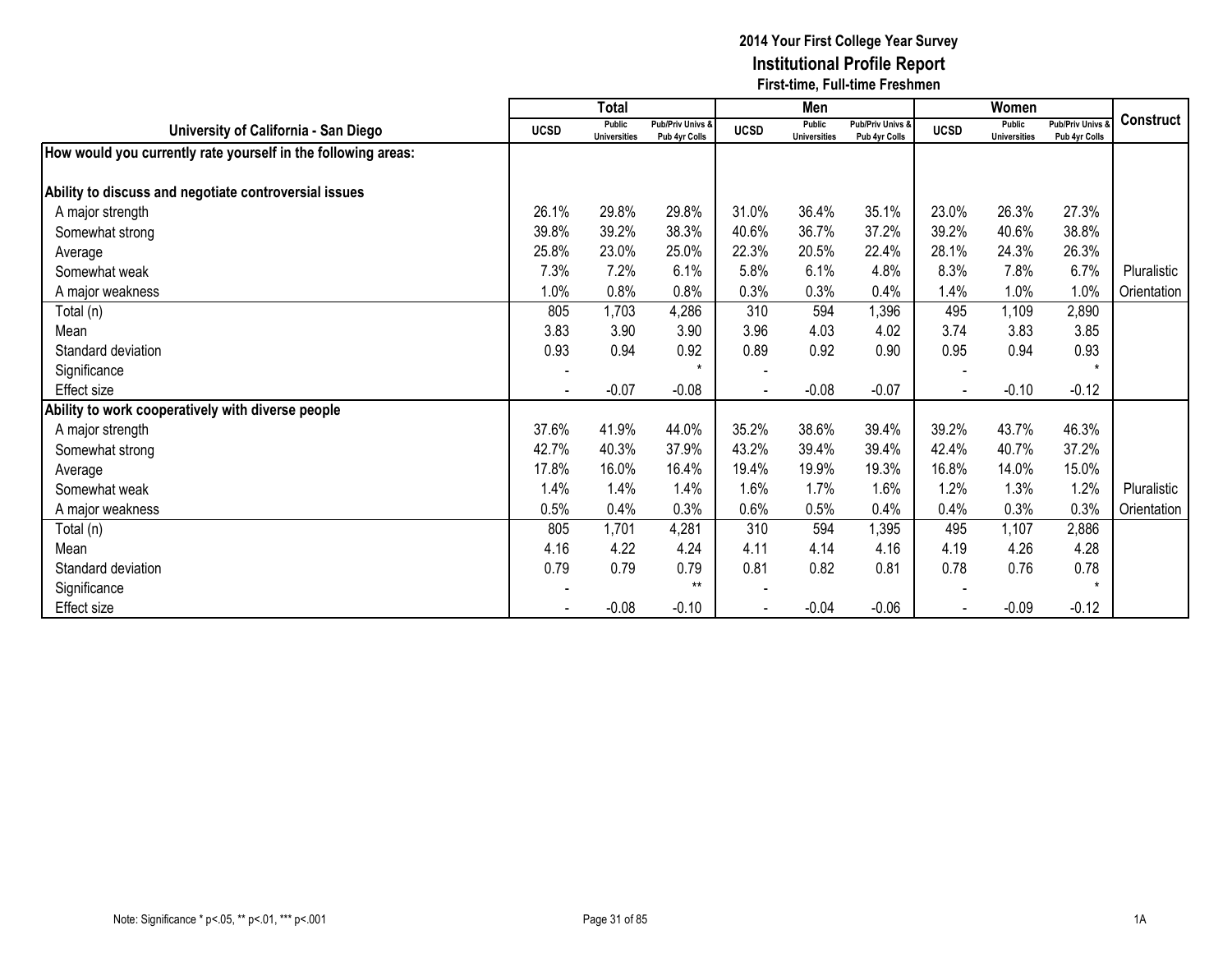|                                                          |             | <b>Total</b>                         |                                              |             | Men                                  |                                              |                | Women                         |                                   |                  |
|----------------------------------------------------------|-------------|--------------------------------------|----------------------------------------------|-------------|--------------------------------------|----------------------------------------------|----------------|-------------------------------|-----------------------------------|------------------|
| University of California - San Diego                     | <b>UCSD</b> | <b>Public</b><br><b>Universities</b> | <b>Pub/Priv Univs &amp;</b><br>Pub 4yr Colls | <b>UCSD</b> | <b>Public</b><br><b>Universities</b> | <b>Pub/Priv Univs &amp;</b><br>Pub 4yr Colls | <b>UCSD</b>    | Public<br><b>Universities</b> | Pub/Priv Univs &<br>Pub 4yr Colls | <b>Construct</b> |
| Since entering this college, how often have you:         |             |                                      |                                              |             |                                      |                                              |                |                               |                                   |                  |
|                                                          |             |                                      |                                              |             |                                      |                                              |                |                               |                                   |                  |
| Attended a religious service                             |             |                                      |                                              |             |                                      |                                              |                |                               |                                   |                  |
| Frequently                                               | 14.2%       | 18.0%                                | 21.2%                                        | 9.7%        | 13.5%                                | 17.7%                                        | 17.0%          | 20.4%                         | 22.9%                             |                  |
| Occasionally                                             | 21.2%       | 23.9%                                | 29.2%                                        | 21.0%       | 22.4%                                | 28.1%                                        | 21.3%          | 24.8%                         | 29.8%                             |                  |
| Not at all                                               | 64.6%       | 58.1%                                | 49.6%                                        | 69.3%       | 64.1%                                | 54.2%                                        | 61.7%          | 54.9%                         | 47.3%                             |                  |
| Total (n)                                                | 802         | 1,704                                | 4,274                                        | 309         | 594                                  | 1,388                                        | 493            | 1,110                         | 2,886                             |                  |
| Mean                                                     | 1.50        | 1.60                                 | 1.72                                         | 1.40        | 1.49                                 | 1.64                                         | 1.55           | 1.65                          | 1.76                              |                  |
| Standard deviation                                       | 0.73        | 0.77                                 | 0.79                                         | 0.66        | 0.72                                 | 0.77                                         | 0.77           | 0.80                          | 0.80                              |                  |
| Significance                                             |             | $\star\star$                         | $***$                                        |             |                                      | $***$                                        |                | $\star$                       | $***$                             |                  |
| <b>Effect size</b>                                       | $\sim$      | $-0.13$                              | $-0.28$                                      | $\sim$      | $-0.13$                              | $-0.31$                                      | $\blacksquare$ | $-0.13$                       | $-0.26$                           |                  |
| Been bored in class                                      |             |                                      |                                              |             |                                      |                                              |                |                               |                                   |                  |
| Frequently                                               | 43.4%       | 43.6%                                | 41.2%                                        | 44.3%       | 43.6%                                | 40.0%                                        | 42.9%          | 43.6%                         | 41.8%                             |                  |
| Occasionally                                             | 51.8%       | 52.6%                                | 54.7%                                        | 51.5%       | 52.7%                                | 55.3%                                        | 52.0%          | 52.6%                         | 54.4%                             |                  |
| Not at all                                               | 4.7%        | 3.8%                                 | 4.1%                                         | 4.2%        | 3.7%                                 | 4.7%                                         | 5.1%           | 3.8%                          | 3.8%                              |                  |
| Total (n)                                                | 801         | 1,703                                | 4,276                                        | 309         | 594                                  | 1,390                                        | 492            | 1,109                         | 2,886                             |                  |
| Mean                                                     | 2.39        | 2.40                                 | 2.37                                         | 2.40        | 2.40                                 | 2.35                                         | 2.38           | 2.40                          | 2.38                              |                  |
| Standard deviation                                       | 0.58        | 0.56                                 | 0.56                                         | 0.57        | 0.56                                 | 0.57                                         | 0.58           | 0.56                          | 0.56                              |                  |
| Significance                                             |             |                                      |                                              |             |                                      |                                              |                |                               |                                   |                  |
| <b>Effect size</b>                                       | $\sim$      | $-0.02$                              | 0.04                                         |             | 0.00                                 | 0.09                                         | $\sim$         | $-0.04$                       | 0.00                              |                  |
| Demonstrated for a cause (e.g., boycott, rally, protest) |             |                                      |                                              |             |                                      |                                              |                |                               |                                   |                  |
| Frequently                                               | 1.6%        | 2.0%                                 | 2.7%                                         | 1.0%        | 1.3%                                 | 2.0%                                         | 2.0%           | 2.3%                          | 3.0%                              | Civic            |
| Occasionally                                             | 14.1%       | 13.3%                                | 14.5%                                        | 17.5%       | 13.0%                                | 15.4%                                        | 12.0%          | 13.5%                         | 14.1%                             | Engage-          |
| Not at all                                               | 84.3%       | 84.7%                                | 82.8%                                        | 81.6%       | 85.7%                                | 82.5%                                        | 86.0%          | 84.1%                         | 82.9%                             | ment             |
| Total (n)                                                | 801         | 1,702                                | 4,267                                        | 309         | 593                                  | 1,386                                        | 492            | 1,109                         | 2,881                             |                  |
| Mean                                                     | 1.17        | 1.17                                 | 1.20                                         | 1.19        | 1.16                                 | 1.19                                         | 1.16           | 1.18                          | 1.20                              |                  |
| Standard deviation                                       | 0.42        | 0.43                                 | 0.46                                         | 0.42        | 0.40                                 | 0.44                                         | 0.42           | 0.44                          | 0.47                              |                  |
| Significance                                             |             |                                      |                                              |             |                                      |                                              |                |                               |                                   |                  |
| <b>Effect</b> size                                       |             | 0.00                                 | $-0.07$                                      |             | 0.08                                 | 0.00                                         |                | $-0.05$                       | $-0.09$                           |                  |
| <b>Tutored another student</b>                           |             |                                      |                                              |             |                                      |                                              |                |                               |                                   |                  |
| Frequently                                               | 10.0%       | 8.9%                                 | 8.8%                                         | 12.3%       | 11.7%                                | 10.8%                                        | 8.5%           | 7.4%                          | 7.9%                              |                  |
| Occasionally                                             | 42.1%       | 40.7%                                | 39.7%                                        | 48.5%       | 46.8%                                | 44.8%                                        | 38.1%          | 37.4%                         | 37.2%                             |                  |
| Not at all                                               | 47.9%       | 50.5%                                | 51.5%                                        | 39.2%       | 41.6%                                | 44.5%                                        | 53.3%          | 55.2%                         | 54.8%                             |                  |
| Total (n)                                                | 802         | 1,702                                | 4,266                                        | 309         | 592                                  | 1,385                                        | 493            | 1,110                         | 2,881                             |                  |
| Mean                                                     | 1.62        | 1.58                                 | 1.57                                         | 1.73        | 1.70                                 | 1.66                                         | 1.55           | 1.52                          | 1.53                              |                  |
| Standard deviation                                       | 0.66        | 0.65                                 | 0.65                                         | 0.67        | 0.67                                 | 0.66                                         | 0.65           | 0.63                          | 0.64                              |                  |
| Significance                                             |             |                                      | $\star$                                      |             |                                      |                                              |                |                               |                                   |                  |
| <b>Effect size</b>                                       |             | 0.06                                 | 0.08                                         |             | 0.04                                 | 0.11                                         |                | 0.05                          | 0.03                              |                  |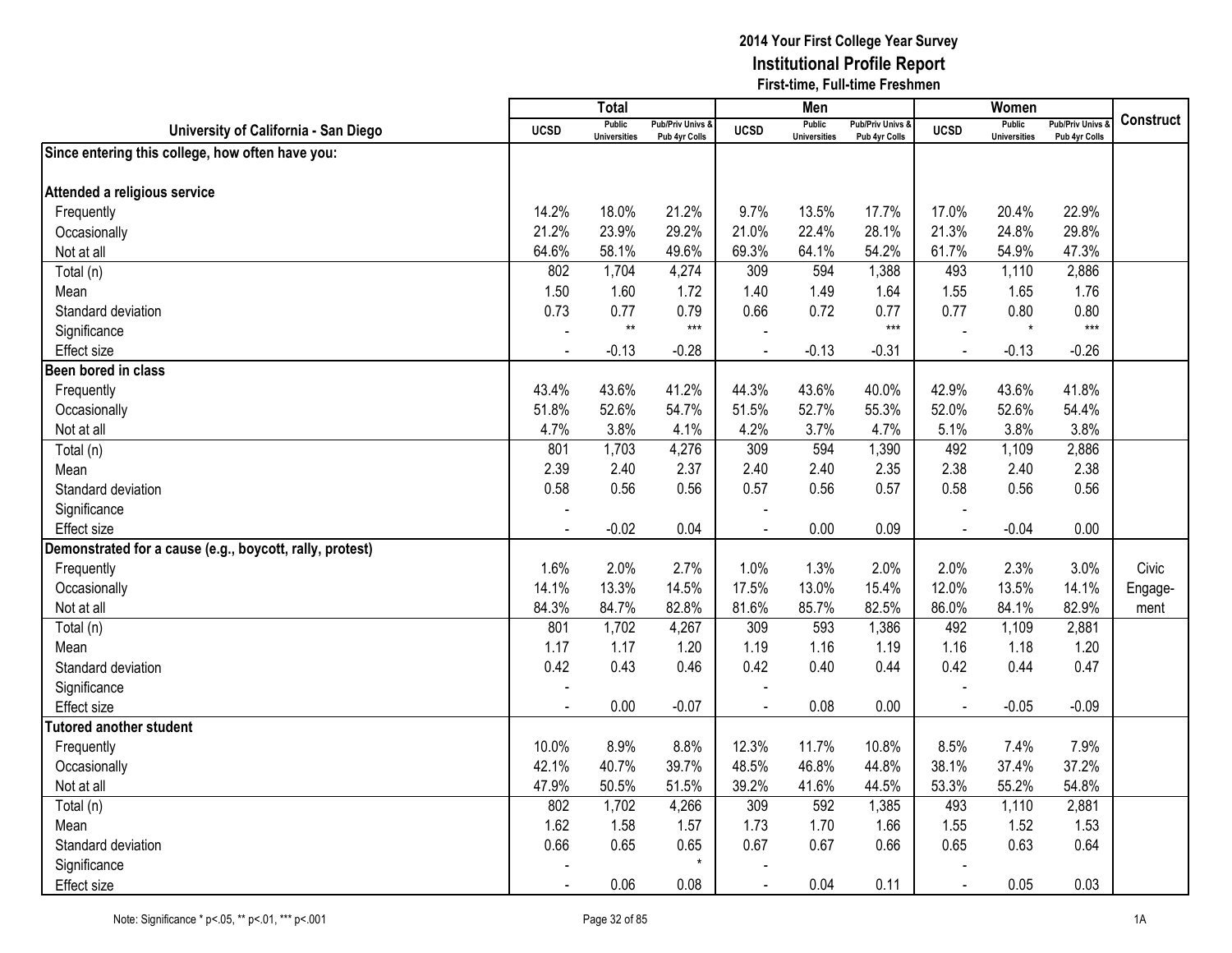|                                                  |             | Total                                |                                              |             | Men                                  |                                              |                | Women                                |                                        |                  |
|--------------------------------------------------|-------------|--------------------------------------|----------------------------------------------|-------------|--------------------------------------|----------------------------------------------|----------------|--------------------------------------|----------------------------------------|------------------|
| University of California - San Diego             | <b>UCSD</b> | <b>Public</b><br><b>Universities</b> | <b>Pub/Priv Univs &amp;</b><br>Pub 4yr Colls | <b>UCSD</b> | <b>Public</b><br><b>Universities</b> | <b>Pub/Priv Univs &amp;</b><br>Pub 4yr Colls | <b>UCSD</b>    | <b>Public</b><br><b>Universities</b> | <b>Pub/Priv Univs</b><br>Pub 4yr Colls | <b>Construct</b> |
| Since entering this college, how often have you: |             |                                      |                                              |             |                                      |                                              |                |                                      |                                        |                  |
| <b>Studied with other students</b>               |             |                                      |                                              |             |                                      |                                              |                |                                      |                                        |                  |
|                                                  |             |                                      |                                              |             |                                      |                                              |                |                                      |                                        |                  |
| Frequently                                       | 35.8%       | 36.2%                                | 37.9%                                        | 37.2%       | 35.2%                                | 37.0%                                        | 34.9%          | 36.8%                                | 38.4%                                  |                  |
| Occasionally                                     | 56.0%       | 55.8%                                | 53.8%                                        | 54.7%       | 56.7%                                | 54.3%                                        | 56.8%          | 55.4%                                | 53.5%                                  |                  |
| Not at all                                       | 8.2%        | 7.9%                                 | 8.3%                                         | 8.1%        | 8.1%                                 | 8.7%                                         | 8.3%           | 7.8%                                 | 8.1%                                   |                  |
| Total (n)                                        | 802         | 1,703                                | 4,272                                        | 309         | 593                                  | 1,387                                        | 493            | 1,110                                | 2,885                                  |                  |
| Mean                                             | 2.28        | 2.28                                 | 2.30                                         | 2.29        | 2.27                                 | 2.28                                         | 2.27           | 2.29                                 | 2.30                                   |                  |
| Standard deviation                               | 0.60        | 0.60                                 | 0.61                                         | 0.61        | 0.60                                 | 0.61                                         | 0.60           | 0.60                                 | 0.61                                   |                  |
| Significance                                     |             |                                      |                                              |             |                                      |                                              |                |                                      |                                        |                  |
| <b>Effect size</b>                               |             | 0.00                                 | $-0.03$                                      |             | 0.03                                 | 0.02                                         | $\overline{a}$ | $-0.03$                              | $-0.05$                                |                  |
| Been a guest in a professor's home               |             |                                      |                                              |             |                                      |                                              |                |                                      |                                        |                  |
| Frequently                                       | 0.7%        | 0.9%                                 | 1.3%                                         | 1.0%        | 1.2%                                 | 1.9%                                         | 0.6%           | 0.7%                                 | 1.0%                                   |                  |
| Occasionally                                     | 4.5%        | 5.0%                                 | 9.5%                                         | 6.5%        | 7.8%                                 | 12.0%                                        | 3.2%           | 3.6%                                 | 8.2%                                   |                  |
| Not at all                                       | 94.8%       | 94.1%                                | 89.2%                                        | 92.6%       | 91.1%                                | 86.0%                                        | 96.1%          | 95.7%                                | 90.8%                                  |                  |
| Total (n)                                        | 802         | 1,703                                | 4,270                                        | 309         | 593                                  | 1,387                                        | 493            | 1,110                                | 2,883                                  |                  |
| Mean                                             | 1.06        | 1.07                                 | 1.12                                         | 1.08        | 1.10                                 | 1.16                                         | 1.04           | 1.05                                 | 1.10                                   |                  |
| Standard deviation                               | 0.27        | 0.28                                 | 0.36                                         | 0.31        | 0.34                                 | 0.42                                         | 0.23           | 0.25                                 | 0.33                                   |                  |
| Significance                                     |             |                                      | $***$                                        |             |                                      | $**$                                         |                |                                      | $***$                                  |                  |
| <b>Effect size</b>                               |             | $-0.04$                              | $-0.17$                                      |             | $-0.06$                              | $-0.19$                                      | $\overline{a}$ | $-0.04$                              | $-0.18$                                |                  |
| <b>Smoked cigarettes</b>                         |             |                                      |                                              |             |                                      |                                              |                |                                      |                                        |                  |
| Frequently                                       | 1.2%        | 2.0%                                 | 3.2%                                         | 1.3%        | 2.9%                                 | 4.8%                                         | 1.2%           | 1.5%                                 | 2.5%                                   |                  |
| Occasionally                                     | 8.5%        | 7.9%                                 | 10.1%                                        | 13.9%       | 13.0%                                | 14.1%                                        | 5.1%           | 5.1%                                 | 8.1%                                   |                  |
| Not at all                                       | 90.3%       | 90.1%                                | 86.7%                                        | 84.8%       | 84.1%                                | 81.1%                                        | 93.7%          | 93.3%                                | 89.4%                                  |                  |
| Total (n)                                        | 802         | 1,702                                | 4,272                                        | 309         | 592                                  | 1,387                                        | 493            | 1,110                                | 2,885                                  |                  |
| Mean                                             | 1.11        | 1.12                                 | 1.17                                         | 1.17        | 1.19                                 | 1.24                                         | 1.08           | 1.08                                 | 1.13                                   |                  |
| Standard deviation                               | 0.35        | 0.38                                 | 0.45                                         | 0.41        | 0.46                                 | 0.53                                         | 0.31           | 0.33                                 | 0.40                                   |                  |
| Significance                                     |             |                                      | $***$                                        |             |                                      | $\star$                                      |                |                                      | $**$                                   |                  |
| <b>Effect size</b>                               |             | $-0.03$                              | $-0.13$                                      |             | $-0.04$                              | $-0.13$                                      | $\overline{a}$ | 0.00                                 | $-0.13$                                |                  |
| <b>Drank beer</b>                                |             |                                      |                                              |             |                                      |                                              |                |                                      |                                        |                  |
| Frequently                                       | 7.0%        | 9.5%                                 | 11.8%                                        | 11.7%       | 12.7%                                | 16.7%                                        | 4.1%           | 7.8%                                 | 9.5%                                   |                  |
| Occasionally                                     | 31.3%       | 33.0%                                | 34.5%                                        | 33.3%       | 32.8%                                | 35.3%                                        | 30.1%          | 33.0%                                | 34.2%                                  |                  |
| Not at all                                       | 61.7%       | 57.6%                                | 53.6%                                        | 55.0%       | 54.5%                                | 48.0%                                        | 65.9%          | 59.2%                                | 56.3%                                  |                  |
| Total (n)                                        | 801         | 1,699                                | 4,264                                        | 309         | 591                                  | 1,385                                        | 492            | 1,108                                | 2,879                                  |                  |
| Mean                                             | 1.45        | 1.52                                 | 1.58                                         | 1.57        | 1.58                                 | 1.69                                         | 1.38           | 1.49                                 | 1.53                                   |                  |
| Standard deviation                               | 0.62        | 0.66                                 | 0.69                                         | 0.69        | 0.71                                 | 0.74                                         | 0.56           | 0.64                                 | 0.66                                   |                  |
| Significance                                     |             | $\star$                              | $***$                                        |             |                                      | $^{\star\star}$                              |                | $^{\star\star}$                      | $***$                                  |                  |
| <b>Effect size</b>                               |             | $-0.11$                              | $-0.19$                                      | $\sim$      | $-0.01$                              | $-0.16$                                      | $\blacksquare$ | $-0.17$                              | $-0.23$                                |                  |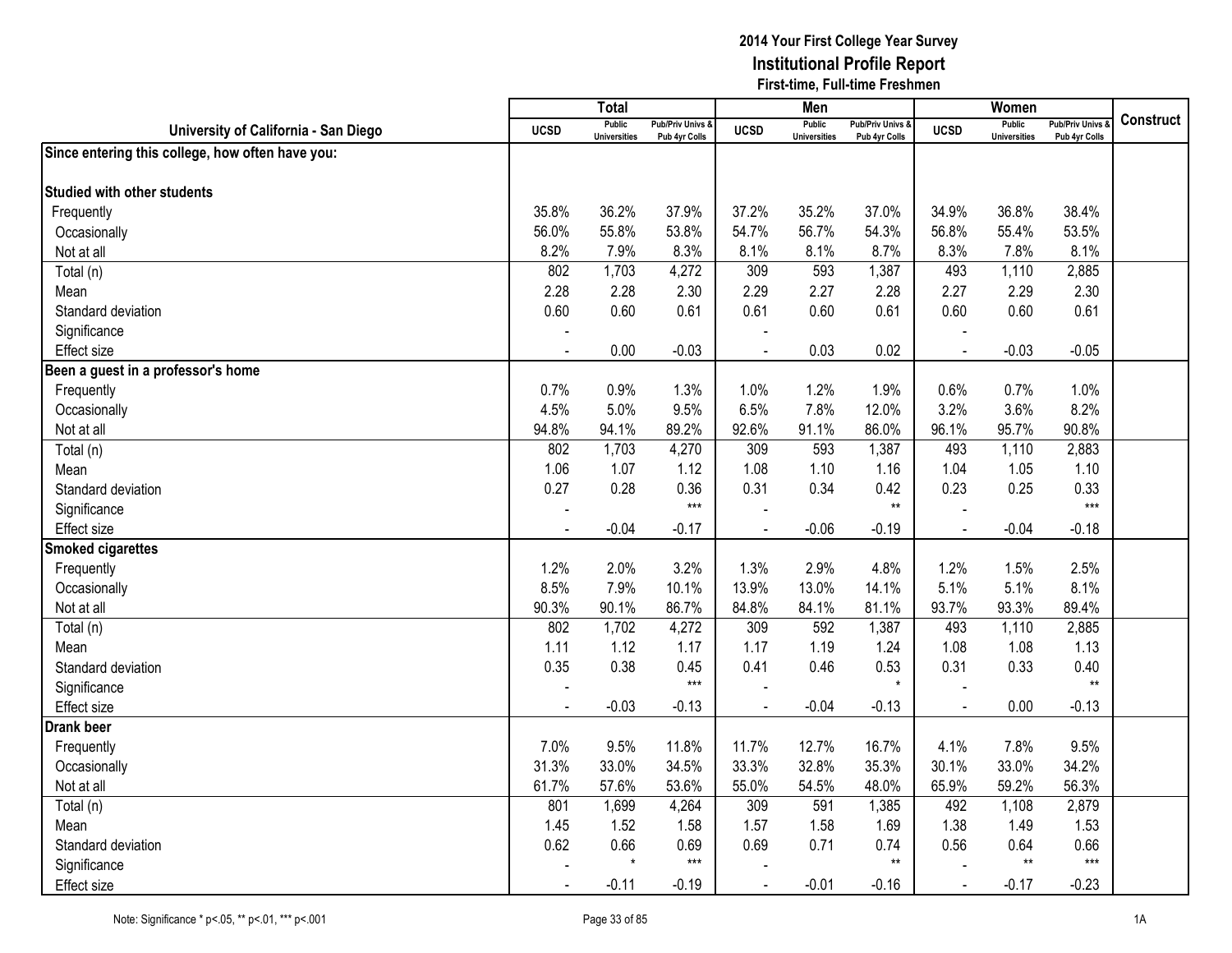|                                                  |             | <b>Total</b>                         |                                              |             | Men                                  |                                              |                | Women                                |                                              |                  |
|--------------------------------------------------|-------------|--------------------------------------|----------------------------------------------|-------------|--------------------------------------|----------------------------------------------|----------------|--------------------------------------|----------------------------------------------|------------------|
| University of California - San Diego             | <b>UCSD</b> | <b>Public</b><br><b>Universities</b> | <b>Pub/Priv Univs &amp;</b><br>Pub 4yr Colls | <b>UCSD</b> | <b>Public</b><br><b>Universities</b> | <b>Pub/Priv Univs &amp;</b><br>Pub 4yr Colls | <b>UCSD</b>    | <b>Public</b><br><b>Universities</b> | <b>Pub/Priv Univs &amp;</b><br>Pub 4yr Colls | <b>Construct</b> |
| Since entering this college, how often have you: |             |                                      |                                              |             |                                      |                                              |                |                                      |                                              |                  |
| Drank wine or liquor                             |             |                                      |                                              |             |                                      |                                              |                |                                      |                                              |                  |
| Frequently                                       | 9.8%        | 12.7%                                | 15.0%                                        | 12.7%       | 12.4%                                | 16.6%                                        | 7.9%           | 12.8%                                | 14.2%                                        |                  |
| Occasionally                                     | 36.5%       | 37.1%                                | 39.0%                                        | 36.3%       | 35.5%                                | 37.1%                                        | 36.6%          | 38.0%                                | 40.0%                                        |                  |
| Not at all                                       | 53.8%       | 50.2%                                | 46.0%                                        | 51.0%       | 52.0%                                | 46.3%                                        | 55.5%          | 49.2%                                | 45.8%                                        |                  |
| Total (n)                                        | 798         | 1,694                                | 4,261                                        | 306         | 588                                  | 1,381                                        | 492            | 1,106                                | 2,880                                        |                  |
| Mean                                             | 1.56        | 1.63                                 | 1.69                                         | 1.62        | 1.60                                 | 1.70                                         | 1.52           | 1.64                                 | 1.68                                         |                  |
| Standard deviation                               | 0.67        | 0.70                                 | 0.72                                         | 0.70        | 0.70                                 | 0.74                                         | 0.64           | 0.70                                 | 0.71                                         |                  |
| Significance                                     |             | $\star$                              | $***$                                        |             |                                      |                                              |                | $**$                                 | $***$                                        |                  |
| <b>Effect size</b>                               |             | $-0.10$                              | $-0.18$                                      |             | 0.03                                 | $-0.11$                                      | $\blacksquare$ | $-0.17$                              | $-0.23$                                      |                  |
| Felt overwhelmed by all you had to do            |             |                                      |                                              |             |                                      |                                              |                |                                      |                                              |                  |
| Frequently                                       | 40.2%       | 44.3%                                | 44.9%                                        | 27.9%       | 31.1%                                | 32.1%                                        | 47.9%          | 51.3%                                | 51.0%                                        |                  |
| Occasionally                                     | 51.2%       | 49.0%                                | 48.9%                                        | 60.1%       | 58.2%                                | 58.4%                                        | 45.6%          | 44.1%                                | 44.3%                                        |                  |
| Not at all                                       | 8.6%        | 6.7%                                 | 6.3%                                         | 12.0%       | 10.7%                                | 9.5%                                         | 6.5%           | 4.6%                                 | 4.7%                                         |                  |
| Total (n)                                        | 801         | 1,701                                | 4,270                                        | 308         | 591                                  | 1,385                                        | 493            | 1,110                                | 2,885                                        |                  |
| Mean                                             | 2.32        | 2.38                                 | 2.39                                         | 2.16        | 2.20                                 | 2.23                                         | 2.41           | 2.47                                 | 2.46                                         |                  |
| Standard deviation                               | 0.62        | 0.61                                 | 0.60                                         | 0.61        | 0.61                                 | 0.60                                         | 0.61           | 0.58                                 | 0.59                                         |                  |
| Significance                                     |             | $\star$                              | $***$                                        |             |                                      |                                              |                |                                      |                                              |                  |
| <b>Effect size</b>                               |             | $-0.10$                              | $-0.12$                                      |             | $-0.07$                              | $-0.12$                                      | $\blacksquare$ | $-0.10$                              | $-0.08$                                      |                  |
| <b>Felt depressed</b>                            |             |                                      |                                              |             |                                      |                                              |                |                                      |                                              |                  |
| Frequently                                       | 18.4%       | 16.5%                                | 16.4%                                        | 15.2%       | 13.7%                                | 13.0%                                        | 20.3%          | 17.9%                                | 18.0%                                        |                  |
| Occasionally                                     | 50.6%       | 48.0%                                | 46.7%                                        | 48.2%       | 47.3%                                | 45.6%                                        | 52.0%          | 48.4%                                | 47.2%                                        |                  |
| Not at all                                       | 31.1%       | 35.5%                                | 36.9%                                        | 36.6%       | 39.0%                                | 41.3%                                        | 27.6%          | 33.6%                                | 34.8%                                        |                  |
| Total (n)                                        | 801         | 1,701                                | 4,273                                        | 309         | 592                                  | 1,387                                        | 492            | 1,109                                | 2,886                                        |                  |
| Mean                                             | 1.87        | 1.81                                 | 1.79                                         | 1.79        | 1.75                                 | 1.72                                         | 1.93           | 1.84                                 | 1.83                                         |                  |
| Standard deviation                               | 0.69        | 0.70                                 | 0.70                                         | 0.69        | 0.68                                 | 0.68                                         | 0.69           | 0.70                                 | 0.71                                         |                  |
| Significance                                     |             | $\star$                              | $\star\star$                                 |             |                                      |                                              |                | $\star$                              | $\star\star$                                 |                  |
| <b>Effect size</b>                               |             | 0.09                                 | 0.11                                         |             | 0.06                                 | 0.10                                         | $\sim$         | 0.13                                 | 0.14                                         |                  |
| Performed volunteer work                         |             |                                      |                                              |             |                                      |                                              |                |                                      |                                              |                  |
| Frequently                                       | 11.4%       | 13.8%                                | 16.7%                                        | 9.8%        | 11.3%                                | 13.7%                                        | 12.4%          | 15.1%                                | 18.1%                                        | Civic            |
| Occasionally                                     | 41.6%       | 43.6%                                | 45.7%                                        | 38.1%       | 38.9%                                | 44.2%                                        | 43.7%          | 46.2%                                | 46.5%                                        | Engage-          |
| Not at all                                       | 47.1%       | 42.6%                                | 37.6%                                        | 52.1%       | 49.7%                                | 42.1%                                        | 43.9%          | 38.8%                                | 35.4%                                        | ment             |
| Total (n)                                        | 799         | 1,700                                | 4,270                                        | 307         | 591                                  | 1,386                                        | 492            | 1,109                                | 2,884                                        |                  |
| Mean                                             | 1.64        | 1.71                                 | 1.79                                         | 1.58        | 1.62                                 | 1.72                                         | 1.68           | 1.76                                 | 1.83                                         |                  |
| Standard deviation                               | 0.68        | 0.69                                 | 0.71                                         | 0.66        | 0.68                                 | 0.69                                         | 0.68           | 0.69                                 | 0.71                                         |                  |
| Significance                                     |             | $\star$                              | $***$                                        |             |                                      | $**$                                         |                | $^\star$                             | $***$                                        |                  |
| <b>Effect size</b>                               |             | $-0.10$                              | $-0.21$                                      |             | $-0.06$                              | $-0.20$                                      | $\blacksquare$ | $-0.12$                              | $-0.21$                                      |                  |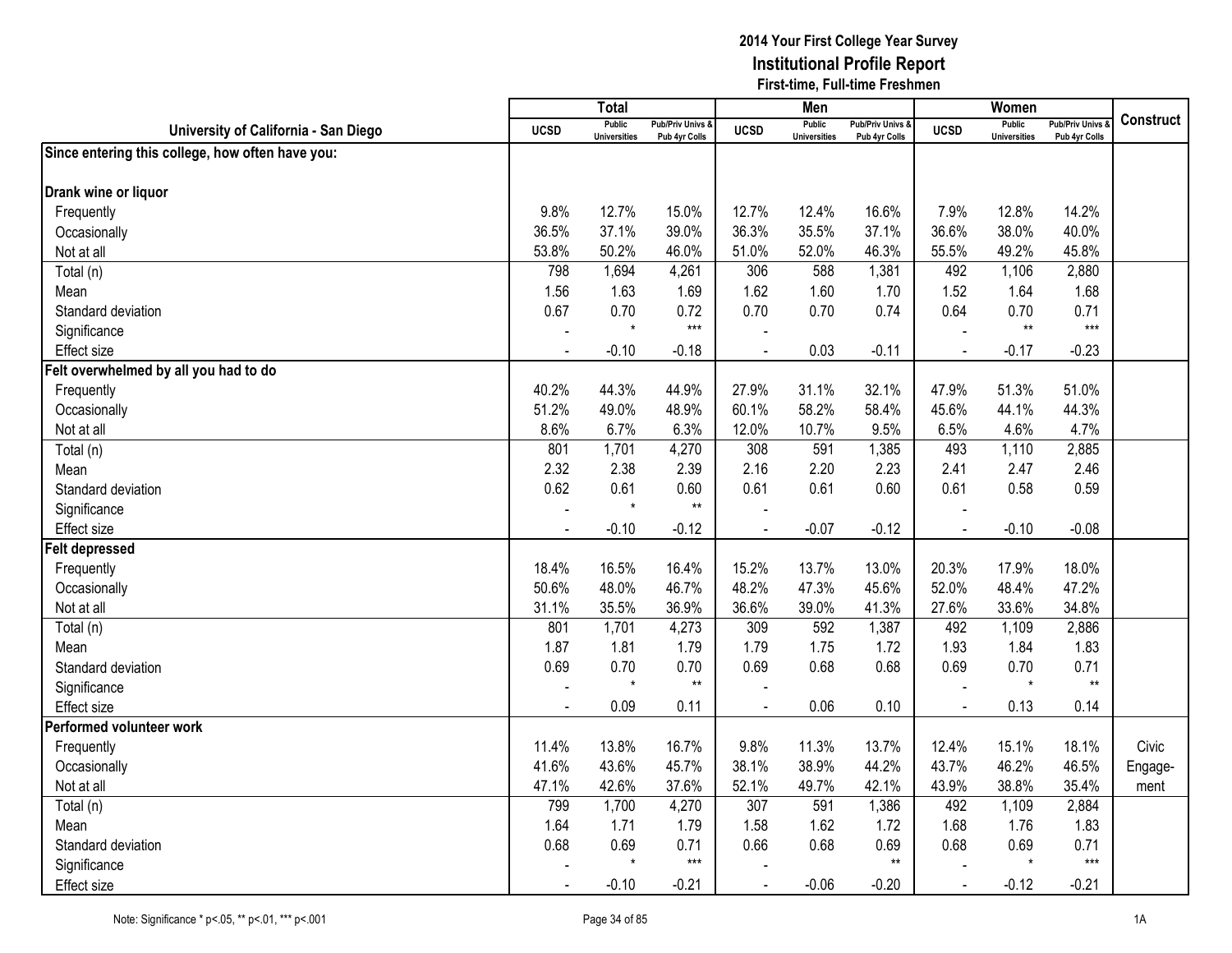|                                                          |             | <b>Total</b>                         |                                              |             | Men                                  |                                              |                | Women                                |                                              |                  |
|----------------------------------------------------------|-------------|--------------------------------------|----------------------------------------------|-------------|--------------------------------------|----------------------------------------------|----------------|--------------------------------------|----------------------------------------------|------------------|
| University of California - San Diego                     | <b>UCSD</b> | <b>Public</b><br><b>Universities</b> | <b>Pub/Priv Univs &amp;</b><br>Pub 4yr Colls | <b>UCSD</b> | <b>Public</b><br><b>Universities</b> | <b>Pub/Priv Univs &amp;</b><br>Pub 4yr Colls | <b>UCSD</b>    | <b>Public</b><br><b>Universities</b> | <b>Pub/Priv Univs &amp;</b><br>Pub 4yr Colls | <b>Construct</b> |
| Since entering this college, how often have you:         |             |                                      |                                              |             |                                      |                                              |                |                                      |                                              |                  |
| Asked a professor for advice after class                 |             |                                      |                                              |             |                                      |                                              |                |                                      |                                              |                  |
| Frequently                                               | 7.3%        | 12.8%                                | 18.5%                                        | 6.8%        | 12.3%                                | 18.6%                                        | 7.6%           | 13.1%                                | 18.4%                                        |                  |
| Occasionally                                             | 54.7%       | 60.8%                                | 62.4%                                        | 61.0%       | 64.2%                                | 64.1%                                        | 50.7%          | 58.9%                                | 61.6%                                        | Faculty          |
| Not at all                                               | 38.0%       | 26.4%                                | 19.1%                                        | 32.1%       | 23.5%                                | 17.2%                                        | 41.7%          | 28.0%                                | 20.0%                                        | Interaction      |
| Total (n)                                                | 797         | 1,687                                | 4,228                                        | 308         | 587                                  | 1,374                                        | 489            | 1,100                                | 2,854                                        |                  |
| Mean                                                     | 1.69        | 1.86                                 | 1.99                                         | 1.75        | 1.89                                 | 2.01                                         | 1.66           | 1.85                                 | 1.98                                         |                  |
| Standard deviation                                       | 0.60        | 0.61                                 | 0.61                                         | 0.57        | 0.59                                 | 0.60                                         | 0.61           | 0.62                                 | 0.62                                         |                  |
| Significance                                             |             | $***$                                | $***$                                        |             | $***$                                | $***$                                        |                | $***$                                | $***$                                        |                  |
| <b>Effect size</b>                                       |             | $-0.28$                              | $-0.49$                                      |             | $-0.24$                              | $-0.43$                                      | $\blacksquare$ | $-0.31$                              | $-0.52$                                      |                  |
| Voted in a student election                              |             |                                      |                                              |             |                                      |                                              |                |                                      |                                              |                  |
| Frequently                                               | 13.7%       | 10.4%                                | 11.3%                                        | 10.1%       | 8.4%                                 | 11.5%                                        | 16.0%          | 11.5%                                | 11.2%                                        |                  |
| Occasionally                                             | 48.2%       | 40.1%                                | 41.6%                                        | 51.6%       | 41.7%                                | 43.8%                                        | 46.1%          | 39.3%                                | 40.5%                                        |                  |
| Not at all                                               | 38.0%       | 49.5%                                | 47.1%                                        | 38.2%       | 49.9%                                | 44.7%                                        | 37.9%          | 49.2%                                | 48.2%                                        |                  |
| Total (n)                                                | 794         | 1,684                                | 4,226                                        | 306         | 585                                  | 1,371                                        | 488            | 1,099                                | 2,855                                        |                  |
| Mean                                                     | 1.76        | 1.61                                 | 1.64                                         | 1.72        | 1.58                                 | 1.67                                         | 1.78           | 1.62                                 | 1.63                                         |                  |
| Standard deviation                                       | 0.68        | 0.67                                 | 0.68                                         | 0.64        | 0.64                                 | 0.67                                         | 0.70           | 0.68                                 | 0.68                                         |                  |
| Significance                                             |             | $***$                                | $***$                                        |             | $^{\star\star}$                      |                                              |                | $***$                                | $***$                                        |                  |
| <b>Effect size</b>                                       |             | 0.22                                 | 0.18                                         |             | 0.22                                 | 0.07                                         | $\blacksquare$ | 0.24                                 | 0.22                                         |                  |
| Worked on a local, state, or national political campaign |             |                                      |                                              |             |                                      |                                              |                |                                      |                                              |                  |
| Frequently                                               | 1.8%        | 1.6%                                 | 1.9%                                         | 2.3%        | 2.0%                                 | 2.6%                                         | 1.4%           | 1.4%                                 | 1.6%                                         | Civic            |
| Occasionally                                             | 8.5%        | 6.3%                                 | 7.8%                                         | 9.7%        | 7.8%                                 | 9.5%                                         | 7.8%           | 5.5%                                 | 6.9%                                         | Engage-          |
| Not at all                                               | 89.7%       | 92.1%                                | 90.3%                                        | 88.0%       | 90.1%                                | 87.9%                                        | 90.8%          | 93.2%                                | 91.5%                                        | ment             |
| Total (n)                                                | 797         | 1,685                                | 4,222                                        | 308         | 587                                  | 1,372                                        | 489            | 1,098                                | 2,850                                        |                  |
| Mean                                                     | 1.12        | 1.09                                 | 1.12                                         | 1.14        | 1.12                                 | 1.15                                         | 1.11           | 1.08                                 | 1.10                                         |                  |
| Standard deviation                                       | 0.38        | 0.34                                 | 0.38                                         | 0.41        | 0.38                                 | 0.42                                         | 0.35           | 0.32                                 | 0.35                                         |                  |
| Significance                                             |             | $\star$                              |                                              |             |                                      |                                              |                |                                      |                                              |                  |
| <b>Effect size</b>                                       |             | 0.09                                 | 0.00                                         |             | 0.05                                 | $-0.02$                                      |                | 0.09                                 | 0.03                                         |                  |
| Socialized with someone of another racial/ethnic group   |             |                                      |                                              |             |                                      |                                              |                |                                      |                                              |                  |
| Frequently                                               | 68.5%       | 61.4%                                | 61.6%                                        | 63.8%       | 58.3%                                | 57.9%                                        | 71.4%          | 63.0%                                | 63.4%                                        |                  |
| Occasionally                                             | 24.7%       | 32.8%                                | 32.2%                                        | 27.7%       | 35.2%                                | 35.7%                                        | 22.9%          | 31.5%                                | 30.6%                                        |                  |
| Not at all                                               | 6.8%        | 5.9%                                 | 6.2%                                         | 8.5%        | 6.5%                                 | 6.4%                                         | 5.7%           | 5.5%                                 | 6.0%                                         |                  |
| Total (n)                                                | 796         | 1,685                                | 4,225                                        | 307         | 585                                  | 1,370                                        | 489            | 1,100                                | 2,855                                        |                  |
| Mean                                                     | 2.62        | 2.55                                 | 2.55                                         | 2.55        | 2.52                                 | 2.51                                         | 2.66           | 2.57                                 | 2.57                                         |                  |
| Standard deviation                                       | 0.61        | 0.60                                 | 0.61                                         | 0.65        | 0.62                                 | 0.62                                         | 0.58           | 0.60                                 | 0.60                                         |                  |
| Significance                                             |             | $\star\star$                         | $**$                                         |             |                                      |                                              |                | $^{\star\star}$                      | $\star\star$                                 |                  |
| <b>Effect size</b>                                       |             | 0.12                                 | 0.11                                         |             | 0.05                                 | 0.06                                         |                | 0.15                                 | 0.15                                         |                  |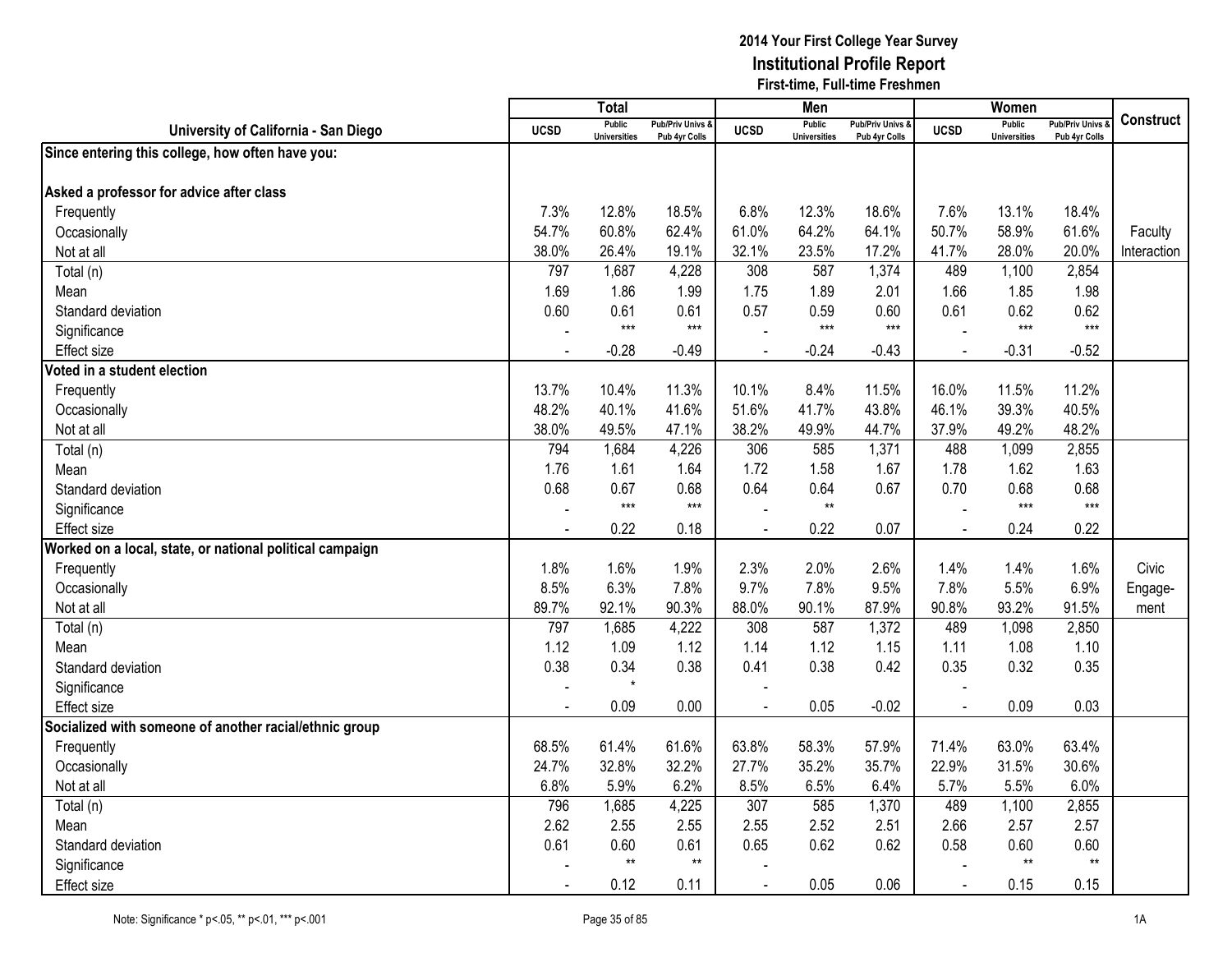|                                                     |                | <b>Total</b>                         |                                   |             | Men                           |                                   |                | Women                                |                                        |                  |
|-----------------------------------------------------|----------------|--------------------------------------|-----------------------------------|-------------|-------------------------------|-----------------------------------|----------------|--------------------------------------|----------------------------------------|------------------|
| University of California - San Diego                | <b>UCSD</b>    | <b>Public</b><br><b>Universities</b> | Pub/Priv Univs &<br>Pub 4yr Colls | <b>UCSD</b> | Public<br><b>Universities</b> | Pub/Priv Univs &<br>Pub 4yr Colls | <b>UCSD</b>    | <b>Public</b><br><b>Universities</b> | <b>Pub/Priv Univs</b><br>Pub 4yr Colls | <b>Construct</b> |
| Since entering this college, how often have you:    |                |                                      |                                   |             |                               |                                   |                |                                      |                                        |                  |
|                                                     |                |                                      |                                   |             |                               |                                   |                |                                      |                                        |                  |
| Come late to class                                  |                |                                      |                                   |             |                               |                                   |                |                                      |                                        |                  |
| Frequently                                          | 9.9%           | 6.9%                                 | 6.3%                              | 11.1%       | 8.3%                          | 7.5%                              | 9.2%           | 6.2%                                 | 5.7%                                   | Academic         |
| Occasionally                                        | 60.8%          | 50.3%                                | 47.8%                             | 62.9%       | 56.2%                         | 53.3%                             | 59.5%          | 47.2%                                | 45.2%                                  | Disengage-       |
| Not at all                                          | 29.3%          | 42.7%                                | 45.9%                             | 26.1%       | 35.4%                         | 39.2%                             | 31.3%          | 46.6%                                | 49.1%                                  | ment             |
| Total (n)                                           | 796            | 1,687                                | 4,228                             | 307         | 587                           | 1,374                             | 489            | 1,100                                | 2,854                                  |                  |
| Mean                                                | 1.81           | 1.64                                 | 1.60                              | 1.85        | 1.73                          | 1.68                              | 1.78           | 1.60                                 | 1.57                                   |                  |
| Standard deviation                                  | 0.60           | 0.61                                 | 0.60                              | 0.59        | 0.60                          | 0.61                              | 0.60           | 0.60                                 | 0.60                                   |                  |
| Significance                                        |                | $***$                                | $***$                             |             | $^{\star\star}$               | $***$                             |                | $***$                                | $***$                                  |                  |
| <b>Effect size</b>                                  | $\overline{a}$ | 0.28                                 | 0.35                              |             | 0.20                          | 0.28                              | $\Delta$       | 0.30                                 | 0.35                                   |                  |
| Posted on a course-related on-line discussion board |                |                                      |                                   |             |                               |                                   |                |                                      |                                        |                  |
| Frequently                                          | 9.2%           | 15.0%                                | 16.8%                             | 10.1%       | 13.3%                         | 14.4%                             | 8.6%           | 15.8%                                | 18.0%                                  |                  |
| Occasionally                                        | 45.0%          | 40.7%                                | 40.3%                             | 50.8%       | 45.4%                         | 43.6%                             | 41.3%          | 38.3%                                | 38.8%                                  |                  |
| Not at all                                          | 45.9%          | 44.3%                                | 42.8%                             | 39.1%       | 41.3%                         | 42.0%                             | 50.1%          | 45.9%                                | 43.3%                                  |                  |
| Total (n)                                           | 796            | 1,684                                | 4,220                             | 307         | 586                           | 1,372                             | 489            | 1,098                                | 2,848                                  |                  |
| Mean                                                | 1.63           | 1.71                                 | 1.74                              | 1.71        | 1.72                          | 1.72                              | 1.58           | 1.70                                 | 1.75                                   |                  |
| Standard deviation                                  | 0.65           | 0.71                                 | 0.73                              | 0.64        | 0.68                          | 0.70                              | 0.64           | 0.73                                 | 0.74                                   |                  |
| Significance                                        |                | $**$                                 | $***$                             |             |                               |                                   |                | $**$                                 | $***$                                  |                  |
| <b>Effect size</b>                                  | $\blacksquare$ | $-0.11$                              | $-0.15$                           |             | $-0.01$                       | $-0.01$                           | $\blacksquare$ | $-0.16$                              | $-0.23$                                |                  |
| Performed community service as part of class        |                |                                      |                                   |             |                               |                                   |                |                                      |                                        |                  |
| Frequently                                          | 1.9%           | 4.6%                                 | 5.3%                              | 2.6%        | 2.7%                          | 4.0%                              | 1.4%           | 5.6%                                 | 5.9%                                   |                  |
| Occasionally                                        | 12.4%          | 14.2%                                | 17.6%                             | 11.7%       | 13.1%                         | 17.3%                             | 12.9%          | 14.8%                                | 17.8%                                  |                  |
| Not at all                                          | 85.7%          | 81.2%                                | 77.1%                             | 85.7%       | 84.2%                         | 78.7%                             | 85.7%          | 79.6%                                | 76.3%                                  |                  |
| Total (n)                                           | 796            | 1,685                                | 4,221                             | 308         | 587                           | 1,370                             | 488            | 1,098                                | 2,851                                  |                  |
| Mean                                                | 1.16           | 1.23                                 | 1.28                              | 1.17        | 1.19                          | 1.25                              | 1.16           | 1.26                                 | 1.30                                   |                  |
| Standard deviation                                  | 0.42           | 0.52                                 | 0.56                              | 0.44        | 0.45                          | 0.52                              | 0.40           | 0.55                                 | 0.57                                   |                  |
| Significance                                        |                | $***$                                | $***$                             |             |                               | $\star$                           |                | $***$                                | $***$                                  |                  |
| <b>Effect size</b>                                  |                | $-0.13$                              | $-0.21$                           |             | $-0.04$                       | $-0.15$                           |                | $-0.18$                              | $-0.25$                                |                  |
| <b>Discussed religion</b>                           |                |                                      |                                   |             |                               |                                   |                |                                      |                                        |                  |
| Frequently                                          | 17.4%          | 19.1%                                | 22.7%                             | 17.5%       | 18.7%                         | 22.0%                             | 17.4%          | 19.3%                                | 23.1%                                  |                  |
| Occasionally                                        | 51.1%          | 53.7%                                | 54.0%                             | 50.0%       | 52.7%                         | 53.5%                             | 51.7%          | 54.2%                                | 54.2%                                  |                  |
| Not at all                                          | 31.5%          | 27.3%                                | 23.3%                             | 32.5%       | 28.6%                         | 24.5%                             | 30.9%          | 26.5%                                | 22.7%                                  |                  |
| Total (n)                                           | 797            | 1,688                                | 4,225                             | 308         | 588                           | 1,373                             | 489            | 1,100                                | 2,852                                  |                  |
| Mean                                                | 1.86           | 1.92                                 | 1.99                              | 1.85        | 1.90                          | 1.97                              | 1.87           | 1.93                                 | 2.00                                   |                  |
| Standard deviation                                  | 0.69           | 0.68                                 | 0.68                              | 0.69        | 0.68                          | 0.68                              | 0.68           | 0.67                                 | 0.68                                   |                  |
| Significance                                        |                | $\star$                              | $***$                             |             |                               | $**$                              |                |                                      | $***$                                  |                  |
| <b>Effect size</b>                                  |                | $-0.09$                              | $-0.19$                           |             | $-0.07$                       | $-0.18$                           |                | $-0.09$                              | $-0.19$                                |                  |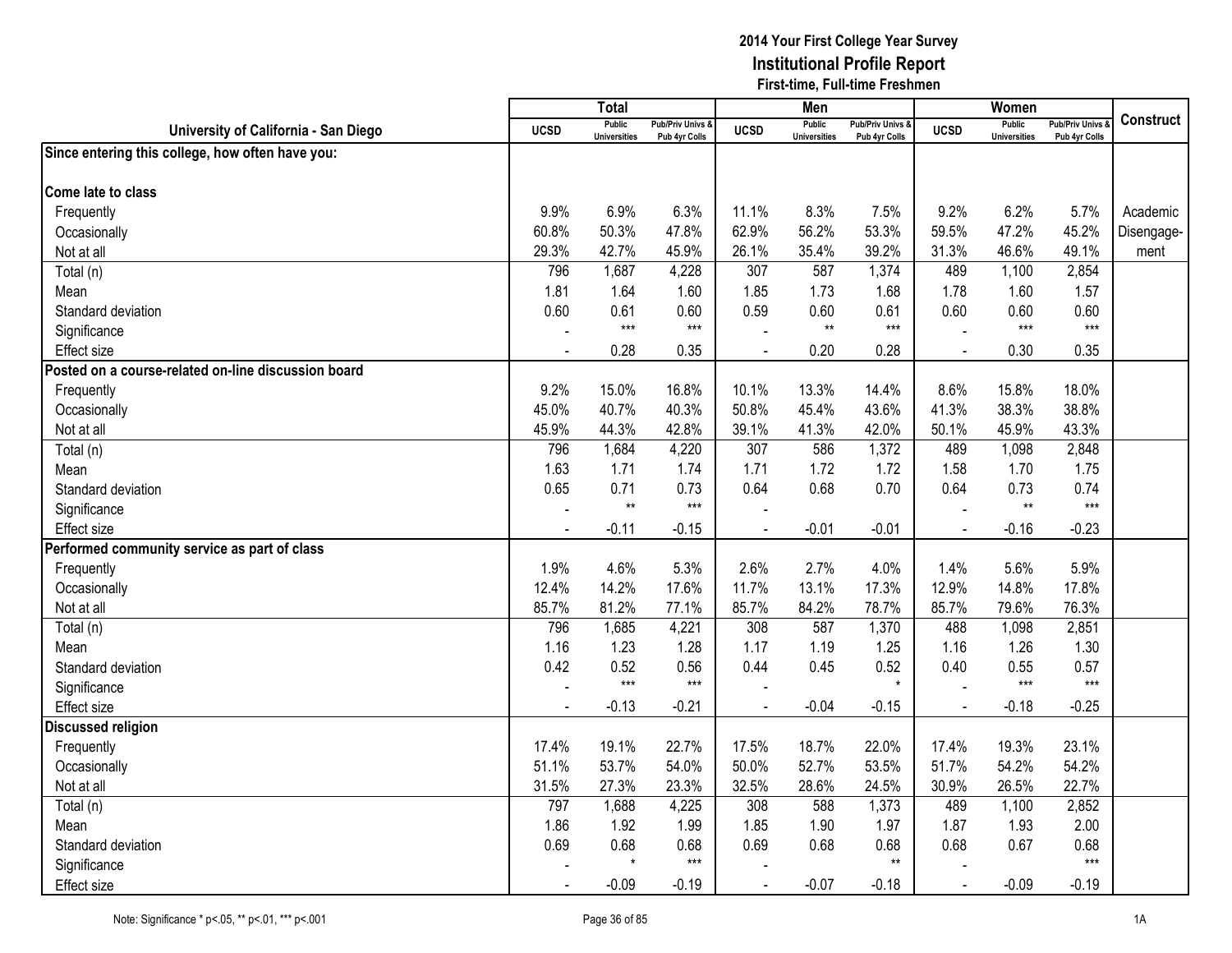|                                                  |             | Total                                |                                              |             | Men                                  |                                              |                | Women                                |                                              |                  |
|--------------------------------------------------|-------------|--------------------------------------|----------------------------------------------|-------------|--------------------------------------|----------------------------------------------|----------------|--------------------------------------|----------------------------------------------|------------------|
| University of California - San Diego             | <b>UCSD</b> | <b>Public</b><br><b>Universities</b> | <b>Pub/Priv Univs &amp;</b><br>Pub 4yr Colls | <b>UCSD</b> | <b>Public</b><br><b>Universities</b> | <b>Pub/Priv Univs &amp;</b><br>Pub 4yr Colls | <b>UCSD</b>    | <b>Public</b><br><b>Universities</b> | <b>Pub/Priv Univs &amp;</b><br>Pub 4yr Colls | <b>Construct</b> |
| Since entering this college, how often have you: |             |                                      |                                              |             |                                      |                                              |                |                                      |                                              |                  |
|                                                  |             |                                      |                                              |             |                                      |                                              |                |                                      |                                              |                  |
| <b>Discussed politics</b>                        |             |                                      |                                              |             |                                      |                                              |                |                                      |                                              |                  |
| Frequently                                       | 14.2%       | 15.2%                                | 17.6%                                        | 18.2%       | 19.9%                                | 21.6%                                        | 11.7%          | 12.7%                                | 15.6%                                        |                  |
| Occasionally                                     | 49.2%       | 52.9%                                | 53.2%                                        | 49.4%       | 52.4%                                | 53.4%                                        | 49.1%          | 53.1%                                | 53.1%                                        |                  |
| Not at all                                       | 36.6%       | 31.9%                                | 29.2%                                        | 32.5%       | 27.7%                                | 25.0%                                        | 39.3%          | 34.1%                                | 31.3%                                        |                  |
| Total (n)                                        | 797         | 1,687                                | 4,227                                        | 308         | 588                                  | 1,374                                        | 489            | 1,099                                | 2,853                                        |                  |
| Mean                                             | 1.78        | 1.83                                 | 1.88                                         | 1.86        | 1.92                                 | 1.97                                         | 1.72           | 1.79                                 | 1.84                                         |                  |
| Standard deviation                               | 0.68        | 0.67                                 | 0.67<br>$***$                                | 0.70        | 0.69                                 | 0.68<br>$\star$                              | 0.66           | 0.65<br>$\star$                      | 0.67<br>$***$                                |                  |
| Significance                                     |             |                                      |                                              |             |                                      |                                              |                |                                      |                                              |                  |
| <b>Effect size</b>                               |             | $-0.07$                              | $-0.15$                                      |             | $-0.09$                              | $-0.16$                                      | $\blacksquare$ | $-0.11$                              | $-0.18$                                      |                  |
| Maintained a healthy diet                        |             |                                      |                                              |             |                                      |                                              |                |                                      |                                              |                  |
| Frequently                                       | 21.0%       | 27.8%                                | 27.6%                                        | 22.1%       | 27.3%                                | 28.5%                                        | 20.3%          | 28.0%                                | 27.1%                                        |                  |
| Occasionally                                     | 64.2%       | 60.1%                                | 60.3%                                        | 64.0%       | 60.2%                                | 59.9%                                        | 64.3%          | 60.0%                                | 60.5%                                        |                  |
| Not at all                                       | 14.8%       | 12.2%                                | 12.1%                                        | 14.0%       | 12.5%                                | 11.5%                                        | 15.4%          | 12.0%                                | 12.3%                                        |                  |
| Total (n)                                        | 796         | 1,685                                | 4,221                                        | 308         | 586                                  | 1,370                                        | 488            | 1,099                                | 2,851                                        |                  |
| Mean                                             | 2.06        | 2.16                                 | 2.16                                         | 2.08        | 2.15                                 | 2.17                                         | 2.05           | 2.16                                 | 2.15                                         |                  |
| Standard deviation                               | 0.60        | 0.61                                 | 0.61                                         | 0.60        | 0.61                                 | 0.61                                         | 0.60           | 0.61                                 | 0.61                                         |                  |
| Significance                                     |             | $***$                                | $***$                                        |             |                                      | $\star$                                      |                | $***$                                | $***$                                        |                  |
| <b>Effect size</b>                               |             | $-0.16$                              | $-0.16$                                      |             | $-0.11$                              | $-0.15$                                      | $\blacksquare$ | $-0.18$                              | $-0.16$                                      |                  |
| Had adequate sleep                               |             |                                      |                                              |             |                                      |                                              |                |                                      |                                              |                  |
| Frequently                                       | 22.6%       | 24.9%                                | 24.6%                                        | 22.1%       | 23.3%                                | 23.7%                                        | 22.9%          | 25.7%                                | 25.0%                                        |                  |
| Occasionally                                     | 58.3%       | 57.9%                                | 59.3%                                        | 56.8%       | 57.3%                                | 60.6%                                        | 59.3%          | 58.2%                                | 58.6%                                        |                  |
| Not at all                                       | 19.1%       | 17.2%                                | 16.2%                                        | 21.1%       | 19.4%                                | 15.7%                                        | 17.8%          | 16.1%                                | 16.4%                                        |                  |
| Total (n)                                        | 797         | 1,688                                | 4,228                                        | 308         | 588                                  | 1,375                                        | 489            | 1,100                                | 2,853                                        |                  |
| Mean                                             | 2.04        | 2.08                                 | 2.08                                         | 2.01        | 2.04                                 | 2.08                                         | 2.05           | 2.10                                 | 2.09                                         |                  |
| Standard deviation                               | 0.64        | 0.64                                 | 0.63                                         | 0.66        | 0.65                                 | 0.62                                         | 0.64           | 0.64                                 | 0.64                                         |                  |
| Significance                                     |             |                                      |                                              |             |                                      |                                              |                |                                      |                                              |                  |
| <b>Effect size</b>                               |             | $-0.06$                              | $-0.06$                                      |             | $-0.05$                              | $-0.11$                                      |                | $-0.08$                              | $-0.06$                                      |                  |
| Helped raise money for a cause or campaign       |             |                                      |                                              |             |                                      |                                              |                |                                      |                                              |                  |
| Frequently                                       | 6.8%        | 9.0%                                 | 9.5%                                         | 7.8%        | 7.2%                                 | 7.4%                                         | 6.1%           | 10.0%                                | 10.5%                                        | Civic            |
| Occasionally                                     | 22.7%       | 26.6%                                | 27.1%                                        | 20.6%       | 23.8%                                | 26.2%                                        | 24.0%          | 28.1%                                | 27.6%                                        | Engage-          |
| Not at all                                       | 70.5%       | 64.4%                                | 63.4%                                        | 71.6%       | 69.1%                                | 66.3%                                        | 69.9%          | 61.9%                                | 61.9%                                        | ment             |
| Total (n)                                        | 794         | 1,682                                | 4,218                                        | 306         | 585                                  | 1,372                                        | 488            | 1,097                                | 2,846                                        |                  |
| Mean                                             | 1.36        | 1.45                                 | 1.46                                         | 1.36        | 1.38                                 | 1.41                                         | 1.36           | 1.48                                 | 1.49                                         |                  |
| Standard deviation                               | 0.61        | 0.65                                 | 0.66                                         | 0.62        | 0.62                                 | 0.63                                         | 0.60           | 0.67                                 | 0.68                                         |                  |
| Significance                                     |             | $\star\star$                         | $***$                                        |             |                                      |                                              |                | $***$                                | $***$                                        |                  |
| <b>Effect size</b>                               |             | $-0.14$                              | $-0.15$                                      |             | $-0.03$                              | $-0.08$                                      |                | $-0.18$                              | $-0.19$                                      |                  |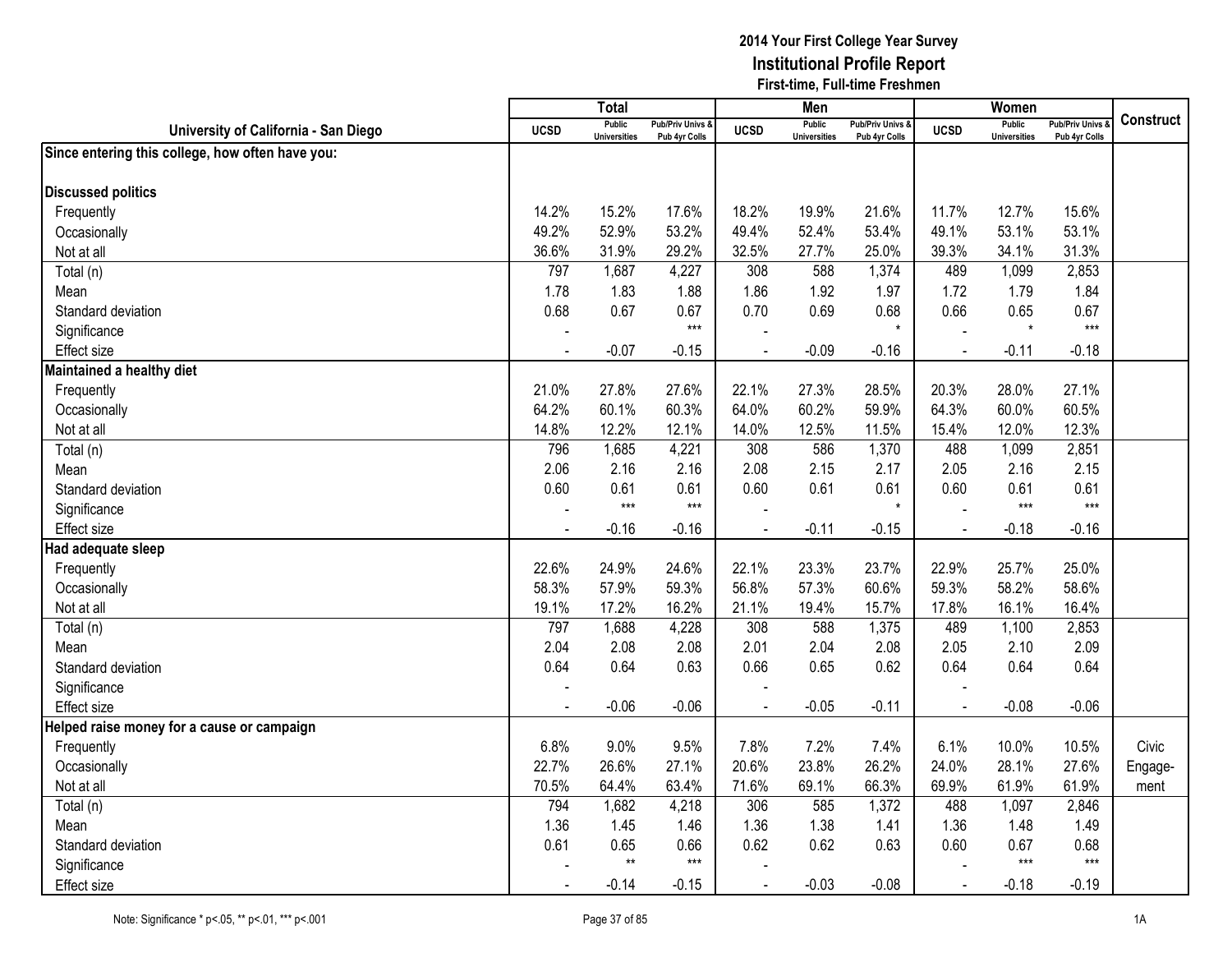|                                                                         |             | <b>Total</b>                  |                                   |             | Men                                  |                                   |             | Women                                |                                        |                  |
|-------------------------------------------------------------------------|-------------|-------------------------------|-----------------------------------|-------------|--------------------------------------|-----------------------------------|-------------|--------------------------------------|----------------------------------------|------------------|
| University of California - San Diego                                    | <b>UCSD</b> | Public<br><b>Universities</b> | Pub/Priv Univs &<br>Pub 4yr Colls | <b>UCSD</b> | <b>Public</b><br><b>Universities</b> | Pub/Priv Univs &<br>Pub 4yr Colls | <b>UCSD</b> | <b>Public</b><br><b>Universities</b> | <b>Pub/Priv Univs</b><br>Pub 4yr Colls | <b>Construct</b> |
| Since entering this college, how often have you:                        |             |                               |                                   |             |                                      |                                   |             |                                      |                                        |                  |
|                                                                         |             |                               |                                   |             |                                      |                                   |             |                                      |                                        |                  |
| Publicly communicated your opinion about a cause (e.g., blog, email,    |             |                               |                                   |             |                                      |                                   |             |                                      |                                        |                  |
| petition)                                                               |             |                               |                                   |             |                                      |                                   |             |                                      |                                        |                  |
| Frequently                                                              | 6.9%        | 7.6%                          | 8.3%                              | 7.5%        | 7.7%                                 | 7.7%                              | 6.6%        | 7.6%                                 | 8.6%                                   | Civic            |
| Occasionally                                                            | 28.4%       | 28.3%                         | 28.7%                             | 28.6%       | 25.7%                                | 28.0%                             | 28.3%       | 29.6%                                | 29.1%                                  | Engage-          |
| Not at all                                                              | 64.7%       | 64.1%                         | 63.0%                             | 64.0%       | 66.6%                                | 64.3%                             | 65.2%       | 62.8%                                | 62.4%                                  | ment             |
| Total (n)                                                               | 796         | 1,684                         | 4,217                             | 308         | 587                                  | 1,371                             | 488         | 1,097                                | 2,846                                  |                  |
| Mean                                                                    | 1.42        | 1.43                          | 1.45                              | 1.44        | 1.41                                 | 1.43                              | 1.41        | 1.45                                 | 1.46                                   |                  |
| Standard deviation                                                      | 0.62        | 0.63                          | 0.64                              | 0.63        | 0.63                                 | 0.63                              | 0.61        | 0.63                                 | 0.65                                   |                  |
| Significance                                                            |             |                               |                                   |             |                                      |                                   |             |                                      |                                        |                  |
| Effect size                                                             |             | $-0.02$                       | $-0.05$                           |             | 0.05                                 | 0.02                              |             | $-0.06$                              | $-0.08$                                |                  |
| How many times in the past two weeks, if any, have you had five or more |             |                               |                                   |             |                                      |                                   |             |                                      |                                        |                  |
| alcoholic drinks in a row?                                              |             |                               |                                   |             |                                      |                                   |             |                                      |                                        |                  |
| 10 or more times                                                        | 0.4%        | 0.4%                          | 0.6%                              | 0.4%        | 0.4%                                 | 0.9%                              | 0.4%        | 0.4%                                 | 0.4%                                   |                  |
| 6-9 times                                                               | 1.2%        | 1.2%                          | 1.3%                              | 3.0%        | 2.1%                                 | 2.3%                              | 0.2%        | 0.7%                                 | 0.9%                                   |                  |
| 3-5 times                                                               | 4.5%        | 6.0%                          | 7.7%                              | 5.9%        | 7.2%                                 | 10.4%                             | 3.7%        | 5.4%                                 | 6.4%                                   |                  |
| Twice                                                                   | 7.4%        | 8.0%                          | 8.7%                              | 9.6%        | 9.7%                                 | 11.3%                             | 6.1%        | 7.1%                                 | 7.5%                                   |                  |
| Once                                                                    | 12.8%       | 11.8%                         | 12.4%                             | 12.2%       | 10.4%                                | 10.8%                             | 13.2%       | 12.6%                                | 13.2%                                  |                  |
| None                                                                    | 73.6%       | 72.5%                         | 69.3%                             | 68.9%       | 70.2%                                | 64.3%                             | 76.3%       | 73.7%                                | 71.6%                                  |                  |
| Total (n)                                                               | 726         | 1,511                         | 3,708                             | 270         | 517                                  | 1,191                             | 456         | 994                                  | 2,517                                  |                  |
| Mean                                                                    | 1.48        | 1.53                          | 1.61                              | 1.63        | 1.62                                 | 1.78                              | 1.40        | 1.48                                 | 1.53                                   |                  |
| Standard deviation                                                      | 0.95        | 1.00                          | 1.07                              | 1.10        | 1.09                                 | 1.22                              | 0.84        | 0.94                                 | 0.99                                   |                  |
| Significance                                                            |             |                               | $***$                             |             |                                      |                                   |             |                                      | $**$                                   |                  |
| Effect size                                                             |             | $-0.05$                       | $-0.12$                           |             | 0.01                                 | $-0.12$                           |             | $-0.09$                              | $-0.13$                                |                  |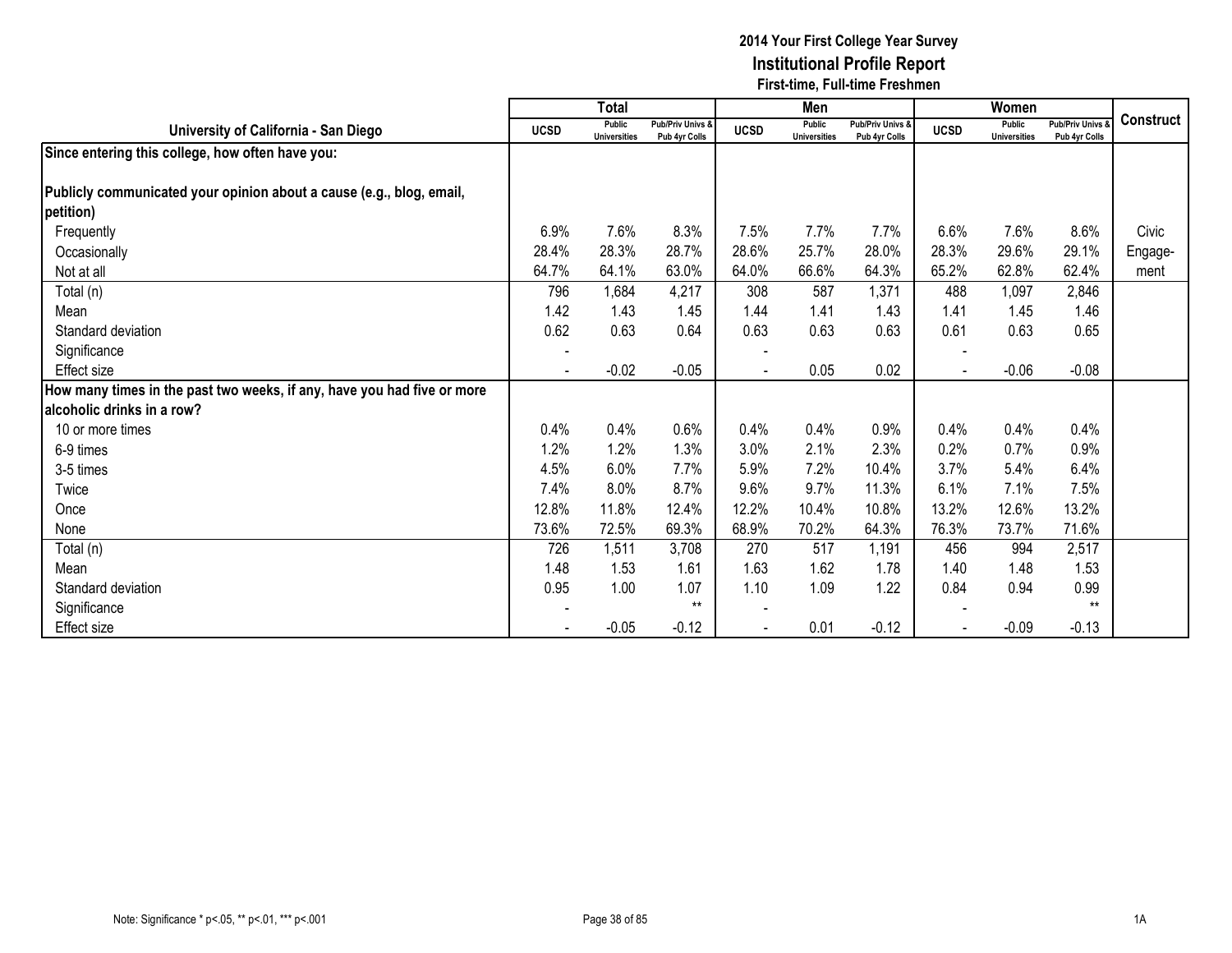|                                                                              |             | <b>Total</b>                         |                                   |             | Men                                  |                                   |             | Women                                |                                        |                  |
|------------------------------------------------------------------------------|-------------|--------------------------------------|-----------------------------------|-------------|--------------------------------------|-----------------------------------|-------------|--------------------------------------|----------------------------------------|------------------|
| University of California - San Diego                                         | <b>UCSD</b> | <b>Public</b><br><b>Universities</b> | Pub/Priv Univs &<br>Pub 4yr Colls | <b>UCSD</b> | <b>Public</b><br><b>Universities</b> | Pub/Priv Univs &<br>Pub 4yr Colls | <b>UCSD</b> | <b>Public</b><br><b>Universities</b> | <b>Pub/Priv Univs</b><br>Pub 4yr Colls | <b>Construct</b> |
| Please indicate the extent to which you agree or disagree with the following |             |                                      |                                   |             |                                      |                                   |             |                                      |                                        |                  |
| lstatements:                                                                 |             |                                      |                                   |             |                                      |                                   |             |                                      |                                        |                  |
| I have felt discriminated against at this institution because of my          |             |                                      |                                   |             |                                      |                                   |             |                                      |                                        |                  |
| race/ethnicity, gender, sexual orientation, or religious affiliation         |             |                                      |                                   |             |                                      |                                   |             |                                      |                                        |                  |
| Strongly agree                                                               | 3.0%        | 2.6%                                 | 2.6%                              | 4.3%        | 3.7%                                 | 3.2%                              | 2.3%        | 2.0%                                 | 2.4%                                   |                  |
| Agree                                                                        | 15.7%       | 12.3%                                | 11.9%                             | 13.6%       | 11.6%                                | 10.7%                             | 17.0%       | 12.7%                                | 12.4%                                  |                  |
| Disagree                                                                     | 47.1%       | 39.7%                                | 36.9%                             | 41.9%       | 34.6%                                | 32.5%                             | 50.3%       | 42.4%                                | 39.0%                                  |                  |
| Strongly disagree                                                            | 34.1%       | 45.3%                                | 48.6%                             | 40.2%       | 50.1%                                | 53.7%                             | 30.4%       | 42.8%                                | 46.2%                                  |                  |
| Total (n)                                                                    | 788         | 1,653                                | 4,113                             | 301         | 569                                  | 1,325                             | 487         | 1,084                                | 2,788                                  |                  |
| Mean                                                                         | 1.88        | 1.72                                 | 1.68                              | 1.82        | 1.69                                 | 1.63                              | 1.91        | 1.74                                 | 1.71                                   |                  |
| Standard deviation                                                           | 0.78        | 0.78                                 | 0.78                              | 0.83        | 0.82                                 | 0.80                              | 0.75        | 0.75                                 | 0.77                                   |                  |
| Significance                                                                 |             | $***$                                | $***$                             |             | $\star$                              | $***$                             |             | $***$                                | $***$                                  |                  |
| <b>Effect size</b>                                                           |             | 0.21                                 | 0.26                              |             | 0.16                                 | 0.24                              |             | 0.23                                 | 0.26                                   |                  |
| see myself as part of the campus community                                   |             |                                      |                                   |             |                                      |                                   |             |                                      |                                        |                  |
| Strongly agree                                                               | 11.0%       | 15.9%                                | 19.3%                             | 9.0%        | 12.3%                                | 17.1%                             | 12.3%       | 17.8%                                | 20.3%                                  |                  |
| Agree                                                                        | 65.0%       | 61.9%                                | 60.4%                             | 65.4%       | 61.7%                                | 60.7%                             | 64.7%       | 62.0%                                | 60.2%                                  |                  |
| Disagree                                                                     | 20.2%       | 17.7%                                | 16.5%                             | 20.9%       | 20.7%                                | 18.4%                             | 19.7%       | 16.2%                                | 15.6%                                  | Sense of         |
| Strongly disagree                                                            | 3.8%        | 4.5%                                 | 3.8%                              | 4.7%        | 5.3%                                 | 3.8%                              | 3.3%        | 4.1%                                 | 3.9%                                   | Belonging        |
| Total (n)                                                                    | 788         | 1,652                                | 4,110                             | 301         | 569                                  | 1,325                             | 487         | 1,083                                | 2,785                                  |                  |
| Mean                                                                         | 2.83        | 2.89                                 | 2.95                              | 2.79        | 2.81                                 | 2.91                              | 2.86        | 2.94                                 | 2.97                                   |                  |
| Standard deviation                                                           | 0.66        | 0.71                                 | 0.71                              | 0.66        | 0.71                                 | 0.71                              | 0.66        | 0.71                                 | 0.72                                   |                  |
| Significance                                                                 |             | $\star$                              | $***$                             |             |                                      | $**$                              |             | $\star$                              | $**$                                   |                  |
| Effect size                                                                  |             | $-0.08$                              | $-0.17$                           |             | $-0.03$                              | $-0.17$                           |             | $-0.11$                              | $-0.15$                                |                  |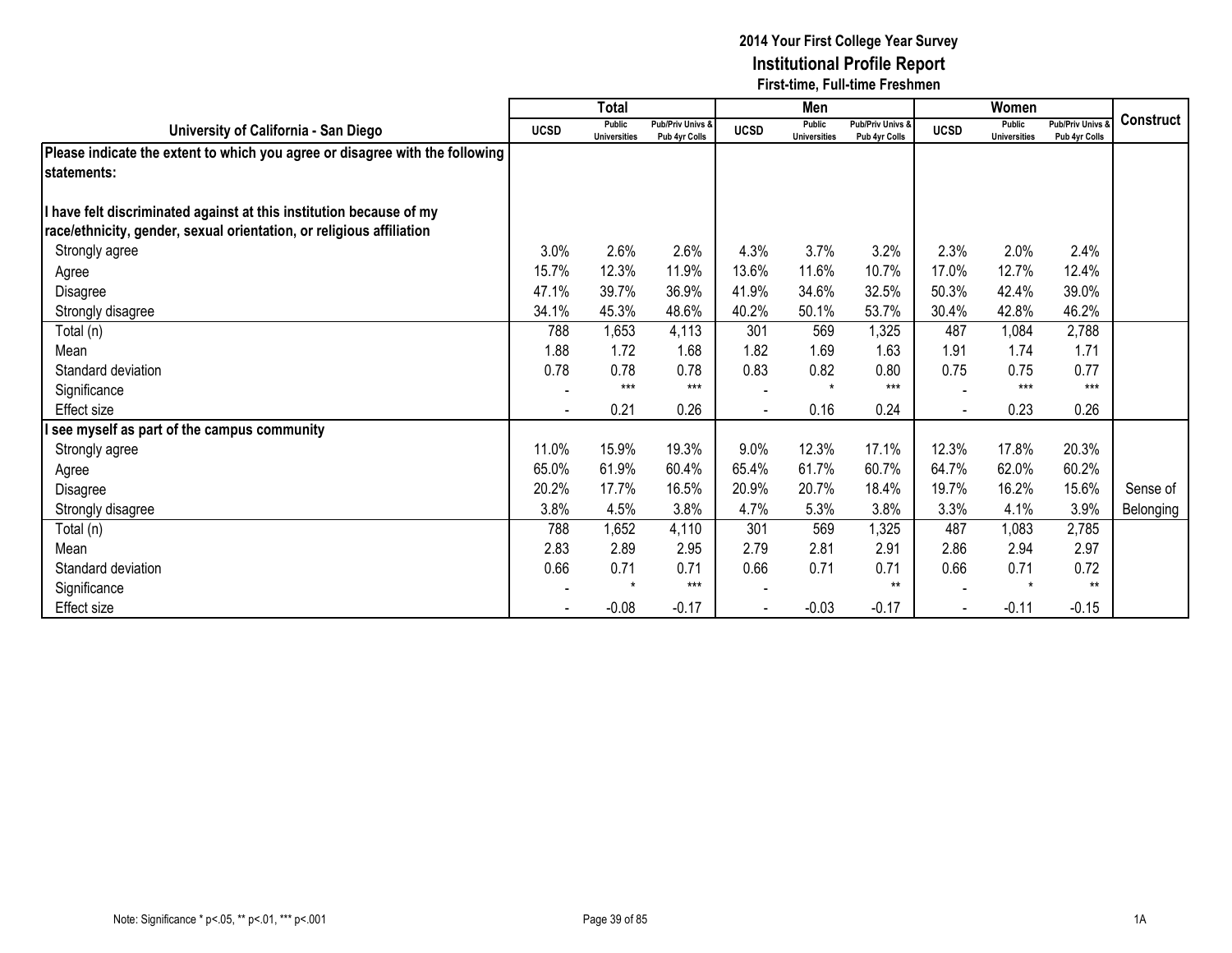|                                                                              |                          | <b>Total</b>                         |                                              |                | Men                                  |                                   |                | Women                                |                                        |                  |
|------------------------------------------------------------------------------|--------------------------|--------------------------------------|----------------------------------------------|----------------|--------------------------------------|-----------------------------------|----------------|--------------------------------------|----------------------------------------|------------------|
| University of California - San Diego                                         | <b>UCSD</b>              | <b>Public</b><br><b>Universities</b> | <b>Pub/Priv Univs &amp;</b><br>Pub 4yr Colls | <b>UCSD</b>    | <b>Public</b><br><b>Universities</b> | Pub/Priv Univs &<br>Pub 4yr Colls | <b>UCSD</b>    | <b>Public</b><br><b>Universities</b> | <b>Pub/Priv Univs</b><br>Pub 4yr Colls | <b>Construct</b> |
| Please indicate the extent to which you agree or disagree with the following |                          |                                      |                                              |                |                                      |                                   |                |                                      |                                        |                  |
| statements:                                                                  |                          |                                      |                                              |                |                                      |                                   |                |                                      |                                        |                  |
|                                                                              |                          |                                      |                                              |                |                                      |                                   |                |                                      |                                        |                  |
| Faculty showed concern about my progress                                     |                          |                                      |                                              |                |                                      |                                   |                |                                      |                                        |                  |
| Strongly agree                                                               | 5.6%                     | 8.8%                                 | 13.2%                                        | 5.0%           | 7.2%                                 | 12.9%                             | 6.0%           | 9.7%                                 | 13.3%                                  |                  |
| Agree                                                                        | 54.5%                    | 55.2%                                | 54.5%                                        | 51.8%          | 56.6%                                | 55.9%                             | 56.2%          | 54.4%                                | 53.8%                                  |                  |
| Disagree                                                                     | 32.2%                    | 27.2%                                | 23.7%                                        | 33.4%          | 27.3%                                | 22.2%                             | 31.5%          | 27.1%                                | 24.4%                                  |                  |
| Strongly disagree                                                            | 7.6%                     | 8.8%                                 | 8.6%                                         | 9.7%           | 8.8%                                 | 9.0%                              | 6.4%           | 8.8%                                 | 8.4%                                   |                  |
| Total (n)                                                                    | 785                      | 1,651                                | 4,105                                        | 299            | 567                                  | 1,323                             | 486            | 1,084                                | 2,782                                  |                  |
| Mean                                                                         | 2.58                     | 2.64                                 | 2.72                                         | 2.52           | 2.62                                 | 2.73                              | 2.62           | 2.65                                 | 2.72                                   |                  |
| Standard deviation                                                           | 0.71                     | 0.76                                 | 0.80                                         | 0.74           | 0.75                                 | 0.80                              | 0.70           | 0.77                                 | 0.80                                   |                  |
| Significance                                                                 | $\blacksquare$           |                                      | $***$                                        |                |                                      | $***$                             |                |                                      | $***$                                  |                  |
| Effect size                                                                  | $\overline{\phantom{a}}$ | $-0.08$                              | $-0.18$                                      | $\blacksquare$ | $-0.13$                              | $-0.26$                           | $\blacksquare$ | $-0.04$                              | $-0.13$                                |                  |
| There is a lot of racial tension on this campus                              |                          |                                      |                                              |                |                                      |                                   |                |                                      |                                        |                  |
| Strongly agree                                                               | 2.9%                     | 3.2%                                 | 2.8%                                         | 3.3%           | 3.2%                                 | 3.0%                              | 2.7%           | 3.2%                                 | 2.7%                                   |                  |
| Agree                                                                        | 16.1%                    | 14.6%                                | 14.2%                                        | 18.7%          | 15.9%                                | 15.3%                             | 14.5%          | 13.9%                                | 13.8%                                  |                  |
| Disagree                                                                     | 58.7%                    | 54.2%                                | 50.5%                                        | 51.8%          | 48.9%                                | 46.0%                             | 62.9%          | 56.9%                                | 52.6%                                  |                  |
| Strongly disagree                                                            | 22.3%                    | 28.1%                                | 32.5%                                        | 26.1%          | 32.0%                                | 35.8%                             | 19.9%          | 26.0%                                | 30.9%                                  |                  |
| Total (n)                                                                    | 782                      | 1,643                                | 4,093                                        | 299            | 566                                  | 1,318                             | 483            | 1,077                                | 2,775                                  |                  |
| Mean                                                                         | 2.00                     | 1.93                                 | 1.87                                         | 1.99           | 1.90                                 | 1.85                              | 2.00           | 1.94                                 | 1.88                                   |                  |
| Standard deviation                                                           | 0.71                     | 0.74                                 | 0.75                                         | 0.76           | 0.77                                 | 0.78                              | 0.67           | 0.72                                 | 0.74                                   |                  |
| Significance                                                                 | $\blacksquare$           | $\star$                              | $***$                                        |                |                                      | $**$                              |                |                                      | $***$                                  |                  |
| <b>Effect size</b>                                                           |                          | 0.09                                 | 0.17                                         |                | 0.12                                 | 0.18                              | $\overline{a}$ | 0.08                                 | 0.16                                   |                  |
| have been able to find a balance between academics and extracurricular       |                          |                                      |                                              |                |                                      |                                   |                |                                      |                                        |                  |
| activities                                                                   |                          |                                      |                                              |                |                                      |                                   |                |                                      |                                        |                  |
| Strongly agree                                                               | 7.5%                     | 11.1%                                | 13.2%                                        | 9.3%           | 11.3%                                | 13.5%                             | 6.4%           | 11.0%                                | 13.0%                                  |                  |
| Agree                                                                        | 58.2%                    | 64.5%                                | 63.6%                                        | 59.5%          | 65.0%                                | 63.0%                             | 57.4%          | 64.2%                                | 63.9%                                  |                  |
| Disagree                                                                     | 30.2%                    | 21.4%                                | 19.9%                                        | 28.6%          | 21.8%                                | 20.8%                             | 31.3%          | 21.2%                                | 19.4%                                  |                  |
| Strongly disagree                                                            | 4.1%                     | 3.0%                                 | 3.3%                                         | 2.7%           | 1.9%                                 | 2.6%                              | 4.9%           | 3.6%                                 | 3.6%                                   |                  |
| Total (n)                                                                    | 787                      | 1,652                                | 4,106                                        | 301            | 568                                  | 1,323                             | 486            | 1,084                                | 2,783                                  |                  |
| Mean                                                                         | 2.69                     | 2.84                                 | 2.87                                         | 2.75           | 2.86                                 | 2.87                              | 2.65           | 2.83                                 | 2.86                                   |                  |
| Standard deviation                                                           | 0.67                     | 0.65                                 | 0.67                                         | 0.65           | 0.62                                 | 0.66                              | 0.67           | 0.66                                 | 0.67                                   |                  |
| Significance                                                                 |                          | $***$                                | $***$                                        |                | $\star$                              | $***$                             |                | $***$                                | $***$                                  |                  |
| <b>Effect size</b>                                                           |                          | $-0.23$                              | $-0.27$                                      | $\blacksquare$ | $-0.18$                              | $-0.18$                           | $\sim$         | $-0.27$                              | $-0.31$                                |                  |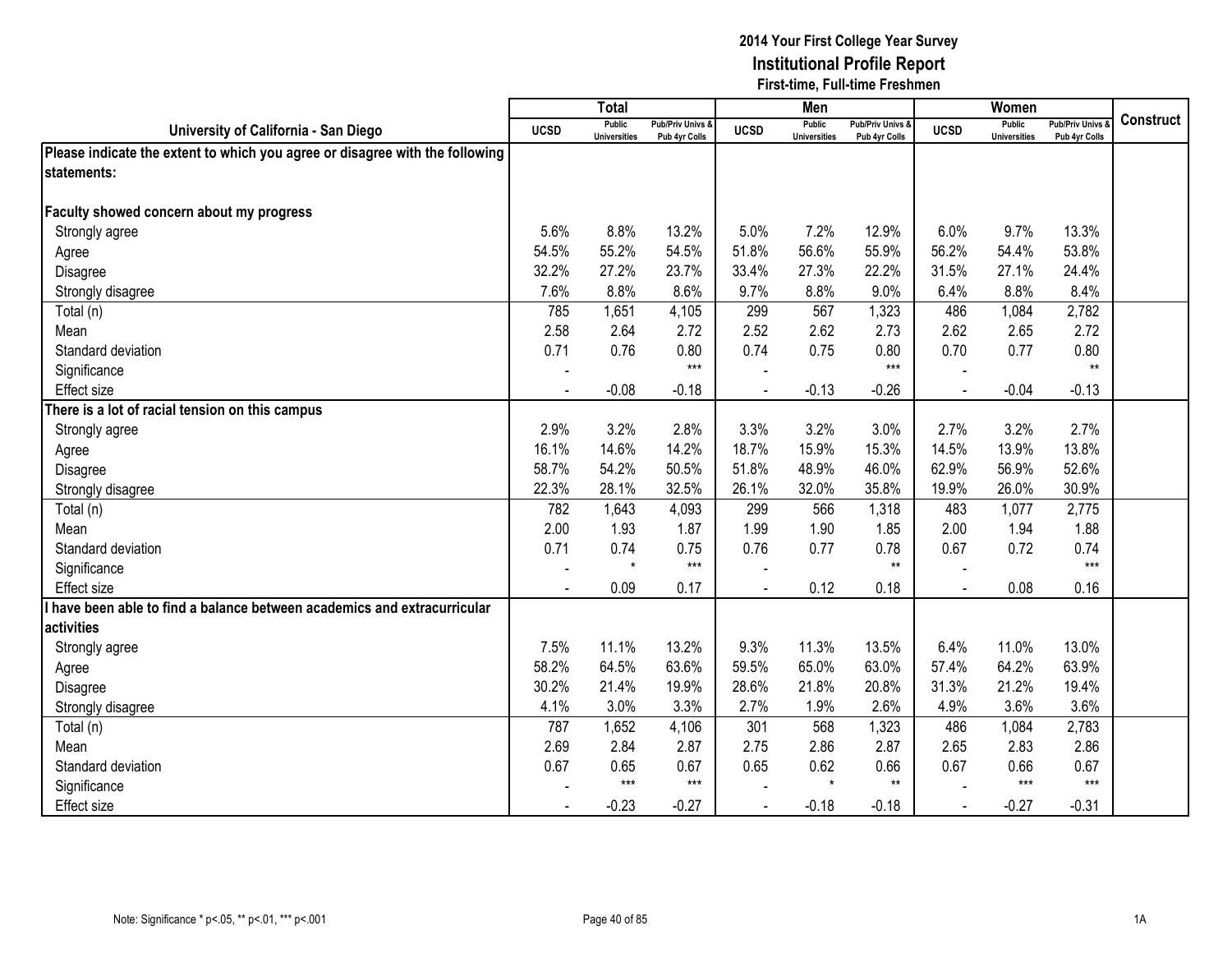|                                                                              |             | <b>Total</b>                         |                                   |             | Men                                  |                                   |                | Women                                |                                        |                  |
|------------------------------------------------------------------------------|-------------|--------------------------------------|-----------------------------------|-------------|--------------------------------------|-----------------------------------|----------------|--------------------------------------|----------------------------------------|------------------|
| University of California - San Diego                                         | <b>UCSD</b> | <b>Public</b><br><b>Universities</b> | Pub/Priv Univs &<br>Pub 4yr Colls | <b>UCSD</b> | <b>Public</b><br><b>Universities</b> | Pub/Priv Univs &<br>Pub 4yr Colls | <b>UCSD</b>    | <b>Public</b><br><b>Universities</b> | <b>Pub/Priv Univs</b><br>Pub 4yr Colls | <b>Construct</b> |
| Please indicate the extent to which you agree or disagree with the following |             |                                      |                                   |             |                                      |                                   |                |                                      |                                        |                  |
| statements:                                                                  |             |                                      |                                   |             |                                      |                                   |                |                                      |                                        |                  |
|                                                                              |             |                                      |                                   |             |                                      |                                   |                |                                      |                                        |                  |
| The admission/recruitment materials portrayed this campus accurately         |             |                                      |                                   |             |                                      |                                   |                |                                      |                                        |                  |
| Strongly agree                                                               | 3.6%        | 8.0%                                 | 11.3%                             | 3.7%        | 6.5%                                 | 10.6%                             | 3.5%           | 8.8%                                 | 11.6%                                  |                  |
| Agree                                                                        | 64.8%       | 67.4%                                | 66.0%                             | 57.8%       | 63.8%                                | 63.7%                             | 69.2%          | 69.2%                                | 67.1%                                  |                  |
| Disagree                                                                     | 26.8%       | 20.7%                                | 18.6%                             | 30.9%       | 24.1%                                | 20.7%                             | 24.2%          | 18.9%                                | 17.5%                                  |                  |
| Strongly disagree                                                            | 4.8%        | 3.9%                                 | 4.2%                              | 7.6%        | 5.6%                                 | 5.0%                              | 3.1%           | 3.1%                                 | 3.8%                                   |                  |
| Total (n)                                                                    | 785         | 1,648                                | 4,107                             | 301         | 569                                  | 1,326                             | 484            | 1,079                                | 2,781                                  |                  |
| Mean                                                                         | 2.67        | 2.79                                 | 2.84                              | 2.57        | 2.71                                 | 2.80                              | 2.73           | 2.84                                 | 2.86                                   |                  |
| Standard deviation                                                           | 0.62        | 0.63                                 | 0.66                              | 0.69        | 0.67                                 | 0.69                              | 0.57           | 0.61                                 | 0.65                                   |                  |
| Significance                                                                 |             | $***$                                | $***$                             |             | $^{\star\star}$                      | $***$                             |                | $***$                                | $***$                                  |                  |
| <b>Effect size</b>                                                           |             | $-0.19$                              | $-0.26$                           |             | $-0.21$                              | $-0.33$                           | $\blacksquare$ | $-0.18$                              | $-0.20$                                |                  |
| aculty empower me to learn here                                              |             |                                      |                                   |             |                                      |                                   |                |                                      |                                        |                  |
| Strongly agree                                                               | 8.4%        | 14.1%                                | 19.0%                             | 7.0%        | 11.2%                                | 18.3%                             | 9.3%           | 15.6%                                | 19.4%                                  |                  |
| Agree                                                                        | 66.8%       | 67.7%                                | 65.3%                             | 62.8%       | 67.0%                                | 64.6%                             | 69.3%          | 68.1%                                | 65.6%                                  |                  |
| Disagree                                                                     | 21.4%       | 15.9%                                | 13.8%                             | 25.6%       | 19.0%                                | 14.9%                             | 18.8%          | 14.4%                                | 13.2%                                  |                  |
| Strongly disagree                                                            | 3.4%        | 2.2%                                 | 1.9%                              | 4.7%        | 2.8%                                 | 2.3%                              | 2.7%           | 1.9%                                 | 1.7%                                   |                  |
| Total (n)                                                                    | 786         | 1,649                                | 4,104                             | 301         | 569                                  | 1,324                             | 485            | 1,080                                | 2,780                                  |                  |
| Mean                                                                         | 2.80        | 2.94                                 | 3.01                              | 2.72        | 2.87                                 | 2.99                              | 2.85           | 2.97                                 | 3.03                                   |                  |
| Standard deviation                                                           | 0.63        | 0.62                                 | 0.64                              | 0.66        | 0.63                                 | 0.65                              | 0.61           | 0.61                                 | 0.63                                   |                  |
| Significance                                                                 |             | $***$                                | $***$                             |             | $***$                                | $***$                             |                | $***$                                | $***$                                  |                  |
| <b>Effect size</b>                                                           |             | $-0.23$                              | $-0.33$                           |             | $-0.24$                              | $-0.42$                           |                | $-0.20$                              | $-0.29$                                |                  |
| If asked, I would recommend this college to others                           |             |                                      |                                   |             |                                      |                                   |                |                                      |                                        |                  |
| Strongly agree                                                               | 24.8%       | 36.8%                                | 40.6%                             | 23.1%       | 34.2%                                | 38.2%                             | 25.9%          | 38.2%                                | 41.7%                                  |                  |
| Agree                                                                        | 58.2%       | 50.5%                                | 46.8%                             | 55.5%       | 50.0%                                | 47.9%                             | 59.8%          | 50.7%                                | 46.2%                                  |                  |
| Disagree                                                                     | 12.4%       | 9.3%                                 | 9.2%                              | 13.4%       | 10.7%                                | 9.8%                              | 11.8%          | 8.5%                                 | 8.8%                                   | Sense of         |
| Strongly disagree                                                            | 4.6%        | 3.5%                                 | 3.5%                              | 8.0%        | 5.1%                                 | 4.1%                              | 2.5%           | 2.6%                                 | 3.2%                                   | Belonging        |
| Total (n)                                                                    | 782         | 1,649                                | 4,104                             | 299         | 568                                  | 1,324                             | 483            | 1,081                                | 2,780                                  |                  |
| Mean                                                                         | 3.03        | 3.21                                 | 3.24                              | 2.94        | 3.13                                 | 3.20                              | 3.09           | 3.25                                 | 3.26                                   |                  |
| Standard deviation                                                           | 0.75        | 0.75                                 | 0.76                              | 0.83        | 0.80                                 | 0.78                              | 0.68           | 0.71                                 | 0.75                                   |                  |
| Significance                                                                 |             | $***$                                | $***$                             |             | $**$                                 | $***$                             |                | $***$                                | $***$                                  |                  |
| <b>Effect size</b>                                                           |             | $-0.24$                              | $-0.28$                           |             | $-0.24$                              | $-0.33$                           |                | $-0.23$                              | $-0.23$                                |                  |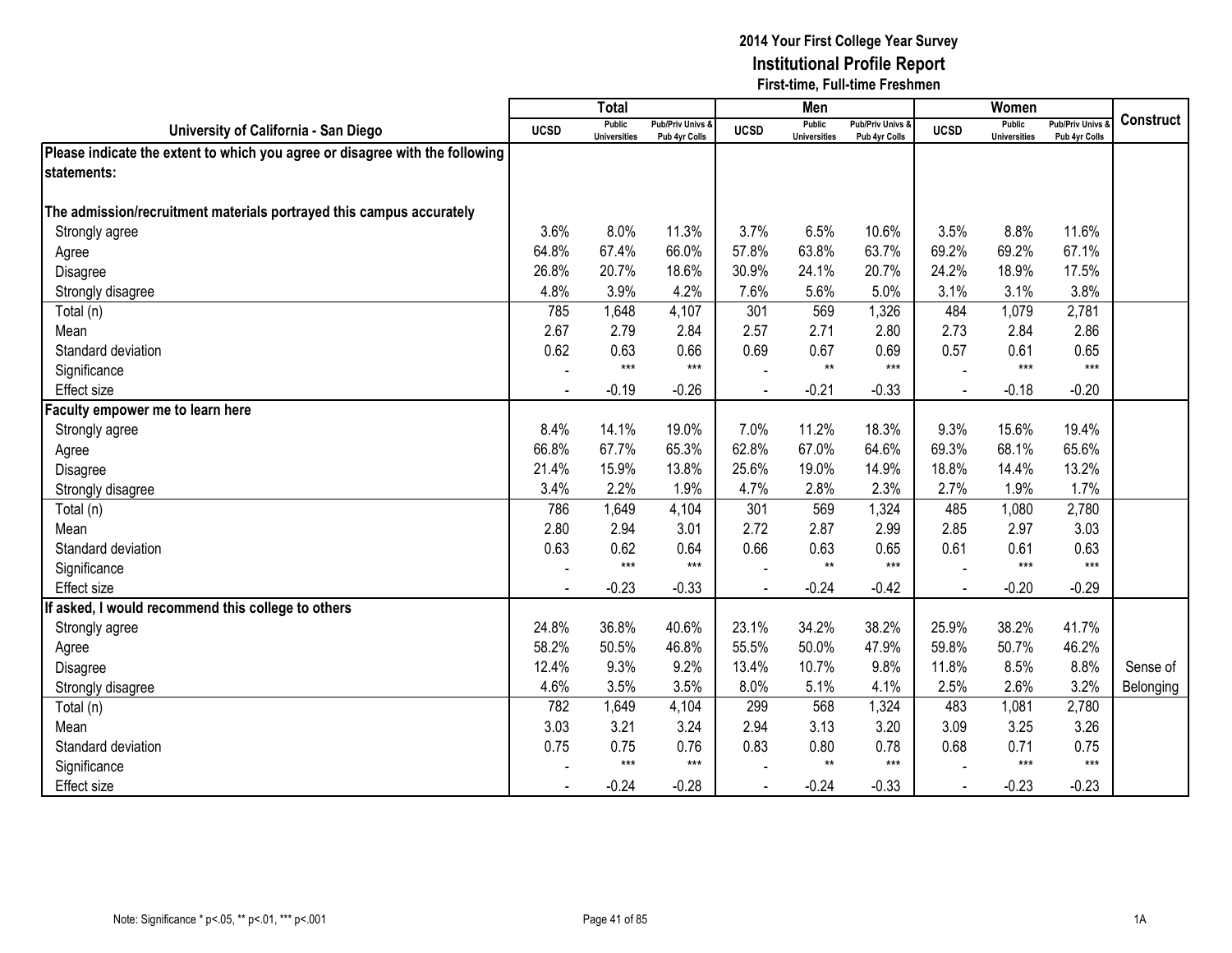|                                                                              |             | <b>Total</b>                         |                                   |             | Men                                  |                                   |             | Women                                |                                        |                  |
|------------------------------------------------------------------------------|-------------|--------------------------------------|-----------------------------------|-------------|--------------------------------------|-----------------------------------|-------------|--------------------------------------|----------------------------------------|------------------|
| University of California - San Diego                                         | <b>UCSD</b> | <b>Public</b><br><b>Universities</b> | Pub/Priv Univs &<br>Pub 4yr Colls | <b>UCSD</b> | <b>Public</b><br><b>Universities</b> | Pub/Priv Univs &<br>Pub 4yr Colls | <b>UCSD</b> | <b>Public</b><br><b>Universities</b> | <b>Pub/Priv Univs</b><br>Pub 4yr Colls | <b>Construct</b> |
| Please indicate the extent to which you agree or disagree with the following |             |                                      |                                   |             |                                      |                                   |             |                                      |                                        |                  |
| statements:                                                                  |             |                                      |                                   |             |                                      |                                   |             |                                      |                                        |                  |
|                                                                              |             |                                      |                                   |             |                                      |                                   |             |                                      |                                        |                  |
| At least one staff member has taken an interest in my development            |             |                                      |                                   |             |                                      |                                   |             |                                      |                                        |                  |
| Strongly agree                                                               | 13.1%       | 23.6%                                | 31.3%                             | 13.3%       | 21.6%                                | 29.9%                             | 13.0%       | 24.7%                                | 32.0%                                  |                  |
| Agree                                                                        | 48.8%       | 48.7%                                | 48.0%                             | 45.5%       | 48.3%                                | 47.8%                             | 50.8%       | 48.8%                                | 48.1%                                  |                  |
| Disagree                                                                     | 30.9%       | 22.3%                                | 16.7%                             | 33.6%       | 23.9%                                | 18.1%                             | 29.2%       | 21.5%                                | 16.0%                                  |                  |
| Strongly disagree                                                            | 7.2%        | 5.4%                                 | 4.1%                              | 7.6%        | 6.2%                                 | 4.2%                              | 7.0%        | 5.0%                                 | 4.0%                                   |                  |
| Total (n)                                                                    | 787         | 1,652                                | 4,110                             | 301         | 569                                  | 1,325                             | 486         | 1,083                                | 2,785                                  |                  |
| Mean                                                                         | 2.68        | 2.90                                 | 3.06                              | 2.64        | 2.85                                 | 3.03                              | 2.70        | 2.93                                 | 3.08                                   |                  |
| Standard deviation                                                           | 0.79        | 0.82                                 | 0.80                              | 0.81        | 0.83                                 | 0.81                              | 0.78        | 0.81                                 | 0.80                                   |                  |
| Significance                                                                 |             | $***$                                | $***$                             |             | $***$                                | $***$                             |             | $***$                                | $***$                                  |                  |
| <b>Effect size</b>                                                           |             | $-0.27$                              | $-0.48$                           |             | $-0.25$                              | $-0.48$                           |             | $-0.28$                              | $-0.48$                                |                  |
| feel valued at this institution                                              |             |                                      |                                   |             |                                      |                                   |             |                                      |                                        |                  |
| Strongly agree                                                               | 7.8%        | 15.2%                                | 20.1%                             | 8.0%        | 12.1%                                | 19.1%                             | 7.6%        | 16.7%                                | 20.6%                                  |                  |
| Agree                                                                        | 49.9%       | 51.5%                                | 53.1%                             | 46.8%       | 52.4%                                | 52.1%                             | 51.8%       | 51.1%                                | 53.6%                                  |                  |
| Disagree                                                                     | 34.7%       | 27.2%                                | 22.0%                             | 35.5%       | 27.2%                                | 22.5%                             | 34.2%       | 27.2%                                | 21.8%                                  |                  |
| Strongly disagree                                                            | 7.6%        | 6.1%                                 | 4.7%                              | 9.6%        | 8.3%                                 | 6.2%                              | 6.4%        | 5.0%                                 | 4.1%                                   |                  |
| Total (n)                                                                    | 786         | 1,650                                | 4,108                             | 301         | 569                                  | 1,327                             | 485         | 1,081                                | 2,781                                  |                  |
| Mean                                                                         | 2.58        | 2.76                                 | 2.89                              | 2.53        | 2.68                                 | 2.84                              | 2.61        | 2.80                                 | 2.91                                   |                  |
| Standard deviation                                                           | 0.74        | 0.78                                 | 0.77                              | 0.78        | 0.79                                 | 0.80                              | 0.72        | 0.77                                 | 0.76                                   |                  |
| Significance                                                                 |             | $***$                                | $***$                             |             | $**$                                 | $***$                             |             | $***$                                | $***$                                  |                  |
| Effect size                                                                  |             | $-0.23$                              | $-0.40$                           |             | $-0.19$                              | $-0.39$                           |             | $-0.25$                              | $-0.39$                                |                  |
| Faculty believe in my potential to succeed academically                      |             |                                      |                                   |             |                                      |                                   |             |                                      |                                        |                  |
| Strongly agree                                                               | 9.0%        | 16.7%                                | 22.5%                             | 10.0%       | 14.9%                                | 22.0%                             | 8.5%        | 17.6%                                | 22.7%                                  |                  |
| Agree                                                                        | 62.6%       | 62.8%                                | 61.6%                             | 58.8%       | 62.2%                                | 60.6%                             | 64.9%       | 63.1%                                | 62.0%                                  |                  |
| Disagree                                                                     | 23.5%       | 17.2%                                | 13.5%                             | 26.2%       | 19.2%                                | 14.9%                             | 21.9%       | 16.2%                                | 12.9%                                  |                  |
| Strongly disagree                                                            | 4.8%        | 3.3%                                 | 2.4%                              | 5.0%        | 3.7%                                 | 2.5%                              | 4.7%        | 3.1%                                 | 2.4%                                   |                  |
| Total (n)                                                                    | 786         | 1,649                                | 4,101                             | 301         | 569                                  | 1,326                             | 485         | 1,080                                | 2,775                                  |                  |
| Mean                                                                         | 2.76        | 2.93                                 | 3.04                              | 2.74        | 2.88                                 | 3.02                              | 2.77        | 2.95                                 | 3.05                                   |                  |
| Standard deviation                                                           | 0.68        | 0.68                                 | 0.68                              | 0.70        | 0.69                                 | 0.68                              | 0.66        | 0.68                                 | 0.67                                   |                  |
| Significance                                                                 |             | $***$                                | $***$                             |             | $**$                                 | $***$                             |             | $***$                                | $***$                                  |                  |
| <b>Effect size</b>                                                           |             | $-0.25$                              | $-0.41$                           |             | $-0.20$                              | $-0.41$                           |             | $-0.26$                              | $-0.42$                                |                  |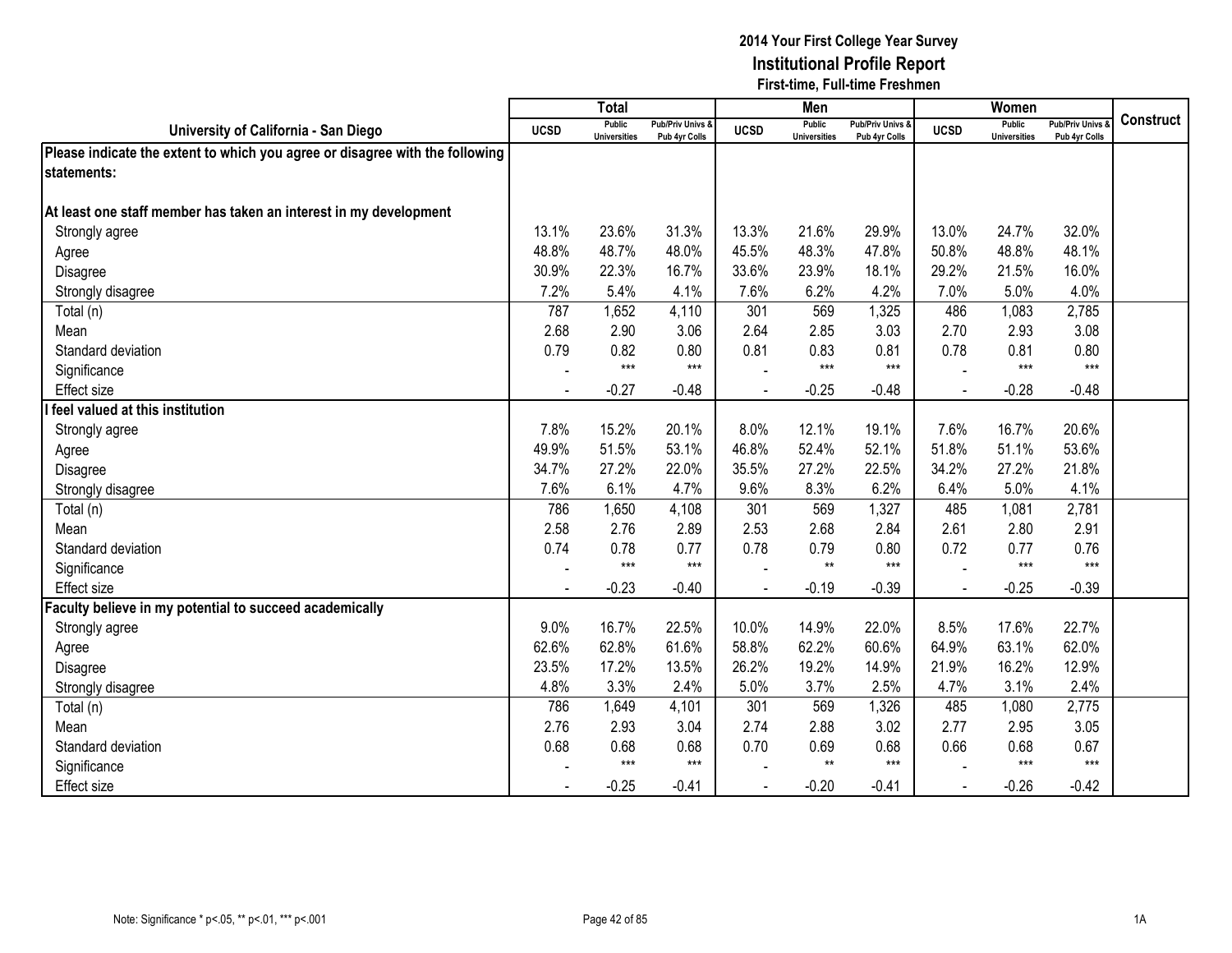|                                                                              |                | <b>Total</b>                         |                                   |                | Men                                  |                                   |                | Women                                |                                        |           |
|------------------------------------------------------------------------------|----------------|--------------------------------------|-----------------------------------|----------------|--------------------------------------|-----------------------------------|----------------|--------------------------------------|----------------------------------------|-----------|
| University of California - San Diego                                         | <b>UCSD</b>    | <b>Public</b><br><b>Universities</b> | Pub/Priv Univs &<br>Pub 4yr Colls | <b>UCSD</b>    | <b>Public</b><br><b>Universities</b> | Pub/Priv Univs &<br>Pub 4yr Colls | <b>UCSD</b>    | <b>Public</b><br><b>Universities</b> | <b>Pub/Priv Univs</b><br>Pub 4yr Colls | Construct |
| Please indicate the extent to which you agree or disagree with the following |                |                                      |                                   |                |                                      |                                   |                |                                      |                                        |           |
| statements:                                                                  |                |                                      |                                   |                |                                      |                                   |                |                                      |                                        |           |
|                                                                              |                |                                      |                                   |                |                                      |                                   |                |                                      |                                        |           |
| My college experiences have exposed me to diverse opinions, cultures, and    |                |                                      |                                   |                |                                      |                                   |                |                                      |                                        |           |
| values                                                                       |                |                                      |                                   |                |                                      |                                   |                |                                      |                                        |           |
| Strongly agree                                                               | 30.2%          | 29.8%                                | 33.3%                             | 27.3%          | 27.5%                                | 31.6%                             | 32.0%          | 31.1%                                | 34.1%                                  |           |
| Agree                                                                        | 58.6%          | 54.7%                                | 52.5%                             | 56.7%          | 53.0%                                | 51.2%                             | 59.8%          | 55.6%                                | 53.0%                                  |           |
| Disagree                                                                     | 8.8%           | 12.0%                                | 11.5%                             | 12.7%          | 15.0%                                | 13.7%                             | 6.4%           | 10.4%                                | 10.4%                                  |           |
| Strongly disagree                                                            | 2.4%           | 3.5%                                 | 2.8%                              | 3.3%           | 4.6%                                 | 3.5%                              | 1.9%           | 2.9%                                 | 2.4%                                   |           |
| Total (n)                                                                    | 785            | 1,650                                | 4,101                             | 300            | 568                                  | 1,324                             | 485            | 1,082                                | 2,777                                  |           |
| Mean                                                                         | 3.17           | 3.11                                 | 3.16                              | 3.08           | 3.03                                 | 3.11                              | 3.22           | 3.15                                 | 3.19                                   |           |
| Standard deviation                                                           | 0.68           | 0.74                                 | 0.73                              | 0.73           | 0.78                                 | 0.76                              | 0.64           | 0.71                                 | 0.71                                   |           |
| Significance                                                                 |                |                                      |                                   |                |                                      |                                   |                |                                      |                                        |           |
| <b>Effect size</b>                                                           | $\overline{a}$ | 0.08                                 | 0.01                              | $\overline{a}$ | 0.06                                 | $-0.04$                           |                | 0.10                                 | 0.04                                   |           |
| Staff encouraged me to get involved in campus activities                     |                |                                      |                                   |                |                                      |                                   |                |                                      |                                        |           |
| Strongly agree                                                               | 8.1%           | 11.3%                                | 15.4%                             | 7.8%           | 11.4%                                | 16.0%                             | 8.2%           | 11.2%                                | 15.1%                                  |           |
| Agree                                                                        | 53.0%          | 56.1%                                | 58.1%                             | 53.2%          | 55.9%                                | 58.2%                             | 52.8%          | 56.3%                                | 58.0%                                  |           |
| Disagree                                                                     | 32.0%          | 27.2%                                | 22.2%                             | 32.1%          | 27.2%                                | 21.2%                             | 32.0%          | 27.2%                                | 22.6%                                  |           |
| Strongly disagree                                                            | 6.9%           | 5.4%                                 | 4.3%                              | 6.8%           | 5.6%                                 | 4.6%                              | 6.9%           | 5.3%                                 | 4.2%                                   |           |
| Total (n)                                                                    | 768            | 1,607                                | 3,999                             | 293            | 555                                  | 1,290                             | 475            | 1,052                                | 2,709                                  |           |
| Mean                                                                         | 2.62           | 2.73                                 | 2.85                              | 2.62           | 2.73                                 | 2.86                              | 2.62           | 2.73                                 | 2.84                                   |           |
| Standard deviation                                                           | 0.73           | 0.73                                 | 0.72                              | 0.73           | 0.73                                 | 0.73                              | 0.73           | 0.73                                 | 0.72                                   |           |
| Significance                                                                 |                | $***$                                | $***$                             |                | $\star$                              | $***$                             |                | $**$                                 | $***$                                  |           |
| <b>Effect size</b>                                                           |                | $-0.15$                              | $-0.32$                           |                | $-0.15$                              | $-0.33$                           | $\overline{a}$ | $-0.15$                              | $-0.31$                                |           |
| In class, I have heard faculty express stereotypes based on race/ethnicity,  |                |                                      |                                   |                |                                      |                                   |                |                                      |                                        |           |
| gender, sexual orientation, or religious affiliation                         |                |                                      |                                   |                |                                      |                                   |                |                                      |                                        |           |
| Strongly agree                                                               | 4.1%           | 3.9%                                 | 4.2%                              | 4.1%           | 4.0%                                 | 4.3%                              | 4.0%           | 3.9%                                 | 4.1%                                   |           |
| Agree                                                                        | 24.3%          | 22.2%                                | 22.0%                             | 26.9%          | 23.2%                                | 22.1%                             | 22.7%          | 21.7%                                | 21.9%                                  |           |
| Disagree                                                                     | 49.3%          | 49.4%                                | 46.9%                             | 42.4%          | 44.4%                                | 43.1%                             | 53.5%          | 52.1%                                | 48.7%                                  |           |
| Strongly disagree                                                            | 22.4%          | 24.4%                                | 26.9%                             | 26.6%          | 28.4%                                | 30.5%                             | 19.8%          | 22.3%                                | 25.2%                                  |           |
| Total (n)                                                                    | 765            | 1,604                                | 3,991                             | 290            | 552                                  | 1,285                             | 475            | 1,052                                | 2,706                                  |           |
| Mean                                                                         | 2.10           | 2.06                                 | 2.03                              | 2.09           | 2.03                                 | 2.00                              | 2.11           | 2.07                                 | 2.05                                   |           |
| Standard deviation                                                           | 0.79           | 0.79                                 | 0.81                              | 0.83           | 0.82                                 | 0.84                              | 0.76           | 0.77                                 | 0.80                                   |           |
| Significance                                                                 |                |                                      | $\star$                           |                |                                      |                                   |                |                                      |                                        |           |
| <b>Effect size</b>                                                           |                | 0.05                                 | 0.09                              |                | 0.07                                 | 0.11                              |                | 0.05                                 | 0.08                                   |           |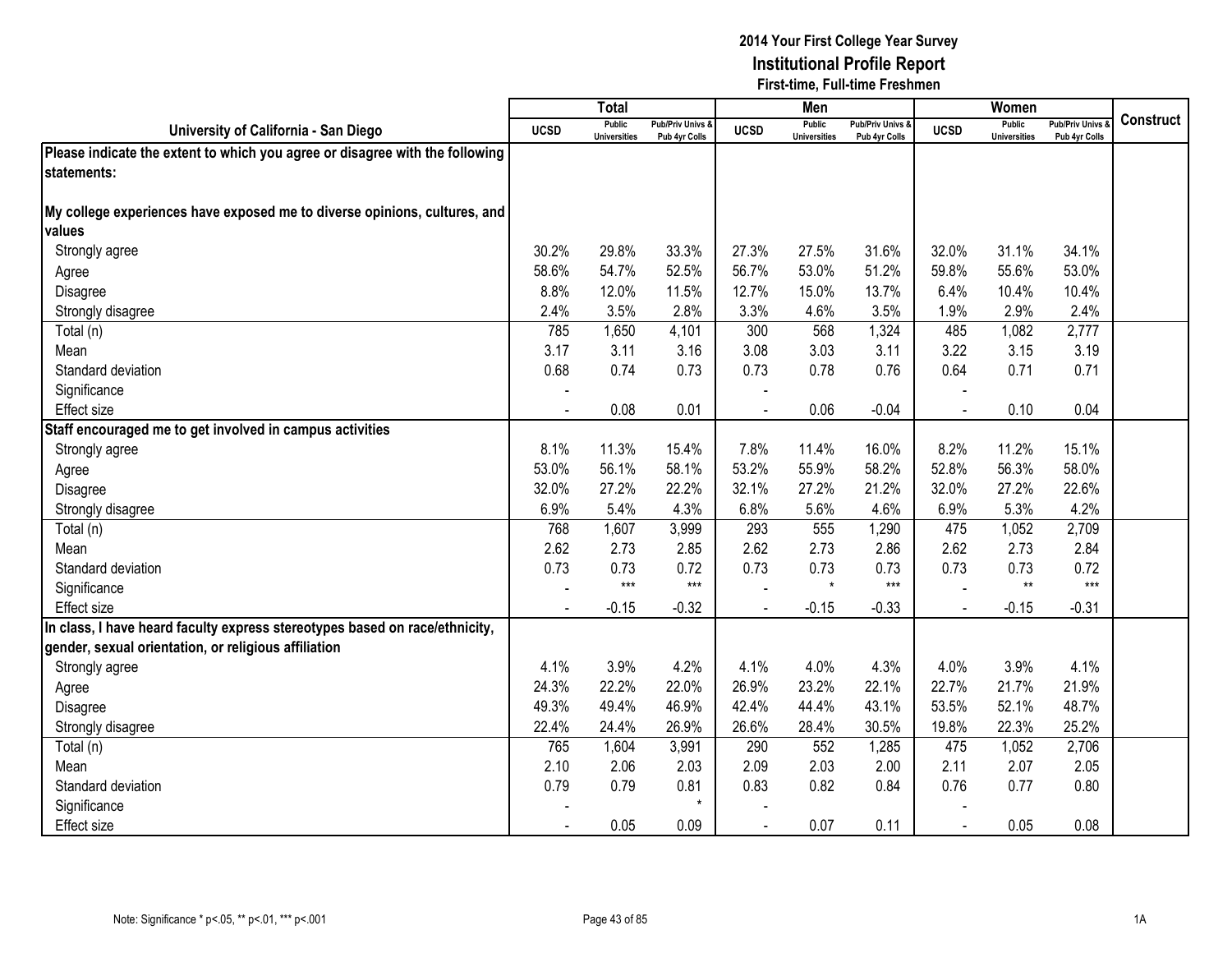|                                                                              |                | <b>Total</b>                         |                                              |                          | Men                                  |                                   |             | Women                                |                                        |                  |
|------------------------------------------------------------------------------|----------------|--------------------------------------|----------------------------------------------|--------------------------|--------------------------------------|-----------------------------------|-------------|--------------------------------------|----------------------------------------|------------------|
| University of California - San Diego                                         | <b>UCSD</b>    | <b>Public</b><br><b>Universities</b> | <b>Pub/Priv Univs &amp;</b><br>Pub 4yr Colls | <b>UCSD</b>              | <b>Public</b><br><b>Universities</b> | Pub/Priv Univs &<br>Pub 4yr Colls | <b>UCSD</b> | <b>Public</b><br><b>Universities</b> | <b>Pub/Priv Univs</b><br>Pub 4yr Colls | <b>Construct</b> |
| Please indicate the extent to which you agree or disagree with the following |                |                                      |                                              |                          |                                      |                                   |             |                                      |                                        |                  |
| statements:                                                                  |                |                                      |                                              |                          |                                      |                                   |             |                                      |                                        |                  |
|                                                                              |                |                                      |                                              |                          |                                      |                                   |             |                                      |                                        |                  |
| Staff recognize my achievements                                              |                |                                      |                                              |                          |                                      |                                   |             |                                      |                                        |                  |
| Strongly agree                                                               | 3.7%           | 6.6%                                 | 10.0%                                        | 4.1%                     | 6.4%                                 | 10.6%                             | 3.4%        | 6.7%                                 | 9.7%                                   |                  |
| Agree                                                                        | 46.0%          | 52.5%                                | 57.0%                                        | 44.3%                    | 50.8%                                | 55.2%                             | 47.0%       | 53.4%                                | 57.9%                                  |                  |
| Disagree                                                                     | 43.9%          | 35.7%                                | 29.0%                                        | 45.4%                    | 38.1%                                | 30.4%                             | 43.0%       | 34.5%                                | 28.3%                                  |                  |
| Strongly disagree                                                            | 6.4%           | 5.2%                                 | 4.0%                                         | 6.2%                     | 4.7%                                 | 3.8%                              | 6.5%        | 5.4%                                 | 4.1%                                   |                  |
| Total (n)                                                                    | 765            | 1,601                                | 3,989                                        | 291                      | 551                                  | 1,286                             | 474         | 1,050                                | 2,703                                  |                  |
| Mean                                                                         | 2.47           | 2.60                                 | 2.73                                         | 2.46                     | 2.59                                 | 2.73                              | 2.47        | 2.61                                 | 2.73                                   |                  |
| Standard deviation                                                           | 0.67           | 0.69                                 | 0.69                                         | 0.68                     | 0.68                                 | 0.70                              | 0.67        | 0.69                                 | 0.69                                   |                  |
| Significance                                                                 |                | $***$                                | $***$                                        |                          | $***$                                | $***$                             |             | $***$                                | $***$                                  |                  |
| <b>Effect size</b>                                                           | $\blacksquare$ | $-0.19$                              | $-0.38$                                      | $\overline{\phantom{a}}$ | $-0.19$                              | $-0.39$                           |             | $-0.20$                              | $-0.38$                                |                  |
| aculty encouraged me to meet with them outside of class                      |                |                                      |                                              |                          |                                      |                                   |             |                                      |                                        |                  |
| Strongly agree                                                               | 9.8%           | 15.2%                                | 17.6%                                        | 7.2%                     | 14.1%                                | 17.6%                             | 11.4%       | 15.7%                                | 17.5%                                  |                  |
| Agree                                                                        | 63.3%          | 62.6%                                | 61.8%                                        | 64.3%                    | 61.3%                                | 61.0%                             | 62.7%       | 63.3%                                | 62.2%                                  |                  |
| Disagree                                                                     | 21.4%          | 18.3%                                | 17.3%                                        | 23.4%                    | 20.6%                                | 17.6%                             | 20.2%       | 17.1%                                | 17.2%                                  |                  |
| Strongly disagree                                                            | 5.5%           | 3.9%                                 | 3.3%                                         | 5.2%                     | 4.0%                                 | 3.7%                              | 5.7%        | 3.9%                                 | 3.1%                                   |                  |
| Total (n)                                                                    | 766            | 1,602                                | 3,991                                        | 291                      | 553                                  | 1,288                             | 475         | 1,049                                | 2,703                                  |                  |
| Mean                                                                         | 2.77           | 2.89                                 | 2.94                                         | 2.74                     | 2.86                                 | 2.93                              | 2.80        | 2.91                                 | 2.94                                   |                  |
| Standard deviation                                                           | 0.69           | 0.69                                 | 0.69                                         | 0.67                     | 0.70                                 | 0.70                              | 0.71        | 0.69                                 | 0.68                                   |                  |
| Significance                                                                 |                | $***$                                | $***$                                        |                          | $\star$                              | $***$                             |             | $**$                                 | $***$                                  |                  |
| <b>Effect size</b>                                                           |                | $-0.17$                              | $-0.25$                                      | $\blacksquare$           | $-0.17$                              | $-0.27$                           |             | $-0.16$                              | $-0.21$                                |                  |
| am interested in seeking information about current social and political      |                |                                      |                                              |                          |                                      |                                   |             |                                      |                                        |                  |
| <i><b>issues</b></i>                                                         |                |                                      |                                              |                          |                                      |                                   |             |                                      |                                        |                  |
| Strongly agree                                                               | 10.6%          | 12.4%                                | 14.2%                                        | 9.9%                     | 13.4%                                | 16.6%                             | 10.9%       | 11.9%                                | 13.0%                                  |                  |
| Agree                                                                        | 48.0%          | 45.7%                                | 44.0%                                        | 45.5%                    | 44.7%                                | 44.1%                             | 49.5%       | 46.2%                                | 43.9%                                  | Civic            |
| Disagree                                                                     | 33.8%          | 33.7%                                | 32.6%                                        | 36.3%                    | 32.7%                                | 29.7%                             | 32.2%       | 34.2%                                | 34.0%                                  | Engage-          |
| Strongly disagree                                                            | 7.7%           | 8.2%                                 | 9.3%                                         | 8.2%                     | 9.2%                                 | 9.7%                              | 7.4%        | 7.7%                                 | 9.1%                                   | ment             |
| Total (n)                                                                    | 767            | 1,604                                | 3,989                                        | 292                      | 553                                  | 1,287                             | 475         | 1,051                                | 2,702                                  |                  |
| Mean                                                                         | 2.61           | 2.62                                 | 2.63                                         | 2.57                     | 2.62                                 | 2.67                              | 2.64        | 2.62                                 | 2.61                                   |                  |
| Standard deviation                                                           | 0.78           | 0.81                                 | 0.84                                         | 0.78                     | 0.83                                 | 0.86                              | 0.77        | 0.79                                 | 0.82                                   |                  |
| Significance                                                                 |                |                                      |                                              |                          |                                      |                                   |             |                                      |                                        |                  |
| Effect size                                                                  | $\blacksquare$ | $-0.01$                              | $-0.02$                                      | $\blacksquare$           | $-0.06$                              | $-0.12$                           | $\sim$      | 0.03                                 | 0.04                                   |                  |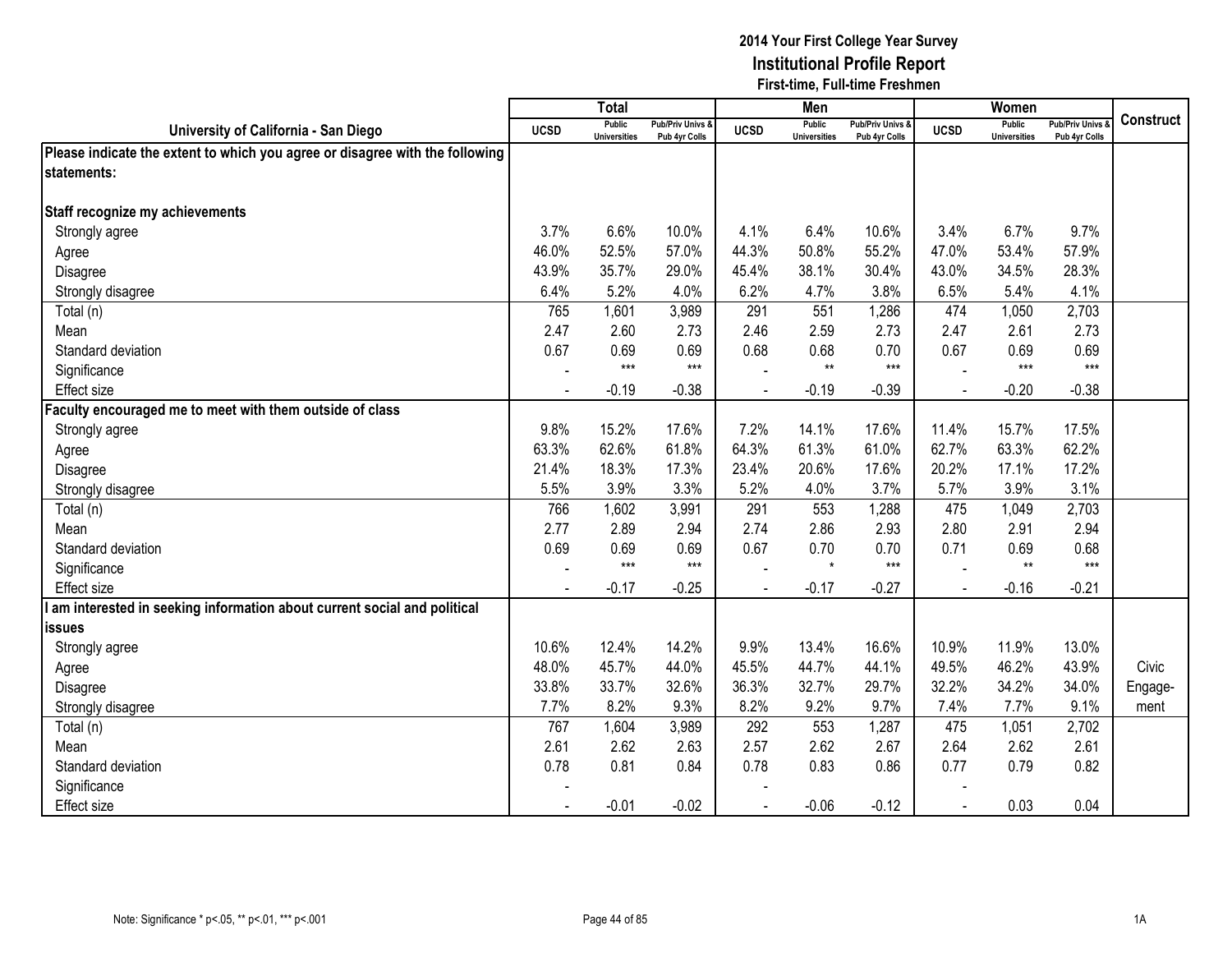|                                                                              |             | <b>Total</b>                         |                                   |             | Men                                  |                                   |                | Women                                |                                        |                  |
|------------------------------------------------------------------------------|-------------|--------------------------------------|-----------------------------------|-------------|--------------------------------------|-----------------------------------|----------------|--------------------------------------|----------------------------------------|------------------|
| University of California - San Diego                                         | <b>UCSD</b> | <b>Public</b><br><b>Universities</b> | Pub/Priv Univs &<br>Pub 4yr Colls | <b>UCSD</b> | <b>Public</b><br><b>Universities</b> | Pub/Priv Univs &<br>Pub 4yr Colls | <b>UCSD</b>    | <b>Public</b><br><b>Universities</b> | <b>Pub/Priv Univs</b><br>Pub 4yr Colls | <b>Construct</b> |
| Please indicate the extent to which you agree or disagree with the following |             |                                      |                                   |             |                                      |                                   |                |                                      |                                        |                  |
| statements:                                                                  |             |                                      |                                   |             |                                      |                                   |                |                                      |                                        |                  |
|                                                                              |             |                                      |                                   |             |                                      |                                   |                |                                      |                                        |                  |
| feel a sense of belonging to this campus                                     |             |                                      |                                   |             |                                      |                                   |                |                                      |                                        |                  |
| Strongly agree                                                               | 10.1%       | 15.6%                                | 19.7%                             | 10.0%       | 14.1%                                | 18.5%                             | 10.1%          | 16.4%                                | 20.3%                                  |                  |
| Agree                                                                        | 59.9%       | 57.3%                                | 57.0%                             | 57.0%       | 55.3%                                | 56.6%                             | 61.7%          | 58.3%                                | 57.1%                                  |                  |
| Disagree                                                                     | 24.3%       | 21.1%                                | 18.2%                             | 25.8%       | 23.1%                                | 19.3%                             | 23.4%          | 20.1%                                | 17.8%                                  | Sense of         |
| Strongly disagree                                                            | 5.7%        | 6.0%                                 | 5.1%                              | 7.2%        | 7.4%                                 | 5.7%                              | 4.8%           | 5.2%                                 | 4.8%                                   | Belonging        |
| Total (n)                                                                    | 766         | 1,604                                | 3,991                             | 291         | 553                                  | 1,288                             | 475            | 1,051                                | 2,703                                  |                  |
| Mean                                                                         | 2.74        | 2.82                                 | 2.91                              | 2.70        | 2.76                                 | 2.88                              | 2.77           | 2.86                                 | 2.93                                   |                  |
| Standard deviation                                                           | 0.71        | 0.76                                 | 0.76                              | 0.75        | 0.78                                 | 0.77                              | 0.69           | 0.74                                 | 0.75                                   |                  |
| Significance                                                                 |             | $\star$                              | $***$                             |             |                                      | $***$                             |                | $\star$                              | $***$                                  |                  |
| <b>Effect size</b>                                                           |             | $-0.11$                              | $-0.22$                           |             | $-0.08$                              | $-0.23$                           | $\blacksquare$ | $-0.12$                              | $-0.21$                                |                  |
| At least one faculty member has taken an interest in my development          |             |                                      |                                   |             |                                      |                                   |                |                                      |                                        |                  |
| Strongly agree                                                               | 9.2%        | 17.1%                                | 23.6%                             | 9.2%        | 15.6%                                | 23.9%                             | 9.2%           | 18.0%                                | 23.4%                                  |                  |
| Agree                                                                        | 47.5%       | 51.1%                                | 52.9%                             | 44.2%       | 50.5%                                | 51.9%                             | 49.6%          | 51.5%                                | 53.4%                                  |                  |
| Disagree                                                                     | 35.5%       | 26.4%                                | 19.7%                             | 37.7%       | 27.5%                                | 20.2%                             | 34.2%          | 25.9%                                | 19.5%                                  |                  |
| Strongly disagree                                                            | 7.7%        | 5.3%                                 | 3.8%                              | 8.9%        | 6.5%                                 | 4.1%                              | 6.9%           | 4.7%                                 | 3.7%                                   |                  |
| Total (n)                                                                    | 768         | 1,604                                | 3,991                             | 292         | 553                                  | 1,290                             | 476            | 1,051                                | 2,701                                  |                  |
| Mean                                                                         | 2.58        | 2.80                                 | 2.96                              | 2.54        | 2.75                                 | 2.96                              | 2.61           | 2.83                                 | 2.96                                   |                  |
| Standard deviation                                                           | 0.76        | 0.78                                 | 0.76                              | 0.78        | 0.79                                 | 0.78                              | 0.75           | 0.77                                 | 0.76                                   |                  |
| Significance                                                                 |             | $***$                                | $***$                             |             | $***$                                | $***$                             |                | $***$                                | $***$                                  |                  |
| <b>Effect size</b>                                                           |             | $-0.28$                              | $-0.50$                           |             | $-0.27$                              | $-0.54$                           |                | $-0.29$                              | $-0.46$                                |                  |
| feel I am a member of this college                                           |             |                                      |                                   |             |                                      |                                   |                |                                      |                                        |                  |
| Strongly agree                                                               | 12.4%       | 20.5%                                | 25.5%                             | 12.4%       | 18.6%                                | 24.3%                             | 12.4%          | 21.5%                                | 26.0%                                  |                  |
| Agree                                                                        | 64.8%       | 61.3%                                | 58.4%                             | 61.4%       | 60.4%                                | 58.5%                             | 66.8%          | 61.8%                                | 58.4%                                  |                  |
| Disagree                                                                     | 18.5%       | 13.6%                                | 12.4%                             | 21.0%       | 15.9%                                | 13.3%                             | 17.0%          | 12.5%                                | 12.0%                                  | Sense of         |
| Strongly disagree                                                            | 4.3%        | 4.5%                                 | 3.7%                              | 5.2%        | 5.1%                                 | 3.9%                              | 3.8%           | 4.3%                                 | 3.6%                                   | Belonging        |
| Total (n)                                                                    | 766         | 1,605                                | 3,990                             | 290         | 553                                  | 1,288                             | 476            | 1,052                                | 2,702                                  |                  |
| Mean                                                                         | 2.85        | 2.98                                 | 3.06                              | 2.81        | 2.93                                 | 3.03                              | 2.88           | 3.00                                 | 3.07                                   |                  |
| Standard deviation                                                           | 0.68        | 0.72                                 | 0.72                              | 0.71        | 0.74                                 | 0.73                              | 0.66           | 0.71                                 | 0.72                                   |                  |
| Significance                                                                 |             | $***$                                | $***$                             |             | $\star$                              | $***$                             |                | $**$                                 | $***$                                  |                  |
| <b>Effect size</b>                                                           |             | $-0.18$                              | $-0.29$                           |             | $-0.16$                              | $-0.30$                           |                | $-0.17$                              | $-0.26$                                |                  |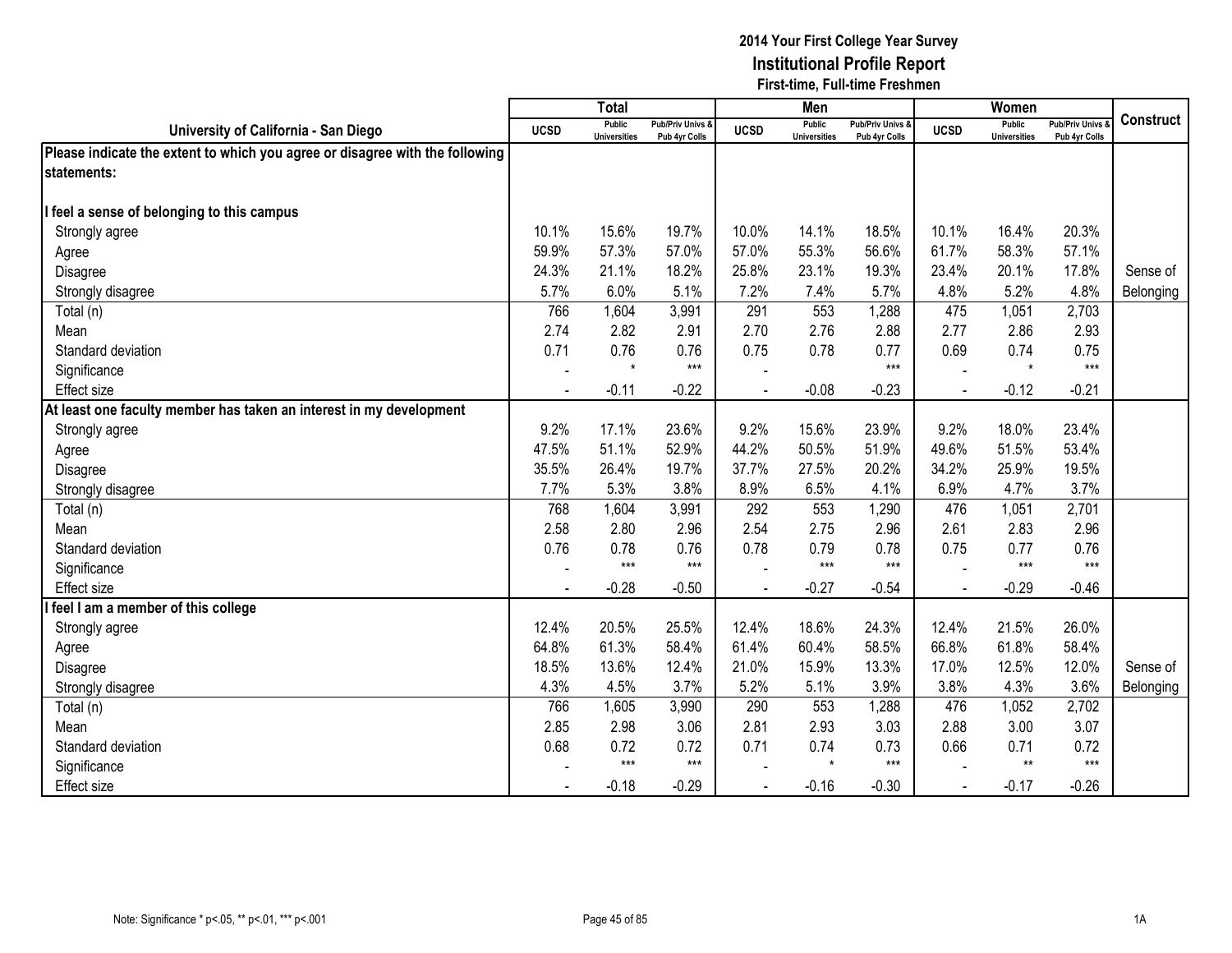|                                                                              |             | <b>Total</b>                         |                                   |             | Men                                  |                                   |             | Women                                |                                        |                  |
|------------------------------------------------------------------------------|-------------|--------------------------------------|-----------------------------------|-------------|--------------------------------------|-----------------------------------|-------------|--------------------------------------|----------------------------------------|------------------|
| University of California - San Diego                                         | <b>UCSD</b> | <b>Public</b><br><b>Universities</b> | Pub/Priv Univs &<br>Pub 4yr Colls | <b>UCSD</b> | <b>Public</b><br><b>Universities</b> | Pub/Priv Univs &<br>Pub 4yr Colls | <b>UCSD</b> | <b>Public</b><br><b>Universities</b> | <b>Pub/Priv Univs</b><br>Pub 4yr Colls | <b>Construct</b> |
| Please indicate the extent to which you agree or disagree with the following |             |                                      |                                   |             |                                      |                                   |             |                                      |                                        |                  |
| statements:                                                                  |             |                                      |                                   |             |                                      |                                   |             |                                      |                                        |                  |
|                                                                              |             |                                      |                                   |             |                                      |                                   |             |                                      |                                        |                  |
| have effectively led a group to a common purpose                             |             |                                      |                                   |             |                                      |                                   |             |                                      |                                        |                  |
| Strongly agree                                                               | 6.7%        | 10.1%                                | 11.5%                             | 8.7%        | 11.3%                                | 13.0%                             | 5.5%        | 9.4%                                 | 10.7%                                  |                  |
| Agree                                                                        | 39.6%       | 41.2%                                | 41.8%                             | 43.9%       | 45.4%                                | 47.7%                             | 36.9%       | 39.0%                                | 39.0%                                  |                  |
| Disagree                                                                     | 41.8%       | 38.2%                                | 37.9%                             | 35.6%       | 32.8%                                | 31.1%                             | 45.6%       | 41.0%                                | 41.2%                                  |                  |
| Strongly disagree                                                            | 11.9%       | 10.5%                                | 8.8%                              | 11.8%       | 10.4%                                | 8.1%                              | 12.0%       | 10.6%                                | 9.1%                                   | Leadership       |
| Total (n)                                                                    | 763         | 1,597                                | 3,969                             | 289         | 548                                  | 1,280                             | 474         | 1,049                                | 2,689                                  |                  |
| Mean                                                                         | 2.41        | 2.51                                 | 2.56                              | 2.49        | 2.58                                 | 2.66                              | 2.36        | 2.47                                 | 2.51                                   |                  |
| Standard deviation                                                           | 0.78        | 0.81                                 | 0.81                              | 0.81        | 0.82                                 | 0.81                              | 0.76        | 0.81                                 | 0.80                                   |                  |
| Significance                                                                 |             | $**$                                 | $***$                             |             |                                      | $***$                             |             | $\star$                              | $***$                                  |                  |
| <b>Effect size</b>                                                           |             | $-0.12$                              | $-0.19$                           |             | $-0.11$                              | $-0.21$                           |             | $-0.14$                              | $-0.19$                                |                  |
| It's important for me to be thinking about my career path after college      |             |                                      |                                   |             |                                      |                                   |             |                                      |                                        |                  |
| Strongly agree                                                               | 51.2%       | 58.7%                                | 59.0%                             | 44.9%       | 53.9%                                | 55.9%                             | 55.2%       | 61.3%                                | 60.5%                                  |                  |
| Agree                                                                        | 42.4%       | 36.8%                                | 36.7%                             | 45.2%       | 38.9%                                | 38.1%                             | 40.6%       | 35.8%                                | 36.1%                                  |                  |
| Disagree                                                                     | 5.3%        | 3.6%                                 | 3.3%                              | 8.6%        | 5.8%                                 | 4.7%                              | 3.4%        | 2.4%                                 | 2.6%                                   |                  |
| Strongly disagree                                                            | 1.0%        | 0.9%                                 | 1.0%                              | 1.4%        | 1.4%                                 | 1.4%                              | 0.8%        | 0.6%                                 | 0.8%                                   |                  |
| Total (n)                                                                    | 767         | 1,604                                | 3,994                             | 292         | 553                                  | 1,290                             | 475         | 1,051                                | 2,704                                  |                  |
| Mean                                                                         | 3.44        | 3.53                                 | 3.54                              | 3.34        | 3.45                                 | 3.48                              | 3.50        | 3.58                                 | 3.56                                   |                  |
| Standard deviation                                                           | 0.65        | 0.61                                 | 0.61                              | 0.69        | 0.67                                 | 0.65                              | 0.61        | 0.57                                 | 0.59                                   |                  |
| Significance                                                                 |             | $**$                                 | $***$                             |             | $\star$                              | $**$                              |             | $\star$                              | $\star$                                |                  |
| <b>Effect size</b>                                                           |             | $-0.15$                              | $-0.16$                           |             | $-0.16$                              | $-0.22$                           |             | $-0.14$                              | $-0.10$                                |                  |
| have a clear idea of how to achieve my career goals                          |             |                                      |                                   |             |                                      |                                   |             |                                      |                                        |                  |
| Strongly agree                                                               | 15.3%       | 22.3%                                | 24.2%                             | 17.8%       | 22.5%                                | 23.3%                             | 13.7%       | 22.1%                                | 24.6%                                  |                  |
| Agree                                                                        | 44.2%       | 44.4%                                | 45.5%                             | 43.5%       | 44.9%                                | 45.1%                             | 44.6%       | 44.2%                                | 45.7%                                  |                  |
| Disagree                                                                     | 32.7%       | 27.0%                                | 24.3%                             | 32.5%       | 26.8%                                | 25.2%                             | 32.8%       | 27.1%                                | 23.9%                                  |                  |
| Strongly disagree                                                            | 7.8%        | 6.3%                                 | 6.0%                              | 6.2%        | 5.8%                                 | 6.4%                              | 8.8%        | 6.6%                                 | 5.8%                                   |                  |
| Total (n)                                                                    | 767         | 1,608                                | 3,993                             | 292         | 555                                  | 1,293                             | 475         | 1,053                                | 2,700                                  |                  |
| Mean                                                                         | 2.67        | 2.83                                 | 2.88                              | 2.73        | 2.84                                 | 2.85                              | 2.63        | 2.82                                 | 2.89                                   |                  |
| Standard deviation                                                           | 0.83        | 0.85                                 | 0.84                              | 0.82        | 0.84                                 | 0.85                              | 0.83        | 0.85                                 | 0.84                                   |                  |
| Significance                                                                 |             | $***$                                | $***$                             |             |                                      | $\star$                           |             | $***$                                | $***$                                  |                  |
| Effect size                                                                  |             | $-0.19$                              | $-0.25$                           |             | $-0.13$                              | $-0.14$                           |             | $-0.22$                              | $-0.31$                                |                  |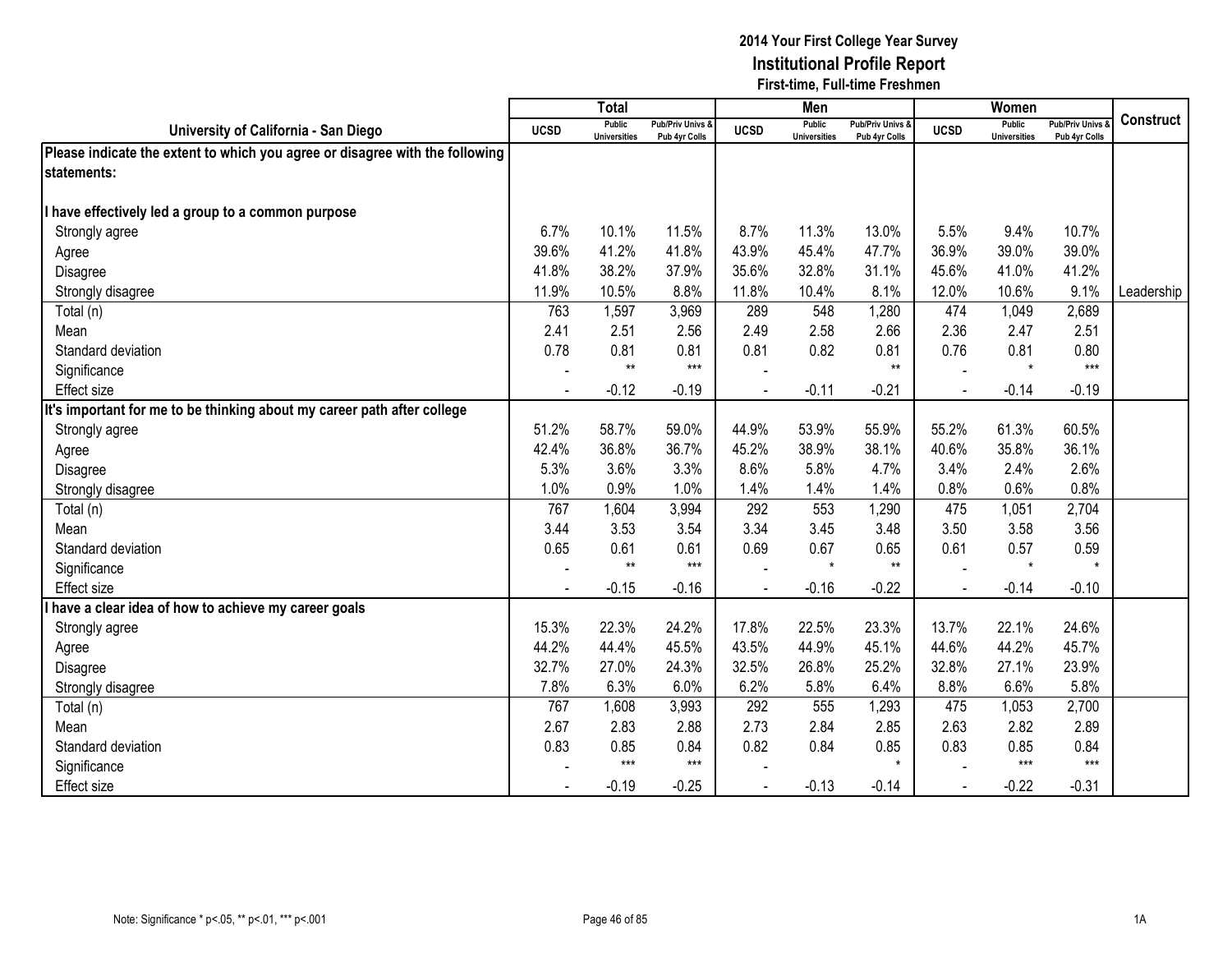|                                                                               |                | Total                                |                                   |                | Men                                  |                                              |                | Women                                |                                        |                  |
|-------------------------------------------------------------------------------|----------------|--------------------------------------|-----------------------------------|----------------|--------------------------------------|----------------------------------------------|----------------|--------------------------------------|----------------------------------------|------------------|
| University of California - San Diego                                          | <b>UCSD</b>    | <b>Public</b><br><b>Universities</b> | Pub/Priv Univs &<br>Pub 4yr Colls | <b>UCSD</b>    | <b>Public</b><br><b>Universities</b> | <b>Pub/Priv Univs &amp;</b><br>Pub 4yr Colls | <b>UCSD</b>    | <b>Public</b><br><b>Universities</b> | <b>Pub/Priv Univs</b><br>Pub 4yr Colls | <b>Construct</b> |
| Please rate your satisfaction with this institution on each of the aspects of |                |                                      |                                   |                |                                      |                                              |                |                                      |                                        |                  |
| college life listed below:                                                    |                |                                      |                                   |                |                                      |                                              |                |                                      |                                        |                  |
|                                                                               |                |                                      |                                   |                |                                      |                                              |                |                                      |                                        |                  |
| Amount of contact with faculty                                                |                |                                      |                                   |                |                                      |                                              |                |                                      |                                        |                  |
| Very satisfied                                                                | 7.6%           | 12.0%                                | 15.5%                             | 9.6%           | 13.4%                                | 17.0%                                        | 6.5%           | 11.2%                                | 14.7%                                  |                  |
| Satisfied                                                                     | 32.6%          | 42.1%                                | 45.8%                             | 32.2%          | 42.2%                                | 45.3%                                        | 32.8%          | 42.0%                                | 46.0%                                  |                  |
| Neutral                                                                       | 43.5%          | 34.5%                                | 30.7%                             | 37.2%          | 30.4%                                | 29.2%                                        | 47.2%          | 36.6%                                | 31.4%                                  |                  |
| Dissatisfied                                                                  | 13.0%          | 9.4%                                 | 6.5%                              | 17.2%          | 11.5%                                | 6.4%                                         | 10.6%          | 8.3%                                 | 6.5%                                   | Faculty          |
| Very dissatisfied                                                             | 3.3%           | 2.0%                                 | 1.7%                              | 3.8%           | 2.5%                                 | 2.1%                                         | 2.9%           | 1.8%                                 | 1.5%                                   | Interaction      |
| Total (n)                                                                     | 706            | 1,521                                | 3,838                             | 261            | 514                                  | 1,223                                        | 445            | 1,007                                | 2,615                                  |                  |
| Mean                                                                          | 3.28           | 3.53                                 | 3.67                              | 3.26           | 3.53                                 | 3.69                                         | 3.29           | 3.53                                 | 3.66                                   |                  |
| Standard deviation                                                            | 0.90           | 0.89                                 | 0.87                              | 0.98           | 0.95                                 | 0.90                                         | 0.85           | 0.87                                 | 0.86                                   |                  |
| Significance                                                                  |                | $***$                                | $***$                             |                | $***$                                | $***$                                        |                | $***$                                | $***$                                  |                  |
| <b>Effect size</b>                                                            |                | $-0.28$                              | $-0.45$                           |                | $-0.28$                              | $-0.48$                                      |                | $-0.28$                              | $-0.43$                                |                  |
| Racial/ethnic diversity of faculty                                            |                |                                      |                                   |                |                                      |                                              |                |                                      |                                        |                  |
| Very satisfied                                                                | 10.5%          | 10.2%                                | 11.7%                             | 10.9%          | 11.2%                                | 13.6%                                        | 10.3%          | 9.6%                                 | 10.8%                                  |                  |
| Satisfied                                                                     | 34.1%          | 37.0%                                | 37.5%                             | 32.6%          | 34.7%                                | 37.3%                                        | 35.0%          | 38.2%                                | 37.6%                                  |                  |
| Neutral                                                                       | 44.1%          | 42.7%                                | 41.3%                             | 43.4%          | 44.2%                                | 41.0%                                        | 44.4%          | 42.0%                                | 41.5%                                  |                  |
| Dissatisfied                                                                  | 8.4%           | 7.7%                                 | 7.2%                              | 9.4%           | 7.0%                                 | 5.6%                                         | 7.9%           | 8.1%                                 | 8.0%                                   |                  |
| Very dissatisfied                                                             | 2.9%           | 2.4%                                 | 2.2%                              | 3.7%           | 2.9%                                 | 2.5%                                         | 2.4%           | 2.1%                                 | 2.1%                                   |                  |
| Total (n)                                                                     | 724            | 1,526                                | 3,806                             | 267            | 516                                  | 1,203                                        | 457            | 1,010                                | 2,603                                  |                  |
| Mean                                                                          | 3.41           | 3.45                                 | 3.49                              | 3.37           | 3.44                                 | 3.54                                         | 3.43           | 3.45                                 | 3.47                                   |                  |
| Standard deviation                                                            | 0.89           | 0.86                                 | 0.87                              | 0.93           | 0.89                                 | 0.88                                         | 0.87           | 0.85                                 | 0.87                                   |                  |
| Significance                                                                  |                |                                      | $\star$                           |                |                                      | $**$                                         |                |                                      |                                        |                  |
| <b>Effect size</b>                                                            |                | $-0.05$                              | $-0.09$                           |                | $-0.08$                              | $-0.19$                                      | $\overline{a}$ | $-0.02$                              | $-0.05$                                |                  |
| Racial/ethnic diversity of student body                                       |                |                                      |                                   |                |                                      |                                              |                |                                      |                                        |                  |
| Very satisfied                                                                | 9.8%           | 9.9%                                 | 12.8%                             | 11.2%          | 11.0%                                | 14.9%                                        | 8.9%           | 9.4%                                 | 11.9%                                  |                  |
| Satisfied                                                                     | 30.2%          | 31.7%                                | 34.6%                             | 28.4%          | 29.6%                                | 33.1%                                        | 31.3%          | 32.7%                                | 35.2%                                  |                  |
| Neutral                                                                       | 40.1%          | 37.5%                                | 35.8%                             | 38.8%          | 38.5%                                | 36.4%                                        | 40.9%          | 37.0%                                | 35.5%                                  |                  |
| <b>Dissatisfied</b>                                                           | 13.6%          | 14.2%                                | 11.7%                             | 14.9%          | 13.8%                                | 10.2%                                        | 12.8%          | 14.4%                                | 12.4%                                  |                  |
| Very dissatisfied                                                             | 6.3%           | 6.7%                                 | 5.1%                              | 6.7%           | 7.1%                                 | 5.4%                                         | 6.1%           | 6.5%                                 | 5.0%                                   |                  |
| Total (n)                                                                     | 728            | 1,535                                | 3,830                             | 268            | 520                                  | 1,214                                        | 460            | 1,015                                | 2,616                                  |                  |
| Mean                                                                          | 3.23           | 3.24                                 | 3.38                              | 3.22           | 3.23                                 | 3.42                                         | 3.24           | 3.24                                 | 3.37                                   |                  |
| Standard deviation                                                            | 1.01           | 1.03                                 | 1.02                              | 1.05           | 1.05                                 | 1.03                                         | 0.99           | 1.02                                 | 1.01                                   |                  |
| Significance                                                                  |                |                                      | $***$                             |                |                                      | $\star\star$                                 |                |                                      |                                        |                  |
| <b>Effect size</b>                                                            | $\blacksquare$ | $-0.01$                              | $-0.15$                           | $\blacksquare$ | $-0.01$                              | $-0.19$                                      | $\blacksquare$ | 0.00                                 | $-0.13$                                |                  |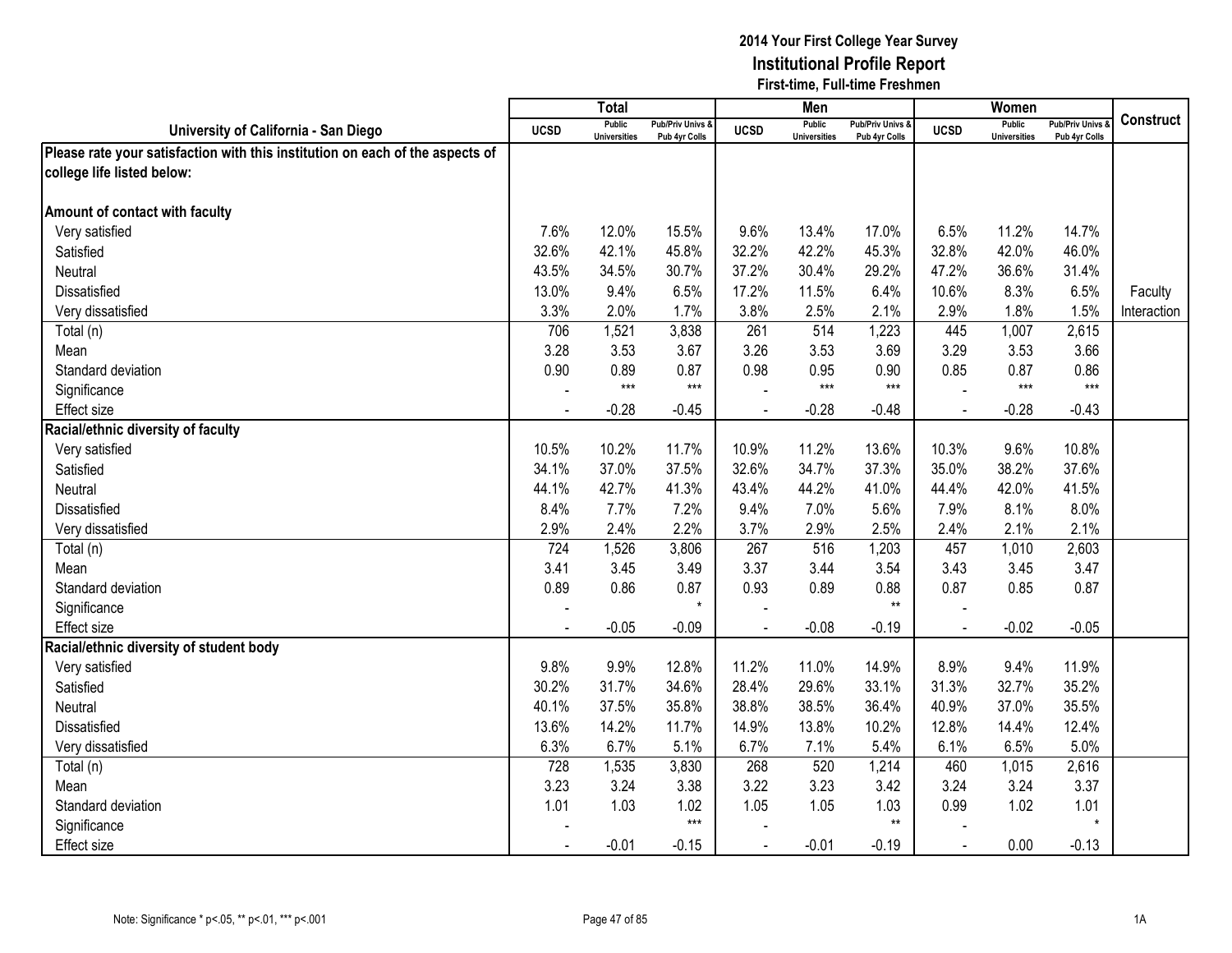|                                                                               |                | Total                                |                                 |             | Men                                  |                                        |             | Women                                |                                        |              |
|-------------------------------------------------------------------------------|----------------|--------------------------------------|---------------------------------|-------------|--------------------------------------|----------------------------------------|-------------|--------------------------------------|----------------------------------------|--------------|
| University of California - San Diego                                          | <b>UCSD</b>    | <b>Public</b><br><b>Universities</b> | Pub/Priv Univs<br>Pub 4yr Colls | <b>UCSD</b> | <b>Public</b><br><b>Universities</b> | <b>Pub/Priv Univs</b><br>Pub 4yr Colls | <b>UCSD</b> | <b>Public</b><br><b>Universities</b> | <b>Pub/Priv Univs</b><br>Pub 4yr Colls | Construct    |
| Please rate your satisfaction with this institution on each of the aspects of |                |                                      |                                 |             |                                      |                                        |             |                                      |                                        |              |
| college life listed below:                                                    |                |                                      |                                 |             |                                      |                                        |             |                                      |                                        |              |
|                                                                               |                |                                      |                                 |             |                                      |                                        |             |                                      |                                        |              |
| <b>Class size</b>                                                             |                |                                      |                                 |             |                                      |                                        |             |                                      |                                        |              |
| Very satisfied                                                                | 4.4%           | 11.1%                                | 20.4%                           | 4.3%        | 11.8%                                | 19.8%                                  | 4.5%        | 10.7%                                | 20.6%                                  |              |
| Satisfied                                                                     | 23.2%          | 38.2%                                | 45.4%                           | 20.9%       | 32.8%                                | 42.1%                                  | 24.5%       | 41.1%                                | 46.9%                                  |              |
| Neutral                                                                       | 32.9%          | 27.7%                                | 22.6%                           | 31.8%       | 28.8%                                | 24.2%                                  | 33.5%       | 27.1%                                | 21.8%                                  |              |
| Dissatisfied                                                                  | 27.1%          | 16.4%                                | 8.4%                            | 27.1%       | 17.8%                                | 9.2%                                   | 27.1%       | 15.7%                                | 8.1%                                   |              |
| Very dissatisfied                                                             | 12.4%          | 6.6%                                 | 3.3%                            | 15.9%       | 8.8%                                 | 4.7%                                   | 10.3%       | 5.5%                                 | 2.6%                                   |              |
| Total (n)                                                                     | 742            | 1,561                                | 3,888                           | 277         | 534                                  | 1,246                                  | 465         | 1,027                                | 2,642                                  |              |
| Mean                                                                          | 2.80           | 3.31                                 | 3.71                            | 2.71        | 3.21                                 | 3.63                                   | 2.86        | 3.36                                 | 3.75                                   |              |
| Standard deviation                                                            | 1.07           | 1.08                                 | 0.99                            | 1.10        | 1.13                                 | 1.05                                   | 1.04        | 1.04                                 | 0.96                                   |              |
| Significance                                                                  |                | $***$                                | $***$                           |             | $***$                                | $***$                                  |             | $***$                                | $***$                                  |              |
| <b>Effect size</b>                                                            |                | $-0.47$                              | $-0.92$                         |             | $-0.44$                              | $-0.88$                                |             | $-0.48$                              | $-0.93$                                |              |
| Interaction with other students                                               |                |                                      |                                 |             |                                      |                                        |             |                                      |                                        |              |
| Very satisfied                                                                | 7.7%           | 13.1%                                | 19.9%                           | 7.3%        | 12.1%                                | 20.5%                                  | 8.0%        | 13.7%                                | 19.6%                                  |              |
| Satisfied                                                                     | 39.0%          | 45.7%                                | 48.2%                           | 38.2%       | 44.4%                                | 47.1%                                  | 39.4%       | 46.3%                                | 48.7%                                  |              |
| Neutral                                                                       | 34.5%          | 27.8%                                | 22.4%                           | 34.2%       | 28.2%                                | 22.3%                                  | 34.7%       | 27.6%                                | 22.5%                                  |              |
| Dissatisfied                                                                  | 16.1%          | 10.9%                                | 7.6%                            | 17.1%       | 11.9%                                | 7.9%                                   | 15.5%       | 10.4%                                | 7.5%                                   |              |
| Very dissatisfied                                                             | 2.7%           | 2.4%                                 | 1.8%                            | 3.3%        | 3.4%                                 | 2.3%                                   | 2.4%        | 2.0%                                 | 1.6%                                   |              |
| Total (n)                                                                     | 739            | 1,552                                | 3,876                           | 275         | 531                                  | 1,241                                  | 464         | 1,021                                | 2,635                                  |              |
| Mean                                                                          | 3.33           | 3.56                                 | 3.77                            | 3.29        | 3.50                                 | 3.76                                   | 3.35        | 3.59                                 | 3.77                                   |              |
| Standard deviation                                                            | 0.93           | 0.94                                 | 0.92                            | 0.95        | 0.97                                 | 0.94                                   | 0.92        | 0.92                                 | 0.90                                   |              |
| Significance                                                                  |                | $***$                                | $***$                           |             | $**$                                 | $***$                                  |             | $***$                                | $***$                                  |              |
| Effect size                                                                   |                | $-0.24$                              | $-0.48$                         |             | $-0.22$                              | $-0.50$                                |             | $-0.26$                              | $-0.47$                                |              |
| Relevance of coursework to everyday life                                      |                |                                      |                                 |             |                                      |                                        |             |                                      |                                        |              |
| Very satisfied                                                                | 5.8%           | 8.2%                                 | 11.5%                           | 6.2%        | 9.0%                                 | 11.9%                                  | 5.6%        | 7.8%                                 | 11.3%                                  |              |
| Satisfied                                                                     | 32.5%          | 38.2%                                | 40.7%                           | 30.2%       | 36.1%                                | 40.0%                                  | 33.8%       | 39.3%                                | 41.0%                                  |              |
| Neutral                                                                       | 39.0%          | 34.8%                                | 33.2%                           | 38.9%       | 35.5%                                | 32.2%                                  | 39.0%       | 34.4%                                | 33.7%                                  | Satisfaction |
| Dissatisfied                                                                  | 18.0%          | 15.3%                                | 11.7%                           | 18.9%       | 13.9%                                | 11.4%                                  | 17.5%       | 16.0%                                | 11.8%                                  | with         |
| Very dissatisfied                                                             | 4.7%           | 3.5%                                 | 2.9%                            | 5.8%        | 5.5%                                 | 4.4%                                   | 4.1%        | 2.5%                                 | 2.2%                                   | Coursework   |
| Total (n)                                                                     | 739            | 1,558                                | 3,885                           | 275         | 532                                  | 1,241                                  | 464         | 1,026                                | 2,644                                  |              |
| Mean                                                                          | 3.17           | 3.32                                 | 3.46                            | 3.12        | 3.29                                 | 3.44                                   | 3.19        | 3.34                                 | 3.47                                   |              |
| Standard deviation                                                            | 0.95           | 0.95                                 | 0.94                            | 0.98        | 1.00                                 | 0.99                                   | 0.93        | 0.92                                 | 0.92                                   |              |
| Significance                                                                  |                | $***$                                | $***$                           |             | $\star$                              | $***$                                  |             | $***$                                | $***$                                  |              |
| <b>Effect size</b>                                                            | $\blacksquare$ | $-0.16$                              | $-0.31$                         | $\sim$      | $-0.17$                              | $-0.32$                                | $\sim$      | $-0.16$                              | $-0.30$                                |              |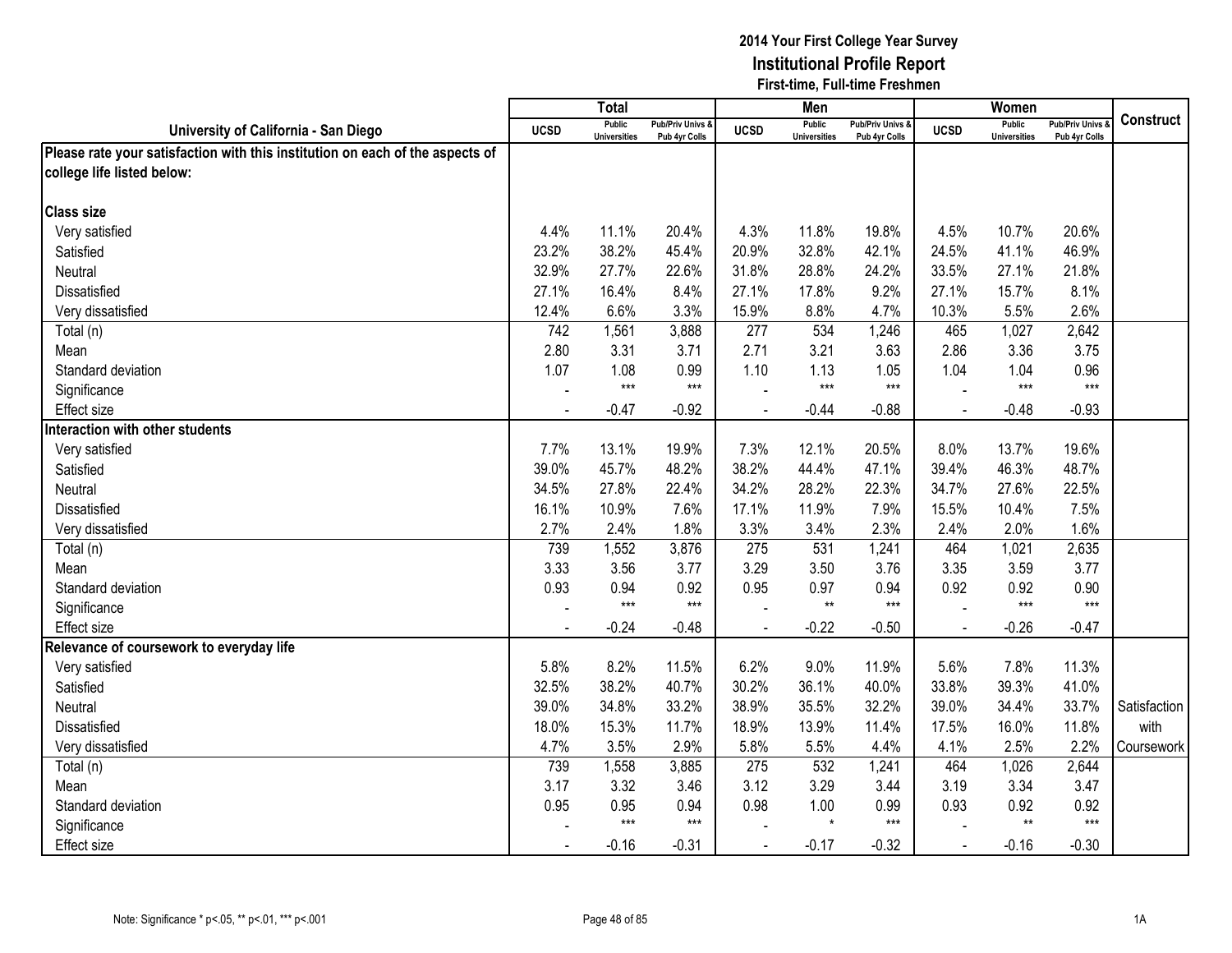|                                                                               |             | Total                                |                                 |                | Men                                  |                                   |                | Women                                |                                        |                  |
|-------------------------------------------------------------------------------|-------------|--------------------------------------|---------------------------------|----------------|--------------------------------------|-----------------------------------|----------------|--------------------------------------|----------------------------------------|------------------|
| University of California - San Diego                                          | <b>UCSD</b> | <b>Public</b><br><b>Universities</b> | Pub/Priv Univs<br>Pub 4yr Colls | <b>UCSD</b>    | <b>Public</b><br><b>Universities</b> | Pub/Priv Univs &<br>Pub 4yr Colls | <b>UCSD</b>    | <b>Public</b><br><b>Universities</b> | <b>Pub/Priv Univs</b><br>Pub 4yr Colls | <b>Construct</b> |
| Please rate your satisfaction with this institution on each of the aspects of |             |                                      |                                 |                |                                      |                                   |                |                                      |                                        |                  |
| college life listed below:                                                    |             |                                      |                                 |                |                                      |                                   |                |                                      |                                        |                  |
|                                                                               |             |                                      |                                 |                |                                      |                                   |                |                                      |                                        |                  |
| Relevance of coursework to future career plans                                |             |                                      |                                 |                |                                      |                                   |                |                                      |                                        |                  |
| Very satisfied                                                                | 8.5%        | 12.7%                                | 16.4%                           | 9.5%           | 14.0%                                | 18.0%                             | 8.0%           | 12.1%                                | 15.6%                                  |                  |
| Satisfied                                                                     | 41.4%       | 42.3%                                | 42.0%                           | 40.1%          | 40.8%                                | 41.0%                             | 42.2%          | 43.1%                                | 42.4%                                  |                  |
| Neutral                                                                       | 33.0%       | 30.1%                                | 28.6%                           | 33.9%          | 30.9%                                | 28.1%                             | 32.5%          | 29.7%                                | 28.9%                                  | Satisfaction     |
| Dissatisfied                                                                  | 13.8%       | 11.7%                                | 10.2%                           | 12.8%          | 10.2%                                | 9.3%                              | 14.4%          | 12.5%                                | 10.6%                                  | with             |
| Very dissatisfied                                                             | 3.2%        | 3.2%                                 | 2.8%                            | 3.6%           | 4.2%                                 | 3.6%                              | 3.0%           | 2.6%                                 | 2.5%                                   | Coursework       |
| Total (n)                                                                     | 739         | 1,555                                | 3,868                           | 274            | 530                                  | 1,238                             | 465            | 1,025                                | 2,630                                  |                  |
| Mean                                                                          | 3.38        | 3.50                                 | 3.59                            | 3.39           | 3.50                                 | 3.61                              | 3.38           | 3.50                                 | 3.58                                   |                  |
| Standard deviation                                                            | 0.94        | 0.96                                 | 0.97                            | 0.95           | 0.99                                 | 1.00                              | 0.93           | 0.95                                 | 0.96                                   |                  |
| Significance                                                                  |             | $**$                                 | $***$                           |                |                                      | $***$                             |                | $\star$                              | $***$                                  |                  |
| <b>Effect size</b>                                                            |             | $-0.13$                              | $-0.22$                         |                | $-0.11$                              | $-0.22$                           |                | $-0.13$                              | $-0.21$                                |                  |
| Overall quality of instruction                                                |             |                                      |                                 |                |                                      |                                   |                |                                      |                                        |                  |
| Very satisfied                                                                | 11.7%       | 16.7%                                | 20.3%                           | 10.4%          | 16.4%                                | 22.2%                             | 12.5%          | 16.9%                                | 19.4%                                  |                  |
| Satisfied                                                                     | 46.7%       | 52.6%                                | 51.8%                           | 39.4%          | 47.6%                                | 48.5%                             | 51.1%          | 55.2%                                | 53.4%                                  |                  |
| Neutral                                                                       | 29.7%       | 22.6%                                | 21.5%                           | 33.7%          | 25.2%                                | 21.2%                             | 27.4%          | 21.3%                                | 21.6%                                  |                  |
| Dissatisfied                                                                  | 8.9%        | 6.2%                                 | 5.2%                            | 13.3%          | 8.0%                                 | 6.3%                              | 6.3%           | 5.2%                                 | 4.7%                                   | Overall          |
| Very dissatisfied                                                             | 3.0%        | 1.9%                                 | 1.3%                            | 3.2%           | 2.8%                                 | 1.9%                              | 2.8%           | 1.5%                                 | 0.9%                                   | Satisfaction     |
| Total (n)                                                                     | 743         | 1,560                                | 3,888                           | 279            | 536                                  | 1,248                             | 464            | 1,024                                | 2,640                                  |                  |
| Mean                                                                          | 3.55        | 3.76                                 | 3.85                            | 3.41           | 3.67                                 | 3.83                              | 3.64           | 3.81                                 | 3.85                                   |                  |
| Standard deviation                                                            | 0.92        | 0.87                                 | 0.85                            | 0.95           | 0.94                                 | 0.91                              | 0.88           | 0.83                                 | 0.81                                   |                  |
| Significance                                                                  |             | $***$                                | $***$                           |                | $***$                                | $***$                             |                | $***$                                | $***$                                  |                  |
| <b>Effect size</b>                                                            |             | $-0.24$                              | $-0.35$                         |                | $-0.28$                              | $-0.46$                           | $\overline{a}$ | $-0.20$                              | $-0.26$                                |                  |
| Respect for the expression of diverse beliefs                                 |             |                                      |                                 |                |                                      |                                   |                |                                      |                                        |                  |
| Very satisfied                                                                | 17.5%       | 18.8%                                | 22.2%                           | 16.3%          | 18.3%                                | 23.4%                             | 18.3%          | 19.1%                                | 21.6%                                  |                  |
| Satisfied                                                                     | 48.6%       | 50.6%                                | 50.9%                           | 44.9%          | 46.0%                                | 46.6%                             | 50.9%          | 53.0%                                | 52.9%                                  |                  |
| Neutral                                                                       | 27.4%       | 24.2%                                | 21.8%                           | 30.4%          | 28.3%                                | 24.3%                             | 25.7%          | 22.1%                                | 20.7%                                  |                  |
| Dissatisfied                                                                  | 5.3%        | 5.3%                                 | 4.1%                            | 6.9%           | 6.1%                                 | 4.5%                              | 4.3%           | 4.9%                                 | 3.9%                                   |                  |
| Very dissatisfied                                                             | 1.1%        | 1.0%                                 | 0.9%                            | 1.4%           | 1.3%                                 | 1.2%                              | 0.9%           | 0.9%                                 | 0.8%                                   |                  |
| Total (n)                                                                     | 736         | 1,541                                | 3,846                           | 276            | 526                                  | 1,232                             | 460            | 1,015                                | 2,614                                  |                  |
| Mean                                                                          | 3.76        | 3.81                                 | 3.89                            | 3.68           | 3.74                                 | 3.86                              | 3.81           | 3.85                                 | 3.91                                   |                  |
| Standard deviation                                                            | 0.84        | 0.84                                 | 0.82                            | 0.88           | 0.87                                 | 0.87                              | 0.81           | 0.82                                 | 0.80                                   |                  |
| Significance                                                                  |             |                                      | $***$                           |                |                                      | $***$                             |                |                                      | $\star$                                |                  |
| <b>Effect size</b>                                                            |             | $-0.06$                              | $-0.16$                         | $\blacksquare$ | $-0.07$                              | $-0.21$                           | $\blacksquare$ | $-0.05$                              | $-0.13$                                |                  |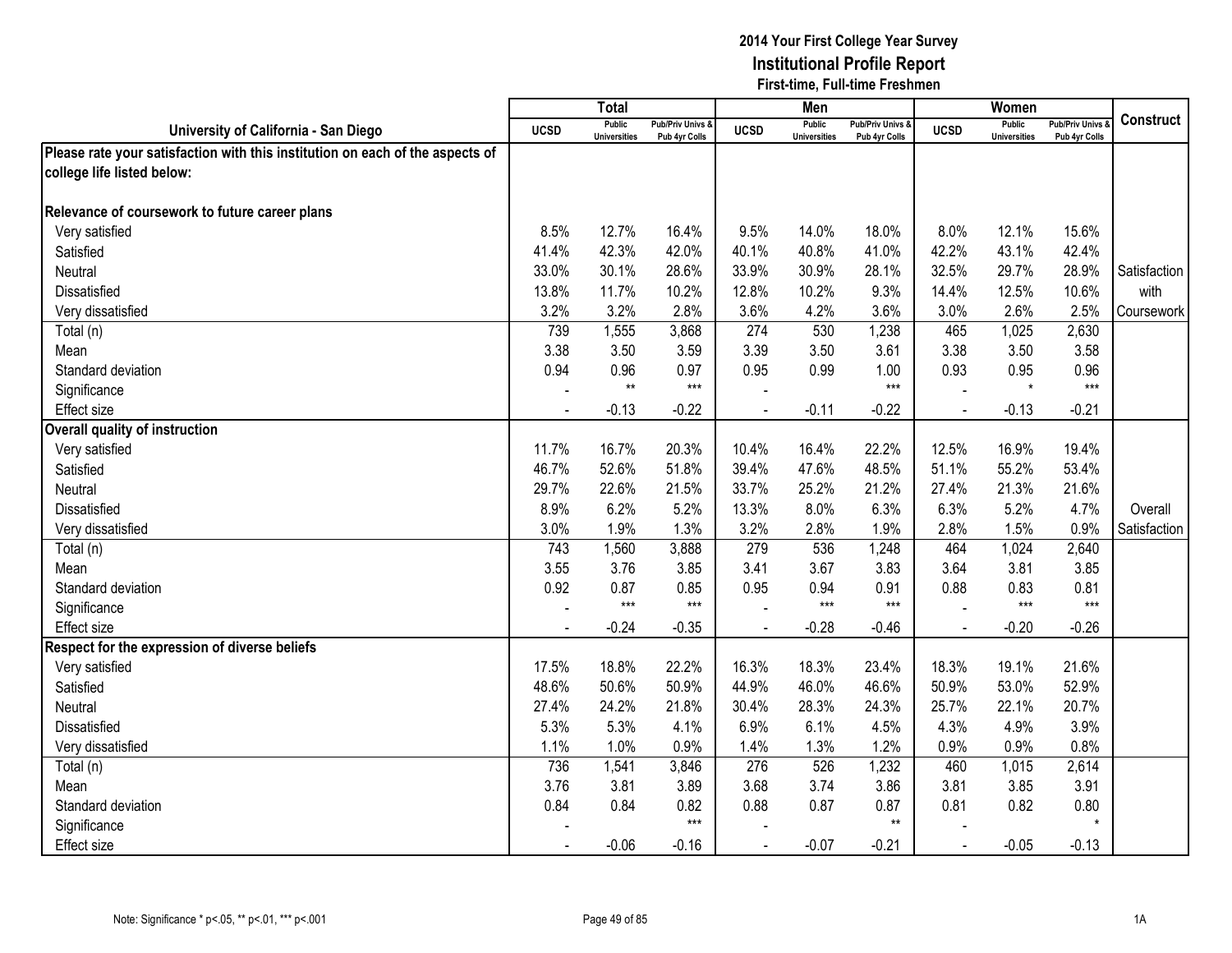|                                                                               |             | $\overline{T}$ <sub>Otal</sub>       |                                   |                | Men                                  |                                   |                | Women                                |                                        |                  |
|-------------------------------------------------------------------------------|-------------|--------------------------------------|-----------------------------------|----------------|--------------------------------------|-----------------------------------|----------------|--------------------------------------|----------------------------------------|------------------|
| University of California - San Diego                                          | <b>UCSD</b> | <b>Public</b><br><b>Universities</b> | Pub/Priv Univs &<br>Pub 4yr Colls | <b>UCSD</b>    | <b>Public</b><br><b>Universities</b> | Pub/Priv Univs &<br>Pub 4yr Colls | <b>UCSD</b>    | <b>Public</b><br><b>Universities</b> | <b>Pub/Priv Univs</b><br>Pub 4yr Colls | <b>Construct</b> |
| Please rate your satisfaction with this institution on each of the aspects of |             |                                      |                                   |                |                                      |                                   |                |                                      |                                        |                  |
| college life listed below:                                                    |             |                                      |                                   |                |                                      |                                   |                |                                      |                                        |                  |
|                                                                               |             |                                      |                                   |                |                                      |                                   |                |                                      |                                        |                  |
| Availability of campus social activities                                      |             |                                      |                                   |                |                                      |                                   |                |                                      |                                        |                  |
| Very satisfied                                                                | 12.1%       | 20.5%                                | 23.9%                             | 9.5%           | 17.0%                                | 22.7%                             | 13.6%          | 22.3%                                | 24.5%                                  |                  |
| Satisfied                                                                     | 45.1%       | 46.7%                                | 45.2%                             | 42.1%          | 43.7%                                | 42.7%                             | 46.8%          | 48.3%                                | 46.4%                                  |                  |
| Neutral                                                                       | 29.9%       | 23.0%                                | 22.1%                             | 31.5%          | 27.6%                                | 24.2%                             | 28.9%          | 20.7%                                | 21.2%                                  |                  |
| Dissatisfied                                                                  | 9.2%        | 7.3%                                 | 6.6%                              | 12.1%          | 8.6%                                 | 7.4%                              | 7.4%           | 6.6%                                 | 6.2%                                   |                  |
| Very dissatisfied                                                             | 3.8%        | 2.4%                                 | 2.2%                              | 4.8%           | 3.1%                                 | 3.0%                              | 3.3%           | 2.1%                                 | 1.8%                                   |                  |
| Total (n)                                                                     | 730         | 1,536                                | 3,846                             | 273            | 522                                  | 1,223                             | 457            | 1,014                                | 2,623                                  |                  |
| Mean                                                                          | 3.52        | 3.76                                 | 3.82                              | 3.40           | 3.63                                 | 3.75                              | 3.60           | 3.82                                 | 3.85                                   |                  |
| Standard deviation                                                            | 0.95        | 0.94                                 | 0.94                              | 0.98           | 0.97                                 | 0.99                              | 0.93           | 0.92                                 | 0.92                                   |                  |
| Significance                                                                  |             | $***$                                | $***$                             |                | $**$                                 | $***$                             |                | $***$                                | $***$                                  |                  |
| Effect size                                                                   |             | $-0.26$                              | $-0.32$                           |                | $-0.24$                              | $-0.35$                           |                | $-0.24$                              | $-0.27$                                |                  |
| Your social life                                                              |             |                                      |                                   |                |                                      |                                   |                |                                      |                                        |                  |
| Very satisfied                                                                | 14.2%       | 21.6%                                | 23.9%                             | 15.8%          | 19.7%                                | 22.9%                             | 13.2%          | 22.6%                                | 24.3%                                  |                  |
| Satisfied                                                                     | 35.8%       | 35.6%                                | 37.9%                             | 34.2%          | 34.2%                                | 37.2%                             | 36.8%          | 36.3%                                | 38.3%                                  |                  |
| <b>Neutral</b>                                                                | 28.9%       | 23.4%                                | 22.1%                             | 27.3%          | 23.9%                                | 22.0%                             | 29.9%          | 23.2%                                | 22.2%                                  |                  |
| <b>Dissatisfied</b>                                                           | 15.7%       | 13.8%                                | 11.5%                             | 17.3%          | 15.8%                                | 12.4%                             | 14.7%          | 12.8%                                | 11.1%                                  |                  |
| Very dissatisfied                                                             | 5.4%        | 5.5%                                 | 4.5%                              | 5.4%           | 6.4%                                 | 5.5%                              | 5.4%           | 5.1%                                 | 4.1%                                   |                  |
| Total (n)                                                                     | 740         | 1,554                                | 3,871                             | 278            | 532                                  | 1,238                             | 462            | 1,022                                | 2,633                                  |                  |
| Mean                                                                          | 3.38        | 3.54                                 | 3.65                              | 3.38           | 3.45                                 | 3.60                              | 3.38           | 3.59                                 | 3.68                                   |                  |
| Standard deviation                                                            | 1.08        | 1.14                                 | 1.10                              | 1.11           | 1.16                                 | 1.13                              | 1.06           | 1.12                                 | 1.08                                   |                  |
| Significance                                                                  |             | $^{\star\star}$                      | $***$                             |                |                                      | $**$                              |                | $***$                                | $***$                                  |                  |
| Effect size                                                                   |             | $-0.14$                              | $-0.25$                           |                | $-0.06$                              | $-0.19$                           | $\overline{a}$ | $-0.19$                              | $-0.28$                                |                  |
| Overall sense of community among students                                     |             |                                      |                                   |                |                                      |                                   |                |                                      |                                        |                  |
| Very satisfied                                                                | 9.1%        | 15.5%                                | 19.8%                             | 8.3%           | 13.2%                                | 18.2%                             | 9.6%           | 16.7%                                | 20.5%                                  |                  |
| Satisfied                                                                     | 37.7%       | 39.7%                                | 41.5%                             | 36.5%          | 39.0%                                | 42.1%                             | 38.4%          | 40.0%                                | 41.2%                                  |                  |
| Neutral                                                                       | 31.6%       | 26.5%                                | 24.6%                             | 31.8%          | 27.3%                                | 24.9%                             | 31.4%          | 26.0%                                | 24.5%                                  |                  |
| <b>Dissatisfied</b>                                                           | 14.8%       | 12.7%                                | 10.0%                             | 15.2%          | 13.7%                                | 9.9%                              | 14.6%          | 12.2%                                | 10.0%                                  |                  |
| Very dissatisfied                                                             | 6.8%        | 5.6%                                 | 4.1%                              | 8.3%           | 6.8%                                 | 5.0%                              | 5.9%           | 5.0%                                 | 3.7%                                   |                  |
| Total (n)                                                                     | 735         | 1,546                                | 3,863                             | 277            | 531                                  | 1,239                             | 458            | 1,015                                | 2,624                                  |                  |
| Mean                                                                          | 3.27        | 3.47                                 | 3.63                              | 3.21           | 3.38                                 | 3.58                              | 3.31           | 3.51                                 | 3.65                                   |                  |
| Standard deviation                                                            | 1.04        | 1.07                                 | 1.04                              | 1.07           | 1.09                                 | 1.05                              | 1.03           | 1.06                                 | 1.03                                   |                  |
| Significance                                                                  |             | $***$                                | $***$                             |                | $\star$                              | $***$                             |                | $***$                                | $***$                                  |                  |
| <b>Effect size</b>                                                            |             | $-0.19$                              | $-0.35$                           | $\blacksquare$ | $-0.16$                              | $-0.35$                           | $\blacksquare$ | $-0.19$                              | $-0.33$                                |                  |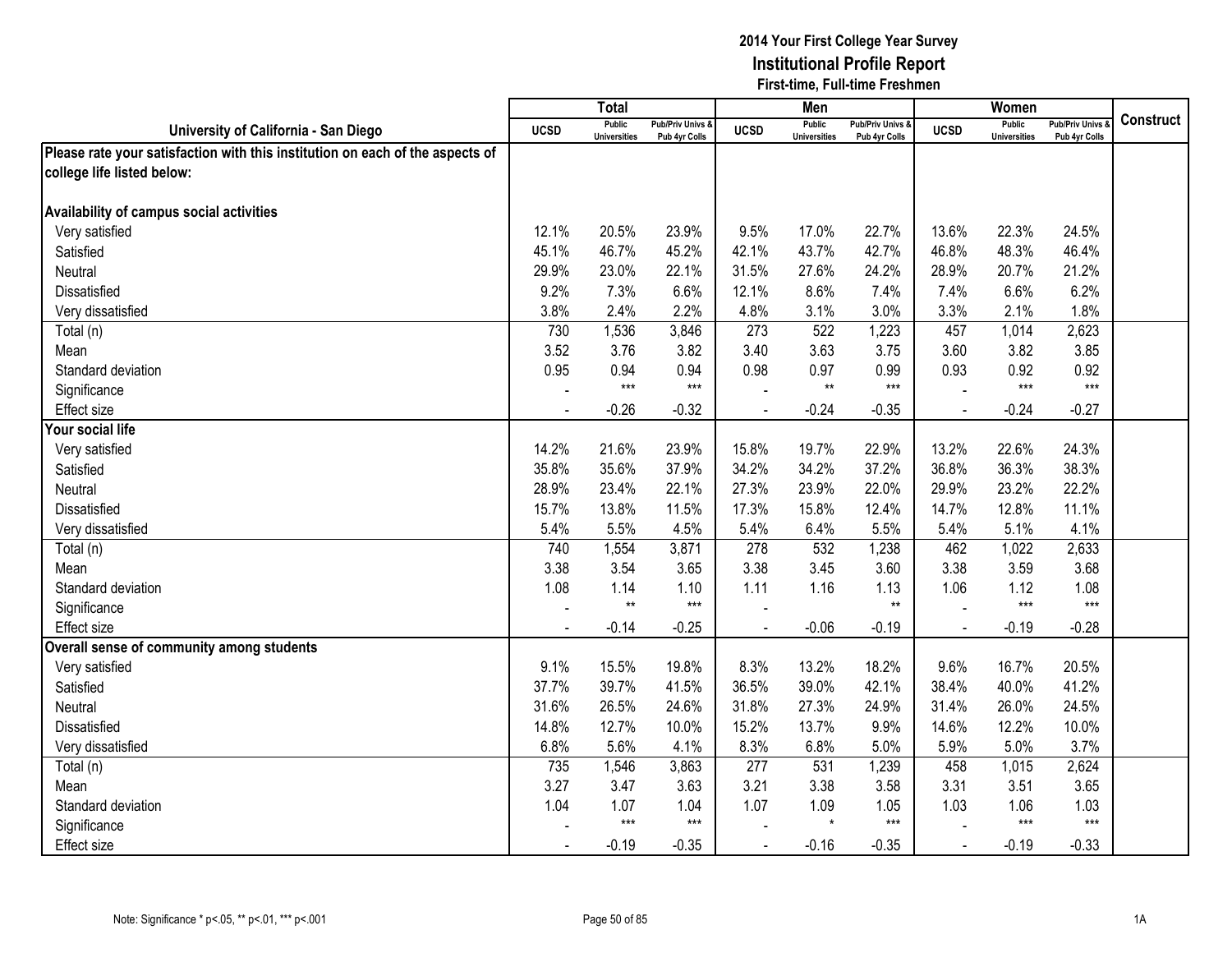|                                                                               |             | <b>Total</b>                  |                                   |             | Men                                  |                                   |             | Women                         |                                        |                  |
|-------------------------------------------------------------------------------|-------------|-------------------------------|-----------------------------------|-------------|--------------------------------------|-----------------------------------|-------------|-------------------------------|----------------------------------------|------------------|
| University of California - San Diego                                          | <b>UCSD</b> | Public<br><b>Universities</b> | Pub/Priv Univs &<br>Pub 4yr Colls | <b>UCSD</b> | <b>Public</b><br><b>Universities</b> | Pub/Priv Univs &<br>Pub 4yr Colls | <b>UCSD</b> | Public<br><b>Universities</b> | <b>Pub/Priv Univs</b><br>Pub 4yr Colls | <b>Construct</b> |
| Please rate your satisfaction with this institution on each of the aspects of |             |                               |                                   |             |                                      |                                   |             |                               |                                        |                  |
| college life listed below:                                                    |             |                               |                                   |             |                                      |                                   |             |                               |                                        |                  |
|                                                                               |             |                               |                                   |             |                                      |                                   |             |                               |                                        |                  |
| Overall college experience                                                    |             |                               |                                   |             |                                      |                                   |             |                               |                                        |                  |
| Very satisfied                                                                | 14.3%       | 23.7%                         | 27.6%                             | 12.9%       | 20.7%                                | 25.9%                             | 15.1%       | 25.3%                         | 28.4%                                  |                  |
| Satisfied                                                                     | 47.1%       | 45.0%                         | 43.4%                             | 45.5%       | 43.7%                                | 44.0%                             | 48.1%       | 45.7%                         | 43.1%                                  |                  |
| Neutral                                                                       | 26.2%       | 20.4%                         | 19.5%                             | 27.6%       | 23.5%                                | 20.6%                             | 25.4%       | 18.8%                         | 19.1%                                  |                  |
| Dissatisfied                                                                  | 8.3%        | 7.4%                          | 6.3%                              | 8.2%        | 7.5%                                 | 5.6%                              | 8.4%        | 7.4%                          | 6.7%                                   | Overall          |
| Very dissatisfied                                                             | 4.0%        | 3.4%                          | 3.1%                              | 5.7%        | 4.7%                                 | 3.8%                              | 3.0%        | 2.7%                          | 2.8%                                   | Satisfaction     |
| Total (n)                                                                     | 743         | 1,560                         | 3,893                             | 279         | 536                                  | 1,249                             | 464         | 1,024                         | 2,644                                  |                  |
| Mean                                                                          | 3.59        | 3.78                          | 3.86                              | 3.52        | 3.68                                 | 3.83                              | 3.64        | 3.83                          | 3.88                                   |                  |
| Standard deviation                                                            | 0.97        | 1.00                          | 0.99                              | 1.01        | 1.03                                 | 1.00                              | 0.94        | 0.98                          | 0.99                                   |                  |
| Significance                                                                  |             | $***$                         | $***$                             |             | $\star$                              | $***$                             |             | $***$                         | $***$                                  |                  |
| Effect size                                                                   |             | $-0.19$                       | $-0.27$                           |             | $-0.16$                              | $-0.31$                           |             | $-0.19$                       | $-0.24$                                |                  |
| What is your overall grade average (as of your most recently completed        |             |                               |                                   |             |                                      |                                   |             |                               |                                        |                  |
| academic term)?                                                               |             |                               |                                   |             |                                      |                                   |             |                               |                                        |                  |
| A or A+                                                                       | 14.0%       | 19.3%                         | 19.5%                             | 18.7%       | 20.3%                                | 20.5%                             | 11.3%       | 18.8%                         | 19.1%                                  |                  |
| А-                                                                            | 19.9%       | 22.9%                         | 22.6%                             | 17.6%       | 20.7%                                | 22.1%                             | 21.2%       | 24.0%                         | 22.8%                                  |                  |
| $B+$                                                                          | 17.1%       | 17.2%                         | 18.0%                             | 17.6%       | 17.8%                                | 16.4%                             | 16.8%       | 17.0%                         | 18.8%                                  |                  |
| B                                                                             | 24.9%       | 21.3%                         | 19.1%                             | 21.1%       | 20.5%                                | 18.2%                             | 27.2%       | 21.7%                         | 19.5%                                  |                  |
| <b>B-</b>                                                                     | 11.4%       | 9.2%                          | 8.4%                              | 12.3%       | 9.7%                                 | 8.6%                              | 10.8%       | 8.9%                          | 8.2%                                   |                  |
| $C+$                                                                          | 5.8%        | 4.9%                          | 6.0%                              | 4.9%        | 4.6%                                 | 6.8%                              | 6.4%        | 5.0%                          | 5.7%                                   |                  |
| C                                                                             | 5.7%        | 4.0%                          | 4.0%                              | 6.0%        | 4.4%                                 | 4.8%                              | 5.5%        | 3.8%                          | 3.6%                                   |                  |
| D                                                                             | 0.8%        | 1.0%                          | 1.5%                              | 1.4%        | 1.8%                                 | 2.0%                              | 0.4%        | 0.6%                          | 1.2%                                   |                  |
| I did not receive grades in my courses                                        | 0.4%        | 0.3%                          | 1.0%                              | 0.4%        | 0.2%                                 | 0.6%                              | 0.4%        | 0.4%                          | 1.2%                                   |                  |
| Total (n)                                                                     | 755         | 1,584                         | 3,940                             | 284         | 546                                  | 1,269                             | 471         | 1,038                         | 2,671                                  |                  |
| Mean                                                                          | 6.54        | 6.84                          | 6.78                              | 6.61        | 6.80                                 | 6.74                              | 6.49        | 6.87                          | 6.80                                   |                  |
| Standard deviation                                                            | 1.74        | 1.73                          | 1.84                              | 1.84        | 1.79                                 | 1.90                              | 1.68        | 1.70                          | 1.81                                   |                  |
| Significance                                                                  |             | $***$                         | $***$                             |             |                                      |                                   |             | $***$                         | $***$                                  |                  |
| <b>Effect size</b>                                                            |             | $-0.17$                       | $-0.13$                           |             | $-0.11$                              | $-0.07$                           |             | $-0.22$                       | $-0.17$                                |                  |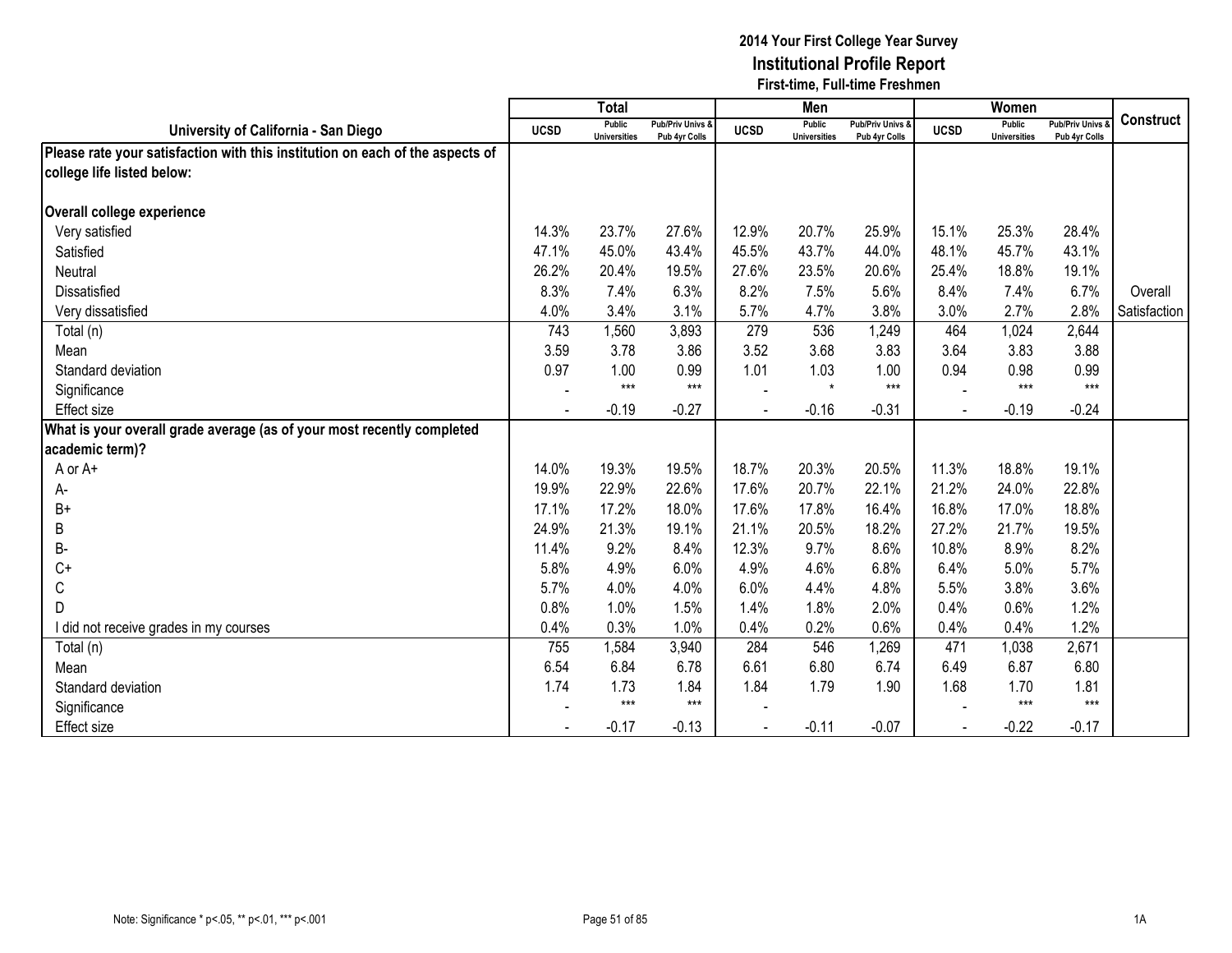|                                                                       |             | <b>Total</b>                         |                                   |                | Men                                  |                                              |                | Women                                |                                        |                  |
|-----------------------------------------------------------------------|-------------|--------------------------------------|-----------------------------------|----------------|--------------------------------------|----------------------------------------------|----------------|--------------------------------------|----------------------------------------|------------------|
| University of California - San Diego                                  | <b>UCSD</b> | <b>Public</b><br><b>Universities</b> | Pub/Priv Univs &<br>Pub 4yr Colls | <b>UCSD</b>    | <b>Public</b><br><b>Universities</b> | <b>Pub/Priv Univs &amp;</b><br>Pub 4yr Colls | <b>UCSD</b>    | <b>Public</b><br><b>Universities</b> | <b>Pub/Priv Univs</b><br>Pub 4yr Colls | <b>Construct</b> |
| Think about your current abilities and tell us how strong or weak you |             |                                      |                                   |                |                                      |                                              |                |                                      |                                        |                  |
| believe you are in each of the following areas:                       |             |                                      |                                   |                |                                      |                                              |                |                                      |                                        |                  |
|                                                                       |             |                                      |                                   |                |                                      |                                              |                |                                      |                                        |                  |
| General knowledge                                                     |             |                                      |                                   |                |                                      |                                              |                |                                      |                                        |                  |
| A major strength                                                      | 18.5%       | 24.1%                                | 26.1%                             | 28.5%          | 33.6%                                | 34.6%                                        | 12.6%          | 19.2%                                | 22.0%                                  |                  |
| Somewhat strong                                                       | 45.9%       | 47.6%                                | 47.5%                             | 44.0%          | 46.2%                                | 46.4%                                        | 47.0%          | 48.4%                                | 48.0%                                  |                  |
| Average                                                               | 30.9%       | 24.6%                                | 24.2%                             | 24.5%          | 18.0%                                | 17.4%                                        | 34.6%          | 28.0%                                | 27.4%                                  |                  |
| Somewhat weak                                                         | 4.1%        | 3.3%                                 | 2.0%                              | 2.5%           | 1.9%                                 | 1.4%                                         | 5.0%           | 4.0%                                 | 2.4%                                   |                  |
| A major weakness                                                      | 0.7%        | 0.4%                                 | 0.2%                              | 0.4%           | 0.4%                                 | 0.3%                                         | 0.9%           | 0.4%                                 | 0.2%                                   |                  |
| Total (n)                                                             | 739         | 1,551                                | 3,869                             | 277            | 533                                  | 1,244                                        | 462            | 1,018                                | 2,625                                  |                  |
| Mean                                                                  | 3.78        | 3.92                                 | 3.97                              | 3.98           | 4.11                                 | 4.14                                         | 3.65           | 3.82                                 | 3.89                                   |                  |
| Standard deviation                                                    | 0.82        | 0.80                                 | 0.78                              | 0.82           | 0.78                                 | 0.76                                         | 0.79           | 0.80                                 | 0.77                                   |                  |
| Significance                                                          |             | $***$                                | $***$                             |                | $\star$                              | $^{\star\star}$                              |                | $***$                                | $***$                                  |                  |
| Effect size                                                           |             | $-0.18$                              | $-0.24$                           |                | $-0.17$                              | $-0.21$                                      |                | $-0.21$                              | $-0.31$                                |                  |
| Knowledge of a particular field or discipline                         |             |                                      |                                   |                |                                      |                                              |                |                                      |                                        |                  |
| A major strength                                                      | 15.6%       | 23.4%                                | 25.3%                             | 22.4%          | 29.8%                                | 31.9%                                        | 11.5%          | 20.1%                                | 22.1%                                  |                  |
| Somewhat strong                                                       | 49.6%       | 46.7%                                | 46.6%                             | 51.3%          | 47.3%                                | 46.8%                                        | 48.6%          | 46.4%                                | 46.5%                                  |                  |
| Average                                                               | 30.9%       | 26.9%                                | 25.7%                             | 22.4%          | 20.0%                                | 18.8%                                        | 36.0%          | 30.5%                                | 29.0%                                  |                  |
| Somewhat weak                                                         | 3.3%        | 2.7%                                 | 2.1%                              | 3.6%           | 2.6%                                 | 2.2%                                         | 3.0%           | 2.7%                                 | 2.1%                                   |                  |
| A major weakness                                                      | 0.7%        | 0.4%                                 | 0.2%                              | 0.4%           | 0.4%                                 | 0.3%                                         | 0.9%           | 0.4%                                 | 0.2%                                   |                  |
| Total (n)                                                             | 738         | 1,547                                | 3,862                             | 277            | 531                                  | 1,242                                        | 461            | 1,016                                | 2,620                                  |                  |
| Mean                                                                  | 3.76        | 3.90                                 | 3.95                              | 3.92           | 4.03                                 | 4.08                                         | 3.67           | 3.83                                 | 3.88                                   |                  |
| Standard deviation                                                    | 0.77        | 0.80                                 | 0.78                              | 0.79           | 0.80                                 | 0.79                                         | 0.75           | 0.79                                 | 0.77                                   |                  |
| Significance                                                          |             | $***$                                | $***$                             |                |                                      | $***$                                        |                | $***$                                | $***$                                  |                  |
| <b>Effect size</b>                                                    |             | $-0.18$                              | $-0.24$                           |                | $-0.14$                              | $-0.20$                                      |                | $-0.20$                              | $-0.27$                                |                  |
| Knowledge of people from different races/cultures                     |             |                                      |                                   |                |                                      |                                              |                |                                      |                                        |                  |
| A major strength                                                      | 12.6%       | 12.3%                                | 13.2%                             | 16.3%          | 15.9%                                | 16.5%                                        | 10.4%          | 10.4%                                | 11.7%                                  |                  |
| Somewhat strong                                                       | 38.8%       | 36.4%                                | 35.7%                             | 35.9%          | 36.3%                                | 36.1%                                        | 40.5%          | 36.5%                                | 35.5%                                  |                  |
| Average                                                               | 39.8%       | 40.6%                                | 40.6%                             | 38.8%          | 36.9%                                | 37.0%                                        | 40.5%          | 42.5%                                | 42.4%                                  |                  |
| Somewhat weak                                                         | 8.0%        | 9.7%                                 | 9.4%                              | 8.3%           | 9.6%                                 | 9.4%                                         | 7.8%           | 9.7%                                 | 9.5%                                   |                  |
| A major weakness                                                      | 0.8%        | 1.0%                                 | 1.0%                              | 0.7%           | 1.3%                                 | 1.0%                                         | 0.9%           | 0.9%                                 | 1.0%                                   |                  |
| Total (n)                                                             | 738         | 1,548                                | 3,863                             | 276            | 529                                  | 1,239                                        | 462            | 1,019                                | 2,624                                  |                  |
| Mean                                                                  | 3.54        | 3.49                                 | 3.51                              | 3.59           | 3.56                                 | 3.57                                         | 3.52           | 3.46                                 | 3.47                                   |                  |
| Standard deviation                                                    | 0.84        | 0.87                                 | 0.87                              | 0.88           | 0.92                                 | 0.91                                         | 0.82           | 0.84                                 | 0.86                                   |                  |
| Significance                                                          |             |                                      |                                   |                |                                      |                                              |                |                                      |                                        |                  |
| <b>Effect size</b>                                                    |             | 0.06                                 | 0.03                              | $\blacksquare$ | 0.03                                 | 0.02                                         | $\blacksquare$ | 0.07                                 | 0.06                                   |                  |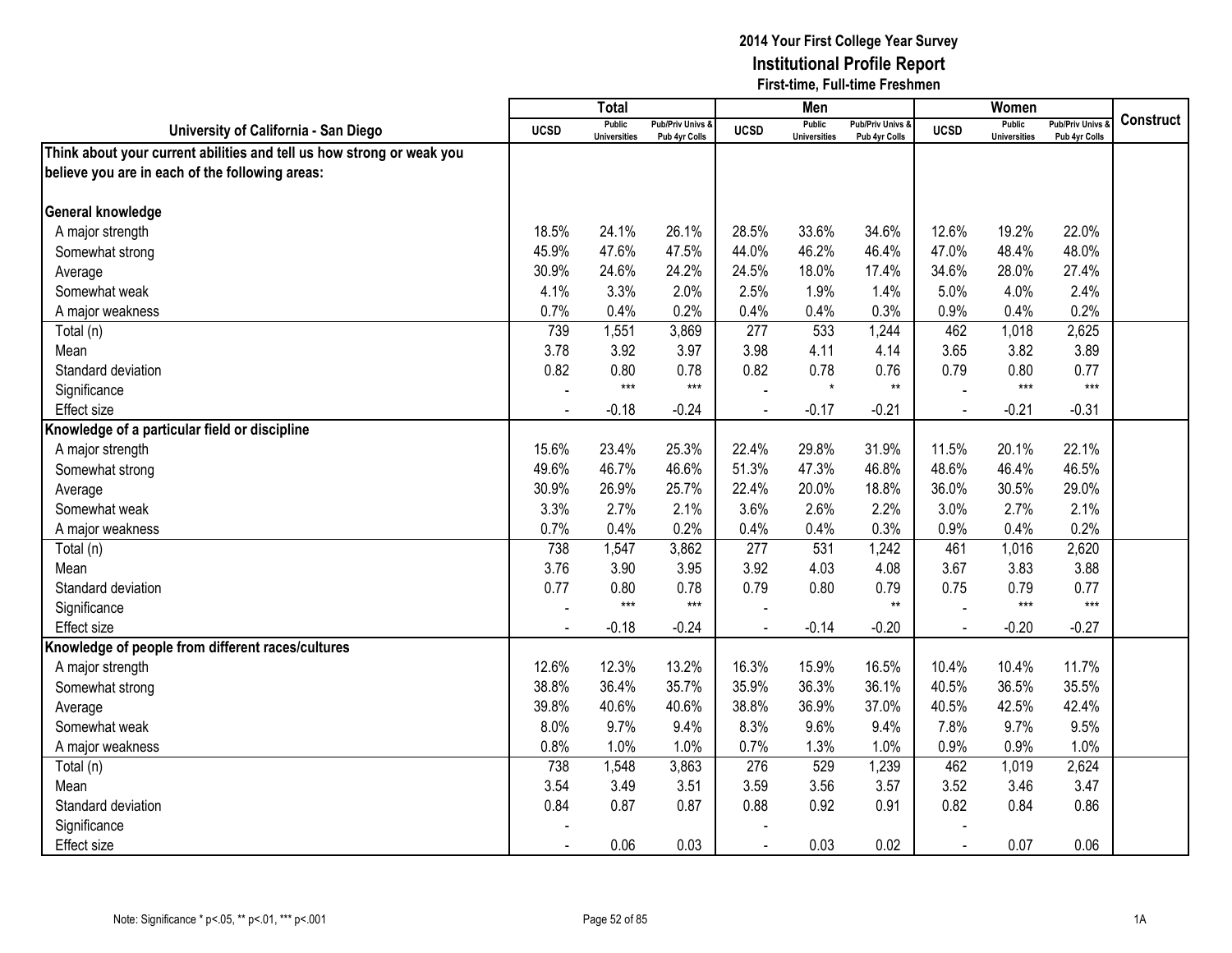|                                                                       |             | <b>Total</b>                         |                                   |                | Men                                  |                                 |             | Women                                |                                        |           |
|-----------------------------------------------------------------------|-------------|--------------------------------------|-----------------------------------|----------------|--------------------------------------|---------------------------------|-------------|--------------------------------------|----------------------------------------|-----------|
| University of California - San Diego                                  | <b>UCSD</b> | <b>Public</b><br><b>Universities</b> | Pub/Priv Univs &<br>Pub 4yr Colls | <b>UCSD</b>    | <b>Public</b><br><b>Universities</b> | Pub/Priv Univs<br>Pub 4yr Colls | <b>UCSD</b> | <b>Public</b><br><b>Universities</b> | <b>Pub/Priv Univs</b><br>Pub 4yr Colls | Construct |
| Think about your current abilities and tell us how strong or weak you |             |                                      |                                   |                |                                      |                                 |             |                                      |                                        |           |
| believe you are in each of the following areas:                       |             |                                      |                                   |                |                                      |                                 |             |                                      |                                        |           |
|                                                                       |             |                                      |                                   |                |                                      |                                 |             |                                      |                                        |           |
| Understanding of the problems facing your community                   |             |                                      |                                   |                |                                      |                                 |             |                                      |                                        |           |
| A major strength                                                      | 9.4%        | 10.6%                                | 12.5%                             | 12.7%          | 12.9%                                | 14.2%                           | 7.4%        | 9.4%                                 | 11.6%                                  |           |
| Somewhat strong                                                       | 33.6%       | 33.0%                                | 33.5%                             | 31.2%          | 32.9%                                | 33.5%                           | 35.1%       | 33.1%                                | 33.5%                                  |           |
| Average                                                               | 42.6%       | 41.5%                                | 42.2%                             | 42.4%          | 40.3%                                | 40.4%                           | 42.7%       | 42.1%                                | 43.1%                                  |           |
| Somewhat weak                                                         | 12.8%       | 13.4%                                | 10.6%                             | 13.0%          | 12.1%                                | 10.4%                           | 12.6%       | 14.0%                                | 10.7%                                  | Civic     |
| A major weakness                                                      | 1.6%        | 1.5%                                 | 1.2%                              | 0.7%           | 1.9%                                 | 1.5%                            | 2.2%        | 1.3%                                 | 1.1%                                   | Awareness |
| Total (n)                                                             | 737         | 1,547                                | 3,861                             | 276            | 529                                  | 1,236                           | 461         | 1,018                                | 2,625                                  |           |
| Mean                                                                  | 3.36        | 3.38                                 | 3.45                              | 3.42           | 3.43                                 | 3.49                            | 3.33        | 3.35                                 | 3.44                                   |           |
| Standard deviation                                                    | 0.88        | 0.90                                 | 0.88                              | 0.90           | 0.93                                 | 0.91                            | 0.87        | 0.88                                 | 0.87                                   |           |
| Significance                                                          |             |                                      | $\star$                           |                |                                      |                                 |             |                                      | $\star$                                |           |
| <b>Effect size</b>                                                    |             | $-0.02$                              | $-0.10$                           |                | $-0.01$                              | $-0.08$                         |             | $-0.02$                              | $-0.13$                                |           |
| <b>Understanding of national issues</b>                               |             |                                      |                                   |                |                                      |                                 |             |                                      |                                        |           |
| A major strength                                                      | 7.0%        | 9.5%                                 | 10.9%                             | 9.7%           | 14.3%                                | 16.7%                           | 5.4%        | 7.1%                                 | 8.2%                                   |           |
| Somewhat strong                                                       | 26.0%       | 26.2%                                | 26.4%                             | 31.8%          | 32.7%                                | 32.9%                           | 22.5%       | 22.8%                                | 23.3%                                  |           |
| Average                                                               | 45.3%       | 42.0%                                | 42.2%                             | 39.7%          | 37.0%                                | 35.2%                           | 48.7%       | 44.6%                                | 45.5%                                  |           |
| Somewhat weak                                                         | 18.5%       | 19.1%                                | 17.0%                             | 16.6%          | 13.9%                                | 13.1%                           | 19.7%       | 21.8%                                | 18.8%                                  | Civic     |
| A major weakness                                                      | 3.1%        | 3.2%                                 | 3.5%                              | 2.2%           | 2.1%                                 | 2.2%                            | 3.7%        | 3.7%                                 | 4.2%                                   | Awareness |
| Total (n)                                                             | 739         | 1,552                                | 3,869                             | 277            | 532                                  | 1,243                           | 462         | 1,020                                | 2,626                                  |           |
| Mean                                                                  | 3.15        | 3.20                                 | 3.24                              | 3.30           | 3.43                                 | 3.49                            | 3.06        | 3.08                                 | 3.13                                   |           |
| Standard deviation                                                    | 0.91        | 0.96                                 | 0.98                              | 0.93           | 0.97                                 | 0.99                            | 0.89        | 0.93                                 | 0.95                                   |           |
| Significance                                                          |             |                                      | $\star$                           |                |                                      | $**$                            |             |                                      |                                        |           |
| Effect size                                                           |             | $-0.05$                              | $-0.09$                           |                | $-0.13$                              | $-0.19$                         |             | $-0.02$                              | $-0.07$                                |           |
| Understanding of global issues                                        |             |                                      |                                   |                |                                      |                                 |             |                                      |                                        |           |
| A major strength                                                      | 8.1%        | 9.4%                                 | 10.5%                             | 11.6%          | 14.7%                                | 16.0%                           | 6.1%        | 6.7%                                 | 8.0%                                   |           |
| Somewhat strong                                                       | 21.7%       | 24.3%                                | 25.1%                             | 26.4%          | 30.8%                                | 31.4%                           | 18.8%       | 20.9%                                | 22.2%                                  |           |
| Average                                                               | 46.7%       | 41.6%                                | 41.1%                             | 43.8%          | 37.7%                                | 35.9%                           | 48.5%       | 43.7%                                | 43.6%                                  |           |
| Somewhat weak                                                         | 18.6%       | 19.8%                                | 18.2%                             | 14.9%          | 13.8%                                | 13.4%                           | 20.8%       | 22.9%                                | 20.4%                                  | Civic     |
| A major weakness                                                      | 4.9%        | 4.9%                                 | 5.0%                              | 3.3%           | 3.0%                                 | 3.4%                            | 5.8%        | 5.9%                                 | 5.8%                                   | Awareness |
| Total (n)                                                             | 738         | 1,549                                | 3,866                             | 276            | 530                                  | 1,240                           | 462         | 1,019                                | 2,626                                  |           |
| Mean                                                                  | 3.10        | 3.14                                 | 3.18                              | 3.28           | 3.40                                 | 3.43                            | 2.98        | 3.00                                 | 3.06                                   |           |
| Standard deviation                                                    | 0.96        | 1.00                                 | 1.01                              | 0.96           | 1.00                                 | 1.02                            | 0.93        | 0.97                                 | 0.99                                   |           |
| Significance                                                          |             |                                      | $\star$                           |                |                                      | $\star$                         |             |                                      |                                        |           |
| <b>Effect size</b>                                                    |             | $-0.04$                              | $-0.08$                           | $\overline{a}$ | $-0.12$                              | $-0.15$                         | $\sim$      | $-0.02$                              | $-0.08$                                |           |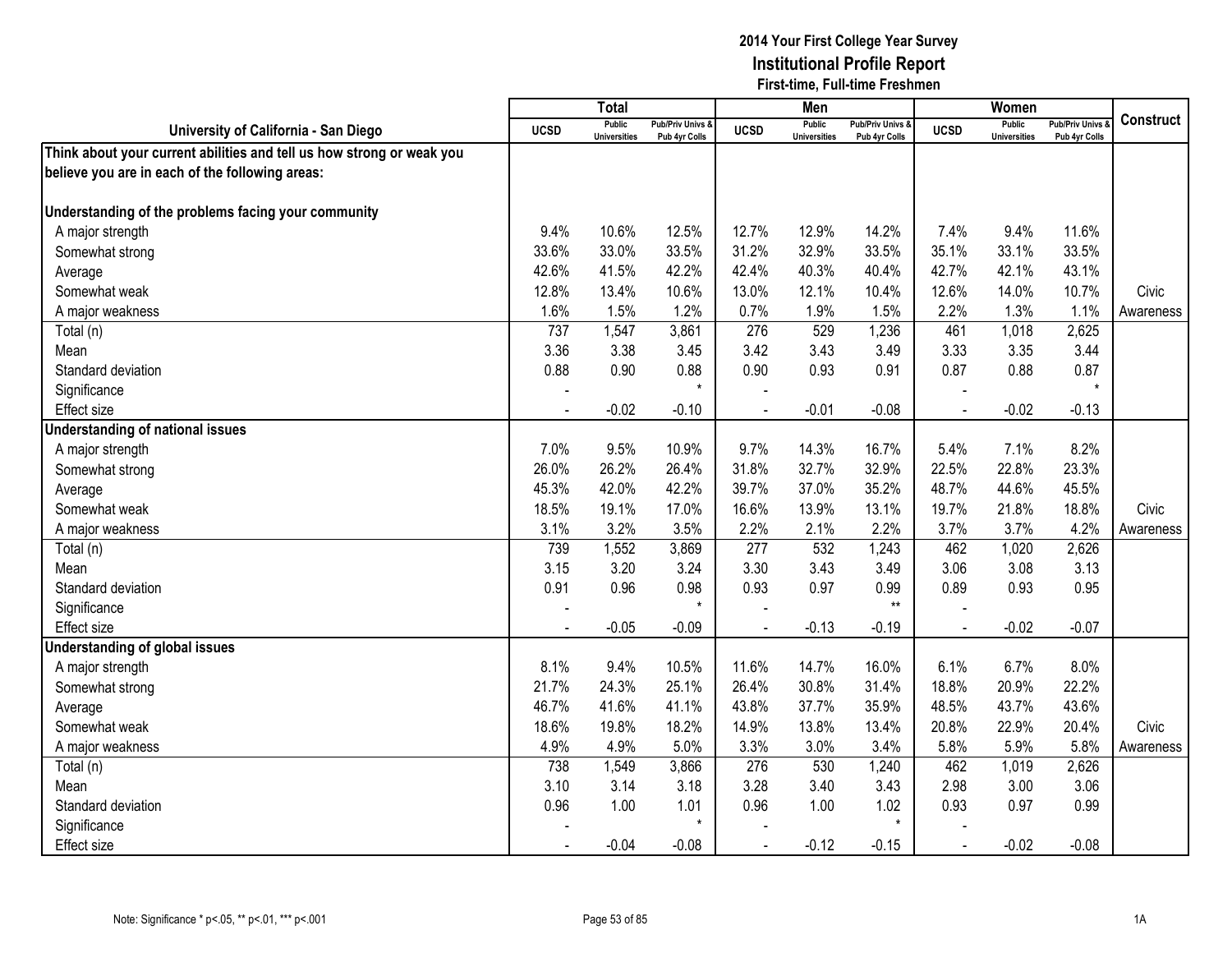|                                                                       |             | <b>Total</b>                         |                                   |                | Men                                  |                                              |                | Women                                |                                   |                  |
|-----------------------------------------------------------------------|-------------|--------------------------------------|-----------------------------------|----------------|--------------------------------------|----------------------------------------------|----------------|--------------------------------------|-----------------------------------|------------------|
| University of California - San Diego                                  | <b>UCSD</b> | <b>Public</b><br><b>Universities</b> | Pub/Priv Univs &<br>Pub 4yr Colls | <b>UCSD</b>    | <b>Public</b><br><b>Universities</b> | <b>Pub/Priv Univs &amp;</b><br>Pub 4yr Colls | <b>UCSD</b>    | <b>Public</b><br><b>Universities</b> | Pub/Priv Univs &<br>Pub 4yr Colls | <b>Construct</b> |
| Think about your current abilities and tell us how strong or weak you |             |                                      |                                   |                |                                      |                                              |                |                                      |                                   |                  |
| believe you are in each of the following areas:                       |             |                                      |                                   |                |                                      |                                              |                |                                      |                                   |                  |
|                                                                       |             |                                      |                                   |                |                                      |                                              |                |                                      |                                   |                  |
| Ability to conduct research                                           |             |                                      |                                   |                |                                      |                                              |                |                                      |                                   |                  |
| A major strength                                                      | 6.8%        | 10.5%                                | 12.8%                             | 7.6%           | 13.6%                                | 15.9%                                        | 6.3%           | 8.8%                                 | 11.4%                             |                  |
| Somewhat strong                                                       | 30.2%       | 33.6%                                | 34.5%                             | 37.3%          | 36.6%                                | 36.8%                                        | 26.0%          | 32.0%                                | 33.4%                             |                  |
| Average                                                               | 43.6%       | 40.4%                                | 40.2%                             | 39.9%          | 37.4%                                | 37.3%                                        | 45.9%          | 41.9%                                | 41.6%                             |                  |
| Somewhat weak                                                         | 16.9%       | 13.4%                                | 10.8%                             | 12.7%          | 10.8%                                | 8.2%                                         | 19.5%          | 14.8%                                | 12.0%                             |                  |
| A major weakness                                                      | 2.4%        | 2.1%                                 | 1.7%                              | 2.5%           | 1.7%                                 | 1.8%                                         | 2.4%           | 2.4%                                 | 1.7%                              |                  |
| Total (n)                                                             | 738         | 1,548                                | 3,861                             | 276            | 530                                  | 1,241                                        | 462            | 1,018                                | 2,620                             |                  |
| Mean                                                                  | 3.22        | 3.37                                 | 3.46                              | 3.35           | 3.50                                 | 3.57                                         | 3.14           | 3.30                                 | 3.41                              |                  |
| Standard deviation                                                    | 0.89        | 0.92                                 | 0.91                              | 0.89           | 0.92                                 | 0.91                                         | 0.88           | 0.91                                 | 0.90                              |                  |
| Significance                                                          |             | $***$                                | $***$                             |                | $\star$                              | $***$                                        |                | $**$                                 | $***$                             |                  |
| <b>Effect</b> size                                                    |             | $-0.16$                              | $-0.26$                           |                | $-0.16$                              | $-0.24$                                      |                | $-0.18$                              | $-0.30$                           |                  |
| Ability to work as part of a team                                     |             |                                      |                                   |                |                                      |                                              |                |                                      |                                   |                  |
| A major strength                                                      | 21.4%       | 27.3%                                | 29.6%                             | 21.0%          | 25.7%                                | 30.3%                                        | 21.6%          | 28.1%                                | 29.3%                             |                  |
| Somewhat strong                                                       | 42.8%       | 43.7%                                | 43.3%                             | 45.7%          | 45.7%                                | 43.4%                                        | 41.1%          | 42.7%                                | 43.3%                             |                  |
| Average                                                               | 29.7%       | 24.3%                                | 23.6%                             | 27.5%          | 23.4%                                | 22.3%                                        | 31.0%          | 24.8%                                | 24.2%                             |                  |
| Somewhat weak                                                         | 5.3%        | 4.0%                                 | 3.0%                              | 5.1%           | 4.3%                                 | 3.3%                                         | 5.4%           | 3.8%                                 | 2.8%                              |                  |
| A major weakness                                                      | 0.8%        | 0.6%                                 | 0.5%                              | 0.7%           | 0.8%                                 | 0.7%                                         | 0.9%           | 0.6%                                 | 0.3%                              |                  |
| Total (n)                                                             | 738         | 1,546                                | 3,856                             | 276            | 529                                  | 1,235                                        | 462            | 1,017                                | 2,621                             |                  |
| Mean                                                                  | 3.79        | 3.93                                 | 3.99                              | 3.81           | 3.91                                 | 3.99                                         | 3.77           | 3.94                                 | 3.98                              |                  |
| Standard deviation                                                    | 0.87        | 0.85                                 | 0.83                              | 0.85           | 0.85                                 | 0.85                                         | 0.88           | 0.86                                 | 0.82                              |                  |
| Significance                                                          |             | $***$                                | $***$                             |                |                                      | $**$                                         |                | $***$                                | $***$                             |                  |
| <b>Effect size</b>                                                    | $\sim$      | $-0.16$                              | $-0.24$                           |                | $-0.12$                              | $-0.21$                                      | $\overline{a}$ | $-0.20$                              | $-0.26$                           |                  |
| <b>Critical thinking skills</b>                                       |             |                                      |                                   |                |                                      |                                              |                |                                      |                                   |                  |
| A major strength                                                      | 20.5%       | 28.6%                                | 30.6%                             | 24.9%          | 34.5%                                | 37.4%                                        | 17.8%          | 25.6%                                | 27.4%                             |                  |
| Somewhat strong                                                       | 43.8%       | 43.2%                                | 42.4%                             | 45.1%          | 41.5%                                | 40.9%                                        | 43.0%          | 44.1%                                | 43.2%                             |                  |
| Average                                                               | 30.4%       | 24.3%                                | 24.0%                             | 25.6%          | 20.6%                                | 19.0%                                        | 33.3%          | 26.3%                                | 26.3%                             |                  |
| Somewhat weak                                                         | 4.5%        | 3.4%                                 | 2.6%                              | 3.6%           | 2.8%                                 | 2.3%                                         | 5.0%           | 3.6%                                 | 2.7%                              |                  |
| A major weakness                                                      | 0.8%        | 0.5%                                 | 0.3%                              | 0.7%           | 0.6%                                 | 0.3%                                         | 0.9%           | 0.5%                                 | 0.3%                              |                  |
| Total (n)                                                             | 737         | 1,547                                | 3,859                             | 277            | 530                                  | 1,237                                        | 460            | 1,017                                | 2,622                             |                  |
| Mean                                                                  | 3.79        | 3.96                                 | 4.00                              | 3.90           | 4.07                                 | 4.13                                         | 3.72           | 3.91                                 | 3.95                              |                  |
| Standard deviation                                                    | 0.85        | 0.84                                 | 0.83                              | 0.84           | 0.84                                 | 0.82                                         | 0.84           | 0.84                                 | 0.82                              |                  |
| Significance                                                          |             | $***$                                | $***$                             |                | $***$                                | $***$                                        |                | $***$                                | $***$                             |                  |
| <b>Effect size</b>                                                    |             | $-0.20$                              | $-0.25$                           | $\blacksquare$ | $-0.20$                              | $-0.28$                                      | $\blacksquare$ | $-0.23$                              | $-0.28$                           |                  |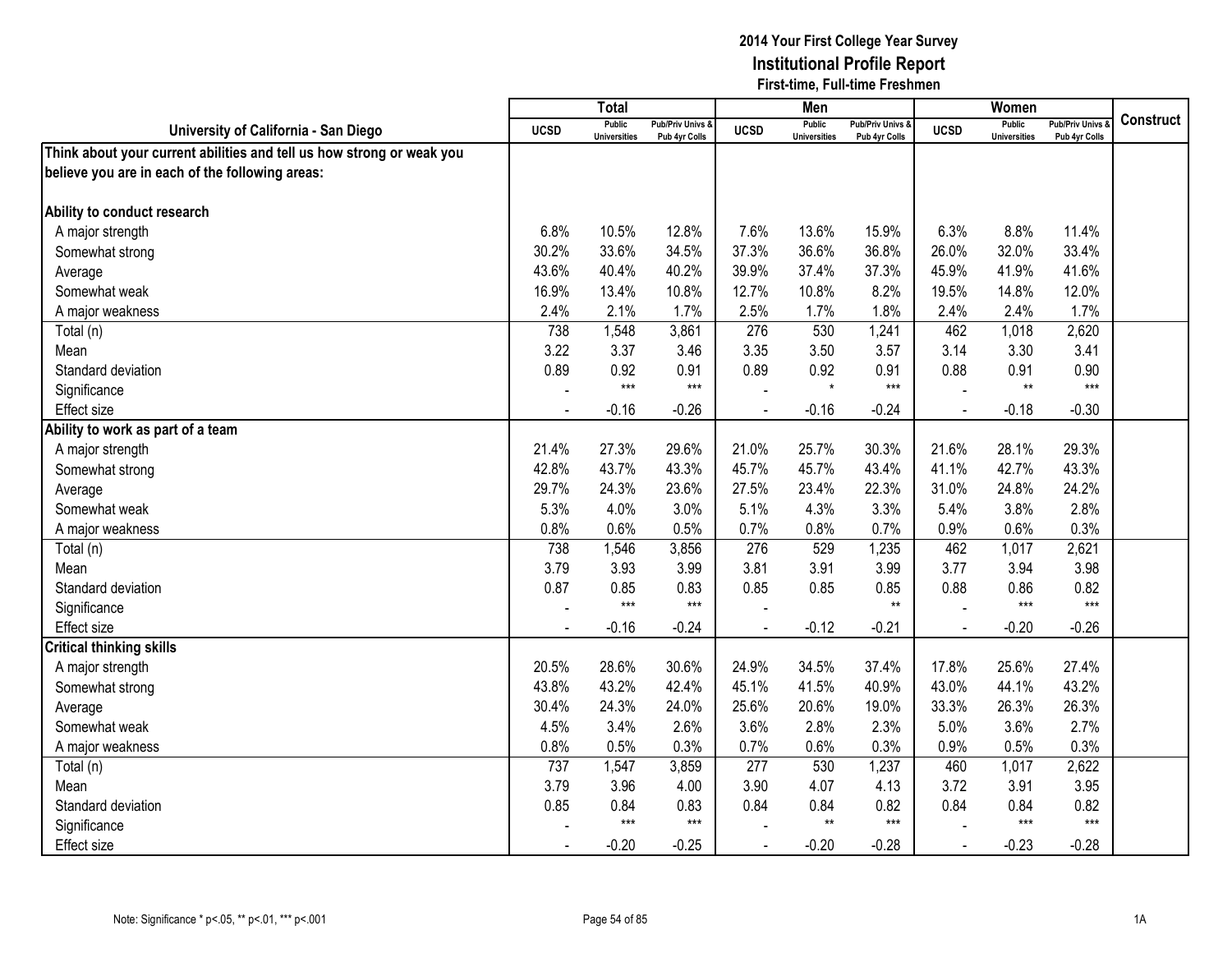|                                                                       |             | <b>Total</b>                         |                                              |             | Men                                  |                                   |             | Women                                |                                        |                  |
|-----------------------------------------------------------------------|-------------|--------------------------------------|----------------------------------------------|-------------|--------------------------------------|-----------------------------------|-------------|--------------------------------------|----------------------------------------|------------------|
| University of California - San Diego                                  | <b>UCSD</b> | <b>Public</b><br><b>Universities</b> | <b>Pub/Priv Univs &amp;</b><br>Pub 4yr Colls | <b>UCSD</b> | <b>Public</b><br><b>Universities</b> | Pub/Priv Univs &<br>Pub 4yr Colls | <b>UCSD</b> | <b>Public</b><br><b>Universities</b> | <b>Pub/Priv Univs</b><br>Pub 4yr Colls | <b>Construct</b> |
| Think about your current abilities and tell us how strong or weak you |             |                                      |                                              |             |                                      |                                   |             |                                      |                                        |                  |
| believe you are in each of the following areas:                       |             |                                      |                                              |             |                                      |                                   |             |                                      |                                        |                  |
|                                                                       |             |                                      |                                              |             |                                      |                                   |             |                                      |                                        |                  |
| <b>Problem-solving skills</b>                                         |             |                                      |                                              |             |                                      |                                   |             |                                      |                                        |                  |
| A major strength                                                      | 20.7%       | 29.7%                                | 31.8%                                        | 26.7%       | 37.7%                                | 40.0%                             | 17.1%       | 25.5%                                | 27.9%                                  |                  |
| Somewhat strong                                                       | 45.7%       | 44.3%                                | 42.9%                                        | 45.5%       | 41.2%                                | 41.2%                             | 45.9%       | 45.9%                                | 43.7%                                  |                  |
| Average                                                               | 29.5%       | 23.0%                                | 23.0%                                        | 26.4%       | 19.8%                                | 17.4%                             | 31.4%       | 24.6%                                | 25.6%                                  |                  |
| Somewhat weak                                                         | 3.2%        | 2.5%                                 | 1.9%                                         | 0.7%        | 0.8%                                 | 1.1%                              | 4.8%        | 3.3%                                 | 2.3%                                   |                  |
| A major weakness                                                      | 0.8%        | 0.6%                                 | 0.4%                                         | 0.7%        | 0.6%                                 | 0.3%                              | 0.9%        | 0.6%                                 | 0.5%                                   |                  |
| Total (n)                                                             | 739         | 1,550                                | 3,857                                        | 277         | 531                                  | 1,239                             | 462         | 1,019                                | 2,618                                  |                  |
| Mean                                                                  | 3.82        | 4.00                                 | 4.04                                         | 3.97        | 4.15                                 | 4.19                              | 3.74        | 3.92                                 | 3.96                                   |                  |
| Standard deviation                                                    | 0.82        | 0.82                                 | 0.81                                         | 0.79        | 0.80                                 | 0.78                              | 0.83        | 0.83                                 | 0.82                                   |                  |
| Significance                                                          |             | $***$                                | $***$                                        |             | $***$                                | $***$                             |             | $***$                                | $***$                                  |                  |
| Effect size                                                           |             | $-0.22$                              | $-0.27$                                      |             | $-0.23$                              | $-0.28$                           |             | $-0.22$                              | $-0.27$                                |                  |
| Foreign Language ability                                              |             |                                      |                                              |             |                                      |                                   |             |                                      |                                        |                  |
| A major strength                                                      | 14.5%       | 14.2%                                | 13.7%                                        | 12.6%       | 12.8%                                | 13.1%                             | 15.6%       | 14.9%                                | 14.0%                                  |                  |
| Somewhat strong                                                       | 33.0%       | 28.9%                                | 24.9%                                        | 31.4%       | 27.4%                                | 24.8%                             | 34.0%       | 29.7%                                | 24.9%                                  |                  |
| Average                                                               | 30.4%       | 30.0%                                | 30.2%                                        | 31.8%       | 30.8%                                | 28.8%                             | 29.7%       | 29.6%                                | 30.8%                                  |                  |
| Somewhat weak                                                         | 13.4%       | 16.1%                                | 18.4%                                        | 13.7%       | 15.6%                                | 19.1%                             | 13.2%       | 16.4%                                | 18.1%                                  |                  |
| A major weakness                                                      | 8.7%        | 10.8%                                | 12.9%                                        | 10.5%       | 13.3%                                | 14.2%                             | 7.6%        | 9.4%                                 | 12.2%                                  |                  |
| Total (n)                                                             | 739         | 1,552                                | 3,867                                        | 277         | 532                                  | 1,242                             | 462         | 1,020                                | 2,625                                  |                  |
| Mean                                                                  | 3.31        | 3.20                                 | 3.08                                         | 3.22        | 3.11                                 | 3.04                              | 3.37        | 3.24                                 | 3.10                                   |                  |
| Standard deviation                                                    | 1.14        | 1.19                                 | 1.22                                         | 1.15        | 1.21                                 | 1.24                              | 1.12        | 1.17                                 | 1.21                                   |                  |
| Significance                                                          |             | $\star$                              | $***$                                        |             |                                      | $\star$                           |             | $\star$                              | $***$                                  |                  |
| Effect size                                                           |             | 0.09                                 | 0.19                                         |             | 0.09                                 | 0.15                              |             | 0.11                                 | 0.22                                   |                  |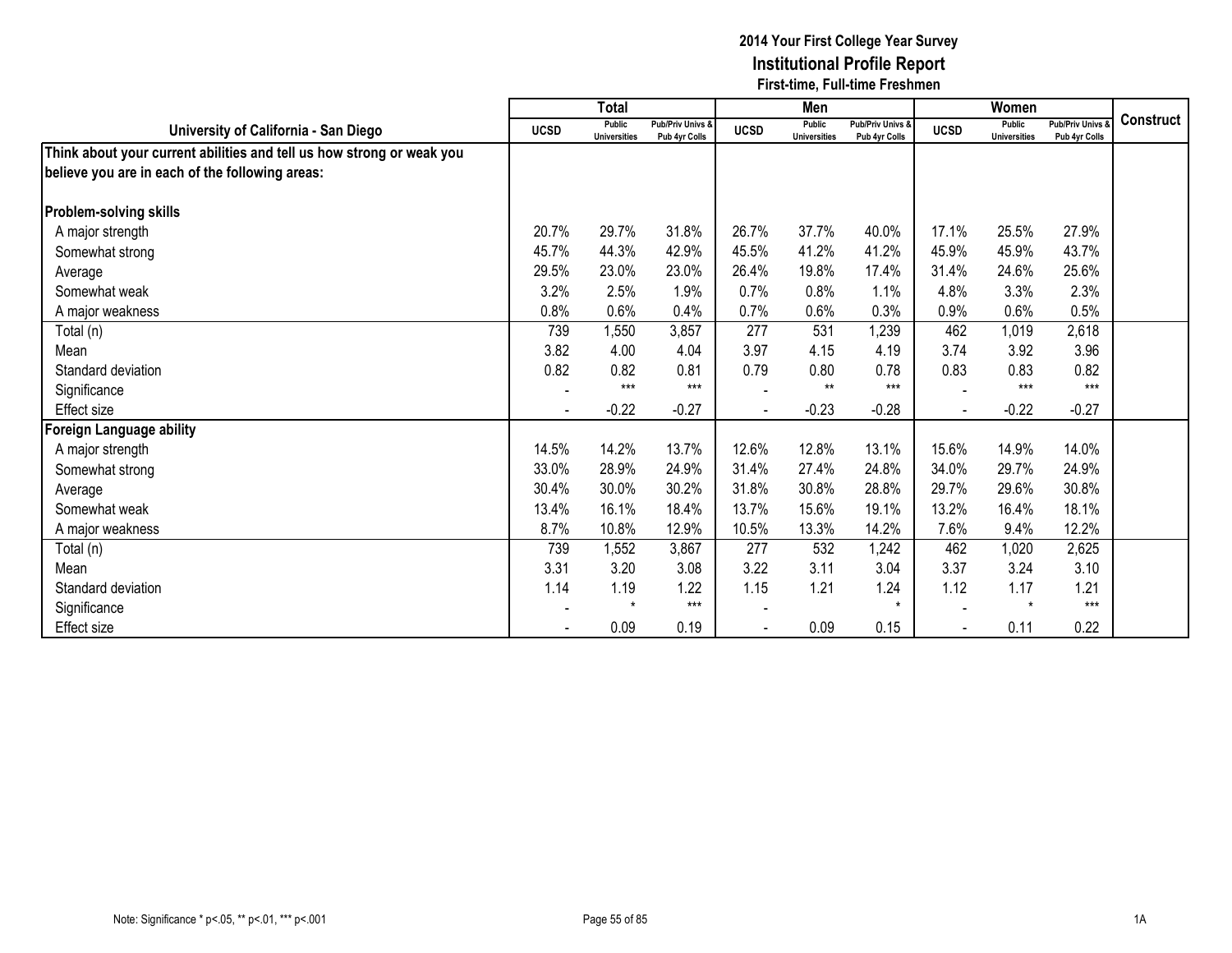|                                                                       |             | Total                                |                                   |             | Men                                  |                                   |             | Women                                |                                        |                  |
|-----------------------------------------------------------------------|-------------|--------------------------------------|-----------------------------------|-------------|--------------------------------------|-----------------------------------|-------------|--------------------------------------|----------------------------------------|------------------|
| University of California - San Diego                                  | <b>UCSD</b> | <b>Public</b><br><b>Universities</b> | Pub/Priv Univs &<br>Pub 4yr Colls | <b>UCSD</b> | <b>Public</b><br><b>Universities</b> | Pub/Priv Univs &<br>Pub 4yr Colls | <b>UCSD</b> | <b>Public</b><br><b>Universities</b> | <b>Pub/Priv Univs</b><br>Pub 4yr Colls | <b>Construct</b> |
| Where did you primarily live while attending college this past year?  |             |                                      |                                   |             |                                      |                                   |             |                                      |                                        |                  |
|                                                                       |             |                                      |                                   |             |                                      |                                   |             |                                      |                                        |                  |
| On campus special interest housing                                    |             |                                      |                                   |             |                                      |                                   |             |                                      |                                        |                  |
| First-year student housing                                            | 4.4%        | 14.2%                                | 20.0%                             | 5.4%        | 13.0%                                | 19.8%                             | 3.9%        | 14.8%                                | 20.1%                                  |                  |
| Cultural or minority student housing                                  | 0.0%        | 0.1%                                 | 0.4%                              | 0.0%        | 0.2%                                 | 0.4%                              | 0.0%        | 0.0%                                 | 0.3%                                   |                  |
| Single-sex housing                                                    | 0.0%        | 0.1%                                 | 0.9%                              | 0.0%        | 0.0%                                 | 0.2%                              | 0.0%        | 0.2%                                 | 1.3%                                   |                  |
| Special academic program housing                                      | 0.1%        | 2.1%                                 | 2.5%                              | 0.4%        | 2.3%                                 | 2.1%                              | 0.0%        | 2.0%                                 | 2.7%                                   |                  |
| Other special interest housing                                        | 0.3%        | 0.4%                                 | 0.7%                              | 0.4%        | 0.2%                                 | 0.7%                              | 0.2%        | 0.5%                                 | 0.7%                                   |                  |
| On campus regular college housing                                     |             |                                      |                                   |             |                                      |                                   |             |                                      |                                        |                  |
| Residence hall                                                        | 72.6%       | 65.3%                                | 55.2%                             | 67.5%       | 63.9%                                | 56.6%                             | 75.7%       | 66.0%                                | 54.5%                                  |                  |
| Apartment                                                             | 6.7%        | 3.3%                                 | 2.3%                              | 7.9%        | 4.1%                                 | 2.5%                              | 6.0%        | 2.9%                                 | 2.3%                                   |                  |
| Fraternity or sorority housing                                        | 0.0%        | 0.0%                                 | 0.2%                              | 0.0%        | 0.0%                                 | 0.1%                              | 0.0%        | 0.0%                                 | 0.3%                                   |                  |
| Other residential housing                                             | 0.3%        | 0.2%                                 | 0.2%                              | 0.4%        | 0.4%                                 | 0.2%                              | 0.2%        | 0.1%                                 | 0.2%                                   |                  |
| Off campus                                                            |             |                                      |                                   |             |                                      |                                   |             |                                      |                                        |                  |
| At home with family                                                   | 5.7%        | 7.7%                                 | 12.1%                             | 6.5%        | 8.1%                                 | 10.8%                             | 5.2%        | 7.5%                                 | 12.7%                                  |                  |
| Fraternity or sorority                                                | 0.1%        | 0.3%                                 | 0.2%                              | 0.0%        | 0.4%                                 | 0.5%                              | 0.2%        | 0.2%                                 | 0.1%                                   |                  |
| Rented apartment or house                                             | 8.6%        | 5.7%                                 | 4.4%                              | 9.4%        | 6.0%                                 | 4.7%                              | 8.2%        | 5.5%                                 | 4.3%                                   |                  |
| Other                                                                 | 1.1%        | 0.7%                                 | 0.9%                              | 2.2%        | 1.5%                                 | 1.4%                              | 0.4%        | 0.3%                                 | 0.6%                                   |                  |
| Total (n)                                                             | 742         | 1,557                                | 3,881                             | 277         | 532                                  | 1,245                             | 465         | 1,025                                | 2,636                                  |                  |
| Indicate the importance to you personally of each of the following:   |             |                                      |                                   |             |                                      |                                   |             |                                      |                                        |                  |
|                                                                       |             |                                      |                                   |             |                                      |                                   |             |                                      |                                        |                  |
| Becoming accomplished in one of the performing arts (acting, dancing, |             |                                      |                                   |             |                                      |                                   |             |                                      |                                        |                  |
| etc.)                                                                 |             |                                      |                                   |             |                                      |                                   |             |                                      |                                        |                  |
| Essential                                                             | 7.3%        | 7.3%                                 | 9.0%                              | 8.1%        | 7.6%                                 | 9.1%                              | 6.8%        | 7.1%                                 | 8.9%                                   |                  |
| Very important                                                        | 14.0%       | 13.1%                                | 13.2%                             | 14.7%       | 12.0%                                | 12.9%                             | 13.5%       | 13.7%                                | 13.4%                                  |                  |
| Somewhat important                                                    | 34.9%       | 28.9%                                | 28.5%                             | 31.5%       | 26.2%                                | 26.9%                             | 36.9%       | 30.3%                                | 29.2%                                  |                  |
| Not important                                                         | 43.9%       | 50.7%                                | 49.3%                             | 45.8%       | 54.2%                                | 51.1%                             | 42.8%       | 48.9%                                | 48.5%                                  |                  |
| Total (n)                                                             | 731         | 1,534                                | 3,825                             | 273         | 526                                  | 1,226                             | 458         | 1,008                                | 2,599                                  |                  |
| Mean                                                                  | 1.85        | 1.77                                 | 1.82                              | 1.85        | 1.73                                 | 1.80                              | 1.84        | 1.79                                 | 1.83                                   |                  |
| Standard deviation                                                    | 0.92        | 0.94                                 | 0.98                              | 0.95        | 0.95                                 | 0.98                              | 0.90        | 0.93                                 | 0.97                                   |                  |
| Significance                                                          |             |                                      |                                   |             |                                      |                                   |             |                                      |                                        |                  |
| <b>Effect</b> size                                                    |             | 0.09                                 | 0.03                              |             | 0.13                                 | 0.05                              | $\sim$      | 0.05                                 | 0.01                                   |                  |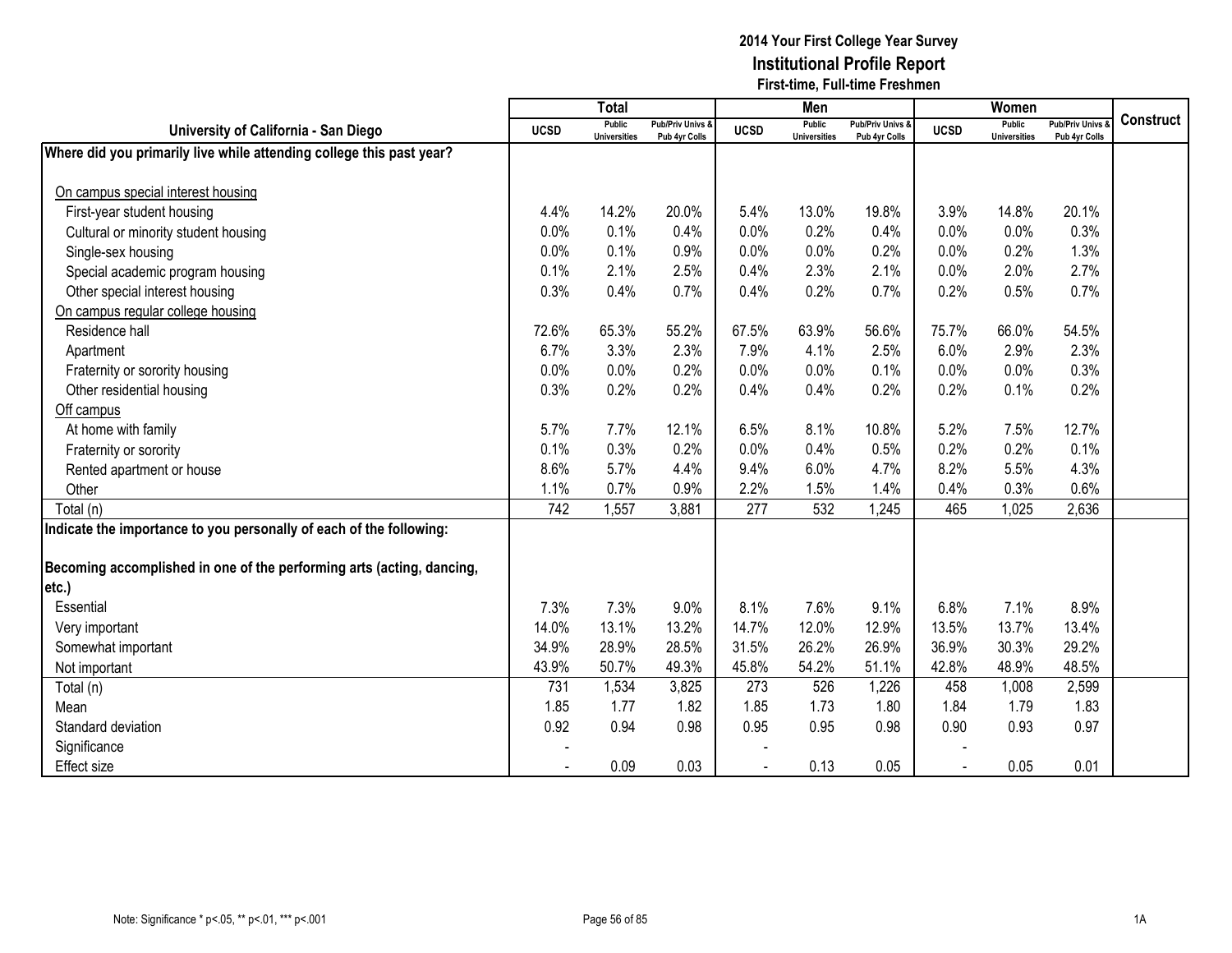|                                                                          |             | Total                                |                                   |             | Men                                  |                                   |             | Women                                |                                        |                  |
|--------------------------------------------------------------------------|-------------|--------------------------------------|-----------------------------------|-------------|--------------------------------------|-----------------------------------|-------------|--------------------------------------|----------------------------------------|------------------|
| University of California - San Diego                                     | <b>UCSD</b> | <b>Public</b><br><b>Universities</b> | Pub/Priv Univs &<br>Pub 4yr Colls | <b>UCSD</b> | <b>Public</b><br><b>Universities</b> | Pub/Priv Univs &<br>Pub 4yr Colls | <b>UCSD</b> | <b>Public</b><br><b>Universities</b> | <b>Pub/Priv Univs</b><br>Pub 4yr Colls | <b>Construct</b> |
| Indicate the importance to you personally of each of the following:      |             |                                      |                                   |             |                                      |                                   |             |                                      |                                        |                  |
|                                                                          |             |                                      |                                   |             |                                      |                                   |             |                                      |                                        |                  |
| Becoming an authority in my field                                        |             |                                      |                                   |             |                                      |                                   |             |                                      |                                        |                  |
| Essential                                                                | 19.4%       | 21.9%                                | 23.7%                             | 17.9%       | 21.5%                                | 24.9%                             | 20.3%       | 22.1%                                | 23.1%                                  |                  |
| Very important                                                           | 38.0%       | 38.2%                                | 39.8%                             | 40.7%       | 38.8%                                | 39.1%                             | 36.5%       | 37.8%                                | 40.1%                                  |                  |
| Somewhat important                                                       | 33.9%       | 32.5%                                | 30.0%                             | 31.5%       | 31.4%                                | 29.1%                             | 35.4%       | 33.1%                                | 30.5%                                  |                  |
| Not important                                                            | 8.6%        | 7.4%                                 | 6.5%                              | 9.9%        | 8.4%                                 | 6.9%                              | 7.9%        | 7.0%                                 | 6.3%                                   |                  |
| Total (n)                                                                | 731         | 1,533                                | 3,817                             | 273         | 526                                  | 1,225                             | 458         | 1,007                                | 2,592                                  |                  |
| Mean                                                                     | 2.68        | 2.75                                 | 2.81                              | 2.67        | 2.73                                 | 2.82                              | 2.69        | 2.75                                 | 2.80                                   |                  |
| Standard deviation                                                       | 0.88        | 0.88                                 | 0.87                              | 0.88        | 0.89                                 | 0.89                              | 0.88        | 0.88                                 | 0.87                                   |                  |
| Significance                                                             |             |                                      | $***$                             |             |                                      | $\star$                           |             |                                      | $\star$                                |                  |
| <b>Effect size</b>                                                       |             | $-0.08$                              | $-0.15$                           |             | $-0.07$                              | $-0.17$                           |             | $-0.07$                              | $-0.13$                                |                  |
| Obtaining recognition from my colleagues for contributions to my special |             |                                      |                                   |             |                                      |                                   |             |                                      |                                        |                  |
| field                                                                    |             |                                      |                                   |             |                                      |                                   |             |                                      |                                        |                  |
| Essential                                                                | 14.5%       | 16.2%                                | 18.4%                             | 14.3%       | 16.0%                                | 19.1%                             | 14.6%       | 16.3%                                | 18.1%                                  |                  |
| Very important                                                           | 39.5%       | 40.6%                                | 40.6%                             | 38.8%       | 38.8%                                | 40.1%                             | 40.0%       | 41.6%                                | 40.9%                                  |                  |
| Somewhat important                                                       | 36.3%       | 35.2%                                | 33.5%                             | 35.5%       | 35.4%                                | 32.5%                             | 36.7%       | 35.1%                                | 34.0%                                  |                  |
| Not important                                                            | 9.7%        | 8.0%                                 | 7.4%                              | 11.4%       | 9.9%                                 | 8.3%                              | 8.7%        | 7.0%                                 | 7.0%                                   |                  |
| Total (n)                                                                | 731         | 1,534                                | 3,819                             | 273         | 526                                  | 1,222                             | 458         | 1,008                                | 2,597                                  |                  |
| Mean                                                                     | 2.59        | 2.65                                 | 2.70                              | 2.56        | 2.61                                 | 2.70                              | 2.60        | 2.67                                 | 2.70                                   |                  |
| Standard deviation                                                       | 0.85        | 0.84                                 | 0.85                              | 0.87        | 0.87                                 | 0.87                              | 0.84        | 0.83                                 | 0.84                                   |                  |
| Significance                                                             |             |                                      | $**$                              |             |                                      | $\star$                           |             |                                      | $\star$                                |                  |
| <b>Effect size</b>                                                       |             | $-0.07$                              | $-0.13$                           |             | $-0.06$                              | $-0.16$                           |             | $-0.08$                              | $-0.12$                                |                  |
| Influencing the political structure                                      |             |                                      |                                   |             |                                      |                                   |             |                                      |                                        |                  |
| Essential                                                                | 6.3%        | 6.2%                                 | 8.1%                              | 6.2%        | 8.0%                                 | 10.5%                             | 6.3%        | 5.3%                                 | 6.9%                                   |                  |
| Very important                                                           | 17.0%       | 15.0%                                | 15.9%                             | 23.4%       | 19.4%                                | 19.9%                             | 13.1%       | 12.7%                                | 14.0%                                  |                  |
| Somewhat important                                                       | 35.9%       | 36.9%                                | 37.2%                             | 35.5%       | 36.7%                                | 36.0%                             | 36.1%       | 37.0%                                | 37.8%                                  |                  |
| Not important                                                            | 40.8%       | 41.9%                                | 38.8%                             | 34.8%       | 35.9%                                | 33.6%                             | 44.4%       | 45.0%                                | 41.3%                                  |                  |
| Total (n)                                                                | 730         | 1,533                                | 3,819                             | 273         | 526                                  | 1,224                             | 457         | 1,007                                | 2,595                                  |                  |
| Mean                                                                     | 1.89        | 1.86                                 | 1.93                              | 2.01        | 1.99                                 | 2.07                              | 1.81        | 1.78                                 | 1.87                                   |                  |
| Standard deviation                                                       | 0.90        | 0.89                                 | 0.93                              | 0.91        | 0.94                                 | 0.97                              | 0.89        | 0.86                                 | 0.90                                   |                  |
| Significance                                                             |             |                                      |                                   |             |                                      |                                   |             |                                      |                                        |                  |
| <b>Effect</b> size                                                       |             | 0.03                                 | $-0.04$                           |             | 0.02                                 | $-0.06$                           |             | 0.03                                 | $-0.07$                                |                  |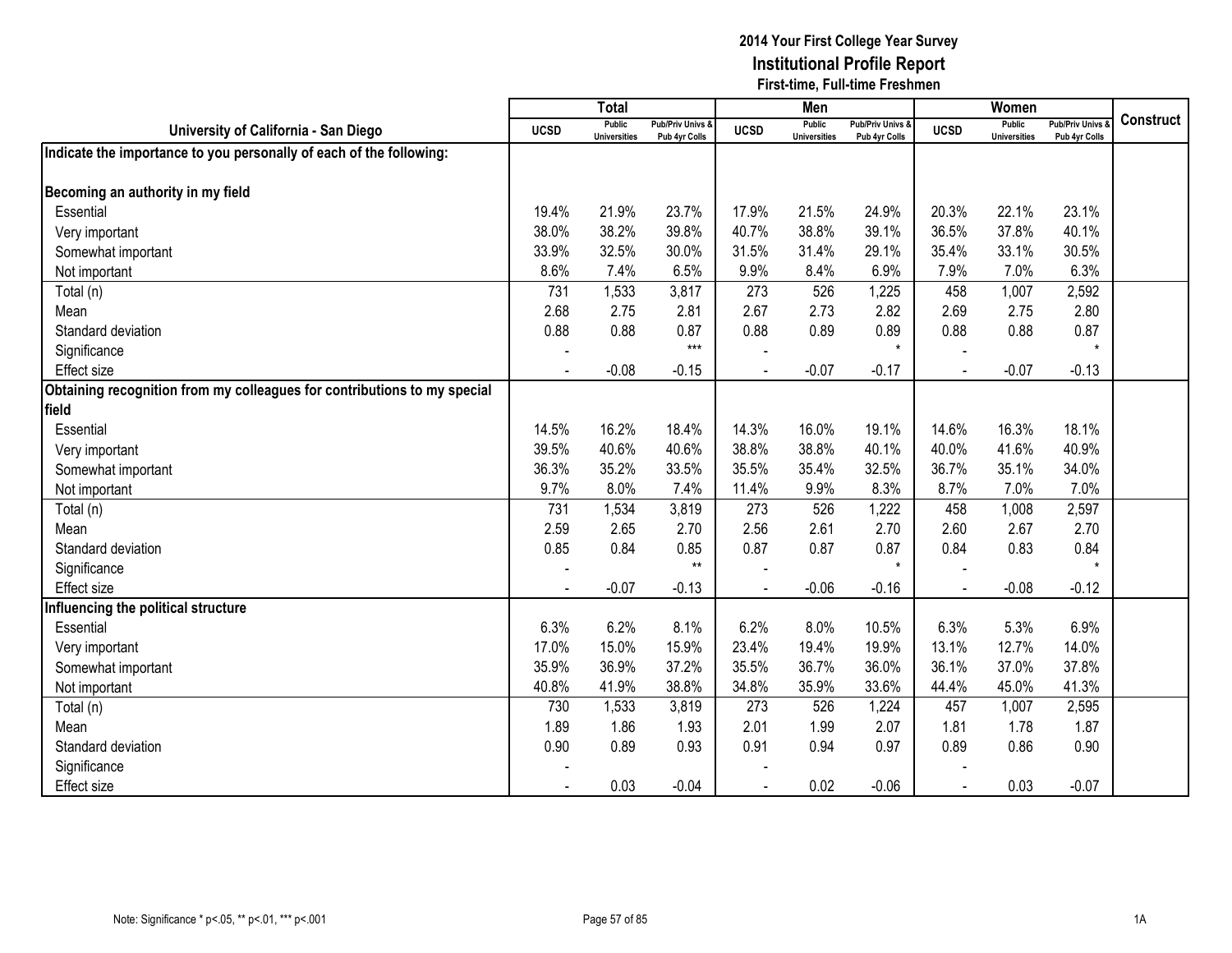|                                                                     |             | <b>Total</b>                         |                                   |             | Men                                  |                                   |             | Women                                |                                        |                  |
|---------------------------------------------------------------------|-------------|--------------------------------------|-----------------------------------|-------------|--------------------------------------|-----------------------------------|-------------|--------------------------------------|----------------------------------------|------------------|
| University of California - San Diego                                | <b>UCSD</b> | <b>Public</b><br><b>Universities</b> | Pub/Priv Univs &<br>Pub 4yr Colls | <b>UCSD</b> | <b>Public</b><br><b>Universities</b> | Pub/Priv Univs &<br>Pub 4yr Colls | <b>UCSD</b> | <b>Public</b><br><b>Universities</b> | <b>Pub/Priv Univs</b><br>Pub 4yr Colls | <b>Construct</b> |
| Indicate the importance to you personally of each of the following: |             |                                      |                                   |             |                                      |                                   |             |                                      |                                        |                  |
|                                                                     |             |                                      |                                   |             |                                      |                                   |             |                                      |                                        |                  |
| Influencing social values                                           |             |                                      |                                   |             |                                      |                                   |             |                                      |                                        |                  |
| Essential                                                           | 12.9%       | 13.1%                                | 16.0%                             | 10.3%       | 12.0%                                | 15.5%                             | 14.4%       | 13.6%                                | 16.2%                                  |                  |
| Very important                                                      | 32.6%       | 32.3%                                | 33.9%                             | 34.6%       | 32.3%                                | 32.9%                             | 31.4%       | 32.4%                                | 34.3%                                  |                  |
| Somewhat important                                                  | 37.8%       | 38.9%                                | 36.2%                             | 37.5%       | 36.5%                                | 33.9%                             | 38.0%       | 40.2%                                | 37.2%                                  | Social           |
| Not important                                                       | 16.7%       | 15.7%                                | 14.0%                             | 17.6%       | 19.3%                                | 17.7%                             | 16.2%       | 13.8%                                | 12.3%                                  | Agency           |
| Total (n)                                                           | 730         | 1,531                                | 3,811                             | 272         | 524                                  | 1,220                             | 458         | 1,007                                | 2,591                                  |                  |
| Mean                                                                | 2.42        | 2.43                                 | 2.52                              | 2.38        | 2.37                                 | 2.46                              | 2.44        | 2.46                                 | 2.54                                   |                  |
| Standard deviation                                                  | 0.91        | 0.91                                 | 0.92                              | 0.89        | 0.93                                 | 0.96                              | 0.93        | 0.89                                 | 0.90                                   | Civic            |
| Significance                                                        |             |                                      | $**$                              |             |                                      |                                   |             |                                      |                                        | Engage-          |
| <b>Effect size</b>                                                  |             | $-0.01$                              | $-0.11$                           | L.          | 0.01                                 | $-0.08$                           | $\sim$      | $-0.02$                              | $-0.11$                                | ment             |
| Raising a family                                                    |             |                                      |                                   |             |                                      |                                   |             |                                      |                                        |                  |
| Essential                                                           | 32.0%       | 39.1%                                | 42.4%                             | 36.7%       | 37.9%                                | 40.7%                             | 29.3%       | 39.8%                                | 43.2%                                  |                  |
| Very important                                                      | 30.5%       | 27.8%                                | 28.7%                             | 32.6%       | 27.9%                                | 30.0%                             | 29.3%       | 27.8%                                | 28.0%                                  |                  |
| Somewhat important                                                  | 25.4%       | 22.5%                                | 20.0%                             | 21.9%       | 22.9%                                | 20.3%                             | 27.5%       | 22.2%                                | 19.8%                                  |                  |
| Not important                                                       | 12.1%       | 10.6%                                | 8.9%                              | 8.9%        | 11.3%                                | 8.9%                              | 14.0%       | 10.2%                                | 8.9%                                   |                  |
| Total (n)                                                           | 728         | 1,531                                | 3,817                             | 270         | 523                                  | 1,219                             | 458         | 1,008                                | 2,598                                  |                  |
| Mean                                                                | 2.82        | 2.95                                 | 3.05                              | 2.97        | 2.92                                 | 3.02                              | 2.74        | 2.97                                 | 3.06                                   |                  |
| Standard deviation                                                  | 1.01        | 1.02                                 | 0.99                              | 0.97        | 1.03                                 | 0.98                              | 1.03        | 1.01                                 | 0.99                                   |                  |
| Significance                                                        |             | $**$                                 | $***$                             |             |                                      |                                   |             | $***$                                | $***$                                  |                  |
| <b>Effect size</b>                                                  |             | $-0.13$                              | $-0.23$                           |             | 0.05                                 | $-0.05$                           |             | $-0.23$                              | $-0.32$                                |                  |
| Being very well off financially                                     |             |                                      |                                   |             |                                      |                                   |             |                                      |                                        |                  |
| Essential                                                           | 34.6%       | 35.9%                                | 38.7%                             | 30.9%       | 33.9%                                | 38.4%                             | 36.8%       | 37.0%                                | 38.8%                                  |                  |
| Very important                                                      | 36.6%       | 36.5%                                | 35.9%                             | 37.5%       | 37.0%                                | 35.8%                             | 36.1%       | 36.2%                                | 36.0%                                  |                  |
| Somewhat important                                                  | 25.2%       | 23.3%                                | 21.7%                             | 27.6%       | 24.4%                                | 21.7%                             | 23.9%       | 22.7%                                | 21.7%                                  |                  |
| Not important                                                       | 3.6%        | 4.3%                                 | 3.7%                              | 4.0%        | 4.8%                                 | 4.1%                              | 3.3%        | 4.1%                                 | 3.5%                                   |                  |
| Total (n)                                                           | 729         | 1,530                                | 3,819                             | 272         | 525                                  | 1,224                             | 457         | 1,005                                | 2,595                                  |                  |
| Mean                                                                | 3.02        | 3.04                                 | 3.10                              | 2.95        | 3.00                                 | 3.08                              | 3.06        | 3.06                                 | 3.10                                   |                  |
| Standard deviation                                                  | 0.86        | 0.87                                 | 0.86                              | 0.86        | 0.88                                 | 0.87                              | 0.86        | 0.87                                 | 0.86                                   |                  |
| Significance                                                        |             |                                      | $\star$                           |             |                                      | $\star$                           |             |                                      |                                        |                  |
| <b>Effect size</b>                                                  |             | $-0.02$                              | $-0.09$                           |             | $-0.06$                              | $-0.15$                           |             | 0.00                                 | $-0.05$                                |                  |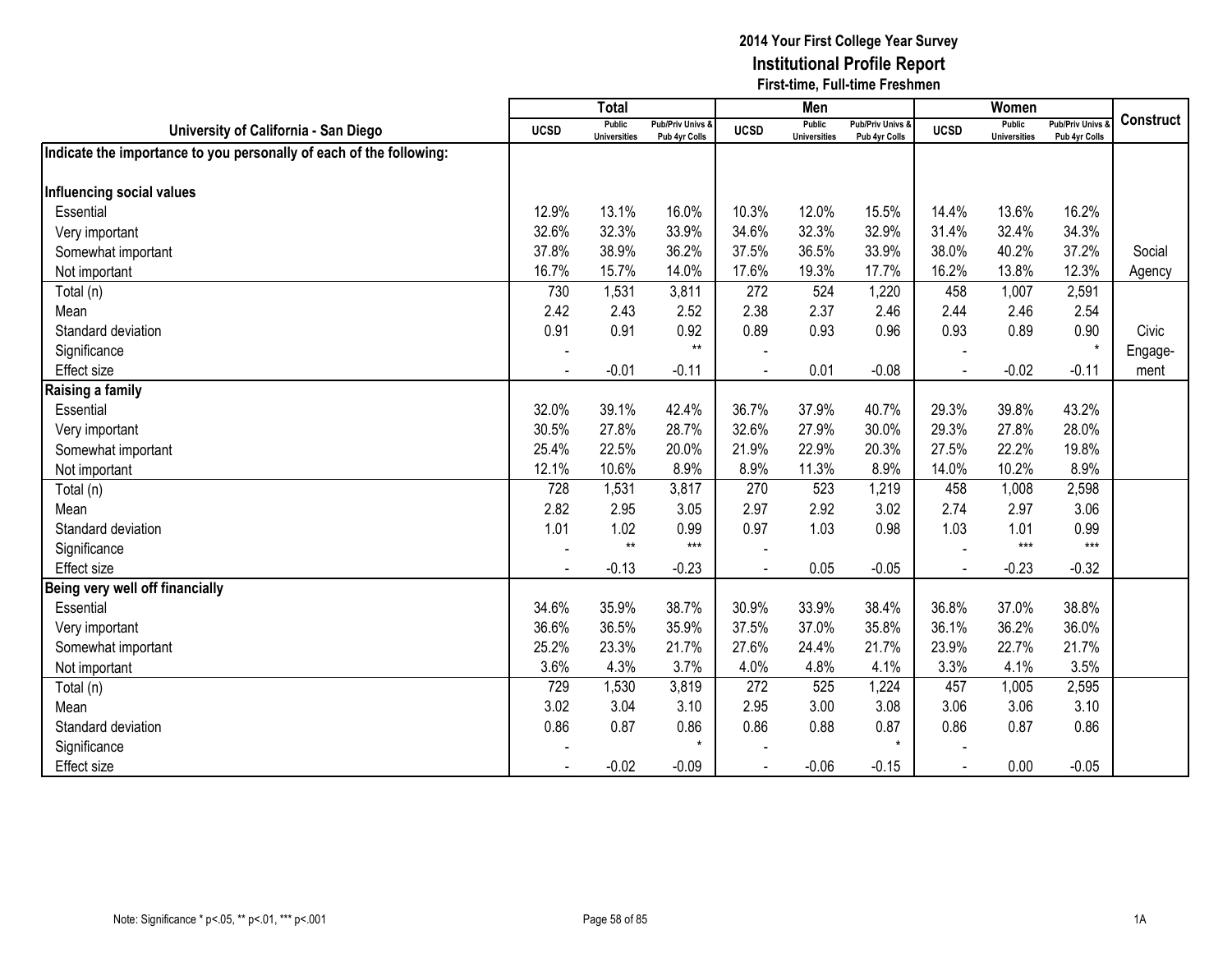|                                                                     |                | <b>Total</b>                         |                                   |                | Men                                  |                                              |             | Women                                |                                        |                  |
|---------------------------------------------------------------------|----------------|--------------------------------------|-----------------------------------|----------------|--------------------------------------|----------------------------------------------|-------------|--------------------------------------|----------------------------------------|------------------|
| University of California - San Diego                                | <b>UCSD</b>    | <b>Public</b><br><b>Universities</b> | Pub/Priv Univs &<br>Pub 4yr Colls | <b>UCSD</b>    | <b>Public</b><br><b>Universities</b> | <b>Pub/Priv Univs &amp;</b><br>Pub 4yr Colls | <b>UCSD</b> | <b>Public</b><br><b>Universities</b> | <b>Pub/Priv Univs</b><br>Pub 4yr Colls | <b>Construct</b> |
| Indicate the importance to you personally of each of the following: |                |                                      |                                   |                |                                      |                                              |             |                                      |                                        |                  |
|                                                                     |                |                                      |                                   |                |                                      |                                              |             |                                      |                                        |                  |
| Helping others who are in difficulty                                |                |                                      |                                   |                |                                      |                                              |             |                                      |                                        |                  |
| Essential                                                           | 32.4%          | 35.4%                                | 37.9%                             | 26.5%          | 29.1%                                | 31.0%                                        | 36.0%       | 38.6%                                | 41.1%                                  |                  |
| Very important                                                      | 42.2%          | 40.3%                                | 40.7%                             | 43.4%          | 40.2%                                | 40.8%                                        | 41.4%       | 40.3%                                | 40.7%                                  |                  |
| Somewhat important                                                  | 22.9%          | 21.4%                                | 19.2%                             | 26.1%          | 25.3%                                | 24.4%                                        | 21.1%       | 19.3%                                | 16.8%                                  | Social           |
| Not important                                                       | 2.5%           | 2.9%                                 | 2.2%                              | 4.0%           | 5.3%                                 | 3.8%                                         | 1.5%        | 1.7%                                 | 1.4%                                   | Agency           |
| Total (n)                                                           | 728            | 1,529                                | 3,812                             | 272            | 525                                  | 1,222                                        | 456         | 1,004                                | 2,590                                  |                  |
| Mean                                                                | 3.05           | 3.08                                 | 3.14                              | 2.92           | 2.93                                 | 2.99                                         | 3.12        | 3.16                                 | 3.21                                   |                  |
| Standard deviation                                                  | 0.81           | 0.82                                 | 0.80                              | 0.83           | 0.87                                 | 0.84                                         | 0.79        | 0.79                                 | 0.77                                   |                  |
| Significance                                                        |                |                                      | $**$                              |                |                                      |                                              |             |                                      | $\star$                                |                  |
| <b>Effect size</b>                                                  | $\blacksquare$ | $-0.04$                              | $-0.11$                           | $\overline{a}$ | $-0.01$                              | $-0.08$                                      | $\sim$      | $-0.05$                              | $-0.12$                                |                  |
| Making a theoretical contribution to science                        |                |                                      |                                   |                |                                      |                                              |             |                                      |                                        |                  |
| Essential                                                           | 11.8%          | 9.7%                                 | 9.1%                              | 12.8%          | 12.6%                                | 12.0%                                        | 11.1%       | 8.3%                                 | 7.8%                                   |                  |
| Very important                                                      | 24.2%          | 20.9%                                | 19.5%                             | 27.8%          | 24.6%                                | 21.7%                                        | 22.1%       | 19.0%                                | 18.4%                                  |                  |
| Somewhat important                                                  | 37.2%          | 34.2%                                | 33.6%                             | 37.0%          | 36.6%                                | 35.2%                                        | 37.3%       | 32.9%                                | 32.8%                                  |                  |
| Not important                                                       | 26.8%          | 35.2%                                | 37.8%                             | 22.3%          | 26.3%                                | 31.0%                                        | 29.5%       | 39.9%                                | 41.0%                                  |                  |
| Total (n)                                                           | 731            | 1,531                                | 3,816                             | 273            | 525                                  | 1,223                                        | 458         | 1,006                                | 2,593                                  |                  |
| Mean                                                                | 2.21           | 2.05                                 | 2.00                              | 2.31           | 2.23                                 | 2.15                                         | 2.15        | 1.96                                 | 1.93                                   |                  |
| Standard deviation                                                  | 0.97           | 0.97                                 | 0.97                              | 0.96           | 0.98                                 | 0.99                                         | 0.97        | 0.96                                 | 0.95                                   |                  |
| Significance                                                        |                | $***$                                | $***$                             |                |                                      | $\star$                                      |             | $***$                                | $***$                                  |                  |
| <b>Effect size</b>                                                  |                | 0.16                                 | 0.22                              |                | 0.08                                 | 0.16                                         |             | 0.20                                 | 0.23                                   |                  |
| Writing original works (poems, novels, etc.)                        |                |                                      |                                   |                |                                      |                                              |             |                                      |                                        |                  |
| Essential                                                           | 7.5%           | 6.9%                                 | 7.9%                              | 7.0%           | 6.7%                                 | 8.2%                                         | 7.9%        | 7.1%                                 | 7.8%                                   |                  |
| Very important                                                      | 14.5%          | 12.3%                                | 12.7%                             | 16.5%          | 14.7%                                | 14.5%                                        | 13.3%       | 11.0%                                | 11.9%                                  |                  |
| Somewhat important                                                  | 31.5%          | 29.4%                                | 29.1%                             | 30.1%          | 29.3%                                | 29.0%                                        | 32.3%       | 29.5%                                | 29.2%                                  |                  |
| Not important                                                       | 46.4%          | 51.4%                                | 50.2%                             | 46.3%          | 49.3%                                | 48.4%                                        | 46.5%       | 52.4%                                | 51.1%                                  |                  |
| Total (n)                                                           | 730            | 1,530                                | 3,813                             | 272            | 525                                  | 1,222                                        | 458         | 1,005                                | 2,591                                  |                  |
| Mean                                                                | 1.83           | 1.75                                 | 1.78                              | 1.84           | 1.79                                 | 1.82                                         | 1.83        | 1.73                                 | 1.76                                   |                  |
| Standard deviation                                                  | 0.94           | 0.92                                 | 0.95                              | 0.94           | 0.93                                 | 0.96                                         | 0.94        | 0.92                                 | 0.94                                   |                  |
| Significance                                                        |                |                                      |                                   |                |                                      |                                              |             |                                      |                                        |                  |
| <b>Effect size</b>                                                  |                | 0.09                                 | 0.05                              |                | 0.05                                 | 0.02                                         |             | 0.11                                 | 0.07                                   |                  |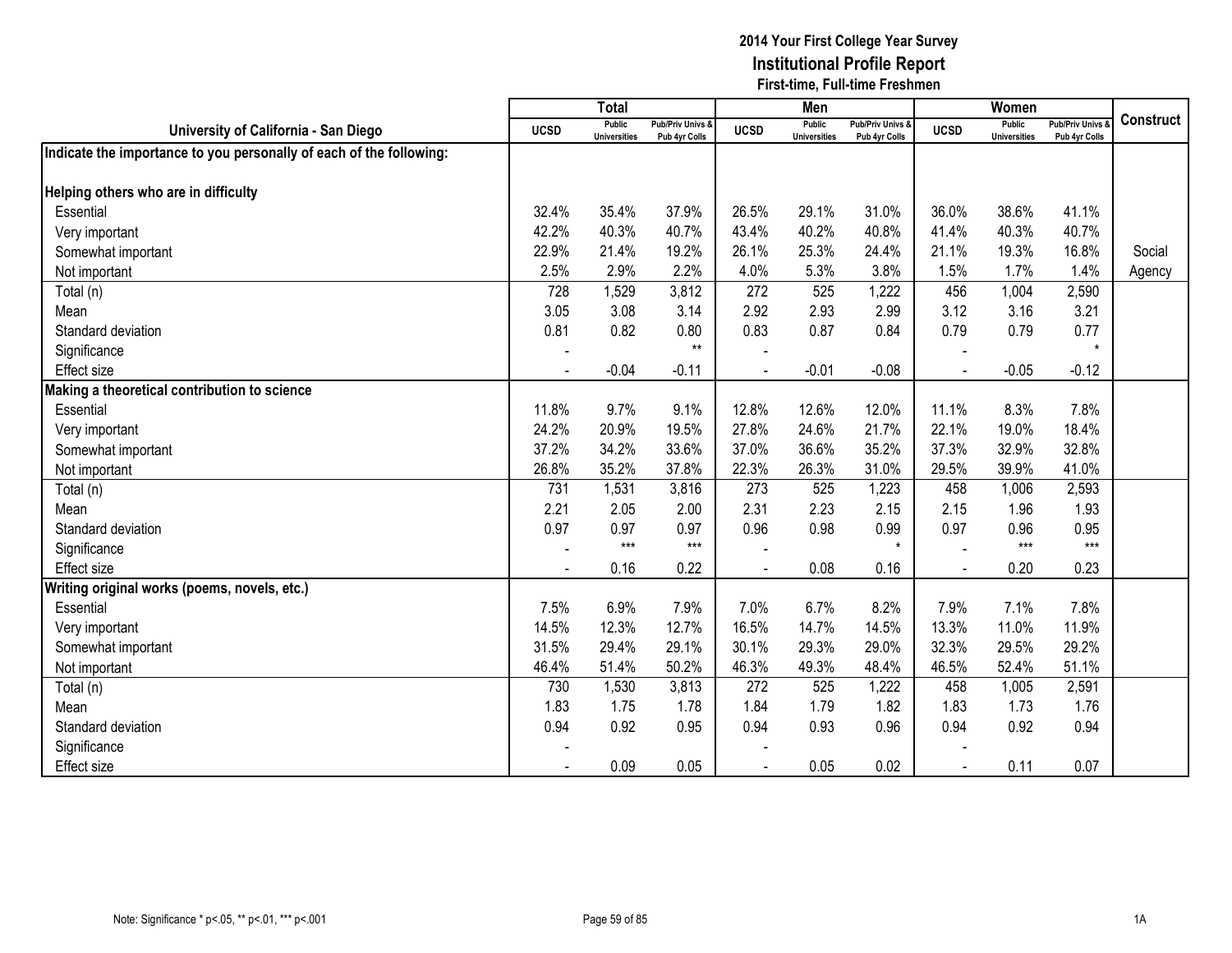|                                                                     |                | <b>Total</b>                         |                                   |                | Men                                  |                                              |                | Women                                |                                        |                  |
|---------------------------------------------------------------------|----------------|--------------------------------------|-----------------------------------|----------------|--------------------------------------|----------------------------------------------|----------------|--------------------------------------|----------------------------------------|------------------|
| University of California - San Diego                                | <b>UCSD</b>    | <b>Public</b><br><b>Universities</b> | Pub/Priv Univs &<br>Pub 4yr Colls | <b>UCSD</b>    | <b>Public</b><br><b>Universities</b> | <b>Pub/Priv Univs &amp;</b><br>Pub 4yr Colls | <b>UCSD</b>    | <b>Public</b><br><b>Universities</b> | <b>Pub/Priv Univs</b><br>Pub 4yr Colls | <b>Construct</b> |
| Indicate the importance to you personally of each of the following: |                |                                      |                                   |                |                                      |                                              |                |                                      |                                        |                  |
|                                                                     |                |                                      |                                   |                |                                      |                                              |                |                                      |                                        |                  |
| Creating artistic works (painting, sculpture, etc.)                 |                |                                      |                                   |                |                                      |                                              |                |                                      |                                        |                  |
| Essential                                                           | 5.6%           | 7.0%                                 | 7.2%                              | 6.3%           | 7.1%                                 | 7.3%                                         | 5.3%           | 6.9%                                 | 7.1%                                   |                  |
| Very important                                                      | 13.9%          | 11.7%                                | 11.9%                             | 11.4%          | 8.8%                                 | 9.7%                                         | 15.3%          | 13.3%                                | 13.0%                                  |                  |
| Somewhat important                                                  | 30.2%          | 26.0%                                | 25.9%                             | 31.6%          | 25.7%                                | 24.8%                                        | 29.3%          | 26.1%                                | 26.4%                                  |                  |
| Not important                                                       | 50.3%          | 55.3%                                | 55.0%                             | 50.7%          | 58.4%                                | 58.1%                                        | 50.1%          | 53.7%                                | 53.5%                                  |                  |
| Total (n)                                                           | 729            | 1,524                                | 3,790                             | 272            | 522                                  | 1,216                                        | 457            | 1,002                                | 2,574                                  |                  |
| Mean                                                                | 1.75           | 1.70                                 | 1.71                              | 1.73           | 1.65                                 | 1.66                                         | 1.76           | 1.73                                 | 1.74                                   |                  |
| Standard deviation                                                  | 0.90           | 0.93                                 | 0.94                              | 0.90           | 0.91                                 | 0.93                                         | 0.90           | 0.94                                 | 0.94                                   |                  |
| Significance                                                        |                |                                      |                                   |                |                                      |                                              |                |                                      |                                        |                  |
| <b>Effect size</b>                                                  | $\blacksquare$ | 0.05                                 | 0.04                              | $\overline{a}$ | 0.09                                 | 0.08                                         | $\overline{a}$ | 0.03                                 | 0.02                                   |                  |
| Becoming successful in a business of my own                         |                |                                      |                                   |                |                                      |                                              |                |                                      |                                        |                  |
| Essential                                                           | 13.6%          | 13.5%                                | 14.7%                             | 16.5%          | 17.8%                                | 19.8%                                        | 11.8%          | 11.2%                                | 12.3%                                  |                  |
| Very important                                                      | 23.2%          | 23.3%                                | 24.7%                             | 26.1%          | 25.3%                                | 26.6%                                        | 21.5%          | 22.2%                                | 23.8%                                  |                  |
| Somewhat important                                                  | 35.6%          | 33.2%                                | 32.6%                             | 34.2%          | 33.1%                                | 31.1%                                        | 36.4%          | 33.2%                                | 33.3%                                  |                  |
| Not important                                                       | 27.6%          | 30.1%                                | 28.0%                             | 23.2%          | 23.8%                                | 22.5%                                        | 30.3%          | 33.4%                                | 30.6%                                  |                  |
| Total (n)                                                           | 728            | 1,522                                | 3,785                             | 272            | 522                                  | 1,214                                        | 456            | 1,000                                | 2,571                                  |                  |
| Mean                                                                | 2.23           | 2.20                                 | 2.26                              | 2.36           | 2.37                                 | 2.44                                         | 2.15           | 2.11                                 | 2.18                                   |                  |
| Standard deviation                                                  | 1.00           | 1.02                                 | 1.02                              | 1.01           | 1.03                                 | 1.04                                         | 0.99           | 1.00                                 | 1.00                                   |                  |
| Significance                                                        |                |                                      |                                   |                |                                      |                                              |                |                                      |                                        |                  |
| <b>Effect size</b>                                                  |                | 0.03                                 | $-0.03$                           |                | $-0.01$                              | $-0.08$                                      |                | 0.04                                 | $-0.03$                                |                  |
| Becoming involved in programs to clean up the environment           |                |                                      |                                   |                |                                      |                                              |                |                                      |                                        |                  |
| Essential                                                           | 9.6%           | 9.2%                                 | 8.7%                              | 8.1%           | 7.7%                                 | 8.4%                                         | 10.5%          | 10.0%                                | 8.8%                                   |                  |
| Very important                                                      | 21.1%          | 19.4%                                | 22.2%                             | 22.8%          | 22.0%                                | 24.1%                                        | 20.1%          | 18.1%                                | 21.3%                                  |                  |
| Somewhat important                                                  | 47.9%          | 47.8%                                | 47.7%                             | 48.5%          | 46.6%                                | 46.1%                                        | 47.5%          | 48.5%                                | 48.4%                                  |                  |
| Not important                                                       | 21.4%          | 23.6%                                | 21.5%                             | 20.6%          | 23.8%                                | 21.4%                                        | 21.9%          | 23.5%                                | 21.5%                                  |                  |
| Total (n)                                                           | 729            | 1,524                                | 3,788                             | 272            | 522                                  | 1,218                                        | 457            | 1,002                                | 2,570                                  |                  |
| Mean                                                                | 2.19           | 2.14                                 | 2.18                              | 2.18           | 2.14                                 | 2.19                                         | 2.19           | 2.15                                 | 2.17                                   |                  |
| Standard deviation                                                  | 0.88           | 0.88                                 | 0.87                              | 0.85           | 0.86                                 | 0.87                                         | 0.90           | 0.89                                 | 0.87                                   |                  |
| Significance                                                        |                |                                      |                                   |                |                                      |                                              |                |                                      |                                        |                  |
| <b>Effect size</b>                                                  |                | 0.06                                 | 0.01                              |                | 0.05                                 | $-0.01$                                      |                | 0.04                                 | 0.02                                   |                  |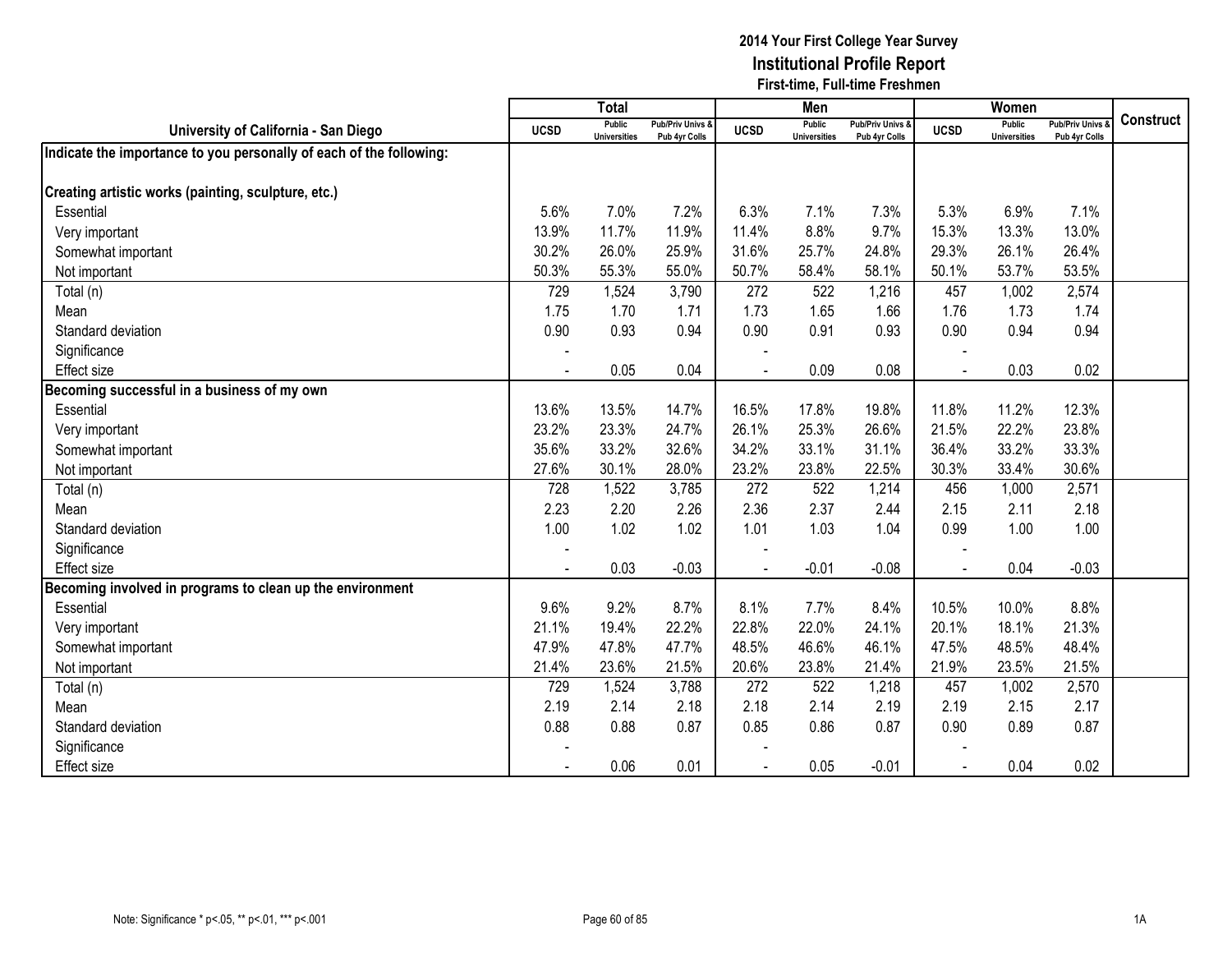|                                                                     |                | <b>Total</b>                         |                                   |                | Men                                  |                                              |                | Women                                |                                        |                  |
|---------------------------------------------------------------------|----------------|--------------------------------------|-----------------------------------|----------------|--------------------------------------|----------------------------------------------|----------------|--------------------------------------|----------------------------------------|------------------|
| University of California - San Diego                                | <b>UCSD</b>    | <b>Public</b><br><b>Universities</b> | Pub/Priv Univs &<br>Pub 4yr Colls | <b>UCSD</b>    | <b>Public</b><br><b>Universities</b> | <b>Pub/Priv Univs &amp;</b><br>Pub 4yr Colls | <b>UCSD</b>    | <b>Public</b><br><b>Universities</b> | <b>Pub/Priv Univs</b><br>Pub 4yr Colls | <b>Construct</b> |
| Indicate the importance to you personally of each of the following: |                |                                      |                                   |                |                                      |                                              |                |                                      |                                        |                  |
|                                                                     |                |                                      |                                   |                |                                      |                                              |                |                                      |                                        |                  |
| Developing a meaningful philosophy of life                          |                |                                      |                                   |                |                                      |                                              |                |                                      |                                        |                  |
| Essential                                                           | 22.8%          | 22.0%                                | 21.2%                             | 25.0%          | 26.9%                                | 26.1%                                        | 21.5%          | 19.5%                                | 18.9%                                  |                  |
| Very important                                                      | 33.4%          | 31.6%                                | 32.5%                             | 31.3%          | 30.3%                                | 32.8%                                        | 34.7%          | 32.2%                                | 32.4%                                  |                  |
| Somewhat important                                                  | 30.1%          | 31.2%                                | 31.6%                             | 28.7%          | 27.6%                                | 28.1%                                        | 31.0%          | 33.1%                                | 33.3%                                  |                  |
| Not important                                                       | 13.6%          | 15.2%                                | 14.7%                             | 15.1%          | 15.2%                                | 13.0%                                        | 12.7%          | 15.2%                                | 15.4%                                  |                  |
| Total (n)                                                           | 727            | 1,521                                | 3,788                             | 272            | 521                                  | 1,217                                        | 455            | 1,000                                | 2,571                                  |                  |
| Mean                                                                | 2.65           | 2.60                                 | 2.60                              | 2.66           | 2.69                                 | 2.72                                         | 2.65           | 2.56                                 | 2.55                                   |                  |
| Standard deviation                                                  | 0.98           | 0.99                                 | 0.98                              | 1.01           | 1.03                                 | 0.99                                         | 0.96           | 0.97                                 | 0.97                                   |                  |
| Significance                                                        |                |                                      |                                   |                |                                      |                                              |                |                                      |                                        |                  |
| <b>Effect size</b>                                                  | $\blacksquare$ | 0.05                                 | 0.05                              | $\overline{a}$ | $-0.03$                              | $-0.06$                                      | $\overline{a}$ | 0.09                                 | 0.10                                   |                  |
| Participating in a community action program                         |                |                                      |                                   |                |                                      |                                              |                |                                      |                                        |                  |
| Essential                                                           | 9.3%           | 9.3%                                 | 10.7%                             | 7.0%           | 8.2%                                 | 8.6%                                         | 10.7%          | 9.9%                                 | 11.6%                                  |                  |
| Very important                                                      | 25.5%          | 26.2%                                | 27.9%                             | 20.6%          | 20.3%                                | 24.4%                                        | 28.4%          | 29.3%                                | 29.6%                                  |                  |
| Somewhat important                                                  | 44.2%          | 43.5%                                | 42.7%                             | 47.4%          | 45.2%                                | 44.4%                                        | 42.4%          | 42.6%                                | 42.0%                                  | Social           |
| Not important                                                       | 21.0%          | 20.9%                                | 18.7%                             | 25.0%          | 26.2%                                | 22.5%                                        | 18.6%          | 18.2%                                | 16.8%                                  | Agency           |
| Total (n)                                                           | 730            | 1,524                                | 3,783                             | 272            | 522                                  | 1,216                                        | 458            | 1,002                                | 2,567                                  |                  |
| Mean                                                                | 2.23           | 2.24                                 | 2.31                              | 2.10           | 2.11                                 | 2.19                                         | 2.31           | 2.31                                 | 2.36                                   |                  |
| Standard deviation                                                  | 0.89           | 0.89                                 | 0.89                              | 0.85           | 0.89                                 | 0.88                                         | 0.90           | 0.88                                 | 0.89                                   |                  |
| Significance                                                        |                |                                      | $\star$                           |                |                                      |                                              |                |                                      |                                        |                  |
| <b>Effect size</b>                                                  |                | $-0.01$                              | $-0.09$                           |                | $-0.01$                              | $-0.10$                                      |                | 0.00                                 | $-0.06$                                |                  |
| Helping to promote racial understanding                             |                |                                      |                                   |                |                                      |                                              |                |                                      |                                        |                  |
| Essential                                                           | 12.2%          | 11.1%                                | 12.8%                             | 8.8%           | 8.1%                                 | 11.4%                                        | 14.3%          | 12.7%                                | 13.5%                                  |                  |
| Very important                                                      | 29.1%          | 26.5%                                | 27.6%                             | 28.3%          | 25.9%                                | 27.3%                                        | 29.6%          | 26.7%                                | 27.7%                                  |                  |
| Somewhat important                                                  | 42.7%          | 42.0%                                | 40.8%                             | 43.4%          | 40.9%                                | 38.3%                                        | 42.3%          | 42.5%                                | 42.0%                                  | Social           |
| Not important                                                       | 15.9%          | 20.5%                                | 18.8%                             | 19.5%          | 25.1%                                | 23.0%                                        | 13.8%          | 18.1%                                | 16.8%                                  | Agency           |
| Total (n)                                                           | 728            | 1,523                                | 3,786                             | 272            | 521                                  | 1,214                                        | 456            | 1,002                                | 2,572                                  |                  |
| Mean                                                                | 2.38           | 2.28                                 | 2.34                              | 2.26           | 2.17                                 | 2.27                                         | 2.44           | 2.34                                 | 2.38                                   |                  |
| Standard deviation                                                  | 0.89           | 0.91                                 | 0.93                              | 0.87           | 0.90                                 | 0.94                                         | 0.90           | 0.92                                 | 0.92                                   |                  |
| Significance                                                        |                | $\star$                              |                                   |                |                                      |                                              |                |                                      |                                        |                  |
| <b>Effect size</b>                                                  |                | 0.11                                 | 0.04                              |                | 0.10                                 | $-0.01$                                      |                | 0.11                                 | 0.07                                   |                  |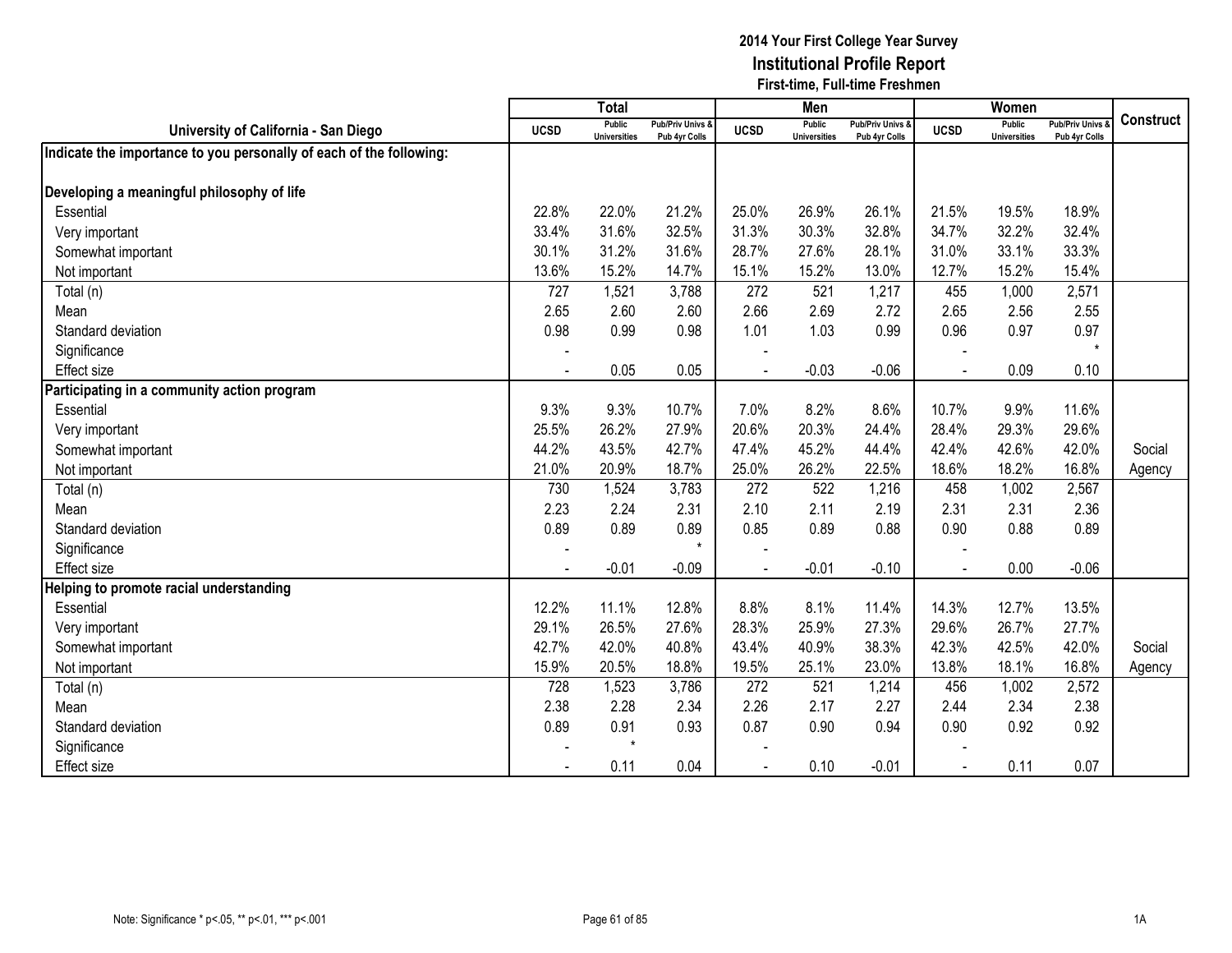|                                                                     |                              | <b>Total</b>                  |                                              |                          | Men                           |                                   |                          | Women                         |                                        |           |
|---------------------------------------------------------------------|------------------------------|-------------------------------|----------------------------------------------|--------------------------|-------------------------------|-----------------------------------|--------------------------|-------------------------------|----------------------------------------|-----------|
| University of California - San Diego                                | <b>UCSD</b>                  | Public<br><b>Universities</b> | <b>Pub/Priv Univs &amp;</b><br>Pub 4yr Colls | <b>UCSD</b>              | Public<br><b>Universities</b> | Pub/Priv Univs &<br>Pub 4yr Colls | <b>UCSD</b>              | Public<br><b>Universities</b> | <b>Pub/Priv Univs</b><br>Pub 4yr Colls | Construct |
| Indicate the importance to you personally of each of the following: |                              |                               |                                              |                          |                               |                                   |                          |                               |                                        |           |
| Keeping up to date with political affairs                           |                              |                               |                                              |                          |                               |                                   |                          |                               |                                        |           |
| Essential                                                           | 9.9%                         | 11.6%                         | 12.3%                                        | 12.5%                    | 15.5%                         | 16.7%                             | 8.3%                     | 9.5%                          | 10.2%                                  |           |
| Very important                                                      | 26.3%                        | 26.5%                         | 26.7%                                        | 26.8%                    | 28.0%                         | 29.3%                             | 26.0%                    | 25.8%                         | 25.4%                                  |           |
| Somewhat important                                                  | 41.7%                        | 41.0%                         | 42.0%                                        | 39.3%                    | 36.8%                         | 37.4%                             | 43.1%                    | 43.2%                         | 44.1%                                  | Social    |
| Not important                                                       | 22.1%                        | 20.9%                         | 19.1%                                        | 21.3%                    | 19.7%                         | 16.5%                             | 22.5%                    | 21.6%                         | 20.3%                                  | Agency    |
| Total (n)                                                           | 729                          | 1,523                         | 3,785                                        | 272                      | 522                           | 1,215                             | 457                      | 1,001                         | 2,570                                  |           |
| Mean                                                                | 2.24                         | 2.29                          | 2.32                                         | 2.31                     | 2.39                          | 2.46                              | 2.20                     | 2.23                          | 2.25                                   |           |
| Standard deviation                                                  | 0.91                         | 0.92                          | 0.92                                         | 0.94                     | 0.97                          | 0.96                              | 0.88                     | 0.89                          | 0.89                                   | Civic     |
| Significance                                                        | $\overline{\phantom{a}}$     |                               | $\star$                                      |                          |                               | $\star$                           |                          |                               |                                        | Engage-   |
| Effect size                                                         | $\qquad \qquad \blacksquare$ | $-0.05$                       | $-0.09$                                      | $\overline{\phantom{a}}$ | $-0.08$                       | $-0.16$                           | $\overline{\phantom{a}}$ | $-0.03$                       | $-0.06$                                | ment      |
| Becoming a community leader                                         |                              |                               |                                              |                          |                               |                                   |                          |                               |                                        |           |
| Essential                                                           | 10.7%                        | 11.6%                         | 13.1%                                        | 9.2%                     | 11.5%                         | 13.7%                             | 11.6%                    | 11.6%                         | 12.9%                                  |           |
| Very important                                                      | 28.5%                        | 29.3%                         | 30.3%                                        | 31.0%                    | 30.3%                         | 31.1%                             | 27.0%                    | 28.8%                         | 30.0%                                  |           |
| Somewhat important                                                  | 37.1%                        | 36.8%                         | 36.4%                                        | 35.1%                    | 33.4%                         | 34.0%                             | 38.2%                    | 38.6%                         | 37.5%                                  | Social    |
| Not important                                                       | 23.7%                        | 22.2%                         | 20.1%                                        | 24.7%                    | 24.8%                         | 21.2%                             | 23.1%                    | 20.9%                         | 19.6%                                  | Agency    |
| Total (n)                                                           | 726                          | 1,520                         | 3,782                                        | 271                      | 521                           | 1,216                             | 455                      | 999                           | 2,566                                  |           |
| Mean                                                                | 2.26                         | 2.30                          | 2.36                                         | 2.25                     | 2.29                          | 2.37                              | 2.27                     | 2.31                          | 2.36                                   |           |
| Standard deviation                                                  | 0.94                         | 0.94                          | 0.95                                         | 0.93                     | 0.97                          | 0.97                              | 0.95                     | 0.93                          | 0.94                                   |           |
| Significance                                                        |                              |                               | $***$                                        |                          |                               |                                   |                          |                               |                                        |           |
| Effect size                                                         |                              | $-0.04$                       | $-0.11$                                      |                          | $-0.04$                       | $-0.12$                           |                          | $-0.04$                       | $-0.10$                                |           |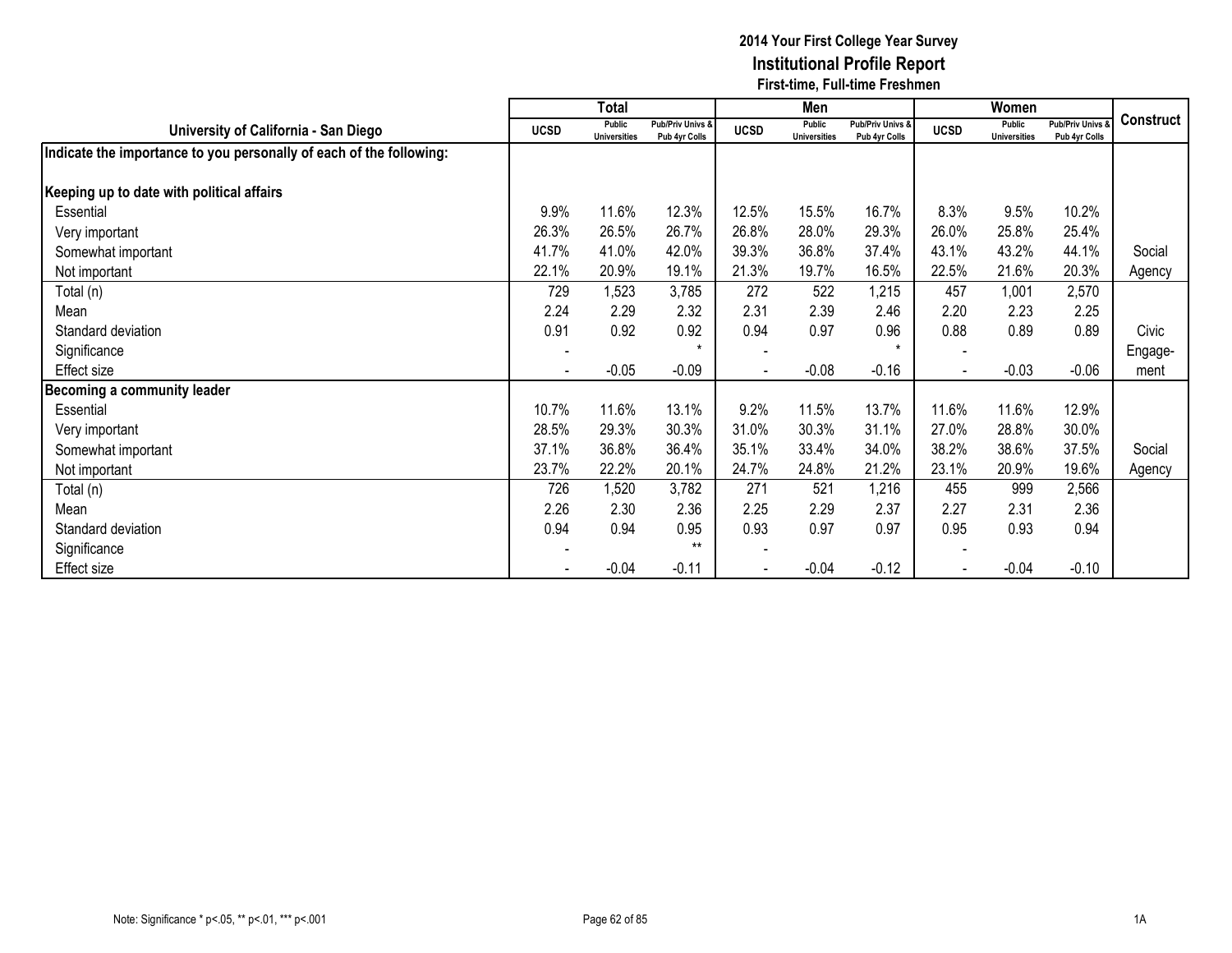|                                                                     |                | <b>Total</b>                  |                                   |                          | Men                           |                                   |                | Women                         |                                 |                  |
|---------------------------------------------------------------------|----------------|-------------------------------|-----------------------------------|--------------------------|-------------------------------|-----------------------------------|----------------|-------------------------------|---------------------------------|------------------|
| University of California - San Diego                                | <b>UCSD</b>    | Public<br><b>Universities</b> | Pub/Priv Univs &<br>Pub 4yr Colls | <b>UCSD</b>              | Public<br><b>Universities</b> | Pub/Priv Univs &<br>Pub 4yr Colls | <b>UCSD</b>    | Public<br><b>Universities</b> | Pub/Priv Univs<br>Pub 4yr Colls | <b>Construct</b> |
| Indicate the importance to you personally of each of the following: |                |                               |                                   |                          |                               |                                   |                |                               |                                 |                  |
| Improving my understanding of other countries and cultures          |                |                               |                                   |                          |                               |                                   |                |                               |                                 |                  |
| Essential                                                           | 21.7%          | 21.5%                         | 20.5%                             | 15.8%                    | 18.7%                         | 19.9%                             | 25.2%          | 22.9%                         | 20.9%                           |                  |
| Very important                                                      | 37.3%          | 35.0%                         | 35.3%                             | 35.5%                    | 32.7%                         | 32.7%                             | 38.4%          | 36.2%                         | 36.5%                           |                  |
| Somewhat important                                                  | 32.5%          | 34.4%                         | 34.6%                             | 36.6%                    | 36.1%                         | 35.9%                             | 30.0%          | 33.5%                         | 34.0%                           |                  |
| Not important                                                       | 8.5%           | 9.1%                          | 9.6%                              | 12.1%                    | 12.4%                         | 11.6%                             | 6.4%           | 7.4%                          | 8.6%                            |                  |
| Total (n)                                                           | 729            | 1,523                         | 3,787                             | 273                      | 523                           | 1,218                             | 456            | 1,000                         | 2,569                           |                  |
| Mean                                                                | 2.72           | 2.69                          | 2.67                              | 2.55                     | 2.58                          | 2.61                              | 2.82           | 2.75                          | 2.70                            |                  |
| Standard deviation                                                  | 0.90           | 0.91                          | 0.91                              | 0.90                     | 0.93                          | 0.93                              | 0.88           | 0.89                          | 0.90                            |                  |
| Significance                                                        |                |                               |                                   |                          |                               |                                   |                |                               | $**$                            |                  |
| Effect size                                                         | $\blacksquare$ | 0.03                          | 0.05                              | $\overline{\phantom{a}}$ | $-0.03$                       | $-0.06$                           | $\blacksquare$ | 0.08                          | 0.13                            |                  |
| Adopting "green" practices to protect the environment               |                |                               |                                   |                          |                               |                                   |                |                               |                                 |                  |
| Essential                                                           | 17.9%          | 18.0%                         | 16.4%                             | 13.6%                    | 16.1%                         | 15.3%                             | 20.6%          | 19.0%                         | 16.9%                           |                  |
| Very important                                                      | 35.8%          | 32.6%                         | 32.3%                             | 37.0%                    | 31.2%                         | 30.6%                             | 35.0%          | 33.3%                         | 33.1%                           |                  |
| Somewhat important                                                  | 37.3%          | 37.9%                         | 39.3%                             | 37.4%                    | 37.7%                         | 40.5%                             | 37.2%          | 38.1%                         | 38.8%                           |                  |
| Not important                                                       | 9.0%           | 11.5%                         | 12.0%                             | 12.1%                    | 15.1%                         | 13.6%                             | 7.2%           | 9.6%                          | 11.2%                           |                  |
| Total (n)                                                           | 730            | 1,526                         | 3,782                             | 273                      | 523                           | 1,215                             | 457            | 1,003                         | 2,567                           |                  |
| Mean                                                                | 2.63           | 2.57                          | 2.53                              | 2.52                     | 2.48                          | 2.48                              | 2.69           | 2.62                          | 2.56                            |                  |
| Standard deviation                                                  | 0.88           | 0.91                          | 0.90                              | 0.87                     | 0.94                          | 0.91                              | 0.88           | 0.90                          | 0.90                            |                  |
| Significance                                                        |                |                               | $***$                             |                          |                               |                                   |                |                               | $***$                           |                  |
| Effect size                                                         |                | 0.07                          | 0.11                              |                          | 0.04                          | 0.04                              |                | 0.08                          | 0.14                            |                  |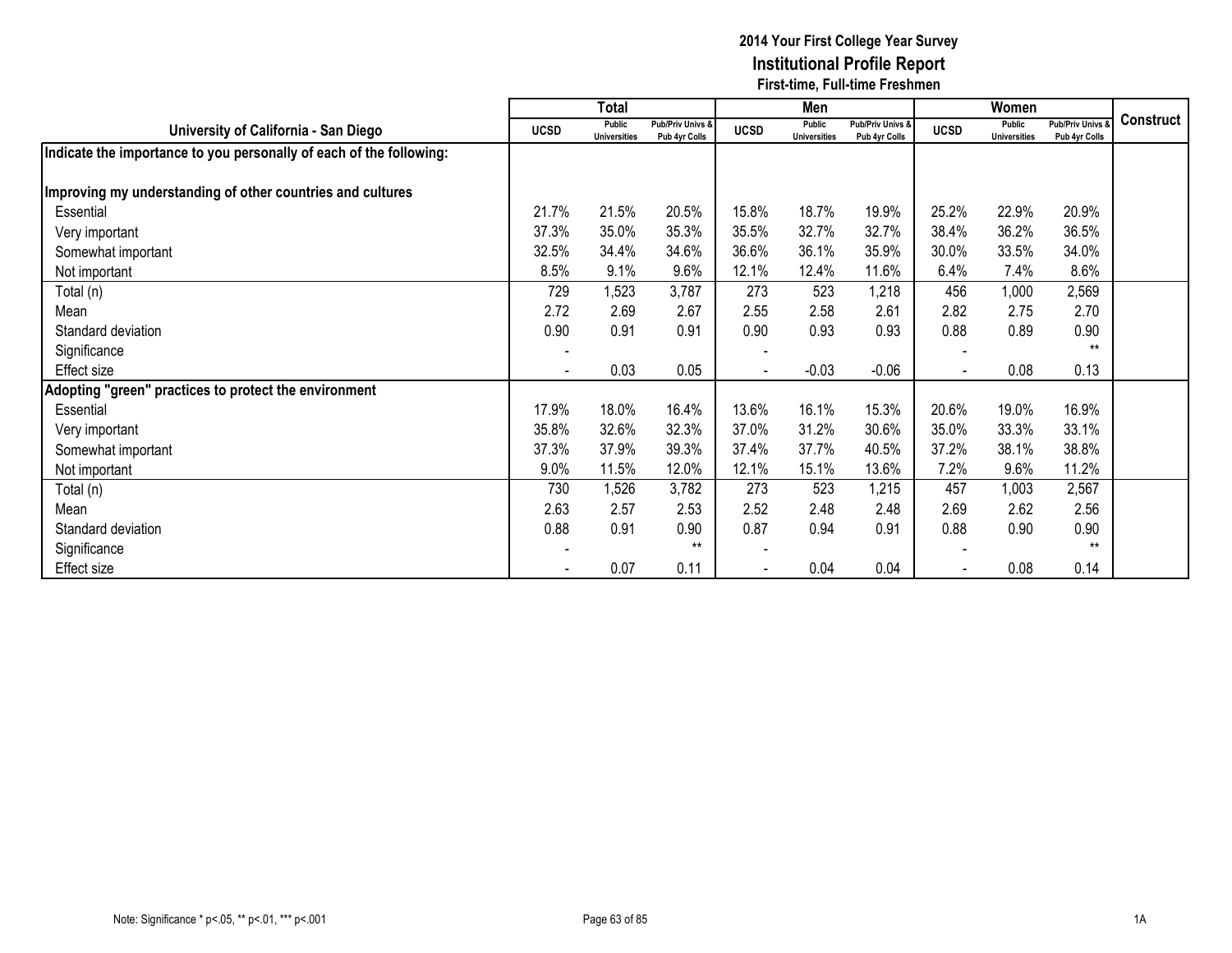|                                                                           |                | <b>Total</b>                         |                                   |                | Men                                  |                                   |                | Women                                |                                        |             |
|---------------------------------------------------------------------------|----------------|--------------------------------------|-----------------------------------|----------------|--------------------------------------|-----------------------------------|----------------|--------------------------------------|----------------------------------------|-------------|
| University of California - San Diego                                      | <b>UCSD</b>    | <b>Public</b><br><b>Universities</b> | Pub/Priv Univs &<br>Pub 4yr Colls | <b>UCSD</b>    | <b>Public</b><br><b>Universities</b> | Pub/Priv Univs &<br>Pub 4yr Colls | <b>UCSD</b>    | <b>Public</b><br><b>Universities</b> | <b>Pub/Priv Univs</b><br>Pub 4yr Colls | Construct   |
| To what extent have you experienced the following with students from a    |                |                                      |                                   |                |                                      |                                   |                |                                      |                                        |             |
| racial/ethnic group other than your own?                                  |                |                                      |                                   |                |                                      |                                   |                |                                      |                                        |             |
|                                                                           |                |                                      |                                   |                |                                      |                                   |                |                                      |                                        |             |
| Dined or shared a meal                                                    |                |                                      |                                   |                |                                      |                                   |                |                                      |                                        |             |
| Very often                                                                | 39.9%          | 31.5%                                | 32.6%                             | 34.7%          | 30.4%                                | 31.6%                             | 43.0%          | 32.1%                                | 33.1%                                  |             |
| Often                                                                     | 26.4%          | 23.8%                                | 24.1%                             | 31.0%          | 26.8%                                | 26.4%                             | 23.6%          | 22.3%                                | 23.0%                                  | Positive    |
| Sometimes                                                                 | 21.0%          | 24.3%                                | 24.7%                             | 19.0%          | 22.9%                                | 24.4%                             | 22.3%          | 25.1%                                | 24.9%                                  | Cross-      |
| Seldom                                                                    | 7.4%           | 13.7%                                | 11.7%                             | 8.8%           | 13.4%                                | 10.9%                             | 6.6%           | 13.9%                                | 12.0%                                  | Racial      |
| Never                                                                     | 5.3%           | 6.6%                                 | 6.9%                              | 6.6%           | 6.5%                                 | 6.7%                              | 4.6%           | 6.7%                                 | 7.0%                                   | Interaction |
| Total (n)                                                                 | 732            | 1,524                                | 3,773                             | 274            | 523                                  | 1,207                             | 458            | 1,001                                | 2,566                                  |             |
| Mean                                                                      | 3.88           | 3.60                                 | 3.64                              | 3.78           | 3.61                                 | 3.65                              | 3.94           | 3.59                                 | 3.63                                   |             |
| Standard deviation                                                        | 1.17           | 1.24                                 | 1.24                              | 1.20           | 1.23                                 | 1.22                              | 1.15           | 1.25                                 | 1.25                                   |             |
| Significance                                                              | $\overline{a}$ | $***$                                | $***$                             |                |                                      |                                   | $\overline{a}$ | $***$                                | $***$                                  |             |
| Effect size                                                               | $\blacksquare$ | 0.23                                 | 0.19                              | $\blacksquare$ | 0.14                                 | 0.11                              | $\sim$         | 0.28                                 | 0.25                                   |             |
| Had meaningful and honest discussions about race/ethnic relations outside |                |                                      |                                   |                |                                      |                                   |                |                                      |                                        |             |
| of class                                                                  |                |                                      |                                   |                |                                      |                                   |                |                                      |                                        |             |
| Very often                                                                | 21.5%          | 17.1%                                | 17.5%                             | 18.2%          | 15.9%                                | 16.7%                             | 23.4%          | 17.8%                                | 17.8%                                  |             |
| Often                                                                     | 21.3%          | 17.2%                                | 18.4%                             | 26.3%          | 19.9%                                | 21.0%                             | 18.4%          | 15.8%                                | 17.2%                                  | Positive    |
| Sometimes                                                                 | 29.1%          | 28.1%                                | 29.9%                             | 27.0%          | 27.6%                                | 28.8%                             | 30.4%          | 28.4%                                | 30.4%                                  | Cross-      |
| Seldom                                                                    | 16.8%          | 21.9%                                | 20.2%                             | 16.1%          | 22.0%                                | 20.7%                             | 17.3%          | 21.8%                                | 19.9%                                  | Racial      |
| Never                                                                     | 11.2%          | 15.7%                                | 14.1%                             | 12.4%          | 14.6%                                | 12.8%                             | 10.5%          | 16.3%                                | 14.7%                                  | Interaction |
| Total (n)                                                                 | 731            | 1,523                                | 3,768                             | 274            | 522                                  | 1,205                             | 457            | 1,001                                | 2,563                                  |             |
| Mean                                                                      | 3.25           | 2.98                                 | 3.05                              | 3.22           | 3.01                                 | 3.08                              | 3.27           | 2.97                                 | 3.04                                   |             |
| Standard deviation                                                        | 1.28           | 1.31                                 | 1.28                              | 1.27           | 1.28                                 | 1.26                              | 1.28           | 1.32                                 | 1.29                                   |             |
| Significance                                                              |                | $***$                                | $***$                             |                | $\star$                              |                                   |                | $***$                                | $***$                                  |             |
| Effect size                                                               |                | 0.21                                 | 0.16                              |                | 0.16                                 | 0.11                              |                | 0.23                                 | 0.18                                   |             |
| Had guarded, cautious interactions                                        |                |                                      |                                   |                |                                      |                                   |                |                                      |                                        |             |
| Very often                                                                | 6.7%           | 4.5%                                 | 4.8%                              | 5.5%           | 4.6%                                 | 4.8%                              | 7.4%           | 4.5%                                 | 4.9%                                   |             |
| Often                                                                     | 11.5%          | 9.6%                                 | 9.5%                              | 12.8%          | 10.2%                                | 10.3%                             | 10.7%          | 9.2%                                 | 9.2%                                   | Negative    |
| Sometimes                                                                 | 27.5%          | 23.6%                                | 25.8%                             | 26.6%          | 24.8%                                | 27.5%                             | 28.0%          | 23.1%                                | 25.0%                                  | Cross-      |
| Seldom                                                                    | 29.3%          | 29.5%                                | 28.3%                             | 30.3%          | 30.1%                                | 29.2%                             | 28.7%          | 29.2%                                | 27.9%                                  | Racial      |
| Never                                                                     | 25.0%          | 32.7%                                | 31.6%                             | 24.8%          | 30.3%                                | 28.3%                             | 25.2%          | 34.0%                                | 33.2%                                  | Interaction |
| Total (n)                                                                 | 731            | 1,518                                | 3,755                             | 274            | 521                                  | 1,200                             | 457            | 997                                  | 2,555                                  |             |
| Mean                                                                      | 2.46           | 2.24                                 | 2.28                              | 2.44           | 2.29                                 | 2.34                              | 2.47           | 2.21                                 | 2.25                                   |             |
| Standard deviation                                                        | 1.18           | 1.14                                 | 1.15                              | 1.15           | 1.14                                 | 1.13                              | 1.19           | 1.14                                 | 1.15                                   |             |
| Significance                                                              |                | $***$                                | $***$                             |                |                                      |                                   |                | $***$                                | $***$                                  |             |
| Effect size                                                               |                | 0.19                                 | 0.16                              | $\sim$         | 0.13                                 | 0.09                              | $\blacksquare$ | 0.23                                 | 0.19                                   |             |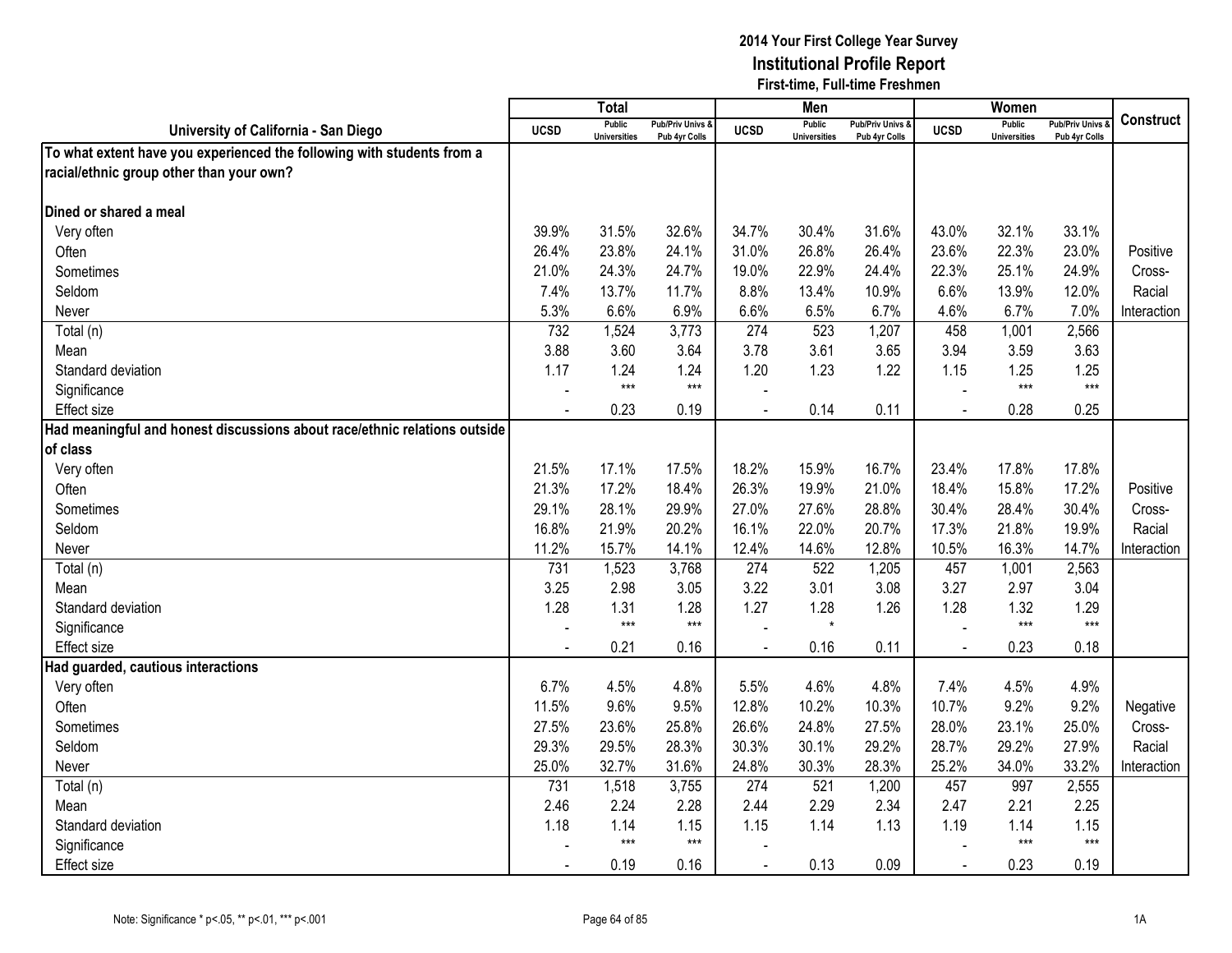|                                                                        |                | <b>Total</b>                         |                                   |                | Men                                  |                                   |                | Women                                |                                        |                  |
|------------------------------------------------------------------------|----------------|--------------------------------------|-----------------------------------|----------------|--------------------------------------|-----------------------------------|----------------|--------------------------------------|----------------------------------------|------------------|
| University of California - San Diego                                   | <b>UCSD</b>    | <b>Public</b><br><b>Universities</b> | Pub/Priv Univs &<br>Pub 4yr Colls | <b>UCSD</b>    | <b>Public</b><br><b>Universities</b> | Pub/Priv Univs &<br>Pub 4yr Colls | <b>UCSD</b>    | <b>Public</b><br><b>Universities</b> | <b>Pub/Priv Univs</b><br>Pub 4yr Colls | <b>Construct</b> |
| To what extent have you experienced the following with students from a |                |                                      |                                   |                |                                      |                                   |                |                                      |                                        |                  |
| racial/ethnic group other than your own?                               |                |                                      |                                   |                |                                      |                                   |                |                                      |                                        |                  |
|                                                                        |                |                                      |                                   |                |                                      |                                   |                |                                      |                                        |                  |
| Shared personal feelings and problems                                  |                |                                      |                                   |                |                                      |                                   |                |                                      |                                        |                  |
| Very often                                                             | 23.2%          | 19.1%                                | 20.1%                             | 16.5%          | 14.6%                                | 15.8%                             | 27.1%          | 21.5%                                | 22.0%                                  |                  |
| Often                                                                  | 26.1%          | 23.5%                                | 24.8%                             | 29.0%          | 23.1%                                | 22.4%                             | 24.3%          | 23.7%                                | 25.9%                                  | Positive         |
| Sometimes                                                              | 30.6%          | 29.9%                                | 30.0%                             | 29.8%          | 30.1%                                | 33.1%                             | 31.1%          | 29.8%                                | 28.6%                                  | Cross-           |
| Seldom                                                                 | 12.8%          | 16.4%                                | 14.4%                             | 15.1%          | 18.9%                                | 16.1%                             | 11.4%          | 15.0%                                | 13.5%                                  | Racial           |
| Never                                                                  | 7.4%           | 11.1%                                | 10.8%                             | 9.6%           | 13.3%                                | 12.5%                             | 6.1%           | 10.0%                                | 10.0%                                  | Interaction      |
| Total (n)                                                              | 729            | 1,516                                | 3,755                             | 272            | 519                                  | 1,199                             | 457            | 997                                  | 2,556                                  |                  |
| Mean                                                                   | 3.45           | 3.23                                 | 3.29                              | 3.28           | 3.07                                 | 3.13                              | 3.55           | 3.31                                 | 3.36                                   |                  |
| Standard deviation                                                     | 1.19           | 1.25                                 | 1.24                              | 1.19           | 1.24                                 | 1.23                              | 1.18           | 1.24                                 | 1.24                                   |                  |
| Significance                                                           |                | $***$                                | $\star\star$                      |                | $\star$                              |                                   |                | $***$                                | $\star\star$                           |                  |
| Effect size                                                            |                | 0.18                                 | 0.13                              |                | 0.17                                 | 0.12                              |                | 0.19                                 | 0.15                                   |                  |
| Had tense, somewhat hostile interactions                               |                |                                      |                                   |                |                                      |                                   |                |                                      |                                        |                  |
| Very often                                                             | 4.7%           | 3.0%                                 | 3.1%                              | 6.3%           | 4.0%                                 | 3.6%                              | 3.7%           | 2.5%                                 | 2.9%                                   |                  |
| Often                                                                  | 5.8%           | 4.2%                                 | 4.8%                              | 7.7%           | 5.4%                                 | 5.6%                              | 4.6%           | 3.6%                                 | 4.4%                                   | Negative         |
| Sometimes                                                              | 14.7%          | 12.1%                                | 14.2%                             | 15.1%          | 13.5%                                | 16.7%                             | 14.4%          | 11.4%                                | 13.0%                                  | Cross-           |
| Seldom                                                                 | 23.3%          | 21.6%                                | 21.8%                             | 22.1%          | 23.5%                                | 23.5%                             | 24.1%          | 20.6%                                | 21.0%                                  | Racial           |
| Never                                                                  | 51.6%          | 59.0%                                | 56.1%                             | 48.9%          | 53.7%                                | 50.6%                             | 53.2%          | 61.8%                                | 58.7%                                  | Interaction      |
| Total (n)                                                              | 729            | 1,518                                | 3,752                             | 272            | 520                                  | 1,198                             | 457            | 998                                  | 2,554                                  |                  |
| Mean                                                                   | 1.89           | 1.71                                 | 1.77                              | 2.00           | 1.83                                 | 1.88                              | 1.82           | 1.64                                 | 1.72                                   |                  |
| Standard deviation                                                     | 1.14           | 1.03                                 | 1.06                              | 1.23           | 1.11                                 | 1.10                              | 1.08           | 0.99                                 | 1.04                                   |                  |
| Significance                                                           |                | $***$                                | $\star\star$                      |                | $\star$                              |                                   |                | $\star\star$                         |                                        |                  |
| Effect size                                                            |                | 0.17                                 | 0.11                              |                | 0.15                                 | 0.11                              | $\overline{a}$ | 0.18                                 | 0.10                                   |                  |
| Had intellectual discussions outside of class                          |                |                                      |                                   |                |                                      |                                   |                |                                      |                                        |                  |
| Very often                                                             | 22.9%          | 20.2%                                | 20.8%                             | 22.7%          | 20.4%                                | 20.8%                             | 23.0%          | 20.0%                                | 20.8%                                  |                  |
| Often                                                                  | 26.3%          | 22.5%                                | 24.4%                             | 27.8%          | 23.9%                                | 26.5%                             | 25.4%          | 21.8%                                | 23.4%                                  | Positive         |
| Sometimes                                                              | 32.3%          | 31.1%                                | 30.8%                             | 31.9%          | 32.8%                                | 31.8%                             | 32.6%          | 30.3%                                | 30.3%                                  | Cross-           |
| Seldom                                                                 | 11.9%          | 15.5%                                | 13.4%                             | 9.9%           | 14.3%                                | 12.2%                             | 13.1%          | 16.1%                                | 14.0%                                  | Racial           |
| Never                                                                  | 6.6%           | 10.7%                                | 10.7%                             | 7.7%           | 8.7%                                 | 8.7%                              | 5.9%           | 11.7%                                | 11.6%                                  | Interaction      |
| Total (n)                                                              | 730            | 1,517                                | 3,755                             | 273            | 519                                  | 1,201                             | 457            | 998                                  | 2,554                                  |                  |
| Mean                                                                   | 3.47           | 3.26                                 | 3.31                              | 3.48           | 3.33                                 | 3.38                              | 3.46           | 3.22                                 | 3.28                                   |                  |
| Standard deviation                                                     | 1.16           | 1.24                                 | 1.24                              | 1.17           | 1.20                                 | 1.19                              | 1.15           | 1.27                                 | 1.26                                   |                  |
| Significance                                                           |                | $***$                                | $***$                             |                |                                      |                                   |                | $***$                                | $\star\star$                           |                  |
| Effect size                                                            | $\blacksquare$ | 0.17                                 | 0.13                              | $\blacksquare$ | 0.13                                 | 0.08                              | $\sim$         | 0.19                                 | 0.14                                   |                  |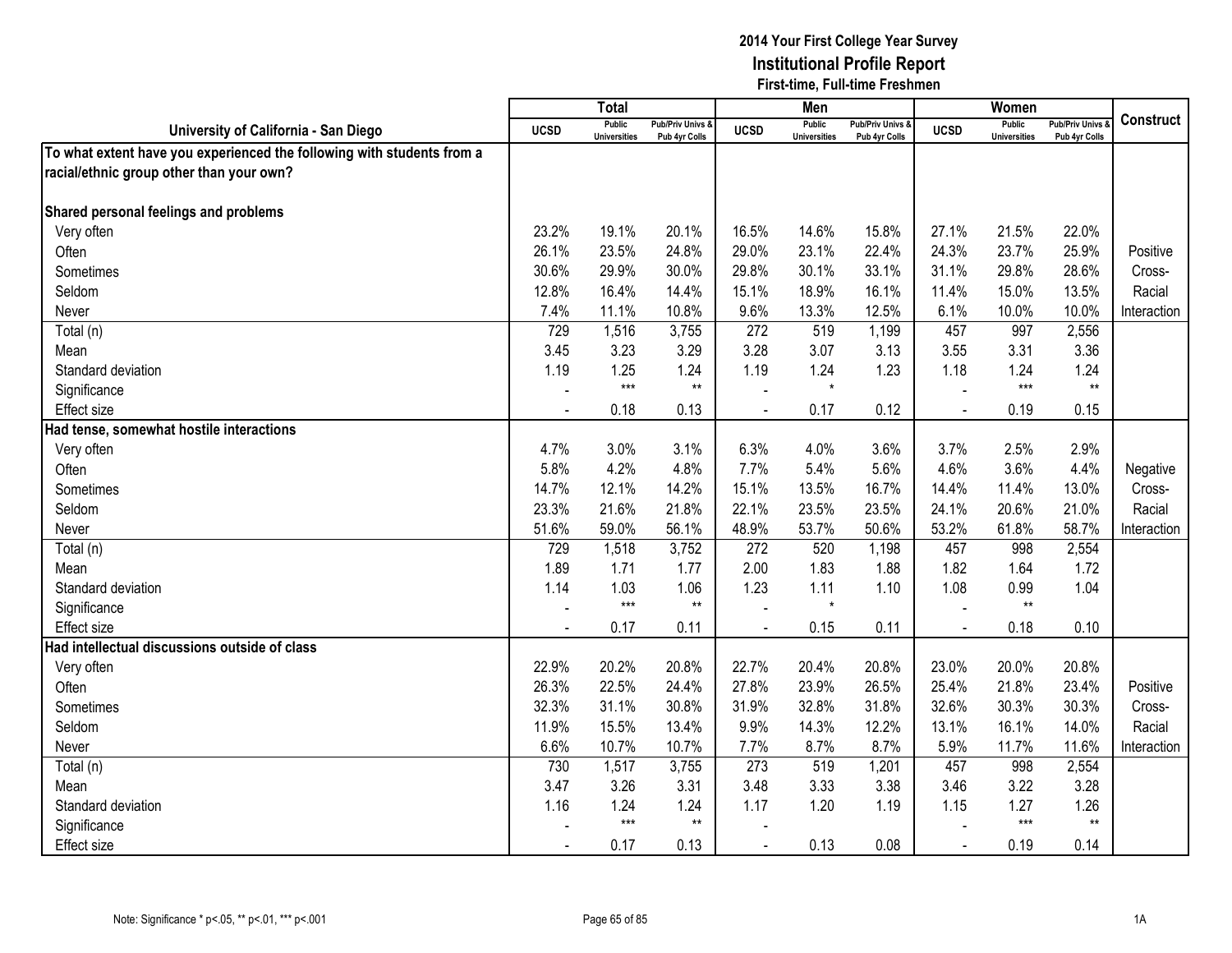|                                                                        |                | <b>Total</b>                         |                                   |                | Men                                  |                                   |                | Women                                |                                        |                  |
|------------------------------------------------------------------------|----------------|--------------------------------------|-----------------------------------|----------------|--------------------------------------|-----------------------------------|----------------|--------------------------------------|----------------------------------------|------------------|
| University of California - San Diego                                   | <b>UCSD</b>    | <b>Public</b><br><b>Universities</b> | Pub/Priv Univs &<br>Pub 4yr Colls | <b>UCSD</b>    | <b>Public</b><br><b>Universities</b> | Pub/Priv Univs &<br>Pub 4yr Colls | <b>UCSD</b>    | <b>Public</b><br><b>Universities</b> | <b>Pub/Priv Univs</b><br>Pub 4yr Colls | <b>Construct</b> |
| To what extent have you experienced the following with students from a |                |                                      |                                   |                |                                      |                                   |                |                                      |                                        |                  |
| racial/ethnic group other than your own?                               |                |                                      |                                   |                |                                      |                                   |                |                                      |                                        |                  |
|                                                                        |                |                                      |                                   |                |                                      |                                   |                |                                      |                                        |                  |
| Felt insulted or threatened because of your race/ethnicity             |                |                                      |                                   |                |                                      |                                   |                |                                      |                                        |                  |
| Very often                                                             | 2.3%           | 2.0%                                 | 2.6%                              | 3.7%           | 3.1%                                 | 3.2%                              | 1.5%           | 1.5%                                 | 2.3%                                   |                  |
| Often                                                                  | 6.4%           | 4.2%                                 | 4.1%                              | 7.0%           | 5.0%                                 | 4.5%                              | 6.1%           | 3.8%                                 | 3.9%                                   | Negative         |
| Sometimes                                                              | 14.3%          | 11.0%                                | 12.2%                             | 15.0%          | 11.9%                                | 13.9%                             | 13.8%          | 10.5%                                | 11.3%                                  | Cross-           |
| Seldom                                                                 | 22.8%          | 17.5%                                | 16.3%                             | 20.5%          | 16.7%                                | 15.5%                             | 24.1%          | 18.0%                                | 16.7%                                  | Racial           |
| Never                                                                  | 54.2%          | 65.2%                                | 64.9%                             | 53.8%          | 63.3%                                | 62.9%                             | 54.4%          | 66.2%                                | 65.8%                                  | Interaction      |
| Total (n)                                                              | 729            | 1,518                                | 3,761                             | 273            | 521                                  | 1,205                             | 456            | 997                                  | 2,556                                  |                  |
| Mean                                                                   | 1.80           | 1.60                                 | 1.63                              | 1.86           | 1.68                                 | 1.69                              | 1.76           | 1.56                                 | 1.60                                   |                  |
| Standard deviation                                                     | 1.06           | 0.98                                 | 1.01                              | 1.13           | 1.06                                 | 1.07                              | 1.01           | 0.93                                 | 0.99                                   |                  |
| Significance                                                           |                | $***$                                | $***$                             |                | $\star$                              | $\star$                           |                | $***$                                | $\star\star$                           |                  |
| Effect size                                                            |                | 0.20                                 | 0.17                              |                | 0.17                                 | 0.16                              |                | 0.22                                 | 0.16                                   |                  |
| Studied or prepared for class                                          |                |                                      |                                   |                |                                      |                                   |                |                                      |                                        |                  |
| Very often                                                             | 33.8%          | 28.2%                                | 27.9%                             | 30.0%          | 26.2%                                | 25.2%                             | 36.1%          | 29.2%                                | 29.2%                                  |                  |
| Often                                                                  | 26.8%          | 23.1%                                | 24.4%                             | 28.9%          | 24.9%                                | 26.8%                             | 25.6%          | 22.2%                                | 23.3%                                  | Positive         |
| Sometimes                                                              | 24.7%          | 24.1%                                | 26.0%                             | 24.9%          | 25.1%                                | 27.3%                             | 24.5%          | 23.6%                                | 25.4%                                  | Cross-           |
| Seldom                                                                 | 8.5%           | 11.8%                                | 10.4%                             | 9.2%           | 11.7%                                | 10.0%                             | 8.1%           | 11.9%                                | 10.6%                                  | Racial           |
| Never                                                                  | 6.2%           | 12.8%                                | 11.3%                             | 7.0%           | 12.1%                                | 10.7%                             | 5.7%           | 13.2%                                | 11.5%                                  | Interaction      |
| Total (n)                                                              | 730            | 1,524                                | 3,767                             | 273            | 522                                  | 1,203                             | 457            | 1,002                                | 2,564                                  |                  |
| Mean                                                                   | 3.74           | 3.42                                 | 3.47                              | 3.66           | 3.42                                 | 3.46                              | 3.78           | 3.42                                 | 3.48                                   |                  |
| Standard deviation                                                     | 1.19           | 1.35                                 | 1.30                              | 1.20           | 1.31                                 | 1.26                              | 1.18           | 1.36                                 | 1.32                                   |                  |
| Significance                                                           |                | $***$                                | $***$                             |                | $\star$                              | $\star$                           |                | $***$                                | $***$                                  |                  |
| Effect size                                                            |                | 0.24                                 | 0.21                              |                | 0.18                                 | 0.16                              | $\overline{a}$ | 0.26                                 | 0.23                                   |                  |
| Socialized or partied                                                  |                |                                      |                                   |                |                                      |                                   |                |                                      |                                        |                  |
| Very often                                                             | 24.4%          | 21.8%                                | 24.1%                             | 25.9%          | 21.2%                                | 22.7%                             | 23.4%          | 22.1%                                | 24.8%                                  |                  |
| Often                                                                  | 25.0%          | 23.1%                                | 24.2%                             | 22.6%          | 23.1%                                | 24.6%                             | 26.5%          | 23.2%                                | 24.1%                                  | Positive         |
| Sometimes                                                              | 26.1%          | 29.0%                                | 28.5%                             | 25.9%          | 28.7%                                | 29.0%                             | 26.3%          | 29.2%                                | 28.3%                                  | Cross-           |
| Seldom                                                                 | 15.0%          | 16.2%                                | 13.9%                             | 15.0%          | 17.0%                                | 14.6%                             | 15.1%          | 15.8%                                | 13.5%                                  | Racial           |
| Never                                                                  | 9.4%           | 9.8%                                 | 9.3%                              | 10.6%          | 9.9%                                 | 9.1%                              | 8.8%           | 9.8%                                 | 9.4%                                   | Interaction      |
| Total (n)                                                              | 731            | 1,525                                | 3,770                             | 274            | 523                                  | 1,205                             | 457            | 1,002                                | 2,565                                  |                  |
| Mean                                                                   | 3.40           | 3.31                                 | 3.40                              | 3.38           | 3.29                                 | 3.37                              | 3.41           | 3.32                                 | 3.41                                   |                  |
| Standard deviation                                                     | 1.26           | 1.25                                 | 1.25                              | 1.30           | 1.25                                 | 1.24                              | 1.24           | 1.25                                 | 1.25                                   |                  |
| Significance                                                           |                |                                      |                                   |                |                                      |                                   |                |                                      |                                        |                  |
| <b>Effect size</b>                                                     | $\blacksquare$ | 0.07                                 | 0.00                              | $\blacksquare$ | 0.07                                 | 0.01                              | $\blacksquare$ | 0.07                                 | 0.00                                   |                  |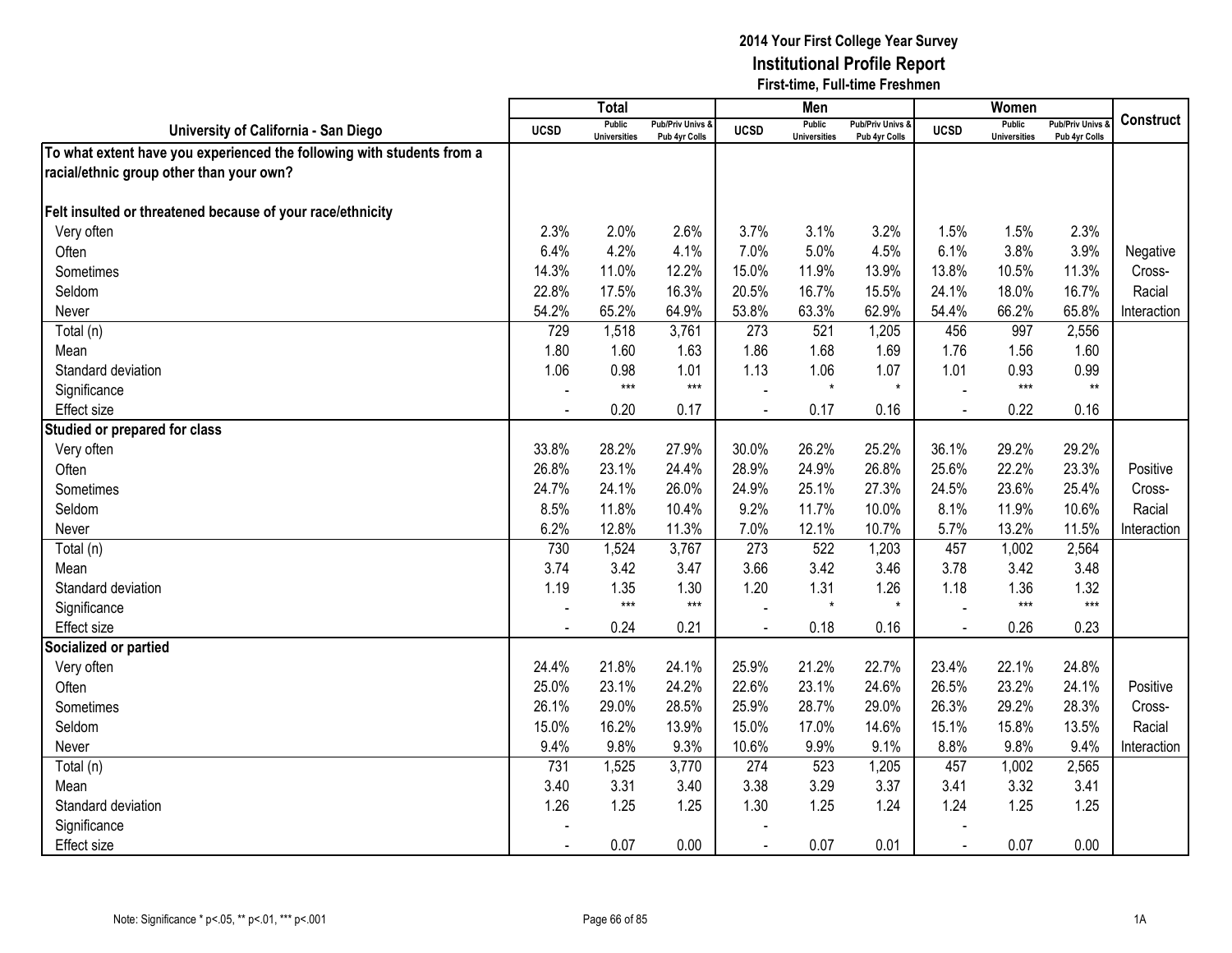|                                                                            |             | <b>Total</b>                  |                                   |             | Men                           |                                   |             | Women                                |                                        |                  |
|----------------------------------------------------------------------------|-------------|-------------------------------|-----------------------------------|-------------|-------------------------------|-----------------------------------|-------------|--------------------------------------|----------------------------------------|------------------|
| University of California - San Diego                                       | <b>UCSD</b> | Public<br><b>Universities</b> | Pub/Priv Univs &<br>Pub 4yr Colls | <b>UCSD</b> | Public<br><b>Universities</b> | Pub/Priv Univs &<br>Pub 4yr Colls | <b>UCSD</b> | <b>Public</b><br><b>Universities</b> | <b>Pub/Priv Univs</b><br>Pub 4yr Colls | <b>Construct</b> |
| Since entering this college, how much time have you spent during a typical |             |                               |                                   |             |                               |                                   |             |                                      |                                        |                  |
| week doing the following activities?                                       |             |                               |                                   |             |                               |                                   |             |                                      |                                        |                  |
|                                                                            |             |                               |                                   |             |                               |                                   |             |                                      |                                        |                  |
| <b>Attending classes/labs</b>                                              |             |                               |                                   |             |                               |                                   |             |                                      |                                        |                  |
| Over 20 hours                                                              | 9.0%        | 9.5%                          | 8.8%                              | 9.2%        | 10.0%                         | 9.9%                              | 9.0%        | 9.2%                                 | 8.3%                                   |                  |
| 16 to 20 hours                                                             | 21.9%       | 34.9%                         | 29.3%                             | 16.5%       | 32.0%                         | 27.6%                             | 25.2%       | 36.4%                                | 30.1%                                  |                  |
| 11 to 15 hours                                                             | 35.9%       | 31.9%                         | 35.5%                             | 34.8%       | 29.7%                         | 33.3%                             | 36.5%       | 33.0%                                | 36.5%                                  |                  |
| 6 to 10 hours                                                              | 21.5%       | 15.1%                         | 15.2%                             | 26.7%       | 18.4%                         | 16.4%                             | 18.4%       | 13.4%                                | 14.7%                                  |                  |
| 3 to 5 hours                                                               | 8.2%        | 5.7%                          | 7.2%                              | 7.0%        | 5.4%                          | 7.7%                              | 9.0%        | 5.8%                                 | 7.0%                                   |                  |
| 1 to 2 hours                                                               | 1.6%        | 1.6%                          | 2.2%                              | 3.3%        | 2.9%                          | 2.5%                              | 0.7%        | 0.9%                                 | 2.0%                                   |                  |
| Less than one hour                                                         | 0.7%        | 0.4%                          | 0.6%                              | 1.1%        | 0.6%                          | 0.8%                              | 0.4%        | 0.3%                                 | 0.5%                                   |                  |
| None                                                                       | 1.1%        | 1.0%                          | 1.2%                              | 1.5%        | 1.1%                          | 1.8%                              | 0.9%        | 0.9%                                 | 0.9%                                   |                  |
| Total (n)                                                                  | 730         | 1,518                         | 3,750                             | 273         | 522                           | 1,199                             | 457         | 996                                  | 2,551                                  |                  |
| Mean                                                                       | 5.89        | 6.16                          | 6.03                              | 5.73        | 6.06                          | 5.96                              | 5.99        | 6.21                                 | 6.06                                   |                  |
| Standard deviation                                                         | 1.28        | 1.24                          | 1.30                              | 1.36        | 1.32                          | 1.40                              | 1.23        | 1.19                                 | 1.24                                   |                  |
| Significance                                                               |             | $***$                         | $**$                              |             | $***$                         | $\star$                           |             | $^{\star\star}$                      |                                        |                  |
| <b>Effect size</b>                                                         |             | $-0.22$                       | $-0.11$                           |             | $-0.25$                       | $-0.16$                           |             | $-0.18$                              | $-0.06$                                |                  |
| Studying/homework                                                          |             |                               |                                   |             |                               |                                   |             |                                      |                                        |                  |
| Over 20 hours                                                              | 9.4%        | 10.4%                         | 9.3%                              | 6.3%        | 8.7%                          | 9.0%                              | 11.2%       | 11.3%                                | 9.4%                                   |                  |
| 16 to 20 hours                                                             | 12.0%       | 11.0%                         | 10.0%                             | 8.9%        | 10.0%                         | 8.6%                              | 13.8%       | 11.6%                                | 10.7%                                  |                  |
| 11 to 15 hours                                                             | 19.3%       | 19.7%                         | 17.5%                             | 18.1%       | 18.3%                         | 17.1%                             | 20.0%       | 20.4%                                | 17.7%                                  |                  |
| 6 to 10 hours                                                              | 35.3%       | 34.1%                         | 31.7%                             | 36.7%       | 33.3%                         | 30.5%                             | 34.4%       | 34.5%                                | 32.3%                                  |                  |
| 3 to 5 hours                                                               | 18.6%       | 19.7%                         | 23.6%                             | 21.1%       | 21.8%                         | 23.9%                             | 17.1%       | 18.7%                                | 23.5%                                  |                  |
| 1 to 2 hours                                                               | 5.0%        | 4.4%                          | 6.5%                              | 7.4%        | 6.6%                          | 8.5%                              | 3.5%        | 3.3%                                 | 5.6%                                   |                  |
| Less than one hour                                                         | 0.4%        | 0.5%                          | 1.0%                              | 1.1%        | 1.0%                          | 1.8%                              | 0.0%        | 0.2%                                 | 0.6%                                   |                  |
| None                                                                       | 0.1%        | 0.2%                          | 0.3%                              | 0.4%        | 0.4%                          | 0.6%                              | 0.0%        | 0.1%                                 | 0.2%                                   |                  |
| Total (n)                                                                  | 726         | 1,514                         | 3,738                             | 270         | 519                           | 1,194                             | 456         | 995                                  | 2,544                                  |                  |
| Mean                                                                       | 5.41        | 5.42                          | 5.24                              | 5.14        | 5.25                          | 5.13                              | 5.57        | 5.51                                 | 5.30                                   |                  |
| Standard deviation                                                         | 1.34        | 1.36                          | 1.41                              | 1.33        | 1.39                          | 1.47                              | 1.32        | 1.33                                 | 1.38                                   |                  |
| Significance                                                               |             |                               | $***$                             |             |                               |                                   |             |                                      | $***$                                  |                  |
| <b>Effect size</b>                                                         |             | $-0.01$                       | 0.12                              |             | $-0.08$                       | 0.01                              |             | 0.05                                 | 0.20                                   |                  |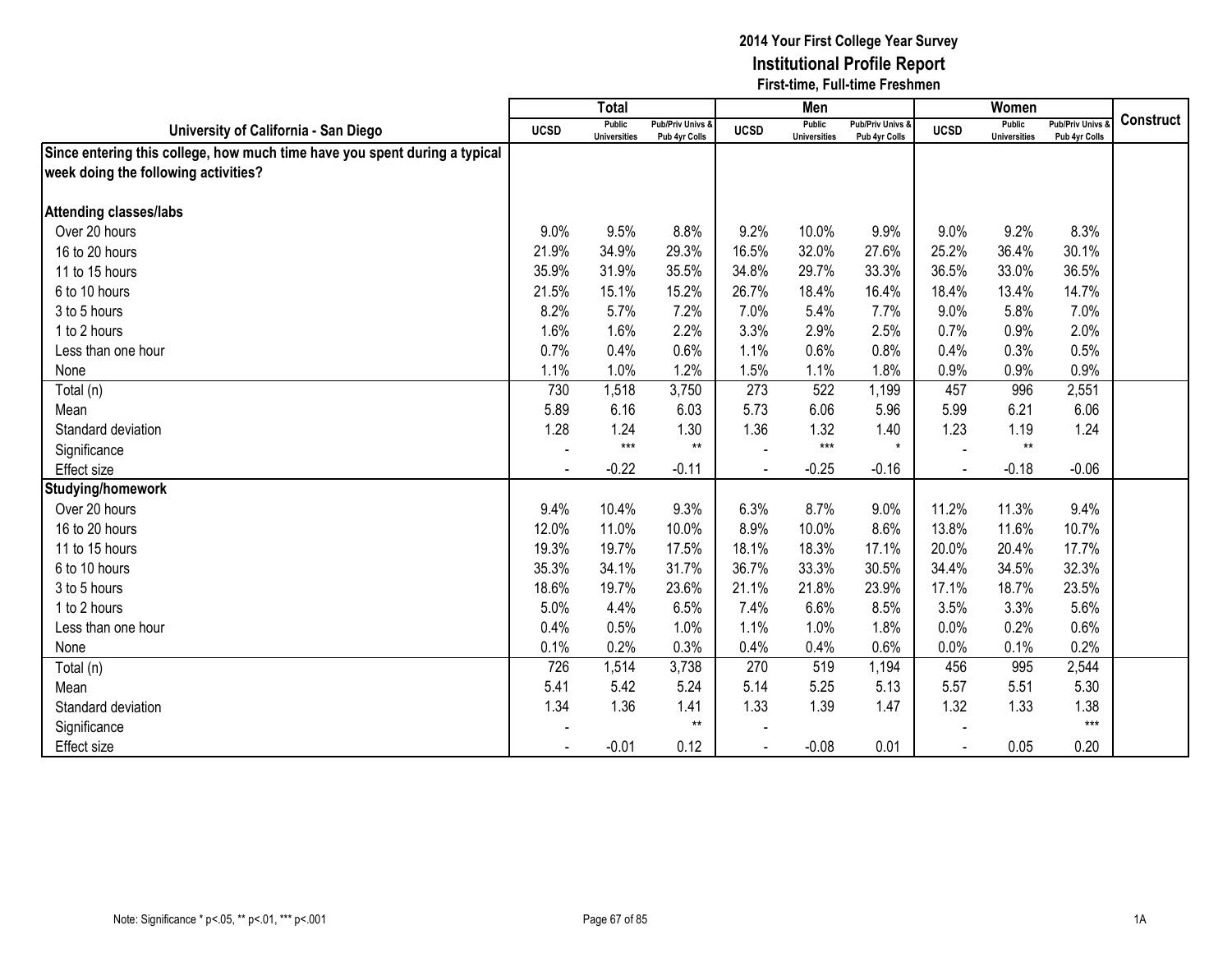|                                                                            |                | <b>Total</b>                  |                                   |             | Men                           |                                   |                | Women                                |                                        |                  |
|----------------------------------------------------------------------------|----------------|-------------------------------|-----------------------------------|-------------|-------------------------------|-----------------------------------|----------------|--------------------------------------|----------------------------------------|------------------|
| University of California - San Diego                                       | <b>UCSD</b>    | Public<br><b>Universities</b> | Pub/Priv Univs &<br>Pub 4yr Colls | <b>UCSD</b> | Public<br><b>Universities</b> | Pub/Priv Univs &<br>Pub 4yr Colls | <b>UCSD</b>    | <b>Public</b><br><b>Universities</b> | <b>Pub/Priv Univs</b><br>Pub 4yr Colls | <b>Construct</b> |
| Since entering this college, how much time have you spent during a typical |                |                               |                                   |             |                               |                                   |                |                                      |                                        |                  |
| week doing the following activities?                                       |                |                               |                                   |             |                               |                                   |                |                                      |                                        |                  |
|                                                                            |                |                               |                                   |             |                               |                                   |                |                                      |                                        |                  |
| Socializing with friends                                                   |                |                               |                                   |             |                               |                                   |                |                                      |                                        |                  |
| Over 20 hours                                                              | 7.3%           | 9.1%                          | 9.4%                              | 7.4%        | 9.0%                          | 10.1%                             | 7.2%           | 9.2%                                 | 9.0%                                   |                  |
| 16 to 20 hours                                                             | 6.7%           | 7.8%                          | 8.5%                              | 7.7%        | 9.0%                          | 9.3%                              | 6.1%           | 7.1%                                 | 8.2%                                   |                  |
| 11 to 15 hours                                                             | 13.3%          | 14.8%                         | 15.1%                             | 14.7%       | 14.8%                         | 15.9%                             | 12.5%          | 14.8%                                | 14.7%                                  |                  |
| 6 to 10 hours                                                              | 29.4%          | 30.8%                         | 29.0%                             | 30.5%       | 30.5%                         | 29.5%                             | 28.7%          | 30.9%                                | 28.7%                                  |                  |
| 3 to 5 hours                                                               | 26.9%          | 23.0%                         | 23.0%                             | 23.2%       | 20.7%                         | 19.3%                             | 29.2%          | 24.2%                                | 24.7%                                  |                  |
| 1 to 2 hours                                                               | 11.0%          | 10.0%                         | 10.3%                             | 9.9%        | 9.8%                          | 9.6%                              | 11.6%          | 10.1%                                | 10.6%                                  |                  |
| Less than one hour                                                         | 3.8%           | 3.5%                          | 3.5%                              | 4.0%        | 4.4%                          | 4.5%                              | 3.7%           | 3.0%                                 | 3.1%                                   |                  |
| None                                                                       | 1.5%           | 1.1%                          | 1.3%                              | 2.6%        | 1.7%                          | 1.8%                              | 0.9%           | 0.7%                                 | 1.0%                                   |                  |
| Total (n)                                                                  | 728            | 1,515                         | 3,738                             | 272         | 521                           | 1,195                             | 456            | 994                                  | 2,543                                  |                  |
| Mean                                                                       | 4.82           | 5.00                          | 5.01                              | 4.87        | 4.99                          | 5.06                              | 4.79           | 5.00                                 | 4.99                                   |                  |
| Standard deviation                                                         | 1.53           | 1.55                          | 1.58                              | 1.59        | 1.61                          | 1.65                              | 1.49           | 1.51                                 | 1.55                                   |                  |
| Significance                                                               | $\blacksquare$ | $***$                         | $***$                             |             |                               |                                   |                | $\star$                              | $\star$                                |                  |
| <b>Effect size</b>                                                         |                | $-0.12$                       | $-0.12$                           |             | $-0.07$                       | $-0.12$                           | $\blacksquare$ | $-0.14$                              | $-0.13$                                |                  |
| <b>Exercising or sports</b>                                                |                |                               |                                   |             |                               |                                   |                |                                      |                                        |                  |
| Over 20 hours                                                              | 1.8%           | 1.7%                          | 1.8%                              | 3.0%        | 2.3%                          | 2.5%                              | 1.1%           | 1.3%                                 | 1.4%                                   |                  |
| 16 to 20 hours                                                             | 1.4%           | 2.2%                          | 2.1%                              | 2.2%        | 2.1%                          | 2.5%                              | 0.9%           | 2.2%                                 | 2.0%                                   |                  |
| 11 to 15 hours                                                             | 3.3%           | 3.6%                          | 4.5%                              | 4.8%        | 4.2%                          | 6.0%                              | 2.4%           | 3.2%                                 | 3.7%                                   |                  |
| 6 to 10 hours                                                              | 13.0%          | 15.5%                         | 15.9%                             | 18.8%       | 20.6%                         | 19.1%                             | 9.5%           | 12.9%                                | 14.4%                                  |                  |
| 3 to 5 hours                                                               | 27.7%          | 29.0%                         | 27.9%                             | 30.6%       | 31.0%                         | 28.7%                             | 26.0%          | 28.0%                                | 27.5%                                  |                  |
| 1 to 2 hours                                                               | 22.2%          | 21.2%                         | 22.7%                             | 21.4%       | 19.8%                         | 20.4%                             | 22.7%          | 21.9%                                | 23.7%                                  |                  |
| Less than one hour                                                         | 16.3%          | 15.3%                         | 15.0%                             | 10.3%       | 10.0%                         | 11.7%                             | 19.8%          | 18.1%                                | 16.5%                                  |                  |
| None                                                                       | 14.3%          | 11.5%                         | 10.2%                             | 8.9%        | 10.0%                         | 9.0%                              | 17.6%          | 12.3%                                | 10.8%                                  |                  |
| Total (n)                                                                  | 725            | 1,512                         | 3,745                             | 271         | 520                           | 1,197                             | 454            | 992                                  | 2,548                                  |                  |
| Mean                                                                       | 3.33           | 3.49                          | 3.55                              | 3.78        | 3.75                          | 3.78                              | 3.06           | 3.36                                 | 3.44                                   |                  |
| Standard deviation                                                         | 1.55           | 1.54                          | 1.53                              | 1.56        | 1.54                          | 1.58                              | 1.48           | 1.52                                 | 1.50                                   |                  |
| Significance                                                               |                | $\star$                       | $***$                             |             |                               |                                   |                | $***$                                | $***$                                  |                  |
| <b>Effect size</b>                                                         |                | $-0.10$                       | $-0.14$                           |             | 0.02                          | 0.00                              |                | $-0.20$                              | $-0.25$                                |                  |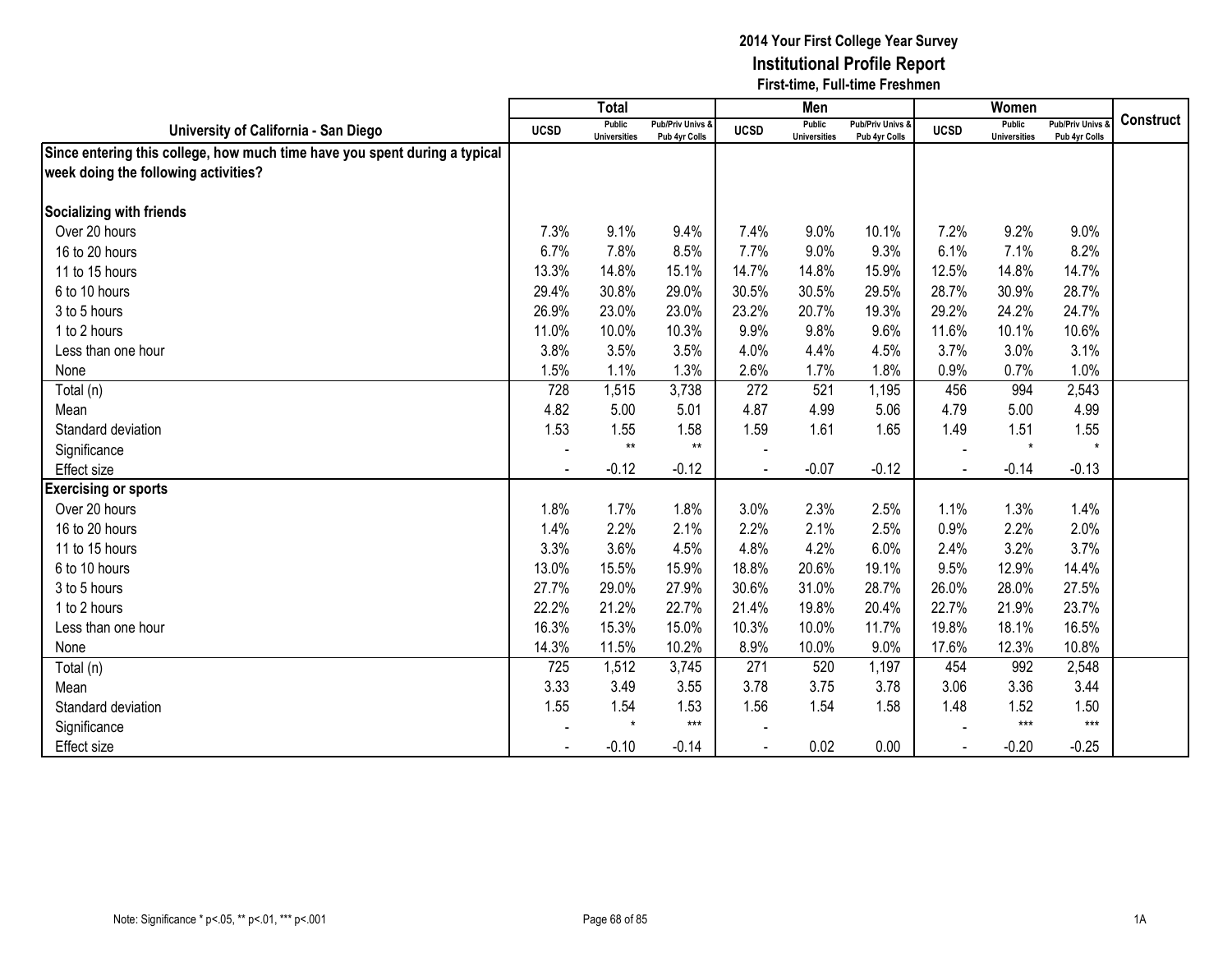|                                                                            |                | <b>Total</b>                  |                                   |             | Men                           |                                   |             | Women                                |                                        |                  |
|----------------------------------------------------------------------------|----------------|-------------------------------|-----------------------------------|-------------|-------------------------------|-----------------------------------|-------------|--------------------------------------|----------------------------------------|------------------|
| University of California - San Diego                                       | <b>UCSD</b>    | Public<br><b>Universities</b> | Pub/Priv Univs &<br>Pub 4yr Colls | <b>UCSD</b> | Public<br><b>Universities</b> | Pub/Priv Univs &<br>Pub 4yr Colls | <b>UCSD</b> | <b>Public</b><br><b>Universities</b> | <b>Pub/Priv Univs</b><br>Pub 4yr Colls | <b>Construct</b> |
| Since entering this college, how much time have you spent during a typical |                |                               |                                   |             |                               |                                   |             |                                      |                                        |                  |
| week doing the following activities?                                       |                |                               |                                   |             |                               |                                   |             |                                      |                                        |                  |
|                                                                            |                |                               |                                   |             |                               |                                   |             |                                      |                                        |                  |
| Partying                                                                   |                |                               |                                   |             |                               |                                   |             |                                      |                                        |                  |
| Over 20 hours                                                              | 0.1%           | 0.1%                          | 0.3%                              | 0.4%        | 0.4%                          | 0.5%                              | 0.0%        | 0.0%                                 | 0.2%                                   |                  |
| 16 to 20 hours                                                             | 0.3%           | 0.8%                          | 0.8%                              | 0.7%        | 1.4%                          | 1.3%                              | 0.0%        | 0.5%                                 | 0.6%                                   |                  |
| 11 to 15 hours                                                             | 1.8%           | 2.5%                          | 2.4%                              | 2.9%        | 2.5%                          | 2.9%                              | 1.1%        | 2.4%                                 | 2.1%                                   |                  |
| 6 to 10 hours                                                              | 4.1%           | 7.4%                          | 9.1%                              | 5.9%        | 6.8%                          | 9.7%                              | 3.1%        | 7.7%                                 | 8.9%                                   |                  |
| 3 to 5 hours                                                               | 16.3%          | 16.9%                         | 18.1%                             | 15.4%       | 15.3%                         | 17.6%                             | 16.9%       | 17.7%                                | 18.4%                                  |                  |
| 1 to 2 hours                                                               | 15.6%          | 15.2%                         | 14.9%                             | 18.3%       | 17.8%                         | 15.6%                             | 14.0%       | 13.9%                                | 14.6%                                  |                  |
| Less than one hour                                                         | 16.6%          | 15.4%                         | 14.5%                             | 20.1%       | 17.6%                         | 16.2%                             | 14.5%       | 14.3%                                | 13.8%                                  |                  |
| None                                                                       | 45.1%          | 41.7%                         | 39.8%                             | 36.3%       | 38.4%                         | 36.2%                             | 50.4%       | 43.4%                                | 41.5%                                  |                  |
| Total (n)                                                                  | 729            | 1,510                         | 3,734                             | 273         | 518                           | 1,192                             | 456         | 992                                  | 2,542                                  |                  |
| Mean                                                                       | 2.25           | 2.44                          | 2.54                              | 2.48        | 2.49                          | 2.65                              | 2.11        | 2.41                                 | 2.49                                   |                  |
| Standard deviation                                                         | 1.41           | 1.53                          | 1.58                              | 1.50        | 1.56                          | 1.63                              | 1.33        | 1.52                                 | 1.55                                   |                  |
| Significance                                                               | $\blacksquare$ | $**$                          | $***$                             |             |                               |                                   |             | $***$                                | $***$                                  |                  |
| <b>Effect size</b>                                                         |                | $-0.12$                       | $-0.18$                           |             | $-0.01$                       | $-0.10$                           | $\sim$      | $-0.20$                              | $-0.25$                                |                  |
| Working (for pay) on campus                                                |                |                               |                                   |             |                               |                                   |             |                                      |                                        |                  |
| Over 20 hours                                                              | 0.4%           | 0.5%                          | 0.7%                              | 0.7%        | 0.6%                          | 0.5%                              | 0.2%        | 0.5%                                 | 0.7%                                   |                  |
| 16 to 20 hours                                                             | 1.1%           | 1.5%                          | 2.0%                              | 0.7%        | 1.0%                          | 1.9%                              | 1.3%        | 1.8%                                 | 2.0%                                   |                  |
| 11 to 15 hours                                                             | 7.7%           | 6.9%                          | 5.5%                              | 8.4%        | 6.9%                          | 5.9%                              | 7.2%        | 6.9%                                 | 5.3%                                   |                  |
| 6 to 10 hours                                                              | 6.7%           | 7.6%                          | 7.3%                              | 7.0%        | 6.3%                          | 5.9%                              | 6.6%        | 8.2%                                 | 7.9%                                   |                  |
| 3 to 5 hours                                                               | 3.0%           | 3.6%                          | 4.6%                              | 2.6%        | 2.7%                          | 4.6%                              | 3.3%        | 4.1%                                 | 4.6%                                   |                  |
| 1 to 2 hours                                                               | 1.8%           | 1.6%                          | 2.0%                              | 2.2%        | 1.7%                          | 1.8%                              | 1.5%        | 1.5%                                 | 2.0%                                   |                  |
| Less than one hour                                                         | 1.1%           | 1.1%                          | 1.2%                              | 1.8%        | 1.3%                          | 1.7%                              | 0.7%        | 1.0%                                 | 1.0%                                   |                  |
| None                                                                       | 78.2%          | 77.1%                         | 76.8%                             | 76.6%       | 79.5%                         | 77.6%                             | 79.2%       | 75.9%                                | 76.4%                                  |                  |
| Total (n)                                                                  | 729            | 1,516                         | 3,741                             | 273         | 521                           | 1,194                             | 456         | 995                                  | 2,547                                  |                  |
| Mean                                                                       | 1.88           | 1.93                          | 1.92                              | 1.93        | 1.83                          | 1.87                              | 1.86        | 1.98                                 | 1.94                                   |                  |
| Standard deviation                                                         | 1.78           | 1.81                          | 1.80                              | 1.82        | 1.74                          | 1.76                              | 1.76        | 1.85                                 | 1.82                                   |                  |
| Significance                                                               |                |                               |                                   |             |                               |                                   |             |                                      |                                        |                  |
| <b>Effect size</b>                                                         |                | $-0.03$                       | $-0.02$                           |             | 0.06                          | 0.03                              |             | $-0.06$                              | $-0.04$                                |                  |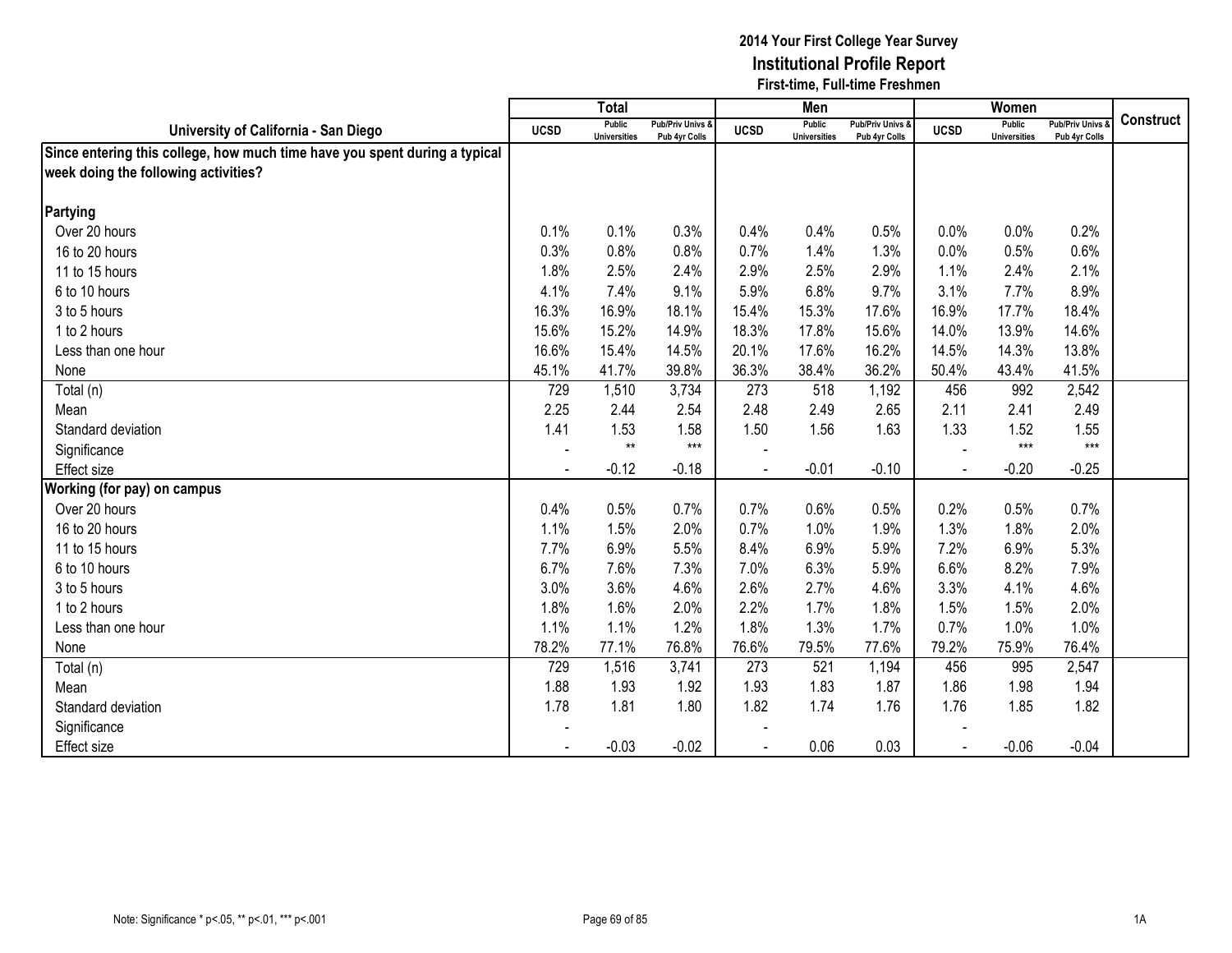|                                                                            |                          | <b>Total</b>                  |                                   |                          | Men                                  |                                   |             | Women                                |                                        |                  |
|----------------------------------------------------------------------------|--------------------------|-------------------------------|-----------------------------------|--------------------------|--------------------------------------|-----------------------------------|-------------|--------------------------------------|----------------------------------------|------------------|
| University of California - San Diego                                       | <b>UCSD</b>              | Public<br><b>Universities</b> | Pub/Priv Univs &<br>Pub 4yr Colls | <b>UCSD</b>              | <b>Public</b><br><b>Universities</b> | Pub/Priv Univs &<br>Pub 4yr Colls | <b>UCSD</b> | <b>Public</b><br><b>Universities</b> | <b>Pub/Priv Univs</b><br>Pub 4yr Colls | <b>Construct</b> |
| Since entering this college, how much time have you spent during a typical |                          |                               |                                   |                          |                                      |                                   |             |                                      |                                        |                  |
| week doing the following activities?                                       |                          |                               |                                   |                          |                                      |                                   |             |                                      |                                        |                  |
|                                                                            |                          |                               |                                   |                          |                                      |                                   |             |                                      |                                        |                  |
| <b>Working (for pay) off campus</b>                                        |                          |                               |                                   |                          |                                      |                                   |             |                                      |                                        |                  |
| Over 20 hours                                                              | 0.8%                     | 2.1%                          | 3.7%                              | 0.4%                     | 1.9%                                 | 2.6%                              | 1.1%        | 2.1%                                 | 4.2%                                   |                  |
| 16 to 20 hours                                                             | 1.0%                     | 1.5%                          | 2.4%                              | 1.5%                     | 1.2%                                 | 1.7%                              | 0.7%        | 1.7%                                 | 2.8%                                   |                  |
| 11 to 15 hours                                                             | 2.4%                     | 2.6%                          | 3.0%                              | 2.2%                     | 1.5%                                 | 2.0%                              | 2.4%        | 3.1%                                 | 3.5%                                   |                  |
| 6 to 10 hours                                                              | 2.8%                     | 3.1%                          | 4.6%                              | 3.3%                     | 3.9%                                 | 4.0%                              | 2.4%        | 2.7%                                 | 4.9%                                   |                  |
| 3 to 5 hours                                                               | 2.6%                     | 2.3%                          | 3.9%                              | 1.9%                     | 1.9%                                 | 3.5%                              | 3.1%        | 2.5%                                 | 4.1%                                   |                  |
| 1 to 2 hours                                                               | 1.7%                     | 2.2%                          | 2.4%                              | 3.3%                     | 3.1%                                 | 2.9%                              | 0.7%        | 1.7%                                 | 2.1%                                   |                  |
| Less than one hour                                                         | 1.1%                     | 1.0%                          | 1.4%                              | 2.2%                     | 1.4%                                 | 1.9%                              | 0.4%        | 0.8%                                 | 1.2%                                   |                  |
| None                                                                       | 87.7%                    | 85.2%                         | 78.6%                             | 85.1%                    | 85.1%                                | 81.3%                             | 89.2%       | 85.3%                                | 77.3%                                  |                  |
| Total (n)                                                                  | 723                      | 1,511                         | 3,734                             | 269                      | 518                                  | 1,190                             | 454         | 993                                  | 2,544                                  |                  |
| Mean                                                                       | 1.47                     | 1.61                          | 1.92                              | 1.51                     | 1.57                                 | 1.73                              | 1.44        | 1.63                                 | 2.00                                   |                  |
| Standard deviation                                                         | 1.37                     | 1.62                          | 1.95                              | 1.37                     | 1.54                                 | 1.72                              | 1.37        | 1.67                                 | 2.04                                   |                  |
| Significance                                                               | $\overline{\phantom{a}}$ | $\star$                       | $***$                             |                          |                                      | $\star$                           |             | $\star$                              | $***$                                  |                  |
| Effect size                                                                |                          | $-0.09$                       | $-0.23$                           | $\overline{\phantom{a}}$ | $-0.04$                              | $-0.13$                           |             | $-0.11$                              | $-0.27$                                |                  |
| <b>Student clubs and groups</b>                                            |                          |                               |                                   |                          |                                      |                                   |             |                                      |                                        |                  |
| Over 20 hours                                                              | 0.4%                     | 0.7%                          | 0.7%                              | 0.7%                     | 1.2%                                 | 1.3%                              | 0.2%        | 0.4%                                 | 0.4%                                   |                  |
| 16 to 20 hours                                                             | 0.6%                     | 0.7%                          | 1.2%                              | 0.7%                     | 0.6%                                 | 1.4%                              | 0.4%        | 0.8%                                 | 1.1%                                   |                  |
| 11 to 15 hours                                                             | 2.8%                     | 2.4%                          | 2.7%                              | 3.7%                     | 2.9%                                 | 3.1%                              | 2.2%        | 2.2%                                 | 2.5%                                   |                  |
| 6 to 10 hours                                                              | 7.8%                     | 8.7%                          | 8.8%                              | 7.7%                     | 7.9%                                 | 8.4%                              | 7.9%        | 9.2%                                 | 8.9%                                   |                  |
| 3 to 5 hours                                                               | 17.3%                    | 20.1%                         | 20.9%                             | 16.1%                    | 18.6%                                | 21.8%                             | 18.1%       | 20.8%                                | 20.5%                                  |                  |
| 1 to 2 hours                                                               | 19.5%                    | 22.0%                         | 20.9%                             | 16.1%                    | 19.2%                                | 18.4%                             | 21.6%       | 23.5%                                | 22.1%                                  |                  |
| Less than one hour                                                         | 11.4%                    | 10.4%                         | 10.3%                             | 8.8%                     | 9.6%                                 | 10.0%                             | 13.0%       | 10.8%                                | 10.4%                                  |                  |
| None                                                                       | 40.2%                    | 34.9%                         | 34.6%                             | 46.2%                    | 40.1%                                | 35.6%                             | 36.6%       | 32.2%                                | 34.1%                                  |                  |
| Total (n)                                                                  | 727                      | 1,511                         | 3,733                             | 273                      | 521                                  | 1,191                             | 454         | 990                                  | 2,542                                  |                  |
| Mean                                                                       | 2.54                     | 2.71                          | 2.75                              | 2.48                     | 2.61                                 | 2.79                              | 2.57        | 2.76                                 | 2.73                                   |                  |
| Standard deviation                                                         | 1.56                     | 1.57                          | 1.61                              | 1.67                     | 1.64                                 | 1.69                              | 1.50        | 1.53                                 | 1.57                                   |                  |
| Significance                                                               |                          | $\star$                       | $***$                             |                          |                                      | $**$                              |             | $\star$                              | $\star$                                |                  |
| Effect size                                                                |                          | $-0.11$                       | $-0.13$                           |                          | $-0.08$                              | $-0.18$                           |             | $-0.12$                              | $-0.10$                                |                  |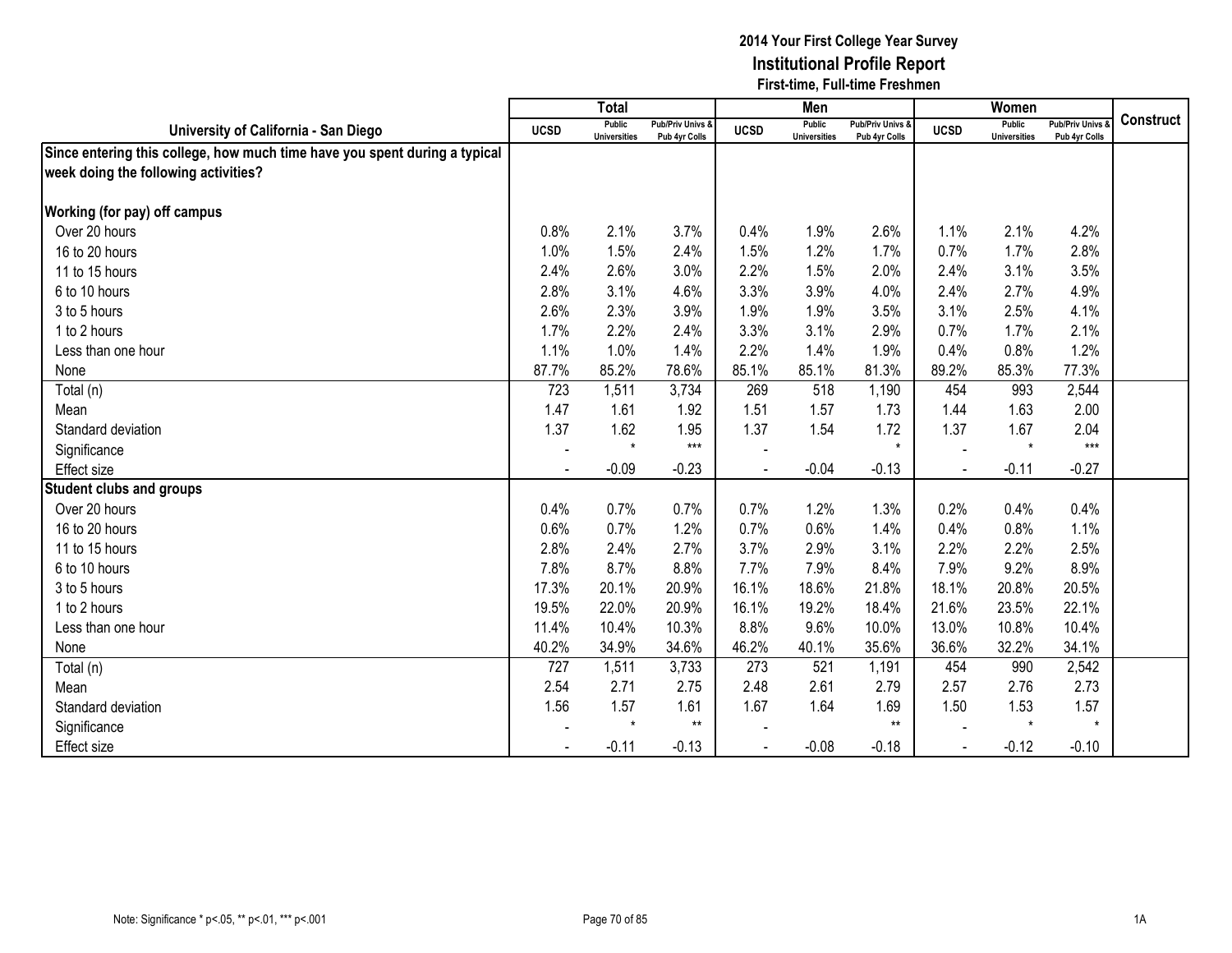|                                                                            |                          | <b>Total</b>                  |                                   |             | Men                           |                                   |             | Women                                |                                        |                  |
|----------------------------------------------------------------------------|--------------------------|-------------------------------|-----------------------------------|-------------|-------------------------------|-----------------------------------|-------------|--------------------------------------|----------------------------------------|------------------|
| University of California - San Diego                                       | <b>UCSD</b>              | Public<br><b>Universities</b> | Pub/Priv Univs &<br>Pub 4yr Colls | <b>UCSD</b> | Public<br><b>Universities</b> | Pub/Priv Univs &<br>Pub 4yr Colls | <b>UCSD</b> | <b>Public</b><br><b>Universities</b> | <b>Pub/Priv Univs</b><br>Pub 4yr Colls | <b>Construct</b> |
| Since entering this college, how much time have you spent during a typical |                          |                               |                                   |             |                               |                                   |             |                                      |                                        |                  |
| week doing the following activities?                                       |                          |                               |                                   |             |                               |                                   |             |                                      |                                        |                  |
|                                                                            |                          |                               |                                   |             |                               |                                   |             |                                      |                                        |                  |
| <b>Watching TV</b>                                                         |                          |                               |                                   |             |                               |                                   |             |                                      |                                        |                  |
| Over 20 hours                                                              | 0.7%                     | 0.7%                          | 0.8%                              | 1.1%        | 1.5%                          | 1.2%                              | 0.4%        | 0.3%                                 | 0.6%                                   |                  |
| 16 to 20 hours                                                             | 0.6%                     | 0.7%                          | 0.9%                              | 0.4%        | 0.2%                          | 0.8%                              | 0.7%        | 0.9%                                 | 0.9%                                   |                  |
| 11 to 15 hours                                                             | 2.2%                     | 2.8%                          | 2.6%                              | 1.5%        | 2.1%                          | 2.3%                              | 2.6%        | 3.1%                                 | 2.7%                                   |                  |
| 6 to 10 hours                                                              | 7.9%                     | 8.2%                          | 9.0%                              | 8.9%        | 10.4%                         | 9.6%                              | 7.3%        | 7.1%                                 | 8.7%                                   |                  |
| 3 to 5 hours                                                               | 19.6%                    | 19.8%                         | 21.1%                             | 13.0%       | 15.1%                         | 19.1%                             | 23.6%       | 22.3%                                | 22.1%                                  |                  |
| 1 to 2 hours                                                               | 18.5%                    | 20.4%                         | 22.6%                             | 20.4%       | 20.1%                         | 19.9%                             | 17.4%       | 20.5%                                | 23.9%                                  |                  |
| Less than one hour                                                         | 15.1%                    | 16.0%                         | 17.6%                             | 20.0%       | 18.4%                         | 19.0%                             | 12.1%       | 14.7%                                | 17.0%                                  |                  |
| None                                                                       | 35.5%                    | 31.4%                         | 25.4%                             | 34.8%       | 32.1%                         | 28.0%                             | 35.9%       | 31.0%                                | 24.2%                                  |                  |
| Total (n)                                                                  | 724                      | 1,507                         | 3,728                             | 270         | 517                           | 1,192                             | 454         | 990                                  | 2,536                                  |                  |
| Mean                                                                       | 2.62                     | 2.72                          | 2.86                              | 2.53        | 2.68                          | 2.80                              | 2.67        | 2.74                                 | 2.89                                   |                  |
| Standard deviation                                                         | 1.55                     | 1.55                          | 1.52                              | 1.53        | 1.60                          | 1.58                              | 1.56        | 1.53                                 | 1.49                                   |                  |
| Significance                                                               | $\overline{\phantom{a}}$ |                               | $***$                             |             |                               | $\star$                           |             |                                      | $***$                                  |                  |
| Effect size                                                                |                          | $-0.06$                       | $-0.16$                           | $\sim$      | $-0.09$                       | $-0.17$                           |             | $-0.05$                              | $-0.15$                                |                  |
| Household/childcare duties                                                 |                          |                               |                                   |             |                               |                                   |             |                                      |                                        |                  |
| Over 20 hours                                                              | 0.1%                     | 0.1%                          | 0.7%                              | 0.4%        | 0.2%                          | 0.3%                              | 0.0%        | 0.1%                                 | 0.9%                                   |                  |
| 16 to 20 hours                                                             | 0.4%                     | 0.3%                          | 0.3%                              | 0.4%        | 0.4%                          | 0.3%                              | 0.4%        | 0.3%                                 | 0.3%                                   |                  |
| 11 to 15 hours                                                             | 1.0%                     | 0.5%                          | 0.7%                              | 1.5%        | 1.0%                          | 1.1%                              | 0.7%        | 0.3%                                 | 0.6%                                   |                  |
| 6 to 10 hours                                                              | 1.6%                     | 1.5%                          | 2.3%                              | 2.6%        | 2.1%                          | 2.3%                              | 1.1%        | 1.1%                                 | 2.3%                                   |                  |
| 3 to 5 hours                                                               | 4.1%                     | 4.9%                          | 5.9%                              | 3.7%        | 4.2%                          | 5.3%                              | 4.4%        | 5.2%                                 | 6.2%                                   |                  |
| 1 to 2 hours                                                               | 12.8%                    | 11.8%                         | 13.7%                             | 16.1%       | 13.4%                         | 11.2%                             | 10.8%       | 10.9%                                | 14.9%                                  |                  |
| Less than one hour                                                         | 14.8%                    | 15.3%                         | 15.5%                             | 13.6%       | 12.7%                         | 13.1%                             | 15.6%       | 16.6%                                | 16.6%                                  |                  |
| None                                                                       | 65.1%                    | 65.7%                         | 60.8%                             | 61.9%       | 66.0%                         | 66.4%                             | 67.0%       | 65.5%                                | 58.2%                                  |                  |
| Total (n)                                                                  | 728                      | 1,514                         | 3,737                             | 273         | 521                           | 1,194                             | 455         | 993                                  | 2,543                                  |                  |
| Mean                                                                       | 1.68                     | 1.65                          | 1.80                              | 1.79        | 1.69                          | 1.70                              | 1.61        | 1.63                                 | 1.85                                   |                  |
| Standard deviation                                                         | 1.14                     | 1.09                          | 1.27                              | 1.26        | 1.17                          | 1.21                              | 1.06        | 1.05                                 | 1.29                                   |                  |
| Significance                                                               |                          |                               | $\star$                           |             |                               |                                   |             |                                      | $***$                                  |                  |
| <b>Effect size</b>                                                         |                          | 0.03                          | $-0.09$                           |             | 0.09                          | 0.07                              |             | $-0.02$                              | $-0.19$                                |                  |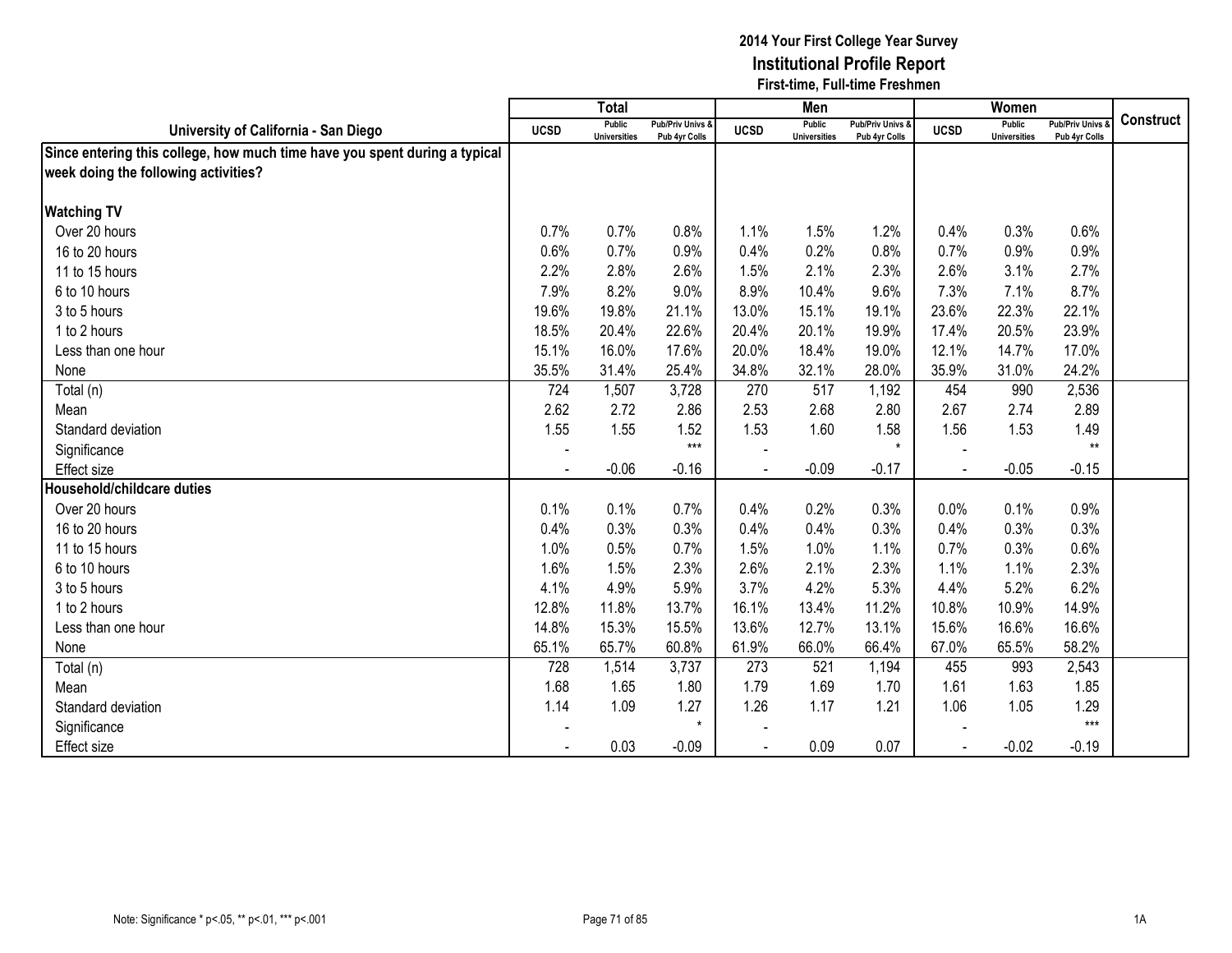|                                                                            |             | <b>Total</b>                  |                                   |             | Men                                  |                                   |                | Women                         |                                        |           |
|----------------------------------------------------------------------------|-------------|-------------------------------|-----------------------------------|-------------|--------------------------------------|-----------------------------------|----------------|-------------------------------|----------------------------------------|-----------|
| University of California - San Diego                                       | <b>UCSD</b> | Public<br><b>Universities</b> | Pub/Priv Univs &<br>Pub 4yr Colls | <b>UCSD</b> | <b>Public</b><br><b>Universities</b> | Pub/Priv Univs &<br>Pub 4yr Colls | <b>UCSD</b>    | Public<br><b>Universities</b> | <b>Pub/Priv Univs</b><br>Pub 4yr Colls | Construct |
| Since entering this college, how much time have you spent during a typical |             |                               |                                   |             |                                      |                                   |                |                               |                                        |           |
| week doing the following activities?                                       |             |                               |                                   |             |                                      |                                   |                |                               |                                        |           |
|                                                                            |             |                               |                                   |             |                                      |                                   |                |                               |                                        |           |
| <b>Commuting</b>                                                           |             |                               |                                   |             |                                      |                                   |                |                               |                                        |           |
| Over 20 hours                                                              | 0.4%        | 0.5%                          | 0.6%                              | 0.4%        | 0.8%                                 | 0.5%                              | 0.4%           | 0.4%                          | 0.6%                                   |           |
| 16 to 20 hours                                                             | 0.7%        | 0.4%                          | 0.4%                              | 0.4%        | 0.2%                                 | 0.5%                              | 0.9%           | 0.5%                          | 0.3%                                   |           |
| 11 to 15 hours                                                             | 1.1%        | 0.9%                          | 1.3%                              | 1.5%        | 1.0%                                 | 1.5%                              | 0.9%           | 0.8%                          | 1.1%                                   |           |
| 6 to 10 hours                                                              | 5.2%        | 4.1%                          | 4.7%                              | 5.1%        | 4.4%                                 | 4.3%                              | 5.3%           | 3.9%                          | 4.8%                                   |           |
| 3 to 5 hours                                                               | 8.4%        | 7.4%                          | 9.1%                              | 10.7%       | 8.8%                                 | 10.5%                             | 7.0%           | 6.7%                          | 8.4%                                   |           |
| 1 to 2 hours                                                               | 8.8%        | 9.3%                          | 11.0%                             | 12.1%       | 10.9%                                | 11.6%                             | 6.8%           | 8.5%                          | 10.7%                                  |           |
| Less than one hour                                                         | 9.6%        | 9.6%                          | 11.4%                             | 11.0%       | 11.1%                                | 11.8%                             | 8.8%           | 8.9%                          | 11.3%                                  |           |
| None                                                                       | 65.7%       | 67.7%                         | 61.6%                             | 58.8%       | 62.8%                                | 59.4%                             | 69.8%          | 70.4%                         | 62.7%                                  |           |
| Total (n)                                                                  | 726         | 1,513                         | 3,741                             | 272         | 521                                  | 1,196                             | 454            | 992                           | 2,545                                  |           |
| Mean                                                                       | 1.86        | 1.77                          | 1.92                              | 2.00        | 1.88                                 | 1.97                              | 1.78           | 1.71                          | 1.89                                   |           |
| Standard deviation                                                         | 1.43        | 1.35                          | 1.41                              | 1.44        | 1.40                                 | 1.44                              | 1.41           | 1.31                          | 1.40                                   |           |
| Significance                                                               |             |                               |                                   |             |                                      |                                   |                |                               |                                        |           |
| <b>Effect size</b>                                                         |             | 0.07                          | $-0.04$                           |             | 0.09                                 | 0.02                              | $\overline{a}$ | 0.05                          | $-0.08$                                |           |
| Online social networks (Facebook, Twitter, etc.)                           |             |                               |                                   |             |                                      |                                   |                |                               |                                        |           |
| Over 20 hours                                                              | 3.6%        | 2.9%                          | 2.5%                              | 3.3%        | 2.3%                                 | 2.4%                              | 3.7%           | 3.2%                          | 2.5%                                   |           |
| 16 to 20 hours                                                             | 2.3%        | 2.2%                          | 2.5%                              | 1.8%        | 2.1%                                 | 2.1%                              | 2.6%           | 2.3%                          | 2.7%                                   |           |
| 11 to 15 hours                                                             | 7.4%        | 6.1%                          | 5.3%                              | 6.2%        | 5.4%                                 | 4.6%                              | 8.1%           | 6.4%                          | 5.6%                                   |           |
| 6 to 10 hours                                                              | 15.5%       | 14.5%                         | 14.1%                             | 13.9%       | 10.9%                                | 10.9%                             | 16.4%          | 16.4%                         | 15.6%                                  |           |
| 3 to 5 hours                                                               | 30.6%       | 31.1%                         | 29.9%                             | 27.8%       | 27.0%                                | 26.9%                             | 32.2%          | 33.2%                         | 31.3%                                  |           |
| 1 to 2 hours                                                               | 25.8%       | 26.0%                         | 27.7%                             | 30.0%       | 28.5%                                | 28.9%                             | 23.2%          | 24.6%                         | 27.2%                                  |           |
| Less than one hour                                                         | 9.6%        | 12.6%                         | 13.7%                             | 9.5%        | 15.5%                                | 17.0%                             | 9.6%           | 11.1%                         | 12.2%                                  |           |
| None                                                                       | 5.2%        | 4.6%                          | 4.2%                              | 7.3%        | 8.2%                                 | 7.2%                              | 3.9%           | 2.7%                          | 2.9%                                   |           |
| Total (n)                                                                  | 729         | 1,518                         | 3,748                             | 273         | 522                                  | 1,197                             | 456            | 996                           | 2,551                                  |           |
| Mean                                                                       | 3.91        | 3.80                          | 3.74                              | 3.74        | 3.53                                 | 3.52                              | 4.01           | 3.94                          | 3.85                                   |           |
| Standard deviation                                                         | 1.53        | 1.48                          | 1.46                              | 1.54        | 1.52                                 | 1.50                              | 1.52           | 1.44                          | 1.42                                   |           |
| Significance                                                               |             |                               | $***$                             |             |                                      | $\star$                           |                |                               | $\star$                                |           |
| <b>Effect size</b>                                                         |             | 0.07                          | 0.12                              |             | 0.14                                 | 0.15                              | $\blacksquare$ | 0.05                          | 0.11                                   |           |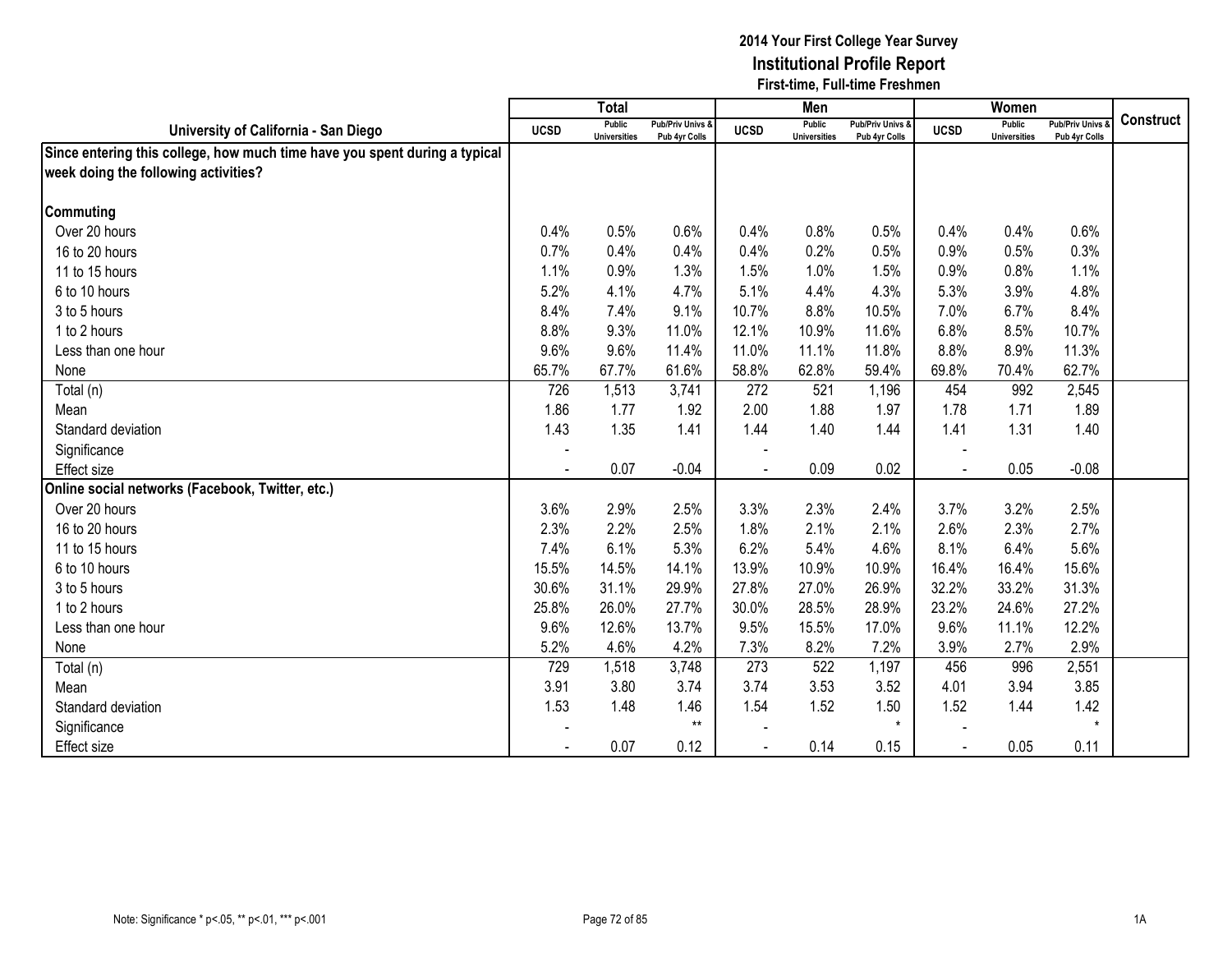|                                                                 |             | <b>Total</b>                         |                                   |             | Men                           |                                   |             | Women                                |                                        |                  |
|-----------------------------------------------------------------|-------------|--------------------------------------|-----------------------------------|-------------|-------------------------------|-----------------------------------|-------------|--------------------------------------|----------------------------------------|------------------|
| University of California - San Diego                            | <b>UCSD</b> | <b>Public</b><br><b>Universities</b> | Pub/Priv Univs &<br>Pub 4yr Colls | <b>UCSD</b> | Public<br><b>Universities</b> | Pub/Priv Univs &<br>Pub 4yr Colls | <b>UCSD</b> | <b>Public</b><br><b>Universities</b> | <b>Pub/Priv Univs</b><br>Pub 4yr Colls | <b>Construct</b> |
| Since entering this college have you:                           |             |                                      |                                   |             |                               |                                   |             |                                      |                                        |                  |
|                                                                 |             |                                      |                                   |             |                               |                                   |             |                                      |                                        |                  |
| Decided to pursue a different major                             |             |                                      |                                   |             |                               |                                   |             |                                      |                                        |                  |
| Yes                                                             | 37.3%       | 36.4%                                | 37.1%                             | 33.2%       | 33.0%                         | 35.7%                             | 39.7%       | 38.2%                                | 37.8%                                  |                  |
| No                                                              | 62.7%       | 63.6%                                | 62.9%                             | 66.8%       | 67.0%                         | 64.3%                             | 60.3%       | 61.8%                                | 62.2%                                  |                  |
| Total (n)                                                       | 732         | 1,520                                | 3,752                             | 274         | 522                           | 1,200                             | 458         | 998                                  | 2,552                                  |                  |
| Remained undecided about a major                                |             |                                      |                                   |             |                               |                                   |             |                                      |                                        |                  |
| Yes                                                             | 18.7%       | 18.9%                                | 21.3%                             | 13.9%       | 15.4%                         | 21.7%                             | 21.7%       | 20.8%                                | 21.1%                                  |                  |
| No                                                              | 81.3%       | 81.1%                                | 78.7%                             | 86.1%       | 84.6%                         | 78.3%                             | 78.3%       | 79.2%                                | 78.9%                                  |                  |
| Total (n)                                                       | 731         | 1,518                                | 3,748                             | 274         | 521                           | 1,197                             | 457         | 997                                  | 2,551                                  |                  |
| Changed your career choice                                      |             |                                      |                                   |             |                               |                                   |             |                                      |                                        |                  |
| Yes                                                             | 32.3%       | 31.2%                                | 31.9%                             | 28.8%       | 28.6%                         | 29.5%                             | 34.4%       | 32.6%                                | 33.0%                                  |                  |
| No                                                              | 67.7%       | 68.8%                                | 68.1%                             | 71.2%       | 71.4%                         | 70.5%                             | 65.6%       | 67.4%                                | 67.0%                                  |                  |
| Total (n)                                                       | 730         | 1,516                                | 3,749                             | 274         | 521                           | 1,198                             | 456         | 995                                  | 2,551                                  |                  |
| Participated in student government                              |             |                                      |                                   |             |                               |                                   |             |                                      |                                        |                  |
| Yes                                                             | 7.4%        | 6.9%                                 | 8.2%                              | 6.6%        | 7.9%                          | 9.9%                              | 7.9%        | 6.4%                                 | 7.4%                                   |                  |
| No                                                              | 92.6%       | 93.1%                                | 91.8%                             | 93.4%       | 92.1%                         | 90.1%                             | 92.1%       | 93.6%                                | 92.6%                                  |                  |
| Total (n)                                                       | 730         | 1,515                                | 3,745                             | 273         | 520                           | 1,196                             | 457         | 995                                  | 2,549                                  |                  |
| Held a full-time job (approx. 40 hours) while taking classes    |             |                                      |                                   |             |                               |                                   |             |                                      |                                        |                  |
| Yes                                                             | 3.0%        | 3.3%                                 | 4.9%                              | 3.3%        | 3.8%                          | 4.9%                              | 2.8%        | 3.0%                                 | 4.9%                                   |                  |
| No                                                              | 97.0%       | 96.7%                                | 95.1%                             | 96.7%       | 96.2%                         | 95.1%                             | 97.2%       | 97.0%                                | 95.1%                                  |                  |
| Total (n)                                                       | 731         | 1,518                                | 3,749                             | 274         | 522                           | 1,200                             | 457         | 996                                  | 2,549                                  |                  |
| Joined a social fraternity or sorority                          |             |                                      |                                   |             |                               |                                   |             |                                      |                                        |                  |
| Yes                                                             | 9.8%        | 15.5%                                | 15.3%                             | 13.1%       | 15.2%                         | 15.2%                             | 7.7%        | 15.6%                                | 15.3%                                  |                  |
| No                                                              | 90.2%       | 84.5%                                | 84.7%                             | 86.9%       | 84.8%                         | 84.8%                             | 92.3%       | 84.4%                                | 84.7%                                  |                  |
| Total (n)                                                       | 727         | 1,513                                | 3,743                             | 274         | 521                           | 1,199                             | 453         | 992                                  | 2,544                                  |                  |
| Played club, intramural, or recreational sports                 |             |                                      |                                   |             |                               |                                   |             |                                      |                                        |                  |
| Yes                                                             | 29.2%       | 34.0%                                | 34.6%                             | 40.1%       | 47.8%                         | 50.3%                             | 22.6%       | 26.8%                                | 27.2%                                  |                  |
| No                                                              | 70.8%       | 66.0%                                | 65.4%                             | 59.9%       | 52.2%                         | 49.7%                             | 77.4%       | 73.2%                                | 72.8%                                  |                  |
| Total (n)                                                       | 730         | 1,517                                | 3,745                             | 274         | 521                           | 1,197                             | 456         | 996                                  | 2,548                                  |                  |
| Played intercollegiate athletics (e.g., NCAA or NAIA-sponsored) |             |                                      |                                   |             |                               |                                   |             |                                      |                                        |                  |
| Yes                                                             | 4.4%        | 4.4%                                 | 6.8%                              | 5.5%        | 5.4%                          | 8.3%                              | 3.7%        | 3.9%                                 | 6.1%                                   |                  |
| No                                                              | 95.6%       | 95.6%                                | 93.2%                             | 94.5%       | 94.6%                         | 91.7%                             | 96.3%       | 96.1%                                | 93.9%                                  |                  |
| Total (n)                                                       | 728         | 1,514                                | 3,740                             | 273         | 519                           | 1,196                             | 455         | 995                                  | 2,544                                  |                  |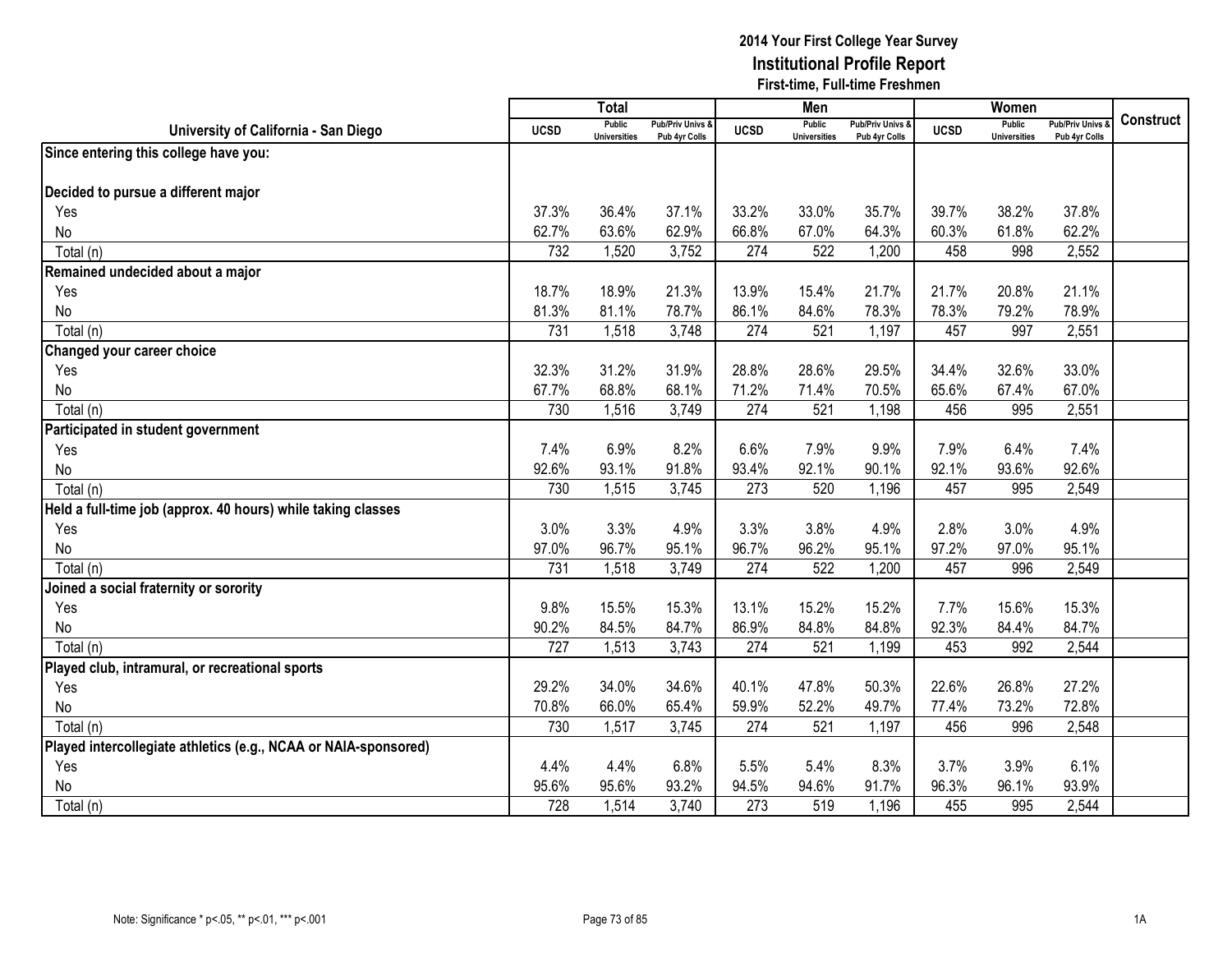|                                                                         |             | <b>Total</b>                         |                                   |             | Men                                  |                                   |             | Women                                |                                        |            |
|-------------------------------------------------------------------------|-------------|--------------------------------------|-----------------------------------|-------------|--------------------------------------|-----------------------------------|-------------|--------------------------------------|----------------------------------------|------------|
| University of California - San Diego                                    | <b>UCSD</b> | <b>Public</b><br><b>Universities</b> | Pub/Priv Univs &<br>Pub 4yr Colls | <b>UCSD</b> | <b>Public</b><br><b>Universities</b> | Pub/Priv Univs &<br>Pub 4yr Colls | <b>UCSD</b> | <b>Public</b><br><b>Universities</b> | <b>Pub/Priv Univs</b><br>Pub 4yr Colls | Construct  |
| Since entering this college have you:                                   |             |                                      |                                   |             |                                      |                                   |             |                                      |                                        |            |
|                                                                         |             |                                      |                                   |             |                                      |                                   |             |                                      |                                        |            |
| Participated in student groups/clubs                                    |             |                                      |                                   |             |                                      |                                   |             |                                      |                                        |            |
| Yes                                                                     | 58.5%       | 63.9%                                | 63.1%                             | 51.8%       | 58.2%                                | 61.5%                             | 62.5%       | 67.0%                                | 63.9%                                  |            |
| No                                                                      | 41.5%       | 36.1%                                | 36.9%                             | 48.2%       | 41.8%                                | 38.5%                             | 37.5%       | 33.0%                                | 36.1%                                  |            |
| Total (n)                                                               | 730         | 1,517                                | 3,750                             | 274         | 521                                  | 1,198                             | 456         | 996                                  | 2,552                                  |            |
| Sought personal counseling                                              |             |                                      |                                   |             |                                      |                                   |             |                                      |                                        |            |
| Yes                                                                     | 23.1%       | 18.8%                                | 18.6%                             | 19.8%       | 17.5%                                | 18.8%                             | 25.1%       | 19.5%                                | 18.5%                                  |            |
| No                                                                      | 76.9%       | 81.2%                                | 81.4%                             | 80.2%       | 82.5%                                | 81.2%                             | 74.9%       | 80.5%                                | 81.5%                                  |            |
| Total (n)                                                               | 728         | 1,515                                | 3,737                             | 273         | 519                                  | 1,192                             | 455         | 996                                  | 2,545                                  |            |
| Strengthened your religious beliefs/convictions                         |             |                                      |                                   |             |                                      |                                   |             |                                      |                                        |            |
| Yes                                                                     | 29.5%       | 32.4%                                | 37.5%                             | 29.4%       | 29.1%                                | 34.8%                             | 29.6%       | 34.1%                                | 38.8%                                  |            |
| No                                                                      | 70.5%       | 67.6%                                | 62.5%                             | 70.6%       | 70.9%                                | 65.2%                             | 70.4%       | 65.9%                                | 61.2%                                  |            |
| Total (n)                                                               | 725         | 1,512                                | 3,732                             | 269         | 516                                  | 1,192                             | 456         | 996                                  | 2,540                                  |            |
| <b>Failed one or more courses</b>                                       |             |                                      |                                   |             |                                      |                                   |             |                                      |                                        |            |
| Yes                                                                     | 15.2%       | 13.0%                                | 12.6%                             | 16.0%       | 14.1%                                | 15.0%                             | 14.7%       | 12.3%                                | 11.4%                                  |            |
| No                                                                      | 84.8%       | 87.0%                                | 87.4%                             | 84.0%       | 85.9%                                | 85.0%                             | 85.3%       | 87.7%                                | 88.6%                                  |            |
| Total (n)                                                               | 725         | 1,513                                | 3,732                             | 269         | 517                                  | 1,193                             | 456         | 996                                  | 2,539                                  |            |
| Participated in leadership training                                     |             |                                      |                                   |             |                                      |                                   |             |                                      |                                        |            |
| Yes                                                                     | 16.3%       | 21.2%                                | 21.7%                             | 13.8%       | 19.4%                                | 21.9%                             | 17.8%       | 22.1%                                | 21.7%                                  |            |
| No                                                                      | 83.7%       | 78.8%                                | 78.3%                             | 86.2%       | 80.6%                                | 78.1%                             | 82.2%       | 77.9%                                | 78.3%                                  | Leadership |
| Total (n)                                                               | 723         | 1,510                                | 3,731                             | 269         | 516                                  | 1,193                             | 454         | 994                                  | 2,538                                  |            |
| Taken an honors course                                                  |             |                                      |                                   |             |                                      |                                   |             |                                      |                                        |            |
| Yes                                                                     | 10.7%       | 15.2%                                | 15.3%                             | 12.6%       | 16.9%                                | 17.6%                             | 9.5%        | 14.3%                                | 14.2%                                  |            |
| No                                                                      | 89.3%       | 84.8%                                | 84.7%                             | 87.4%       | 83.1%                                | 82.4%                             | 90.5%       | 85.7%                                | 85.8%                                  |            |
| Total (n)                                                               | 721         | 1,508                                | 3,728                             | 269         | 516                                  | 1,191                             | 452         | 992                                  | 2,537                                  |            |
| Taken a remedial or developmental course                                |             |                                      |                                   |             |                                      |                                   |             |                                      |                                        |            |
| Yes                                                                     | 8.0%        | 8.9%                                 | 13.5%                             | 9.7%        | 8.2%                                 | 11.6%                             | 7.0%        | 9.3%                                 | 14.4%                                  |            |
| No                                                                      | 92.0%       | 91.1%                                | 86.5%                             | 90.3%       | 91.8%                                | 88.4%                             | 93.0%       | 90.7%                                | 85.6%                                  |            |
| Total (n)                                                               | 722         | 1,508                                | 3,728                             | 268         | 515                                  | 1,191                             | 454         | 993                                  | 2,537                                  |            |
| Enrolled in a formal program where a group of students take two or more |             |                                      |                                   |             |                                      |                                   |             |                                      |                                        |            |
| courses together (e.g., FIG, learning community, linked courses)        |             |                                      |                                   |             |                                      |                                   |             |                                      |                                        |            |
| Yes                                                                     | 3.9%        | 11.1%                                | 15.4%                             | 4.1%        | 11.5%                                | 14.4%                             | 3.7%        | 10.9%                                | 15.9%                                  |            |
| No                                                                      | 96.1%       | 88.9%                                | 84.6%                             | 95.9%       | 88.5%                                | 85.6%                             | 96.3%       | 89.1%                                | 84.1%                                  |            |
| Total (n)                                                               | 724         | 1,507                                | 3,730                             | 269         | 514                                  | 1,191                             | 455         | 993                                  | 2,539                                  |            |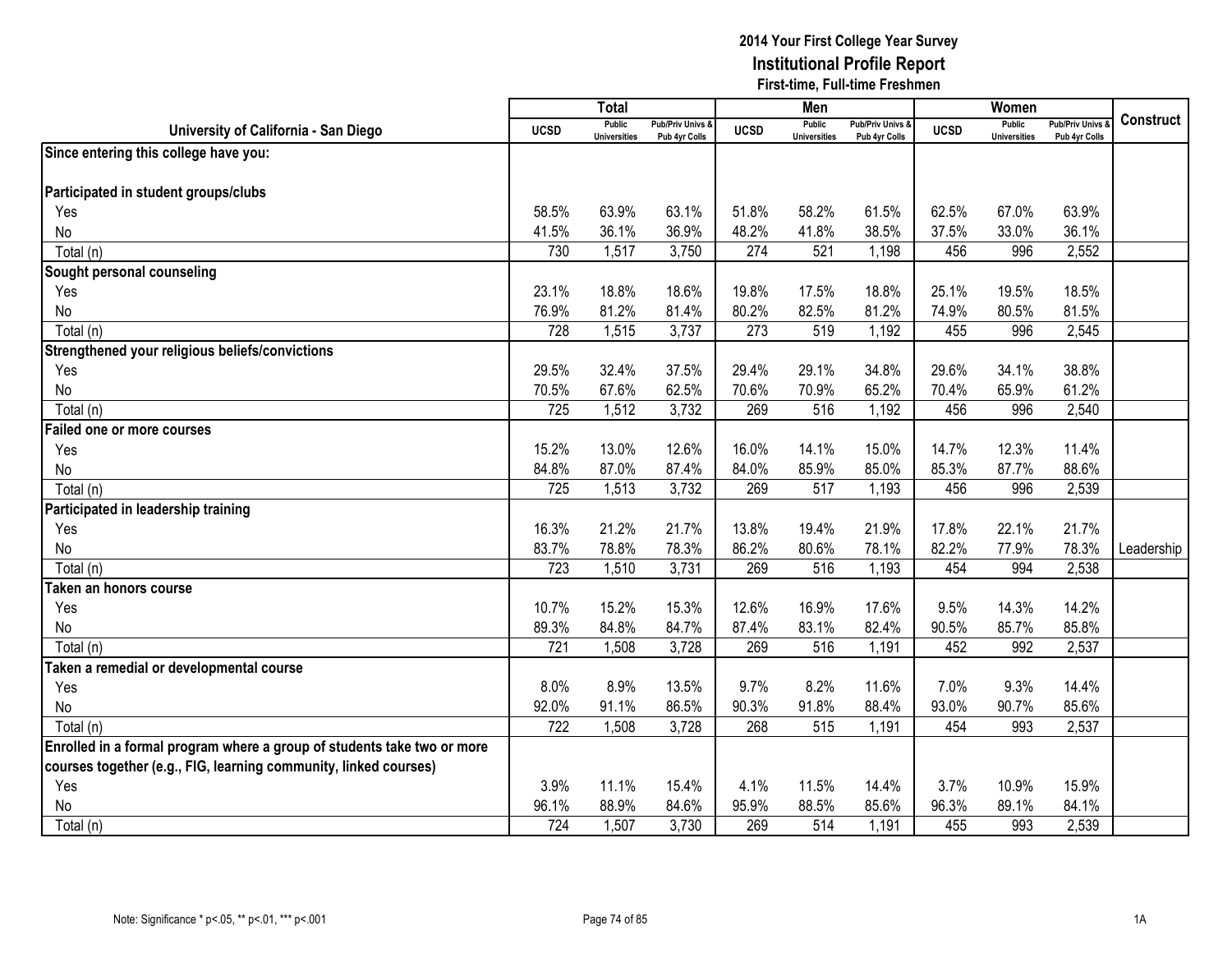|                                                                          |             | <b>Total</b>                  |                                   |             | Men                                  |                                   |             | Women                         |                                        |                  |
|--------------------------------------------------------------------------|-------------|-------------------------------|-----------------------------------|-------------|--------------------------------------|-----------------------------------|-------------|-------------------------------|----------------------------------------|------------------|
| University of California - San Diego                                     | <b>UCSD</b> | Public<br><b>Universities</b> | Pub/Priv Univs &<br>Pub 4yr Colls | <b>UCSD</b> | <b>Public</b><br><b>Universities</b> | Pub/Priv Univs &<br>Pub 4yr Colls | <b>UCSD</b> | Public<br><b>Universities</b> | <b>Pub/Priv Univs</b><br>Pub 4yr Colls | <b>Construct</b> |
| Since entering this college have you:                                    |             |                               |                                   |             |                                      |                                   |             |                               |                                        |                  |
|                                                                          |             |                               |                                   |             |                                      |                                   |             |                               |                                        |                  |
| Participated in an academic support program                              |             |                               |                                   |             |                                      |                                   |             |                               |                                        |                  |
| Yes                                                                      | 11.7%       | 10.1%                         | 10.8%                             | 11.2%       | 9.3%                                 | 11.2%                             | 11.9%       | 10.5%                         | 10.7%                                  |                  |
| No                                                                       | 88.3%       | 89.9%                         | 89.2%                             | 88.8%       | 90.7%                                | 88.8%                             | 88.1%       | 89.5%                         | 89.3%                                  |                  |
| Total (n)                                                                | 720         | 1,505                         | 3,724                             | 267         | 514                                  | 1,189                             | 453         | 991                           | 2,535                                  |                  |
| Had a roommate of a different race/ethnicity                             |             |                               |                                   |             |                                      |                                   |             |                               |                                        |                  |
| Yes                                                                      | 66.9%       | 47.3%                         | 42.4%                             | 64.3%       | 46.8%                                | 42.3%                             | 68.4%       | 47.5%                         | 42.4%                                  |                  |
| No                                                                       | 33.1%       | 52.7%                         | 57.6%                             | 35.7%       | 53.2%                                | 57.7%                             | 31.6%       | 52.5%                         | 57.6%                                  |                  |
| Total (n)                                                                | 724         | 1,510                         | 3,732                             | 269         | 515                                  | 1,190                             | 455         | 995                           | 2,542                                  |                  |
| Accumulated excessive credit card debt                                   |             |                               |                                   |             |                                      |                                   |             |                               |                                        |                  |
| Yes                                                                      | 4.3%        | 3.8%                          | 3.8%                              | 3.4%        | 2.9%                                 | 3.8%                              | 4.9%        | 4.3%                          | 3.8%                                   |                  |
| No                                                                       | 95.7%       | 96.2%                         | 96.2%                             | 96.6%       | 97.1%                                | 96.2%                             | 95.1%       | 95.7%                         | 96.2%                                  |                  |
| Total (n)                                                                | 721         | 1,509                         | 3,729                             | 268         | 515                                  | 1,190                             | 453         | 994                           | 2,539                                  |                  |
| Taken a course or first-year seminar designed to connect faculty and     |             |                               |                                   |             |                                      |                                   |             |                               |                                        |                  |
| students in focused academic inquiry                                     |             |                               |                                   |             |                                      |                                   |             |                               |                                        |                  |
| Yes                                                                      | 28.0%       | 26.9%                         | 40.2%                             | 26.3%       | 26.9%                                | 40.5%                             | 29.0%       | 26.8%                         | 40.1%                                  |                  |
| No                                                                       | 72.0%       | 73.1%                         | 59.8%                             | 73.7%       | 73.1%                                | 59.5%                             | 71.0%       | 73.2%                         | 59.9%                                  |                  |
| Total (n)                                                                | 725         | 1,507                         | 3,706                             | 270         | 516                                  | 1,183                             | 455         | 991                           | 2,523                                  |                  |
| Taken a course or first-year seminar designed to help students adjust to |             |                               |                                   |             |                                      |                                   |             |                               |                                        |                  |
| college-level academics                                                  |             |                               |                                   |             |                                      |                                   |             |                               |                                        |                  |
| Yes                                                                      | 15.5%       | 20.7%                         | 39.0%                             | 13.3%       | 20.2%                                | 37.3%                             | 16.8%       | 21.0%                         | 39.7%                                  |                  |
| No                                                                       | 84.5%       | 79.3%                         | 61.0%                             | 86.7%       | 79.8%                                | 62.7%                             | 83.2%       | 79.0%                         | 60.3%                                  |                  |
| Total (n)                                                                | 723         | 1,504                         | 3,702                             | 270         | 516                                  | 1,184                             | 453         | 988                           | 2,518                                  |                  |
| Taken a course or first-year seminar designed to help students adjust to |             |                               |                                   |             |                                      |                                   |             |                               |                                        |                  |
| college life                                                             |             |                               |                                   |             |                                      |                                   |             |                               |                                        |                  |
| Yes                                                                      | 14.0%       | 18.8%                         | 38.1%                             | 12.0%       | 18.2%                                | 34.7%                             | 15.2%       | 19.1%                         | 39.7%                                  |                  |
| No                                                                       | 86.0%       | 81.2%                         | 61.9%                             | 88.0%       | 81.8%                                | 65.3%                             | 84.8%       | 80.9%                         | 60.3%                                  |                  |
| Total (n)                                                                | 720         | 1,502                         | 3,698                             | 266         | 512                                  | 1,180                             | 454         | 990                           | 2,518                                  |                  |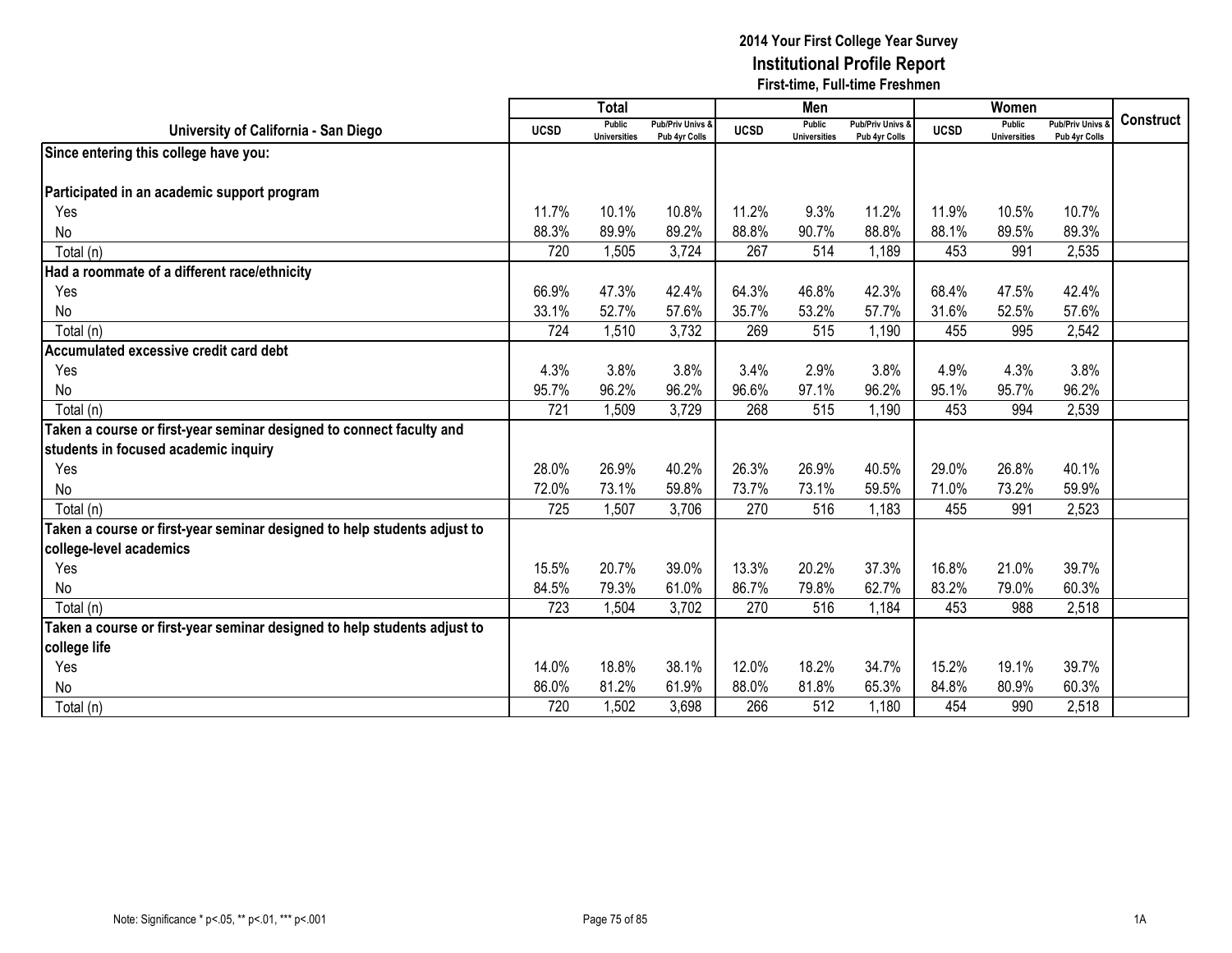|                                                                    |             | <b>Total</b>                         |                                   |             | Men                                  |                                   |             | Women                                |                                        |                  |
|--------------------------------------------------------------------|-------------|--------------------------------------|-----------------------------------|-------------|--------------------------------------|-----------------------------------|-------------|--------------------------------------|----------------------------------------|------------------|
| University of California - San Diego                               | <b>UCSD</b> | <b>Public</b><br><b>Universities</b> | Pub/Priv Univs &<br>Pub 4yr Colls | <b>UCSD</b> | <b>Public</b><br><b>Universities</b> | Pub/Priv Univs &<br>Pub 4yr Colls | <b>UCSD</b> | <b>Public</b><br><b>Universities</b> | <b>Pub/Priv Univs</b><br>Pub 4yr Colls | <b>Construct</b> |
| Since entering this college have you:                              |             |                                      |                                   |             |                                      |                                   |             |                                      |                                        |                  |
|                                                                    |             |                                      |                                   |             |                                      |                                   |             |                                      |                                        |                  |
| Been a leader in an organization                                   |             |                                      |                                   |             |                                      |                                   |             |                                      |                                        |                  |
| Yes                                                                | 18.1%       | 20.1%                                | 24.0%                             | 15.3%       | 19.9%                                | 25.0%                             | 19.8%       | 20.3%                                | 23.5%                                  |                  |
| No                                                                 | 81.9%       | 79.9%                                | 76.0%                             | 84.7%       | 80.1%                                | 75.0%                             | 80.2%       | 79.7%                                | 76.5%                                  | Leadership       |
| Total (n)                                                          | 722         | 1,500                                | 3,699                             | 268         | 513                                  | 1,178                             | 454         | 987                                  | 2,521                                  |                  |
| Communicated regularly with your professors                        |             |                                      |                                   |             |                                      |                                   |             |                                      |                                        |                  |
| Yes                                                                | 18.6%       | 33.2%                                | 47.8%                             | 17.5%       | 29.6%                                | 44.4%                             | 19.2%       | 35.1%                                | 49.5%                                  | Faculty          |
| No                                                                 | 81.4%       | 66.8%                                | 52.2%                             | 82.5%       | 70.4%                                | 55.6%                             | 80.8%       | 64.9%                                | 50.5%                                  | Interaction      |
| Total (n)                                                          | 721         | 1,502                                | 3,696                             | 269         | 514                                  | 1,181                             | 452         | 988                                  | 2,515                                  |                  |
| <b>Taken courses from more than one institution simultaneously</b> |             |                                      |                                   |             |                                      |                                   |             |                                      |                                        |                  |
| Yes                                                                | 6.5%        | 6.2%                                 | 8.5%                              | 8.1%        | 7.6%                                 | 9.0%                              | 5.5%        | 5.6%                                 | 8.2%                                   |                  |
| No                                                                 | 93.5%       | 93.8%                                | 91.5%                             | 91.9%       | 92.4%                                | 91.0%                             | 94.5%       | 94.4%                                | 91.8%                                  |                  |
| Total (n)                                                          | 723         | 1,506                                | 3,701                             | 270         | 516                                  | 1,181                             | 453         | 990                                  | 2,520                                  |                  |
| Taken a course exclusively online at this institution              |             |                                      |                                   |             |                                      |                                   |             |                                      |                                        |                  |
| Yes                                                                | 3.3%        | 8.3%                                 | 10.1%                             | 5.6%        | 7.4%                                 | 9.3%                              | 2.0%        | 8.7%                                 | 10.5%                                  |                  |
| No                                                                 | 96.7%       | 91.7%                                | 89.9%                             | 94.4%       | 92.6%                                | 90.7%                             | 98.0%       | 91.3%                                | 89.5%                                  |                  |
| Total (n)                                                          | 721         | 1,502                                | 3,691                             | 268         | 513                                  | 1,177                             | 453         | 989                                  | 2,514                                  |                  |
| Taken a course exclusively online at a different institution       |             |                                      |                                   |             |                                      |                                   |             |                                      |                                        |                  |
| Yes                                                                | 5.5%        | 5.1%                                 | 5.6%                              | 8.2%        | 6.0%                                 | 6.8%                              | 4.0%        | 4.6%                                 | 5.0%                                   |                  |
| No                                                                 | 94.5%       | 94.9%                                | 94.4%                             | 91.8%       | 94.0%                                | 93.2%                             | 96.0%       | 95.4%                                | 95.0%                                  |                  |
| Total (n)                                                          | 721         | 1,500                                | 3,687                             | 269         | 515                                  | 1,179                             | 452         | 985                                  | 2,508                                  |                  |
| Participated in an ethnic/racial student organization              |             |                                      |                                   |             |                                      |                                   |             |                                      |                                        |                  |
| Yes                                                                | 13.4%       | 11.2%                                | 12.6%                             | 13.8%       | 10.9%                                | 12.4%                             | 13.2%       | 11.3%                                | 12.7%                                  |                  |
| No                                                                 | 86.6%       | 88.8%                                | 87.4%                             | 86.2%       | 89.1%                                | 87.6%                             | 86.8%       | 88.7%                                | 87.3%                                  |                  |
| Total (n)                                                          | 723         | 1,503                                | 3,699                             | 269         | 514                                  | 1,181                             | 454         | 989                                  | 2,518                                  |                  |
| Joined a student-run political club                                |             |                                      |                                   |             |                                      |                                   |             |                                      |                                        |                  |
| Yes                                                                | 4.2%        | 4.7%                                 | 6.1%                              | 4.9%        | 5.6%                                 | 8.6%                              | 3.7%        | 4.2%                                 | 4.9%                                   |                  |
| No                                                                 | 95.8%       | 95.3%                                | 93.9%                             | 95.1%       | 94.4%                                | 91.4%                             | 96.3%       | 95.8%                                | 95.1%                                  |                  |
| Total (n)                                                          | 722         | 1,505                                | 3,700                             | 268         | 514                                  | 1,179                             | 454         | 991                                  | 2,521                                  |                  |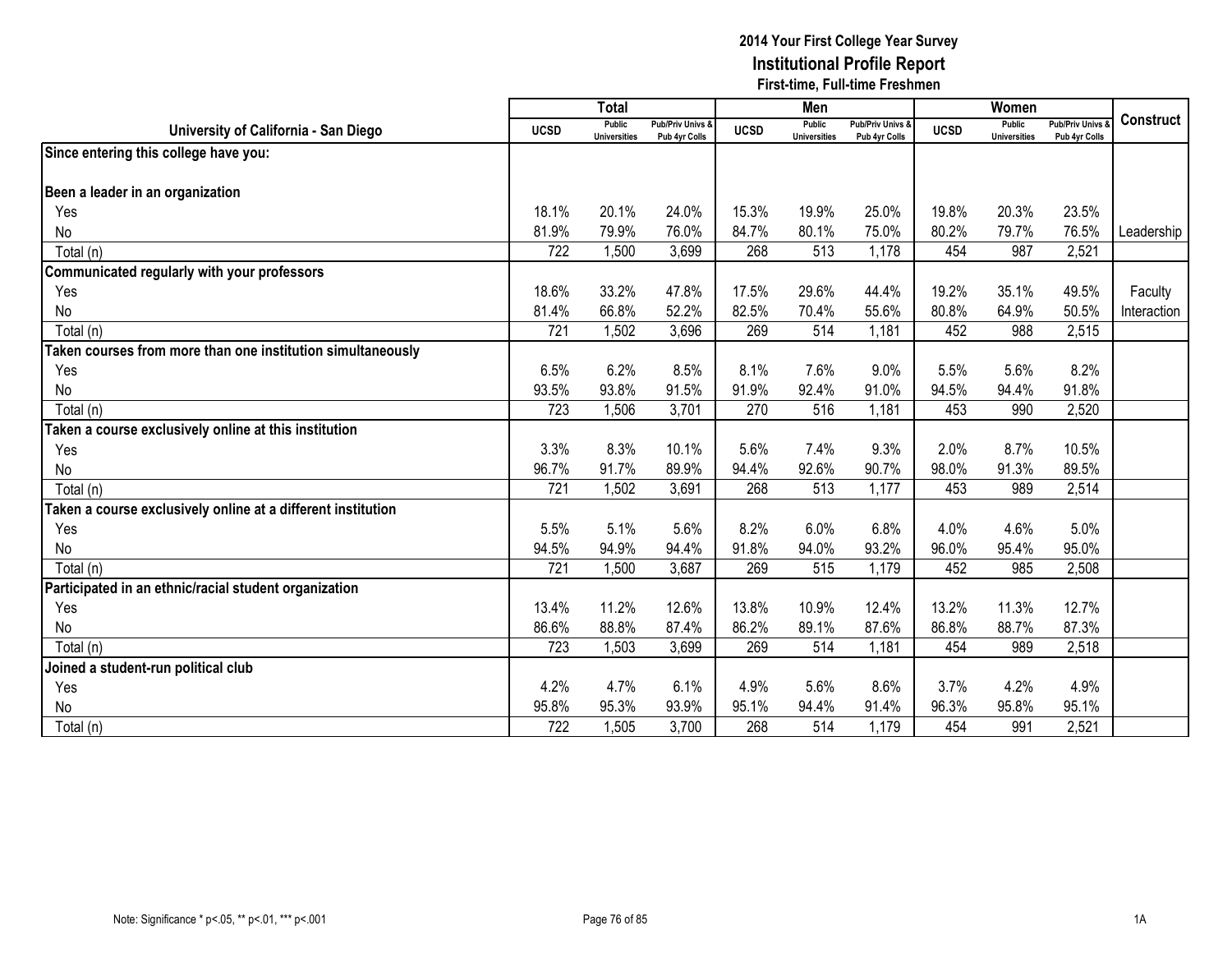|                                                         |                | <b>Total</b>                  |                                   |             | Men                           |                                              |             | Women                         |                                        |            |
|---------------------------------------------------------|----------------|-------------------------------|-----------------------------------|-------------|-------------------------------|----------------------------------------------|-------------|-------------------------------|----------------------------------------|------------|
| University of California - San Diego                    | <b>UCSD</b>    | Public<br><b>Universities</b> | Pub/Priv Univs &<br>Pub 4yr Colls | <b>UCSD</b> | Public<br><b>Universities</b> | <b>Pub/Priv Univs &amp;</b><br>Pub 4yr Colls | <b>UCSD</b> | Public<br><b>Universities</b> | <b>Pub/Priv Univs</b><br>Pub 4yr Colls | Construct  |
| Since entering this college, indicate how often you:    |                |                               |                                   |             |                               |                                              |             |                               |                                        |            |
|                                                         |                |                               |                                   |             |                               |                                              |             |                               |                                        |            |
| Turned in course assignment(s) late                     |                |                               |                                   |             |                               |                                              |             |                               |                                        |            |
| Frequently                                              | 1.7%           | 2.1%                          | 3.2%                              | 2.2%        | 2.7%                          | 3.4%                                         | 1.3%        | 1.8%                          | 3.1%                                   | Academic   |
| Occasionally                                            | 28.9%          | 30.3%                         | 33.7%                             | 37.1%       | 38.1%                         | 40.8%                                        | 24.1%       | 26.3%                         | 30.3%                                  | Disengage- |
| Not at all                                              | 69.4%          | 67.6%                         | 63.1%                             | 60.7%       | 59.2%                         | 55.8%                                        | 74.6%       | 71.9%                         | 66.6%                                  | ment       |
| Total (n)                                               | 720            | 1,504                         | 3,699                             | 267         | 515                           | 1,183                                        | 453         | 989                           | 2,516                                  |            |
| Mean                                                    | 1.32           | 1.35                          | 1.40                              | 1.42        | 1.43                          | 1.48                                         | 1.27        | 1.30                          | 1.37                                   |            |
| Standard deviation                                      | 0.50           | 0.52                          | 0.55                              | 0.54        | 0.55                          | 0.56                                         | 0.47        | 0.50                          | 0.54                                   |            |
| Significance                                            |                |                               | $***$                             |             |                               |                                              |             |                               | $***$                                  |            |
| Effect size                                             | $\blacksquare$ | $-0.06$                       | $-0.15$                           |             | $-0.02$                       | $-0.11$                                      |             | $-0.06$                       | $-0.19$                                |            |
| Contributed to class discussions                        |                |                               |                                   |             |                               |                                              |             |                               |                                        |            |
| Frequently                                              | 26.3%          | 32.2%                         | 36.6%                             | 27.7%       | 33.6%                         | 38.7%                                        | 25.4%       | 31.4%                         | 35.7%                                  |            |
| Occasionally                                            | 64.1%          | 61.6%                         | 58.2%                             | 61.8%       | 59.2%                         | 55.8%                                        | 65.5%       | 62.9%                         | 59.4%                                  |            |
| Not at all                                              | 9.6%           | 6.2%                          | 5.1%                              | 10.5%       | 7.2%                          | 5.5%                                         | 9.1%        | 5.7%                          | 4.9%                                   |            |
| Total (n)                                               | 719            | 1,504                         | 3,692                             | 267         | 515                           | 1,182                                        | 452         | 989                           | 2,510                                  |            |
| Mean                                                    | 2.17           | 2.26                          | 2.32                              | 2.17        | 2.26                          | 2.33                                         | 2.16        | 2.26                          | 2.31                                   |            |
| Standard deviation                                      | 0.58           | 0.56                          | 0.56                              | 0.59        | 0.58                          | 0.58                                         | 0.56        | 0.55                          | 0.56                                   |            |
| Significance                                            |                | $***$                         | $***$                             |             | $\star$                       | $***$                                        |             | $**$                          | $***$                                  |            |
| Effect size                                             |                | $-0.16$                       | $-0.27$                           |             | $-0.16$                       | $-0.28$                                      |             | $-0.18$                       | $-0.27$                                |            |
| Discussed course content with students outside of class |                |                               |                                   |             |                               |                                              |             |                               |                                        |            |
| Frequently                                              | 41.2%          | 43.5%                         | 46.1%                             | 35.6%       | 39.6%                         | 46.1%                                        | 44.6%       | 45.6%                         | 46.1%                                  |            |
| Occasionally                                            | 52.5%          | 51.2%                         | 48.8%                             | 59.2%       | 55.6%                         | 49.1%                                        | 48.6%       | 48.9%                         | 48.6%                                  |            |
| Not at all                                              | 6.3%           | 5.3%                          | 5.2%                              | 5.2%        | 4.9%                          | 4.8%                                         | 6.9%        | 5.5%                          | 5.3%                                   |            |
| Total (n)                                               | 718            | 1,500                         | 3,689                             | 267         | 513                           | 1,179                                        | 451         | 987                           | 2,510                                  |            |
| Mean                                                    | 2.35           | 2.38                          | 2.41                              | 2.30        | 2.35                          | 2.41                                         | 2.38        | 2.40                          | 2.41                                   |            |
| Standard deviation                                      | 0.59           | 0.58                          | 0.59                              | 0.56        | 0.57                          | 0.58                                         | 0.61        | 0.59                          | 0.59                                   |            |
| Significance                                            |                |                               | $\star$                           |             |                               | $***$                                        |             |                               |                                        |            |
| <b>Effect size</b>                                      |                | $-0.05$                       | $-0.10$                           |             | $-0.09$                       | $-0.19$                                      |             | $-0.03$                       | $-0.05$                                |            |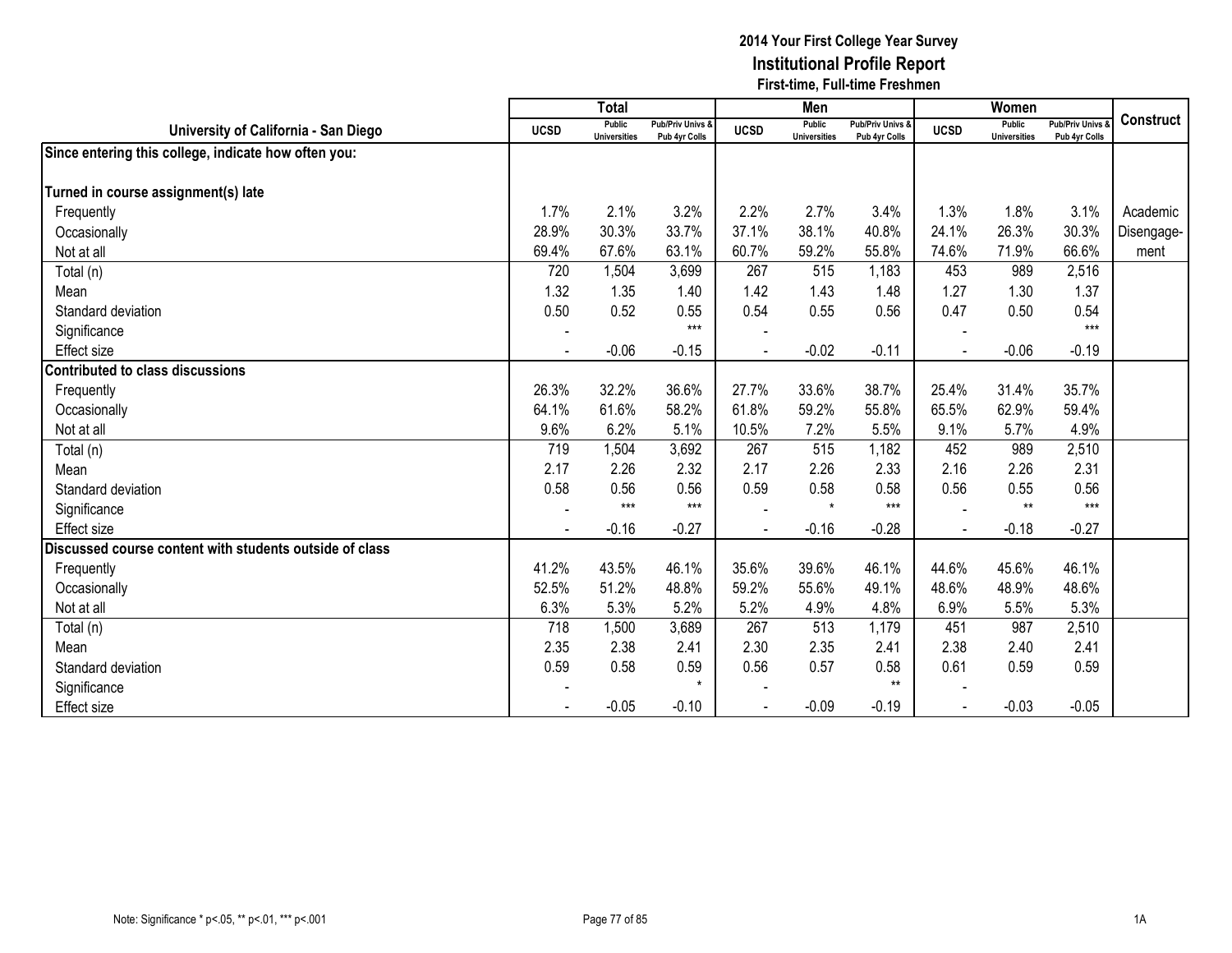|                                                      |                          | <b>Total</b>                  |                                   |                | Men                                  |                                   |                | Women                         |                                        |            |
|------------------------------------------------------|--------------------------|-------------------------------|-----------------------------------|----------------|--------------------------------------|-----------------------------------|----------------|-------------------------------|----------------------------------------|------------|
| University of California - San Diego                 | <b>UCSD</b>              | Public<br><b>Universities</b> | Pub/Priv Univs &<br>Pub 4yr Colls | <b>UCSD</b>    | <b>Public</b><br><b>Universities</b> | Pub/Priv Univs &<br>Pub 4yr Colls | <b>UCSD</b>    | Public<br><b>Universities</b> | <b>Pub/Priv Univs</b><br>Pub 4yr Colls | Construct  |
| Since entering this college, indicate how often you: |                          |                               |                                   |                |                                      |                                   |                |                               |                                        |            |
| <b>Skipped class</b>                                 |                          |                               |                                   |                |                                      |                                   |                |                               |                                        |            |
| Frequently                                           | 9.7%                     | 7.1%                          | 6.1%                              | 14.2%          | 9.3%                                 | 8.1%                              | 7.0%           | 6.0%                          | 5.2%                                   | Academic   |
| Occasionally                                         | 69.8%                    | 64.3%                         | 60.3%                             | 67.8%          | 63.7%                                | 58.8%                             | 70.9%          | 64.6%                         | 61.0%                                  | Disengage- |
| Not at all                                           | 20.5%                    | 28.6%                         | 33.6%                             | 18.0%          | 27.0%                                | 33.1%                             | 22.0%          | 29.5%                         | 33.8%                                  | ment       |
| Total (n)                                            | 721                      | 1,506                         | 3,698                             | 267            | 515                                  | 1,182                             | 454            | 991                           | 2,516                                  |            |
| Mean                                                 | 1.89                     | 1.78                          | 1.73                              | 1.96           | 1.82                                 | 1.75                              | 1.85           | 1.76                          | 1.71                                   |            |
| Standard deviation                                   | 0.54                     | 0.56                          | 0.57                              | 0.57           | 0.58                                 | 0.59                              | 0.52           | 0.55                          | 0.56                                   |            |
| Significance                                         | $\overline{\phantom{a}}$ | $***$                         | $***$                             |                | $**$                                 | $***$                             |                | $**$                          | $***$                                  |            |
| Effect size                                          | $\blacksquare$           | 0.20                          | 0.28                              |                | 0.24                                 | 0.36                              |                | 0.16                          | 0.25                                   |            |
| <b>Received tutoring</b>                             |                          |                               |                                   |                |                                      |                                   |                |                               |                                        |            |
| Frequently                                           | 8.2%                     | 7.2%                          | 7.8%                              | 7.1%           | 5.3%                                 | 5.2%                              | 8.8%           | 8.3%                          | 9.0%                                   |            |
| Occasionally                                         | 36.4%                    | 32.4%                         | 35.2%                             | 37.5%          | 32.3%                                | 35.9%                             | 35.8%          | 32.4%                         | 34.8%                                  |            |
| Not at all                                           | 55.4%                    | 60.4%                         | 57.0%                             | 55.4%          | 62.5%                                | 58.8%                             | 55.4%          | 59.3%                         | 56.2%                                  |            |
| Total (n)                                            | 720                      | 1,504                         | 3,698                             | 267            | 514                                  | 1,183                             | 453            | 990                           | 2,515                                  |            |
| Mean                                                 | 1.53                     | 1.47                          | 1.51                              | 1.52           | 1.43                                 | 1.46                              | 1.53           | 1.49                          | 1.53                                   |            |
| Standard deviation                                   | 0.64                     | 0.63                          | 0.64                              | 0.63           | 0.59                                 | 0.59                              | 0.65           | 0.64                          | 0.66                                   |            |
| Significance                                         | $\overline{\phantom{a}}$ | $\star$                       |                                   |                | $\star$                              |                                   |                |                               |                                        |            |
| Effect size                                          | $\blacksquare$           | 0.10                          | 0.03                              | $\blacksquare$ | 0.15                                 | 0.10                              | $\blacksquare$ | 0.06                          | 0.00                                   |            |
| Worked on a professor's research project             |                          |                               |                                   |                |                                      |                                   |                |                               |                                        |            |
| Frequently                                           | 3.5%                     | 4.3%                          | 5.7%                              | 4.5%           | 4.5%                                 | 6.1%                              | 2.9%           | 4.2%                          | 5.5%                                   |            |
| Occasionally                                         | 8.9%                     | 9.9%                          | 15.3%                             | 11.2%          | 12.5%                                | 17.2%                             | 7.5%           | 8.6%                          | 14.4%                                  |            |
| Not at all                                           | 87.6%                    | 85.8%                         | 79.1%                             | 84.3%          | 83.1%                                | 76.7%                             | 89.6%          | 87.2%                         | 80.1%                                  |            |
| Total (n)                                            | 719                      | 1,503                         | 3,690                             | 267            | 514                                  | 1,182                             | 452            | 989                           | 2,508                                  |            |
| Mean                                                 | 1.16                     | 1.19                          | 1.27                              | 1.20           | 1.21                                 | 1.29                              | 1.13           | 1.17                          | 1.25                                   |            |
| Standard deviation                                   | 0.45                     | 0.49                          | 0.56                              | 0.50           | 0.51                                 | 0.57                              | 0.42           | 0.48                          | 0.55                                   |            |
| Significance                                         |                          |                               | $***$                             |                |                                      | $\star$                           |                |                               | $***$                                  |            |
| <b>Effect size</b>                                   |                          | $-0.06$                       | $-0.20$                           | $\blacksquare$ | $-0.02$                              | $-0.16$                           |                | $-0.08$                       | $-0.22$                                |            |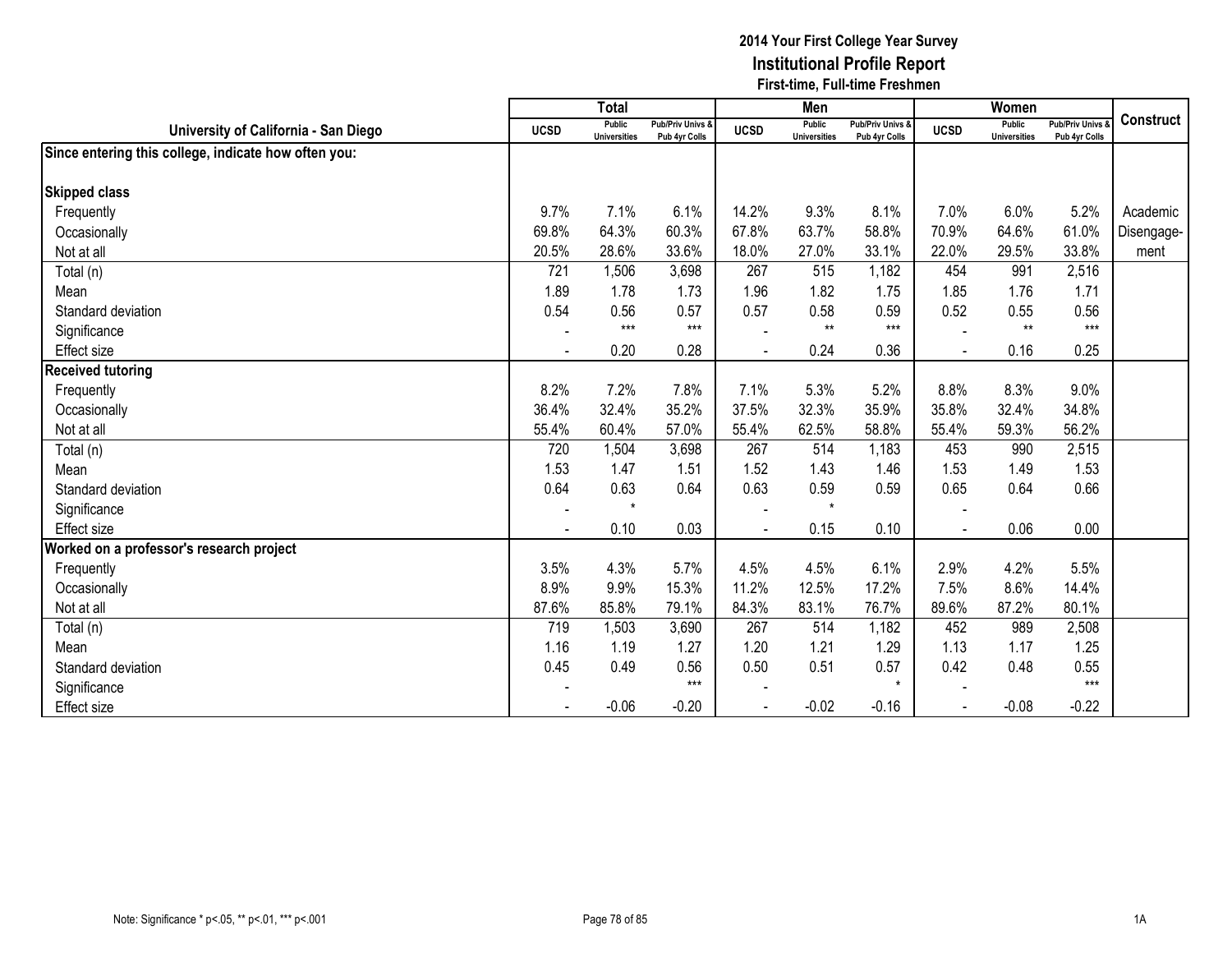|                                                                        |             | <b>Total</b>                  |                                   |             | Men                                  |                                              |             | Women                         |                                        |                  |
|------------------------------------------------------------------------|-------------|-------------------------------|-----------------------------------|-------------|--------------------------------------|----------------------------------------------|-------------|-------------------------------|----------------------------------------|------------------|
| University of California - San Diego                                   | <b>UCSD</b> | Public<br><b>Universities</b> | Pub/Priv Univs &<br>Pub 4yr Colls | <b>UCSD</b> | <b>Public</b><br><b>Universities</b> | <b>Pub/Priv Univs &amp;</b><br>Pub 4yr Colls | <b>UCSD</b> | Public<br><b>Universities</b> | <b>Pub/Priv Univs</b><br>Pub 4yr Colls | <b>Construct</b> |
| Since entering this college, indicate how often you:                   |             |                               |                                   |             |                                      |                                              |             |                               |                                        |                  |
|                                                                        |             |                               |                                   |             |                                      |                                              |             |                               |                                        |                  |
| Turned in course assignments that did not reflect your best work       |             |                               |                                   |             |                                      |                                              |             |                               |                                        |                  |
| Frequently                                                             | 8.3%        | 7.1%                          | 7.3%                              | 8.6%        | 8.2%                                 | 8.5%                                         | 8.2%        | 6.6%                          | 6.7%                                   | Academic         |
| Occasionally                                                           | 73.1%       | 71.3%                         | 70.0%                             | 71.5%       | 72.2%                                | 73.3%                                        | 74.0%       | 70.8%                         | 68.4%                                  | Disengage-       |
| Not at all                                                             | 18.6%       | 21.6%                         | 22.7%                             | 19.9%       | 19.6%                                | 18.2%                                        | 17.9%       | 22.6%                         | 24.9%                                  | ment             |
| Total (n)                                                              | 720         | 1,504                         | 3,698                             | 267         | 514                                  | 1,184                                        | 453         | 990                           | 2,514                                  |                  |
| Mean                                                                   | 1.90        | 1.86                          | 1.85                              | 1.89        | 1.89                                 | 1.90                                         | 1.90        | 1.84                          | 1.82                                   |                  |
| Standard deviation                                                     | 0.51        | 0.52                          | 0.53                              | 0.52        | 0.52                                 | 0.51                                         | 0.50        | 0.52                          | 0.53                                   |                  |
| Significance                                                           |             |                               | $\star$                           |             |                                      |                                              |             | $\star$                       | $**$                                   |                  |
| <b>Effect size</b>                                                     |             | 0.08                          | 0.09                              |             | 0.00                                 | $-0.02$                                      |             | 0.12                          | 0.15                                   |                  |
| Had difficulty getting along with your roommate(s) / housemate(s)      |             |                               |                                   |             |                                      |                                              |             |                               |                                        |                  |
| Frequently                                                             | 12.0%       | 12.5%                         | 12.8%                             | 8.2%        | 8.6%                                 | 10.1%                                        | 14.2%       | 14.6%                         | 14.0%                                  |                  |
| Occasionally                                                           | 42.0%       | 38.6%                         | 37.9%                             | 44.6%       | 40.5%                                | 37.8%                                        | 40.5%       | 37.6%                         | 37.9%                                  |                  |
| Not at all                                                             | 46.0%       | 48.9%                         | 49.3%                             | 47.2%       | 51.0%                                | 52.1%                                        | 45.4%       | 47.8%                         | 48.0%                                  |                  |
| Total (n)                                                              | 719         | 1,503                         | 3,694                             | 267         | 514                                  | 1,181                                        | 452         | 989                           | 2,513                                  |                  |
| Mean                                                                   | 1.66        | 1.64                          | 1.63                              | 1.61        | 1.58                                 | 1.58                                         | 1.69        | 1.67                          | 1.66                                   |                  |
| Standard deviation                                                     | 0.68        | 0.69                          | 0.70                              | 0.64        | 0.65                                 | 0.67                                         | 0.71        | 0.72                          | 0.71                                   |                  |
| Significance                                                           | $\sim$      |                               |                                   |             |                                      |                                              |             |                               |                                        |                  |
| <b>Effect</b> size                                                     |             | 0.03                          | 0.04                              |             | 0.05                                 | 0.04                                         |             | 0.03                          | 0.04                                   |                  |
| Received from your professor advice or guidance about your educational |             |                               |                                   |             |                                      |                                              |             |                               |                                        |                  |
| program                                                                |             |                               |                                   |             |                                      |                                              |             |                               |                                        |                  |
| Frequently                                                             | 4.2%        | 7.2%                          | 11.9%                             | 3.4%        | 6.0%                                 | 9.6%                                         | 4.6%        | 7.8%                          | 12.9%                                  |                  |
| Occasionally                                                           | 28.1%       | 40.0%                         | 47.8%                             | 31.8%       | 41.1%                                | 51.5%                                        | 25.9%       | 39.4%                         | 46.1%                                  | Faculty          |
| Not at all                                                             | 67.7%       | 52.9%                         | 40.3%                             | 64.8%       | 52.9%                                | 38.9%                                        | 69.5%       | 52.8%                         | 41.0%                                  | Interaction      |
| Total (n)                                                              | 719         | 1,504                         | 3,694                             | 267         | 514                                  | 1,180                                        | 452         | 990                           | 2,514                                  |                  |
| Mean                                                                   | 1.36        | 1.54                          | 1.72                              | 1.39        | 1.53                                 | 1.71                                         | 1.35        | 1.55                          | 1.72                                   |                  |
| Standard deviation                                                     | 0.56        | 0.63                          | 0.66                              | 0.55        | 0.61                                 | 0.63                                         | 0.57        | 0.64                          | 0.68                                   |                  |
| Significance                                                           |             | $***$                         | $***$                             |             | $**$                                 | $***$                                        |             | $***$                         | $***$                                  |                  |
| <b>Effect size</b>                                                     |             | $-0.29$                       | $-0.55$                           |             | $-0.23$                              | $-0.51$                                      |             | $-0.31$                       | $-0.54$                                |                  |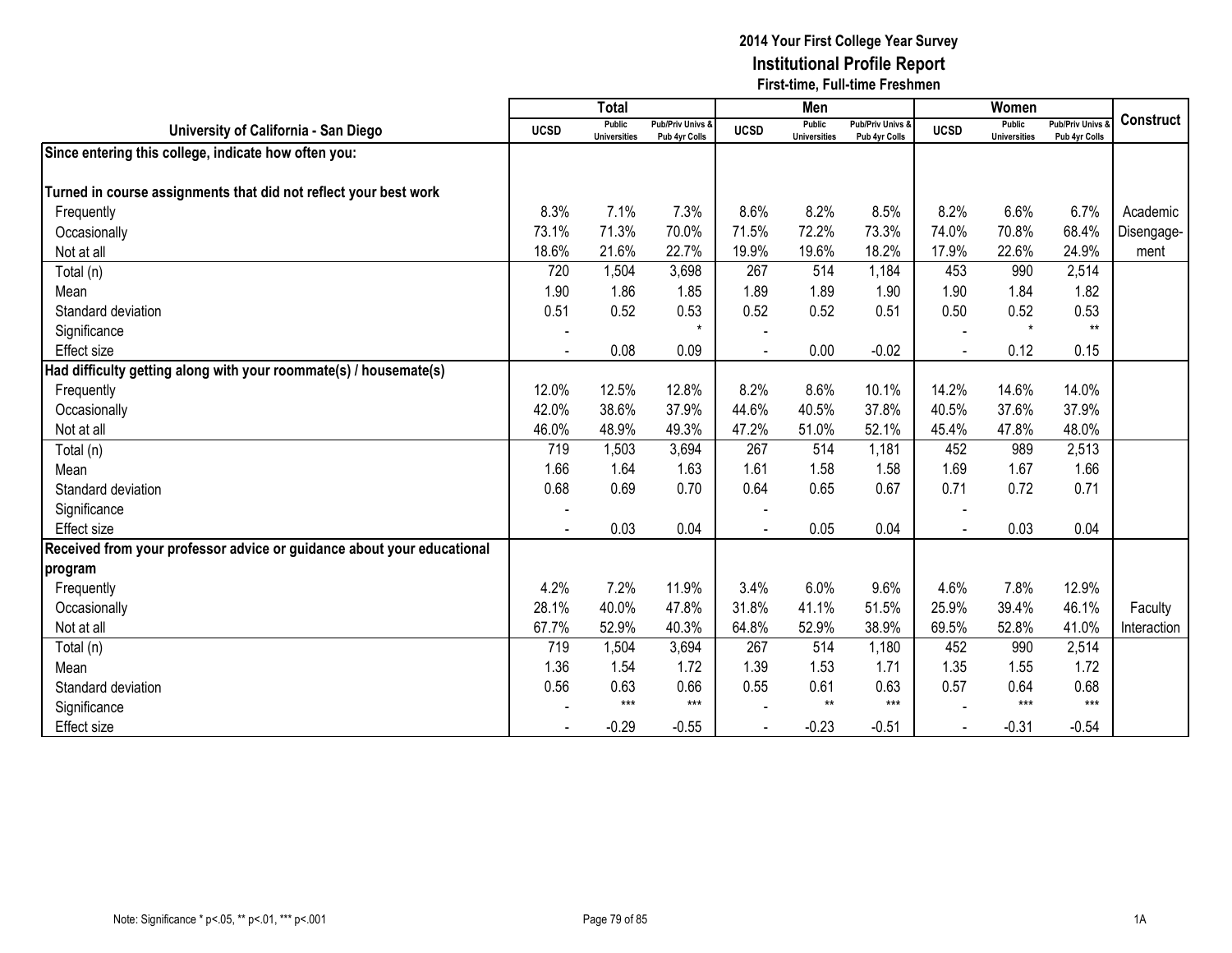|                                                      |                | $\overline{T}$ otal           |                                   |                | Men                                  |                                   |             | Women                         |                                        |                  |
|------------------------------------------------------|----------------|-------------------------------|-----------------------------------|----------------|--------------------------------------|-----------------------------------|-------------|-------------------------------|----------------------------------------|------------------|
| University of California - San Diego                 | <b>UCSD</b>    | Public<br><b>Universities</b> | Pub/Priv Univs &<br>Pub 4yr Colls | <b>UCSD</b>    | <b>Public</b><br><b>Universities</b> | Pub/Priv Univs &<br>Pub 4yr Colls | <b>UCSD</b> | Public<br><b>Universities</b> | <b>Pub/Priv Univs</b><br>Pub 4yr Colls | <b>Construct</b> |
| Since entering this college, indicate how often you: |                |                               |                                   |                |                                      |                                   |             |                               |                                        |                  |
| Witnessed academic dishonesty/cheating               |                |                               |                                   |                |                                      |                                   |             |                               |                                        |                  |
| Frequently                                           | 3.8%           | 4.1%                          | 5.0%                              | 4.1%           | 4.9%                                 | 5.9%                              | 3.5%        | 3.7%                          | 4.6%                                   |                  |
| Occasionally                                         | 37.8%          | 36.9%                         | 38.2%                             | 41.2%          | 41.6%                                | 42.3%                             | 35.8%       | 34.4%                         | 36.2%                                  |                  |
| Not at all                                           | 58.5%          | 59.0%                         | 56.8%                             | 54.7%          | 53.5%                                | 51.8%                             | 60.7%       | 61.9%                         | 59.2%                                  |                  |
| Total (n)                                            | 720            | 1,503                         | 3,689                             | 267            | 514                                  | 1,178                             | 453         | 989                           | 2,511                                  |                  |
| Mean                                                 | 1.45           | 1.45                          | 1.48                              | 1.49           | 1.51                                 | 1.54                              | 1.43        | 1.42                          | 1.45                                   |                  |
| Standard deviation                                   | 0.57           | 0.57                          | 0.59                              | 0.58           | 0.59                                 | 0.61                              | 0.56        | 0.56                          | 0.58                                   |                  |
| Significance                                         |                |                               |                                   |                |                                      |                                   |             |                               |                                        |                  |
| Effect size                                          | $\blacksquare$ | 0.00                          | $-0.05$                           | $\blacksquare$ | $-0.03$                              | $-0.08$                           | $\sim$      | 0.02                          | $-0.03$                                |                  |
| Went home for the weekend                            |                |                               |                                   |                |                                      |                                   |             |                               |                                        |                  |
| Frequently                                           | 19.8%          | 20.3%                         | 24.4%                             | 16.4%          | 16.8%                                | 21.2%                             | 21.9%       | 22.1%                         | 26.0%                                  |                  |
| Occasionally                                         | 39.1%          | 43.9%                         | 42.4%                             | 41.6%          | 45.1%                                | 42.8%                             | 37.5%       | 43.3%                         | 42.3%                                  |                  |
| Not at all                                           | 41.1%          | 35.8%                         | 33.1%                             | 42.0%          | 38.1%                                | 36.0%                             | 40.6%       | 34.7%                         | 31.7%                                  |                  |
| Total (n)                                            | 722            | 1,504                         | 3,690                             | 269            | 517                                  | 1,186                             | 453         | 987                           | 2,504                                  |                  |
| Mean                                                 | 1.79           | 1.84                          | 1.91                              | 1.74           | 1.79                                 | 1.85                              | 1.81        | 1.87                          | 1.94                                   |                  |
| Standard deviation                                   | 0.75           | 0.73                          | 0.75                              | 0.72           | 0.71                                 | 0.74                              | 0.77        | 0.74                          | 0.76                                   |                  |
| Significance                                         | $\blacksquare$ |                               | $***$                             |                |                                      | $\star$                           |             |                               | $***$                                  |                  |
| Effect size                                          |                | $-0.07$                       | $-0.16$                           |                | $-0.07$                              | $-0.15$                           |             | $-0.08$                       | $-0.17$                                |                  |
| Received advice/counseling from another student      |                |                               |                                   |                |                                      |                                   |             |                               |                                        |                  |
| Frequently                                           | 13.1%          | 12.9%                         | 14.2%                             | 10.9%          | 8.8%                                 | 9.7%                              | 14.4%       | 15.1%                         | 16.3%                                  |                  |
| Occasionally                                         | 62.5%          | 59.9%                         | 61.4%                             | 62.4%          | 58.9%                                | 62.7%                             | 62.6%       | 60.4%                         | 60.7%                                  |                  |
| Not at all                                           | 24.4%          | 27.2%                         | 24.5%                             | 26.7%          | 32.4%                                | 27.6%                             | 23.0%       | 24.5%                         | 23.0%                                  |                  |
| Total (n)                                            | 718            | 1,500                         | 3,687                             | 266            | 513                                  | 1,182                             | 452         | 987                           | 2,505                                  |                  |
| Mean                                                 | 1.89           | 1.86                          | 1.90                              | 1.84           | 1.76                                 | 1.82                              | 1.91        | 1.91                          | 1.93                                   |                  |
| Standard deviation                                   | 0.60           | 0.62                          | 0.61                              | 0.59           | 0.60                                 | 0.58                              | 0.61        | 0.62                          | 0.62                                   |                  |
| Significance                                         |                |                               |                                   |                |                                      |                                   |             |                               |                                        |                  |
| <b>Effect size</b>                                   |                | 0.05                          | $-0.02$                           |                | 0.13                                 | 0.03                              |             | 0.00                          | $-0.03$                                |                  |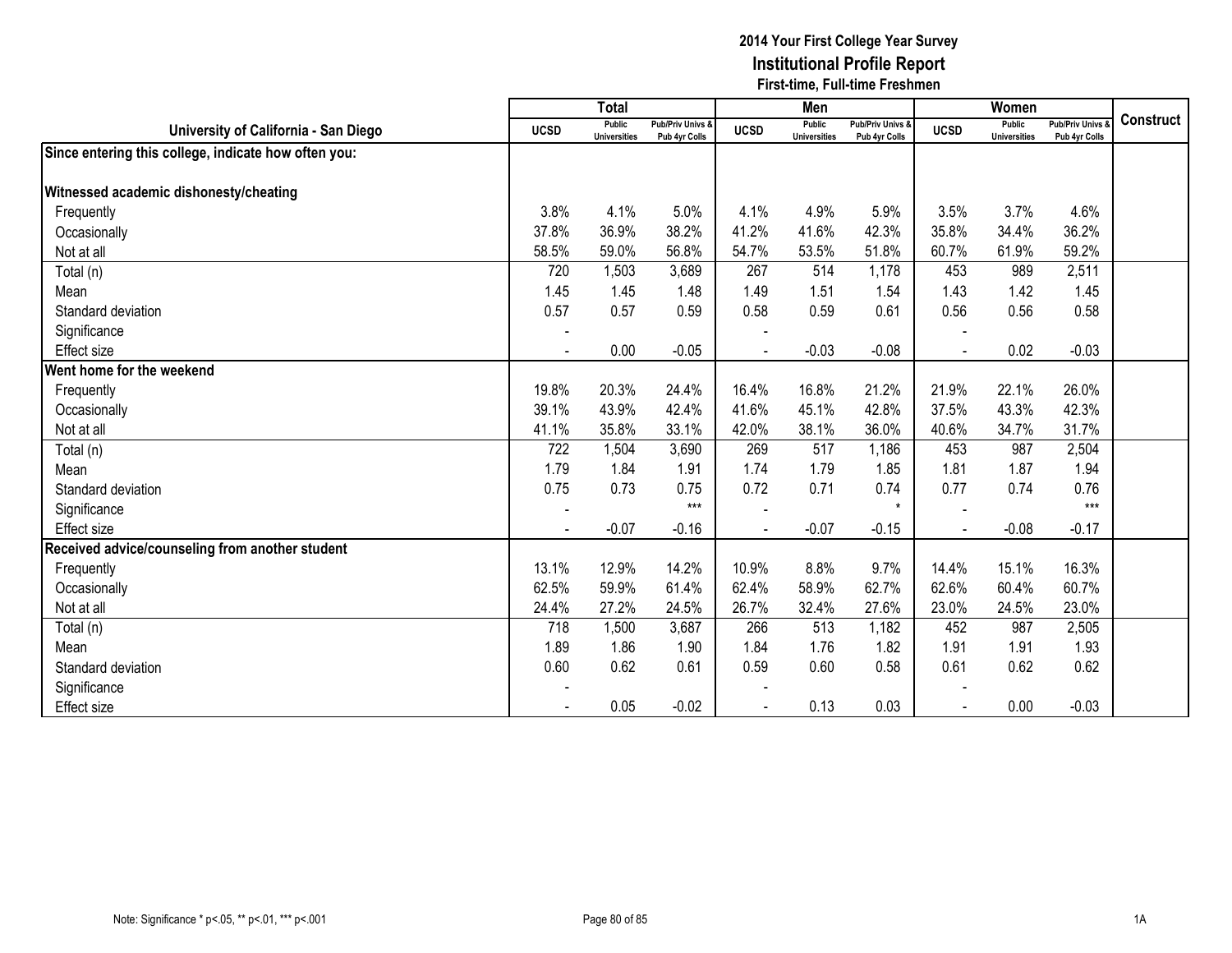|                                                       |                | <b>Total</b>                         |                                              |             | Men                                  |                                   |                | Women                                |                                        |                  |
|-------------------------------------------------------|----------------|--------------------------------------|----------------------------------------------|-------------|--------------------------------------|-----------------------------------|----------------|--------------------------------------|----------------------------------------|------------------|
| University of California - San Diego                  | <b>UCSD</b>    | <b>Public</b><br><b>Universities</b> | <b>Pub/Priv Univs &amp;</b><br>Pub 4yr Colls | <b>UCSD</b> | <b>Public</b><br><b>Universities</b> | Pub/Priv Univs &<br>Pub 4yr Colls | <b>UCSD</b>    | <b>Public</b><br><b>Universities</b> | <b>Pub/Priv Univs</b><br>Pub 4yr Colls | <b>Construct</b> |
| Since entering this college, indicate how often you:  |                |                                      |                                              |             |                                      |                                   |                |                                      |                                        |                  |
|                                                       |                |                                      |                                              |             |                                      |                                   |                |                                      |                                        |                  |
| Fell asleep in class                                  |                |                                      |                                              |             |                                      |                                   |                |                                      |                                        |                  |
| Frequently                                            | 6.8%           | 5.0%                                 | 4.8%                                         | 8.2%        | 6.6%                                 | 6.1%                              | 6.0%           | 4.2%                                 | 4.2%                                   | Academic         |
| Occasionally                                          | 41.3%          | 36.6%                                | 33.1%                                        | 48.7%       | 45.5%                                | 40.2%                             | 36.9%          | 31.9%                                | 29.8%                                  | Disengage-       |
| Not at all                                            | 51.9%          | 58.4%                                | 62.1%                                        | 43.1%       | 48.0%                                | 53.6%                             | 57.1%          | 63.9%                                | 66.0%                                  | ment             |
| Total (n)                                             | 721            | 1,504                                | 3,697                                        | 269         | 517                                  | 1,188                             | 452            | 987                                  | 2,509                                  |                  |
| Mean                                                  | 1.55           | 1.47                                 | 1.43                                         | 1.65        | 1.59                                 | 1.53                              | 1.49           | 1.40                                 | 1.38                                   |                  |
| Standard deviation                                    | 0.62           | 0.59                                 | 0.58                                         | 0.63        | 0.61                                 | 0.61                              | 0.61           | 0.57                                 | 0.57                                   |                  |
| Significance                                          |                | $**$                                 | $***$                                        |             |                                      | $**$                              |                | $**$                                 | $***$                                  |                  |
| <b>Effect size</b>                                    |                | 0.14                                 | 0.21                                         |             | 0.10                                 | 0.20                              | $\sim$         | 0.16                                 | 0.19                                   |                  |
| Had difficulty getting the courses you need           |                |                                      |                                              |             |                                      |                                   |                |                                      |                                        |                  |
| Frequently                                            | 33.5%          | 22.2%                                | 16.2%                                        | 36.0%       | 24.6%                                | 17.2%                             | 32.0%          | 20.9%                                | 15.7%                                  |                  |
| Occasionally                                          | 45.4%          | 45.4%                                | 44.1%                                        | 43.9%       | 45.1%                                | 45.8%                             | 46.2%          | 45.6%                                | 43.4%                                  |                  |
| Not at all                                            | 21.1%          | 32.4%                                | 39.7%                                        | 20.1%       | 30.3%                                | 37.1%                             | 21.8%          | 33.5%                                | 40.9%                                  |                  |
| Total (n)                                             | 714            | 1,494                                | 3,679                                        | 264         | 512                                  | 1,182                             | 450            | 982                                  | 2,497                                  |                  |
| Mean                                                  | 2.12           | 1.90                                 | 1.77                                         | 2.16        | 1.94                                 | 1.80                              | 2.10           | 1.87                                 | 1.75                                   |                  |
| Standard deviation                                    | 0.73           | 0.73                                 | 0.71                                         | 0.73        | 0.74                                 | 0.71                              | 0.73           | 0.73                                 | 0.71                                   |                  |
| Significance                                          |                | $***$                                | $***$                                        |             | $***$                                | $\star\star\star$                 |                | $***$                                | $***$                                  |                  |
| <b>Effect size</b>                                    | $\blacksquare$ | 0.30                                 | 0.49                                         |             | 0.30                                 | 0.51                              | $\blacksquare$ | 0.32                                 | 0.49                                   |                  |
| Instant messaged/texted during class                  |                |                                      |                                              |             |                                      |                                   |                |                                      |                                        |                  |
| Frequently                                            | 28.2%          | 28.1%                                | 26.2%                                        | 27.7%       | 25.0%                                | 22.7%                             | 28.5%          | 29.7%                                | 27.9%                                  |                  |
| Occasionally                                          | 59.0%          | 57.2%                                | 56.6%                                        | 58.4%       | 56.5%                                | 55.5%                             | 59.3%          | 57.5%                                | 57.1%                                  |                  |
| Not at all                                            | 12.8%          | 14.7%                                | 17.2%                                        | 13.9%       | 18.4%                                | 21.8%                             | 12.2%          | 12.8%                                | 15.0%                                  |                  |
| $\overline{T}$ otal (n)                               | 719            | 1,502                                | 3,690                                        | 267         | 515                                  | 1,186                             | 452            | 987                                  | 2,504                                  |                  |
| Mean                                                  | 2.15           | 2.13                                 | 2.09                                         | 2.14        | 2.07                                 | 2.01                              | 2.16           | 2.17                                 | 2.13                                   |                  |
| Standard deviation                                    | 0.62           | 0.64                                 | 0.65                                         | 0.63        | 0.66                                 | 0.67                              | 0.62           | 0.63                                 | 0.64                                   |                  |
| Significance                                          |                |                                      | $\star$                                      |             |                                      | $***$                             |                |                                      |                                        |                  |
| <b>Effect size</b>                                    |                | 0.03                                 | 0.09                                         |             | 0.11                                 | 0.19                              |                | $-0.02$                              | 0.05                                   |                  |
| Worked with classmates on group projects during class |                |                                      |                                              |             |                                      |                                   |                |                                      |                                        |                  |
| Frequently                                            | 11.4%          | 18.4%                                | 21.0%                                        | 12.7%       | 18.1%                                | 19.3%                             | 10.7%          | 18.6%                                | 21.8%                                  |                  |
| Occasionally                                          | 53.4%          | 59.1%                                | 61.3%                                        | 53.7%       | 59.2%                                | 62.5%                             | 53.2%          | 59.0%                                | 60.7%                                  |                  |
| Not at all                                            | 35.1%          | 22.5%                                | 17.7%                                        | 33.6%       | 22.7%                                | 18.1%                             | 36.1%          | 22.4%                                | 17.5%                                  |                  |
| Total (n)                                             | 717            | 1,498                                | 3,684                                        | 268         | 515                                  | 1,185                             | 449            | 983                                  | 2,499                                  |                  |
| Mean                                                  | 1.76           | 1.96                                 | 2.03                                         | 1.79        | 1.95                                 | 2.01                              | 1.75           | 1.96                                 | 2.04                                   |                  |
| Standard deviation                                    | 0.64           | 0.64                                 | 0.62                                         | 0.65        | 0.64                                 | 0.61                              | 0.64           | 0.64                                 | 0.63                                   |                  |
| Significance                                          |                | $***$                                | $***$                                        |             | $**$                                 | $***$                             |                | $***$                                | $***$                                  |                  |
| Effect size                                           |                | $-0.31$                              | $-0.44$                                      |             | $-0.25$                              | $-0.36$                           |                | $-0.33$                              | $-0.46$                                |                  |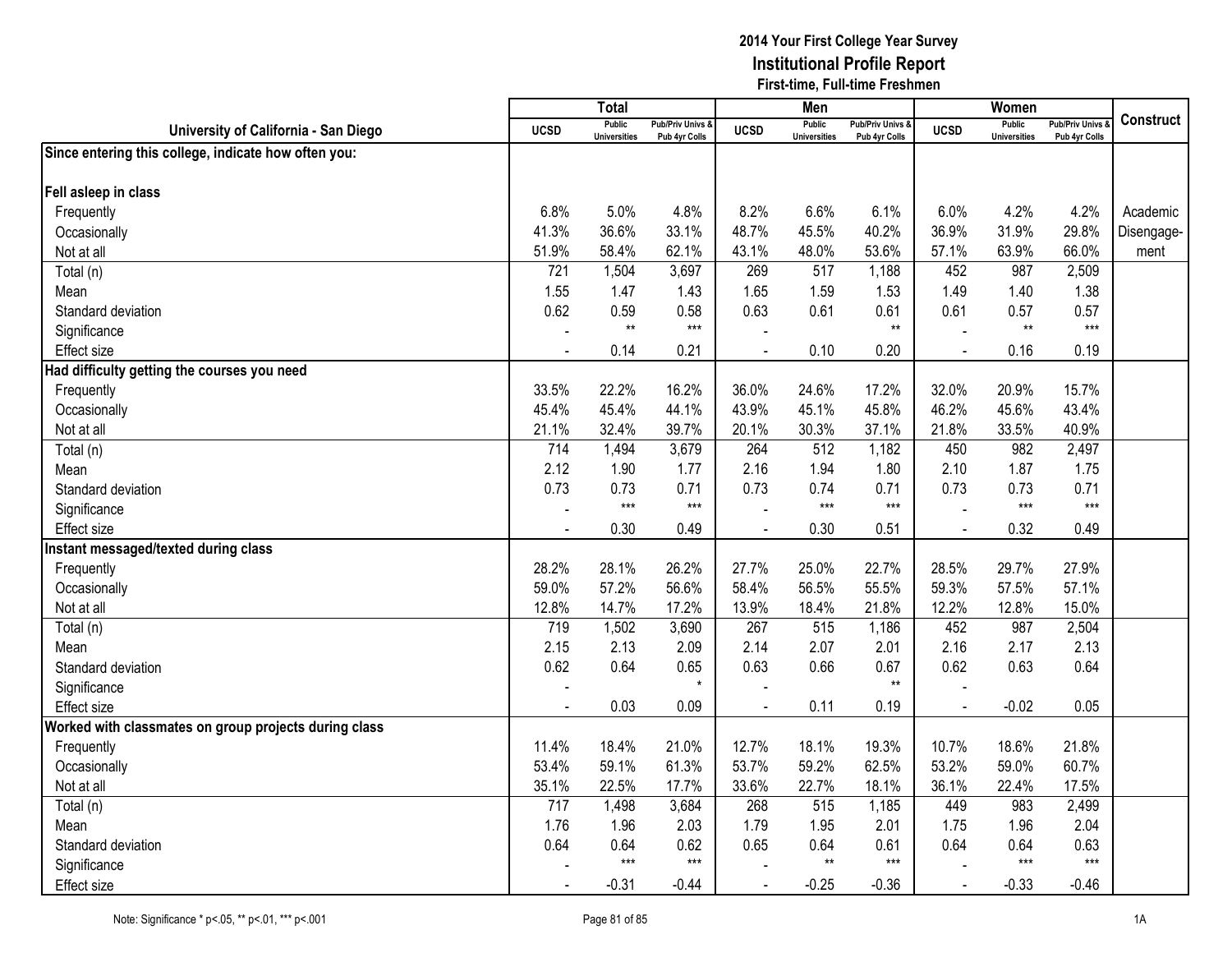|                                                           |             | <b>Total</b>                         |                                   |             | Men                           |                                              |                | Women                                |                                        |                  |
|-----------------------------------------------------------|-------------|--------------------------------------|-----------------------------------|-------------|-------------------------------|----------------------------------------------|----------------|--------------------------------------|----------------------------------------|------------------|
| University of California - San Diego                      | <b>UCSD</b> | <b>Public</b><br><b>Universities</b> | Pub/Priv Univs &<br>Pub 4yr Colls | <b>UCSD</b> | Public<br><b>Universities</b> | <b>Pub/Priv Univs &amp;</b><br>Pub 4yr Colls | <b>UCSD</b>    | <b>Public</b><br><b>Universities</b> | <b>Pub/Priv Univs</b><br>Pub 4yr Colls | <b>Construct</b> |
| Since entering this college, indicate how often you:      |             |                                      |                                   |             |                               |                                              |                |                                      |                                        |                  |
| Worked with classmates on group projects outside of class |             |                                      |                                   |             |                               |                                              |                |                                      |                                        |                  |
| Frequently                                                | 13.8%       | 18.1%                                | 21.5%                             | 15.7%       | 17.4%                         | 20.6%                                        | 12.6%          | 18.4%                                | 21.9%                                  |                  |
| Occasionally                                              | 58.1%       | 63.1%                                | 63.8%                             | 58.6%       | 64.3%                         | 64.0%                                        | 57.9%          | 62.5%                                | 63.6%                                  |                  |
| Not at all                                                | 28.1%       | 18.8%                                | 14.7%                             | 25.7%       | 18.2%                         | 15.3%                                        | 29.5%          | 19.0%                                | 14.4%                                  |                  |
| Total (n)                                                 | 719         | 1,503                                | 3,693                             | 268         | 516                           | 1,187                                        | 451            | 987                                  | 2,506                                  |                  |
| Mean                                                      | 1.86        | 1.99                                 | 2.07                              | 1.90        | 1.99                          | 2.05                                         | 1.83           | 1.99                                 | 2.07                                   |                  |
| Standard deviation                                        | 0.63        | 0.61                                 | 0.60                              | 0.64        | 0.60                          | 0.60                                         | 0.63           | 0.61                                 | 0.60                                   |                  |
| Significance                                              |             | $***$                                | $***$                             |             |                               | $***$                                        |                | $***$                                | $***$                                  |                  |
| <b>Effect size</b>                                        |             | $-0.21$                              | $-0.35$                           |             | $-0.15$                       | $-0.25$                                      | $\blacksquare$ | $-0.26$                              | $-0.40$                                |                  |
| Accessed your campus' library resources electronically    |             |                                      |                                   |             |                               |                                              |                |                                      |                                        |                  |
| Frequently                                                | 16.0%       | 22.1%                                | 28.3%                             | 9.7%        | 14.7%                         | 23.4%                                        | 19.7%          | 26.0%                                | 30.6%                                  |                  |
| Occasionally                                              | 58.8%       | 57.1%                                | 55.8%                             | 61.3%       | 60.1%                         | 58.0%                                        | 57.2%          | 55.6%                                | 54.8%                                  |                  |
| Not at all                                                | 25.3%       | 20.8%                                | 15.9%                             | 29.0%       | 25.2%                         | 18.6%                                        | 23.1%          | 18.5%                                | 14.5%                                  |                  |
| Total (n)                                                 | 720         | 1,502                                | 3,696                             | 269         | 516                           | 1,187                                        | 451            | 986                                  | 2,509                                  |                  |
| Mean                                                      | 1.91        | 2.01                                 | 2.12                              | 1.81        | 1.90                          | 2.05                                         | 1.97           | 2.08                                 | 2.16                                   |                  |
| <b>Standard Deviation</b>                                 | 0.64        | 0.65                                 | 0.65                              | 0.59        | 0.62                          | 0.65                                         | 0.65           | 0.66                                 | 0.65                                   |                  |
| Significance                                              |             | $***$                                | $***$                             |             |                               | $***$                                        |                | $**$                                 | $***$                                  |                  |
| <b>Effect Size</b>                                        |             | $-0.15$                              | $-0.32$                           |             | $-0.15$                       | $-0.37$                                      |                | $-0.17$                              | $-0.29$                                |                  |
| Made a presentation in class                              |             |                                      |                                   |             |                               |                                              |                |                                      |                                        |                  |
| Frequently                                                | 5.7%        | 10.9%                                | 17.6%                             | 6.0%        | 9.3%                          | 16.0%                                        | 5.5%           | 11.8%                                | 18.4%                                  |                  |
| Occasionally                                              | 54.9%       | 62.8%                                | 65.1%                             | 53.7%       | 62.4%                         | 65.5%                                        | 55.5%          | 63.0%                                | 65.0%                                  |                  |
| Not at all                                                | 39.4%       | 26.3%                                | 17.2%                             | 40.3%       | 28.3%                         | 18.5%                                        | 38.9%          | 25.2%                                | 16.6%                                  |                  |
| Total (n)                                                 | 720         | 1,503                                | 3,697                             | 268         | 516                           | 1,187                                        | 452            | 987                                  | 2,510                                  |                  |
| Mean                                                      | 1.66        | 1.85                                 | 2.00                              | 1.66        | 1.81                          | 1.97                                         | 1.67           | 1.87                                 | 2.02                                   |                  |
| Standard deviation                                        | 0.58        | 0.59                                 | 0.59                              | 0.59        | 0.58                          | 0.59                                         | 0.58           | 0.59                                 | 0.59                                   |                  |
| Significance                                              |             | $***$                                | $***$                             |             | $***$                         | $***$                                        |                | $***$                                | $***$                                  |                  |
| <b>Effect size</b>                                        |             | $-0.32$                              | $-0.58$                           |             | $-0.26$                       | $-0.53$                                      |                | $-0.34$                              | $-0.59$                                |                  |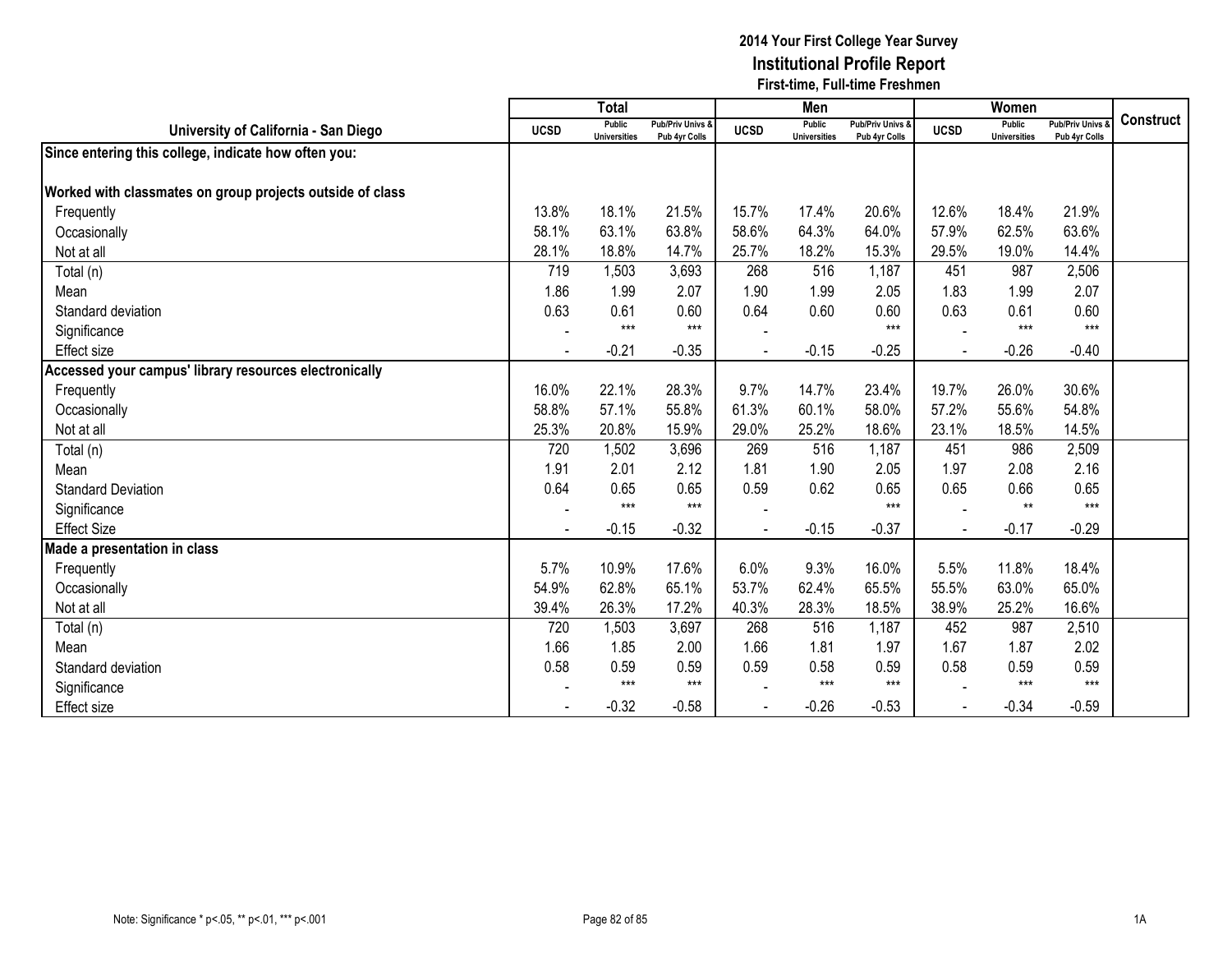|                                                         |             | <b>Total</b>                  |                                   |                | Men                                  |                                   |              | Women                                |                                 |                  |
|---------------------------------------------------------|-------------|-------------------------------|-----------------------------------|----------------|--------------------------------------|-----------------------------------|--------------|--------------------------------------|---------------------------------|------------------|
| University of California - San Diego                    | <b>UCSD</b> | Public<br><b>Universities</b> | Pub/Priv Univs &<br>Pub 4yr Colls | <b>UCSD</b>    | <b>Public</b><br><b>Universities</b> | Pub/Priv Univs &<br>Pub 4yr Colls | <b>UCSD</b>  | <b>Public</b><br><b>Universities</b> | Pub/Priv Univs<br>Pub 4yr Colls | <b>Construct</b> |
| Since entering this college, indicate how often you:    |             |                               |                                   |                |                                      |                                   |              |                                      |                                 |                  |
| Applied concepts from courses to everyday life          |             |                               |                                   |                |                                      |                                   |              |                                      |                                 |                  |
| Frequently                                              | 13.9%       | 18.3%                         | 21.9%                             | 11.9%          | 16.3%                                | 20.5%                             | 15.0%        | 19.4%                                | 22.6%                           |                  |
|                                                         |             | 63.2%                         | 62.9%                             |                | 62.2%                                |                                   | 63.1%        |                                      | 63.2%                           |                  |
| Occasionally                                            | 63.0%       |                               |                                   | 62.8%          |                                      | 62.3%                             |              | 63.7%                                |                                 |                  |
| Not at all                                              | 23.2%       | 18.5%                         | 15.2%                             | 25.3%          | 21.5%                                | 17.2%                             | 21.9%        | 16.9%                                | 14.3%                           |                  |
| Total (n)                                               | 721         | 1,502                         | 3,696                             | 269            | 516                                  | 1,187                             | 452          | 986                                  | 2,509                           |                  |
| Mean                                                    | 1.91        | 2.00                          | 2.07                              | 1.87           | 1.95                                 | 2.03                              | 1.93         | 2.02                                 | 2.08                            |                  |
| Standard deviation                                      | 0.60        | 0.61<br>$**$                  | 0.61<br>$***$                     | 0.60           | 0.61                                 | 0.61<br>$***$                     | 0.60         | 0.60<br>$**$                         | 0.60<br>$***$                   |                  |
| Significance                                            |             |                               |                                   |                |                                      |                                   |              |                                      |                                 |                  |
| Effect size                                             |             | $-0.15$                       | $-0.26$                           |                | $-0.13$                              | $-0.26$                           |              | $-0.15$                              | $-0.25$                         |                  |
| Used the institution's course catalog (paper or online) |             |                               |                                   |                |                                      |                                   |              |                                      |                                 |                  |
| Frequently                                              | 25.2%       | 26.2%                         | 27.2%                             | 18.3%          | 20.0%                                | 23.1%                             | 29.3%        | 29.4%                                | 29.1%                           |                  |
| Occasionally                                            | 51.0%       | 53.5%                         | 54.8%                             | 53.4%          | 56.5%                                | 56.9%                             | 49.7%        | 51.9%                                | 53.8%                           |                  |
| Not at all                                              | 23.8%       | 20.3%                         | 18.1%                             | 28.4%          | 23.5%                                | 20.0%                             | 21.1%        | 18.7%                                | 17.1%                           |                  |
| Total (n)                                               | 719         | 1,501                         | 3,689                             | 268            | 515                                  | 1,183                             | 451          | 986                                  | 2,506                           |                  |
| Mean                                                    | 2.01        | 2.06                          | 2.09                              | 1.90           | 1.97                                 | 2.03                              | 2.08         | 2.11                                 | 2.12                            |                  |
| Standard deviation                                      | 0.70        | 0.68                          | 0.67                              | 0.68           | 0.66                                 | 0.66                              | 0.71         | 0.69                                 | 0.67                            |                  |
| Significance                                            |             |                               | $***$                             |                |                                      | $***$                             |              |                                      |                                 |                  |
| Effect size                                             |             | $-0.07$                       | $-0.12$                           | $\blacksquare$ | $-0.11$                              | $-0.20$                           | $\mathbf{r}$ | $-0.04$                              | $-0.06$                         |                  |
| Are you currently registered to vote?                   |             |                               |                                   |                |                                      |                                   |              |                                      |                                 |                  |
| Ineligible                                              | 12.3%       | 7.5%                          | 5.1%                              | 16.0%          | 9.9%                                 | 6.7%                              | 10.1%        | 6.3%                                 | 4.4%                            |                  |
| Yes                                                     | 48.1%       | 50.6%                         | 53.0%                             | 50.2%          | 54.4%                                | 58.4%                             | 46.9%        | 48.7%                                | 50.5%                           |                  |
| No                                                      | 39.6%       | 41.8%                         | 41.8%                             | 33.8%          | 35.8%                                | 34.9%                             | 43.0%        | 45.0%                                | 45.1%                           |                  |
| Total (n)                                               | 725         | 1,511                         | 3,714                             | 269            | 517                                  | 1,193                             | 456          | 994                                  | 2,521                           |                  |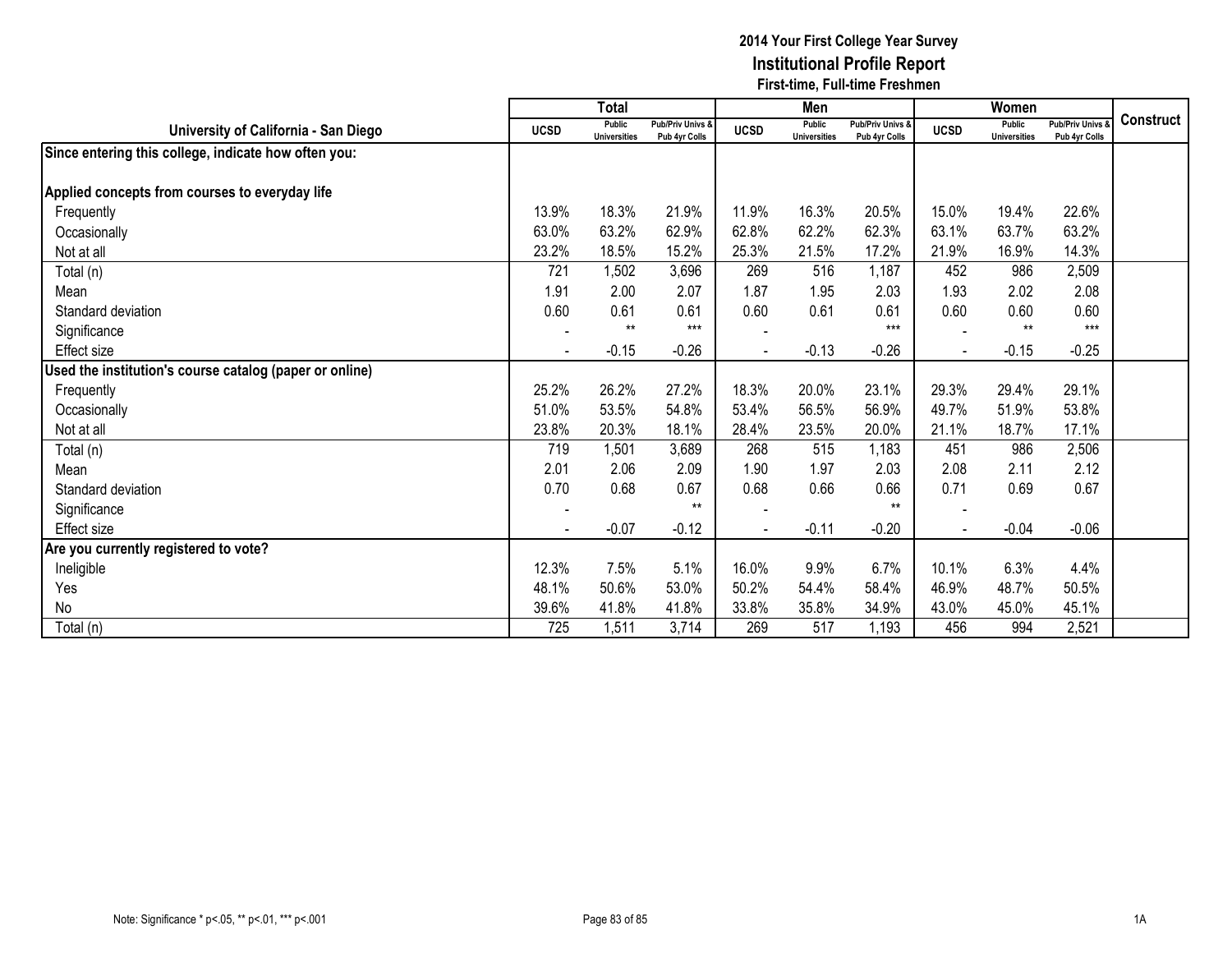|                                                                              |                | <b>Total</b>                         |                                   |             | Men                                  |                                   |                | Women                         |                                        |                  |
|------------------------------------------------------------------------------|----------------|--------------------------------------|-----------------------------------|-------------|--------------------------------------|-----------------------------------|----------------|-------------------------------|----------------------------------------|------------------|
| University of California - San Diego                                         | <b>UCSD</b>    | <b>Public</b><br><b>Universities</b> | Pub/Priv Univs &<br>Pub 4yr Colls | <b>UCSD</b> | <b>Public</b><br><b>Universities</b> | Pub/Priv Univs &<br>Pub 4yr Colls | <b>UCSD</b>    | Public<br><b>Universities</b> | <b>Pub/Priv Univs</b><br>Pub 4yr Colls | <b>Construct</b> |
| If you could make your college choice over, would you still choose to enroll |                |                                      |                                   |             |                                      |                                   |                |                               |                                        |                  |
| at your current (or most recent) college?                                    |                |                                      |                                   |             |                                      |                                   |                |                               |                                        |                  |
| Definitely yes                                                               | 33.1%          | 39.5%                                | 41.4%                             | 28.3%       | 34.4%                                | 38.5%                             | 36.0%          | 42.2%                         | 42.8%                                  |                  |
| Probably yes                                                                 | 40.1%          | 37.1%                                | 35.7%                             | 40.5%       | 40.0%                                | 38.7%                             | 39.9%          | 35.6%                         | 34.2%                                  |                  |
| Probably not                                                                 | 14.2%          | 12.5%                                | 12.3%                             | 17.8%       | 14.9%                                | 13.1%                             | 12.1%          | 11.3%                         | 12.0%                                  |                  |
| Definitely not                                                               | 6.1%           | 5.9%                                 | 5.1%                              | 8.2%        | 6.8%                                 | 4.7%                              | 4.8%           | 5.4%                          | 5.3%                                   | Overall          |
| Not sure yet                                                                 | 6.5%           | 5.0%                                 | 5.5%                              | 5.2%        | 4.1%                                 | 4.9%                              | 7.2%           | 5.5%                          | 5.7%                                   | Satisfaction     |
| Total (n)                                                                    | 725            | 1,513                                | 3,718                             | 269         | 518                                  | 1,194                             | 456            | 995                           | 2,524                                  |                  |
| Mean                                                                         | 3.87           | 4.00                                 | 4.02                              | 3.78        | 3.94                                 | 4.01                              | 3.93           | 4.04                          | 4.03                                   |                  |
| Standard deviation                                                           | 1.13           | 1.10                                 | 1.11                              | 1.10        | 1.06                                 | 1.07                              | 1.15           | 1.12                          | 1.13                                   |                  |
| Significance                                                                 |                | $**$                                 | $***$                             |             | $\star$                              | $**$                              |                |                               |                                        |                  |
| <b>Effect size</b>                                                           | $\blacksquare$ | $-0.12$                              | $-0.14$                           |             | $-0.15$                              | $-0.21$                           | $\blacksquare$ | $-0.10$                       | $-0.09$                                |                  |
| What do you think you will be doing in Fall 2014?                            |                |                                      |                                   |             |                                      |                                   |                |                               |                                        |                  |
| Attending your current (or most recent) institution                          | 95.6%          | 93.7%                                | 91.7%                             | 93.7%       | 92.1%                                | 91.3%                             | 96.7%          | 94.6%                         | 92.0%                                  |                  |
| Attending another institution                                                | 2.3%           | 3.6%                                 | 4.3%                              | 3.0%        | 4.0%                                 | 3.8%                              | 2.0%           | 3.3%                          | 4.6%                                   |                  |
| Don't know / have not decided yet                                            | 1.8%           | 2.4%                                 | 3.4%                              | 2.6%        | 3.5%                                 | 4.1%                              | 1.3%           | 1.9%                          | 3.1%                                   |                  |
| Not attending any institution                                                | 0.3%           | 0.3%                                 | 0.5%                              | 0.7%        | 0.4%                                 | 0.8%                              | 0.0%           | 0.2%                          | 0.4%                                   |                  |
| Total (n)                                                                    | 727            | 1,514                                | 3,717                             | 270         | 519                                  | 1,195                             | 457            | 995                           | 2,522                                  |                  |
| Are you currently a full-time or part-time student?                          |                |                                      |                                   |             |                                      |                                   |                |                               |                                        |                  |
| Full-time                                                                    | 100.0%         | 100.0%                               | 100.0%                            | 100.0%      | 100.0%                               | 100.0%                            | 100.0%         | 100.0%                        | 100.0%                                 |                  |
| Part-time                                                                    | 0.0%           | 0.0%                                 | 0.0%                              | 0.0%        | 0.0%                                 | 0.0%                              | 0.0%           | 0.0%                          | 0.0%                                   |                  |
| Not enrolled                                                                 | 0.0%           | 0.0%                                 | 0.0%                              | 0.0%        | 0.0%                                 | 0.0%                              | 0.0%           | 0.0%                          | 0.0%                                   |                  |
| Total (n)                                                                    | 874            | 1,875                                | 4,744                             | 340         | 660                                  | 1,544                             | 534            | 1,215                         | 3,200                                  |                  |
| Did you transfer into this institution from another college/university?      |                |                                      |                                   |             |                                      |                                   |                |                               |                                        |                  |
| Yes                                                                          | 7.0%           | 3.7%                                 | 2.7%                              | 7.4%        | 4.1%                                 | 2.7%                              | 6.8%           | 3.5%                          | 2.7%                                   |                  |
| No                                                                           | 93.0%          | 96.3%                                | 97.3%                             | 92.6%       | 95.9%                                | 97.3%                             | 93.2%          | 96.5%                         | 97.3%                                  |                  |
| Total (n)                                                                    | 727.0          | 1,512.0                              | 3,713.0                           | 270.0       | 518.0                                | 1,191.0                           | 457.0          | 994.0                         | 2,522.0                                |                  |
| What year did you first enter this college:                                  |                |                                      |                                   |             |                                      |                                   |                |                               |                                        |                  |
| 2009 or earlier                                                              | 0.0%           | 0.0%                                 | 0.0%                              | 0.0%        | 0.0%                                 | 0.0%                              | 0.0%           | 0.0%                          | 0.0%                                   |                  |
| 2010                                                                         | 0.0%           | 0.0%                                 | 0.0%                              | 0.0%        | 0.0%                                 | 0.0%                              | 0.0%           | 0.0%                          | 0.0%                                   |                  |
| 2011                                                                         | 0.0%           | 0.0%                                 | 0.0%                              | 0.0%        | 0.0%                                 | 0.0%                              | 0.0%           | 0.0%                          | 0.0%                                   |                  |
| 2012                                                                         | 0.0%           | 0.1%                                 | 0.0%                              | 0.0%        | 0.0%                                 | 0.0%                              | 0.0%           | 0.1%                          | 0.1%                                   |                  |
| 2013 or 2014                                                                 | 100.0%         | 99.9%                                | 100.0%                            | 100.0%      | 100.0%                               | 100.0%                            | 100.0%         | 99.9%                         | 99.9%                                  |                  |
| Total (n)                                                                    | 859            | 1,831                                | 4,585                             | 335         | 652                                  | 1,513                             | 524            | 1,179                         | 3,072                                  |                  |